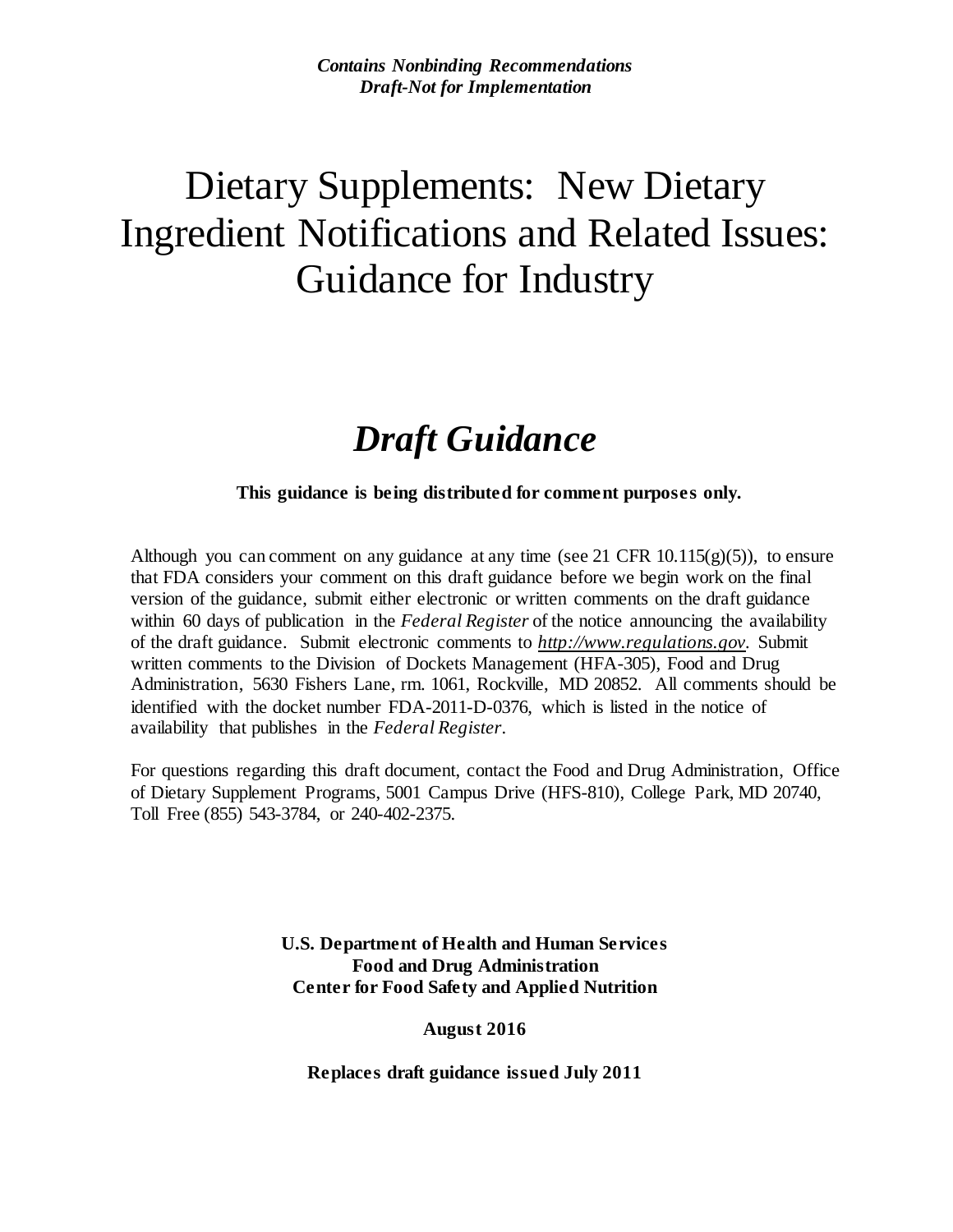# **Table of Contents**

# **I. Introduction**

**II. Background**

# **III. Goals and Public Health Importance of the Guidance**

# **IV. Determining Whether a New Dietary Ingredient (NDI) Notification Is Required**

- **A.** What Is a New Dietary Ingredient?
	- 1. What do the terms "dietary ingredient" and "new dietary ingredient" mean?
	- 2. Can a substance that is not a dietary ingredient be an NDI?
	- 3. Must I submit an NDI notification for a dietary ingredient marketed in the U.S. prior to October 15, 1994?
	- 4. Is an ingredient that was used to make a conventional food marketed before October 15, 1994, an NDI?
		- a. Is an NDI notification required for a dietary supplement containing an NDI if the supplement contains only dietary ingredients that have been present in the food supply as articles used for food in a form in which the food has not been chemically altered?
		- b. Does the adulteration standard in 21 U.S.C.  $342(f)(1)(B)$  apply to a dietary supplement containing an NDI even when an NDI notification is not required?
	- 5. Is a substance that was a component of a conventional food marketed before October 15, 1994, an NDI if the component was not a dietary ingredient marketed in the U.S. before October 15, 1994?
	- 6. Is a substance that was an ingredient in a dietary supplement marketed before October 15, 1994, an NDI?
	- 7. What does "marketing" a dietary ingredient mean?
	- 8. Is a dietary ingredient marketed outside the U.S. prior to October 15, 1994, considered to be an NDI if it was not marketed in the U.S. before that date?
	- 9. What documentation does FDA recommend to show that a dietary ingredient was marketed prior to October 15, 1994?
	- 10. Is marketing an ingredient for any use prior to October 15, 1994, sufficient to conclude that it is not an NDI?
	- 11. Is there an authoritative list of dietary ingredients that were marketed prior to October 15, 1994 (a so-called "grandfathered list" or "old dietary ingredient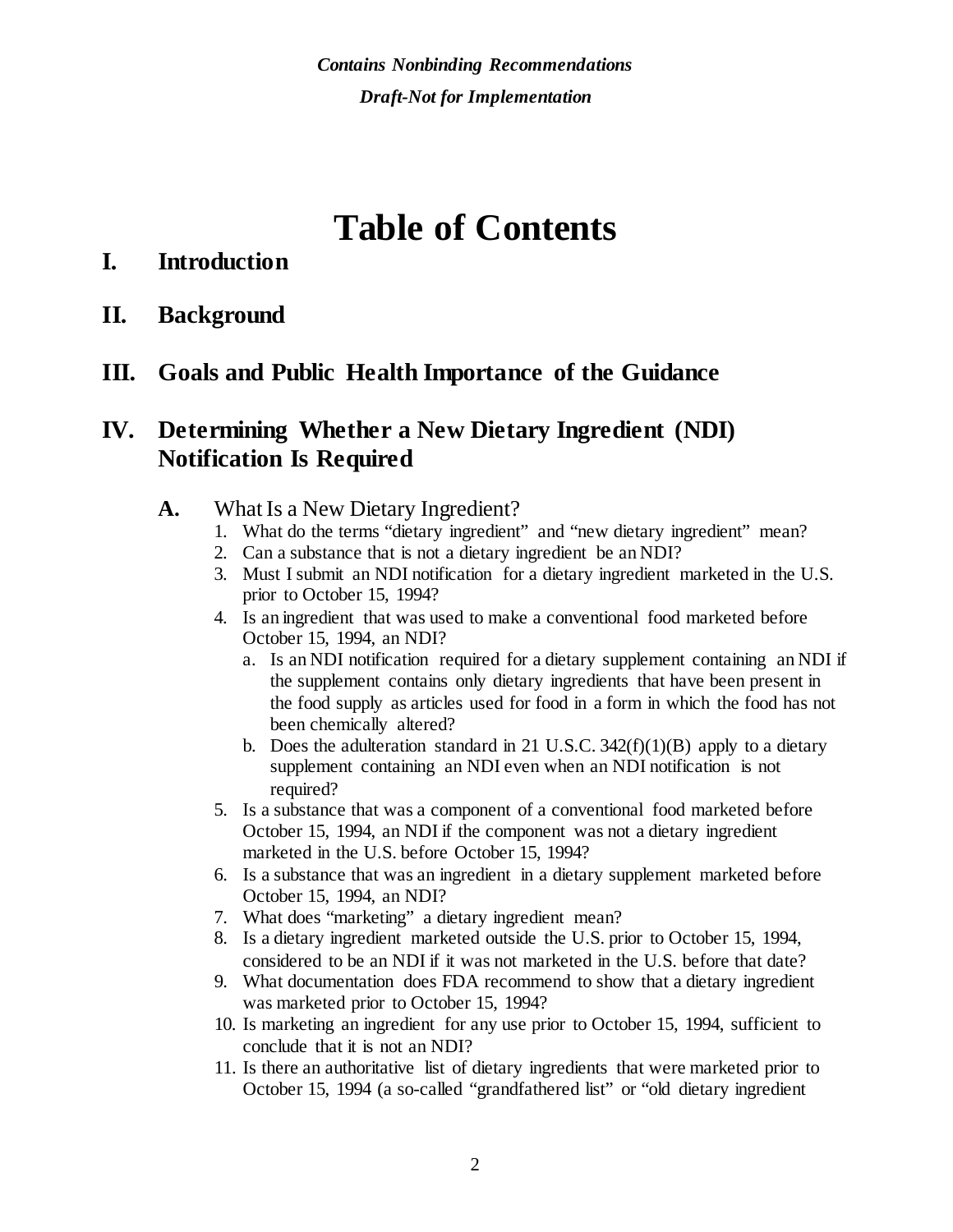#### *Draft-Not for Implementation*

 $list")?$ 

- 12. If I change the manufacturing process for a dietary ingredient that was marketed in the U.S. prior to October 15, 1994, does that make the ingredient an NDI?
- 13. Should I submit a new NDI notification if I change the manufacturing process for an NDI that is the subject of a notification for which I have received an acknowledgment without objection from FDA?

#### <span id="page-2-0"></span>**B.** Exception to Notification Requirement for Certain NDIs with a History of Use in Conventional Food

- 1. When is a notification not required for an NDI?
- 2. Am I required to submit an NDI notification for a dietary ingredient that is an NDI, but has been (a) listed or affirmed by FDA as generally recognized as safe (GRAS) for direct addition to food or (b) approved as a direct food additive in the U.S.?
- 3. Does the adulteration standard in 21 U.S.C. 342(f)(1)(B) apply to an NDI that has been listed or affirmed by FDA as GRAS for direct addition to food or approved as a direct food additive in the U.S.?
- 4. What are examples of processes that chemically alter an article of food present in the food supply?
- 5. What processes for manufacturing a dietary ingredient from an article of food present in the food supply do not result in chemical alteration?

#### <span id="page-2-1"></span>**C.** Other Questions About When an NDI Notification Is Necessary

- 1. May I submit a single NDI notification that contains safety data for a range of conditions of use and covers multiple products?
- 2. If I submit an NDI notification for a dietary supplement that I manufacture or distribute and then decide to manufacture or distribute a different supplement that contains the same NDI, should I submit another NDI notification?
- 3. If a dietary supplement manufacturer or distributor has submitted an NDI notification prior to marketing a dietary supplement with the NDI, and I intend to market a dietary supplement containing the same NDI, should I also submit an NDI notification?
- <span id="page-2-2"></span>4. When I submit an NDI notification, may I rely on data from another NDI notification or master file?
- 5. Can FDA provide an explanation and examples to help distinguish situations in which separate notifications are required for dietary supplements containing the same NDI from situations in which the same NDI notification covers multiple dietary supplements?
- 6. Should I notify FDA about a microbial ingredient in my dietary supplement?
- 7. If I want to market a dietary supplement containing several pre-DSHEA ingredients that haven't previously been marketed together, do I have to submit an NDI notification?
- 8. Can FDA provide visual aids to help me decide whether I should submit an NDI notification?

#### **D.** Additional Issues to Consider Before Submitting an NDI Notification 1. What is a dietary ingredient?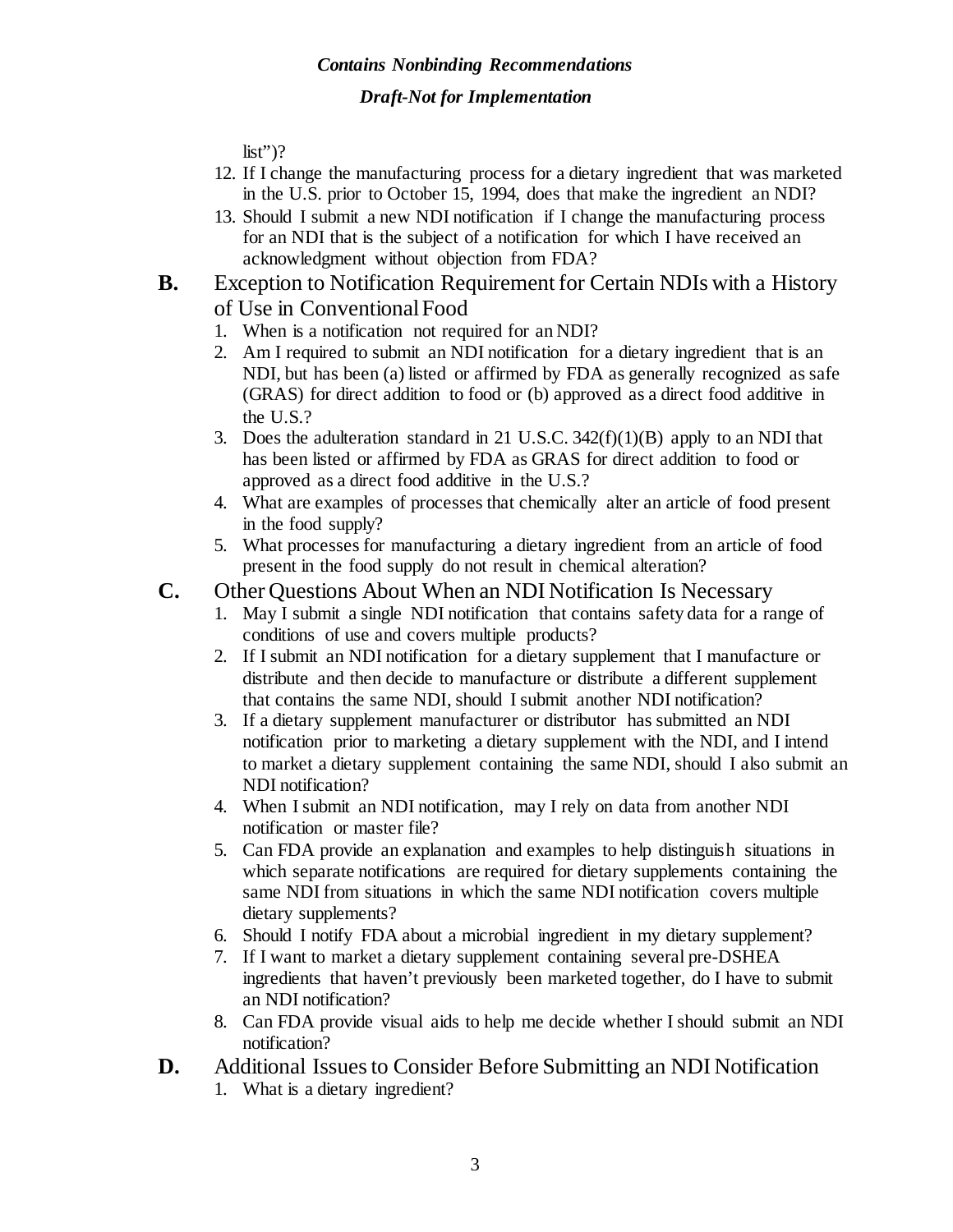#### *Draft-Not for Implementation*

- 2. May a contaminant that is found in the food supply be a dietary ingredient?
- 3. Under what circumstances does FDA consider synthetically produced substances to be dietary ingredients under the FD&C Act?
- 4. Are food contact substances and other indirect food additives dietary ingredients? What about secondary direct food additives?
- 5. If I alter the chemical structure of a dietary ingredient, is the new substance still a dietary ingredient?
- 6. In what forms may a dietary supplement containing my NDI be sold?
- 7. When FDA reviews an NDI notification, does the agency consider whether the prohibition in section 301(ll) of the FD&C Act applies to the use of the NDI in a dietary supplement?
- 8. May an ingredient that has not been marketed as a food or as a dietary supplement, but has been approved as a new drug or licensed as a biologic, be used as an NDI in a dietary supplement?
- 9. May I use an ingredient in a dietary supplement if it has been clinically tested as a drug but has not been approved as a drug in the U.S.?
- 10. How do I determine whether a dietary ingredient is an article that is approved or authorized for investigation as a new drug?
- 11. May a dietary ingredient that was authorized for investigation as a new drug in the past be used as an NDI in a dietary supplement if the IND was withdrawn or the ingredient is no longer being investigated as a new drug?
- 12. May I manufacture and sell a dietary supplement containing a dietary ingredient that was marketed as a food or dietary supplement before it was approved as a drug, licensed as a biologic, or authorized for investigation under an IND?

# **V. NDI Notification Procedures and Timeframes**

#### **A.** Procedure for Submitting an NDI Notification

- 1. Who is required to submit an NDI notification?
- 2. What should be included in an NDI notification and how should it be presented?
- 3. How should the notification describe the NDI?
- 4. How should the notification describe the dietary supplement in which the NDI will be used?
- 5. What information should not be in the NDI notification?
- 6. Should I explain how the information in the notification provides a basis to conclude that the dietary supplement in which the NDI will be used will reasonably be expected to be safe?
- 7. Does FDA accept NDI notifications electronically?
- 8. When must an NDI notification be submitted?
- 9. How many copies of an NDI notification should be submitted?
- 10. Where should an NDI notification be submitted?
- 11. How should published literature and other scientific information cited in the notification be listed?
- 12. How should unpublished scientific work be described?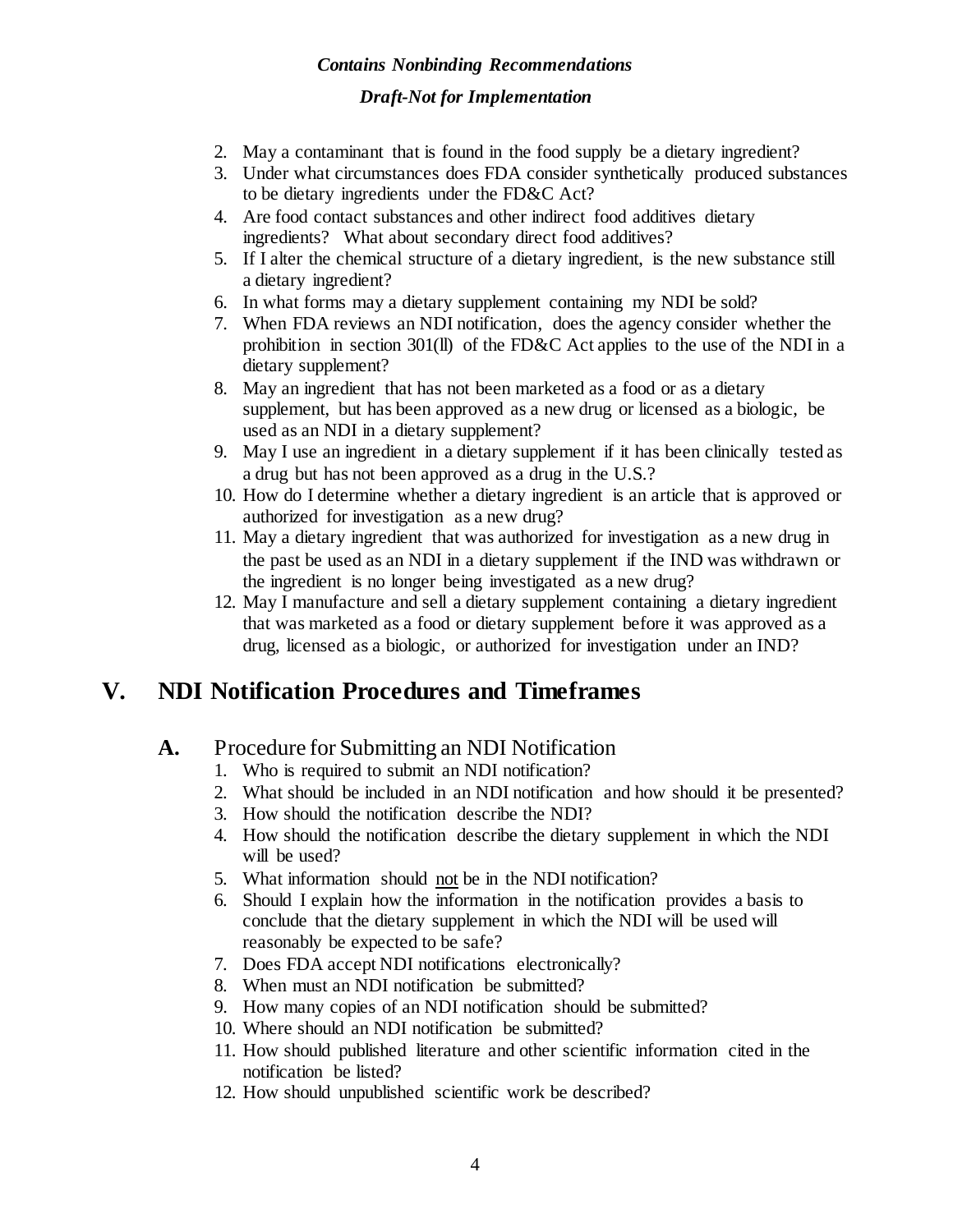#### *Draft-Not for Implementation*

- 13. Do I have to provide copies of publications cited in the notification to FDA?
- 14. May I use material published in languages other than English to support the safe use of my NDI?
- 15. Should raw data be provided?
- 16. How should I identify information that I believe is trade secret or confidential commercial information?
- 17. What signature and contact information should I provide?
- **B.** What Happens After an NDI Notification Is Submitted?
	- 1. When is an NDI notification considered to be filed?
	- 2. What are examples of omissions that cause a notification to be incomplete?
	- 3. What type of response may I expect to receive from FDA, and when?

### **VI. What to Include in an NDI Notification**

**A.** Identity Information about the NDI and the Dietary Supplement

- 1. What is the purpose of including information about the identity of the NDI and the dietary supplement containing the NDI in my notification?
- 2. What types of identity information should I include in my NDI notification?
- 3. How much detail should my description of the manufacturing process contain?
- 4. What is a specification?
- 5. What specifications for my process and ingredients should I include in the notification?
- 6. What additional information should I submit if my NDI is a discrete chemical entity (e.g., a vitamin, mineral, amino acid, or a constituent or a metabolite of another dietary ingredient)?
- 7. What additional chemistry information should I submit if my NDI is a salt?
- 8. What additional chemistry information should I submit if my NDI is an enzyme?
- 9. What additional chemistry information should I submit if my NDI is a covalently modified derivative of a dietary ingredient?
- 10. What information should I submit if my notification relies on history of use or other evidence of safety for a substance or product that is similar to, but not exactly the same as, my NDI or dietary supplement?
- 11. What additional identity information should I submit if my product contains a mixture of ingredients?
- 12. What additional identity information should I submit if my NDI is a botanical or is derived from a botanical?
- 13. Should I describe the production methods for my botanical NDI?
- 14. How should the identity section of my NDI notification deal with toxins in related plants or microorganisms?
- 15. How should I describe an extract or concentrate of a botanical or a dietary substance?
- 16. What additional information should I include if my NDI is produced using fermentation?
- 17. What additional information should I include if my NDI is a live microbial dietary ingredient?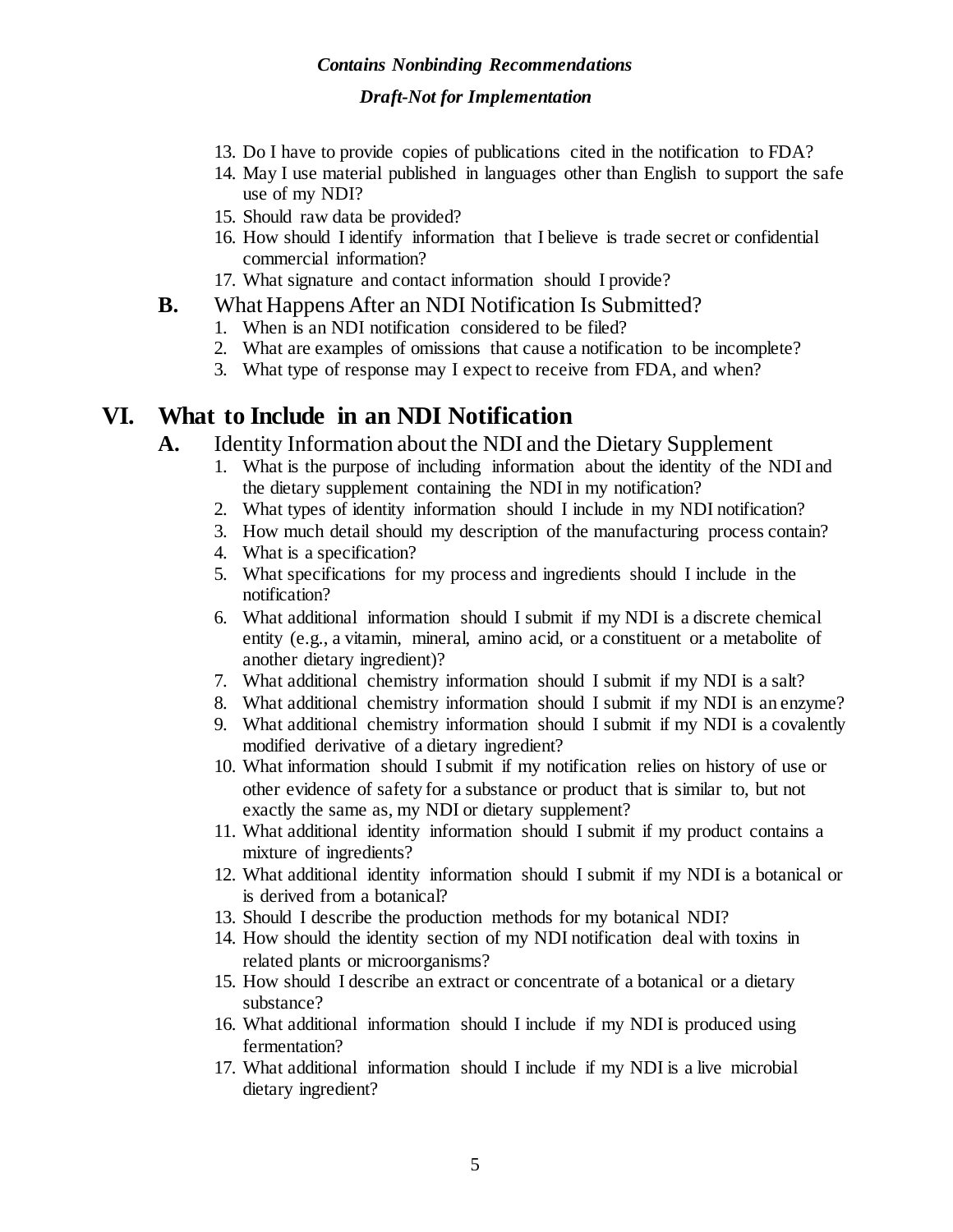#### *Draft-Not for Implementation*

- 18. What information should I provide in my notification if the labeling of the NDI or dietary supplement containing the NDI will include an expiration date or "use by" date?
- 19. What information should I submit to describe the conditions of use that I intend to recommend or suggest in the labeling of my dietary supplement?
- **B.** History of Use or Other Evidence of Safety
	- 1. What safety information is required to support an NDI notification?
	- 2. Should I submit both a history of safe use and safety testing data for the NDI?
	- 3. What data and information should I submit to substantiate an NDI's history of safe use?
	- 4. What documentation of an NDI's history of use should I submit?
	- 5. Am I required to submit a comprehensive survey of every historical use of the NDI?
	- 6. How do I determine whether historical use was "daily chronic" or "intermittent"?
	- 7. Should I estimate the intake of historically consumed materials related to my NDI if I am relying on those related materials to establish a history of safe use, and should this estimate be included in my NDI notification?
	- 8. Where may I find information on how to estimate consumer intake?
	- 9. How is the reliability of history of use data evaluated?
	- 10. Should I cite the history of use of an NDI in traditional medicine?
	- 11. Does FDA recommend submitting additional animal and human studies to supplement evidence of a history of safe use by humans?
	- 12. What factors are helpful in evaluating whether to submit animal or human safety studies in addition to history of use data?
	- 13. Should I use toxicology or clinical studies published by others, or unpublished studies I have performed, if those studies used test articles that are similar but not identical to the NDI or the dietary supplement containing the NDI?
	- 14. Are there scenarios in which FDA considers additional safety data unnecessary if the proposed use of the NDI leads to intake levels that are the same as or less than the levels consumed historically?
	- 15. What types of data does FDA recommend to assess safety if the dietary supplement containing the NDI is intended for daily chronic use, the NDI has a documented history of safe intermittent use, and the proposed use of the NDI leads to intake levels that are the same as or less than the levels consumed historically?
	- 16. What types of data does FDA recommend to assess safety if the dietary supplement containing the NDI is intended for daily chronic use, the NDI has a documented history of safe daily chronic use, and the proposed use of the NDI leads to intake levels that are greater than the levels consumed historically?
	- 17. What types of data does FDA recommend to assess safety if the dietary supplement containing the NDI is intended for daily chronic use, the NDI has a documented history of safe intermittent use, and the proposed use of the NDI leads to intake levels that are greater than the levels consumed historically?
	- 18. What types of data does FDA recommend to assess safety if the dietary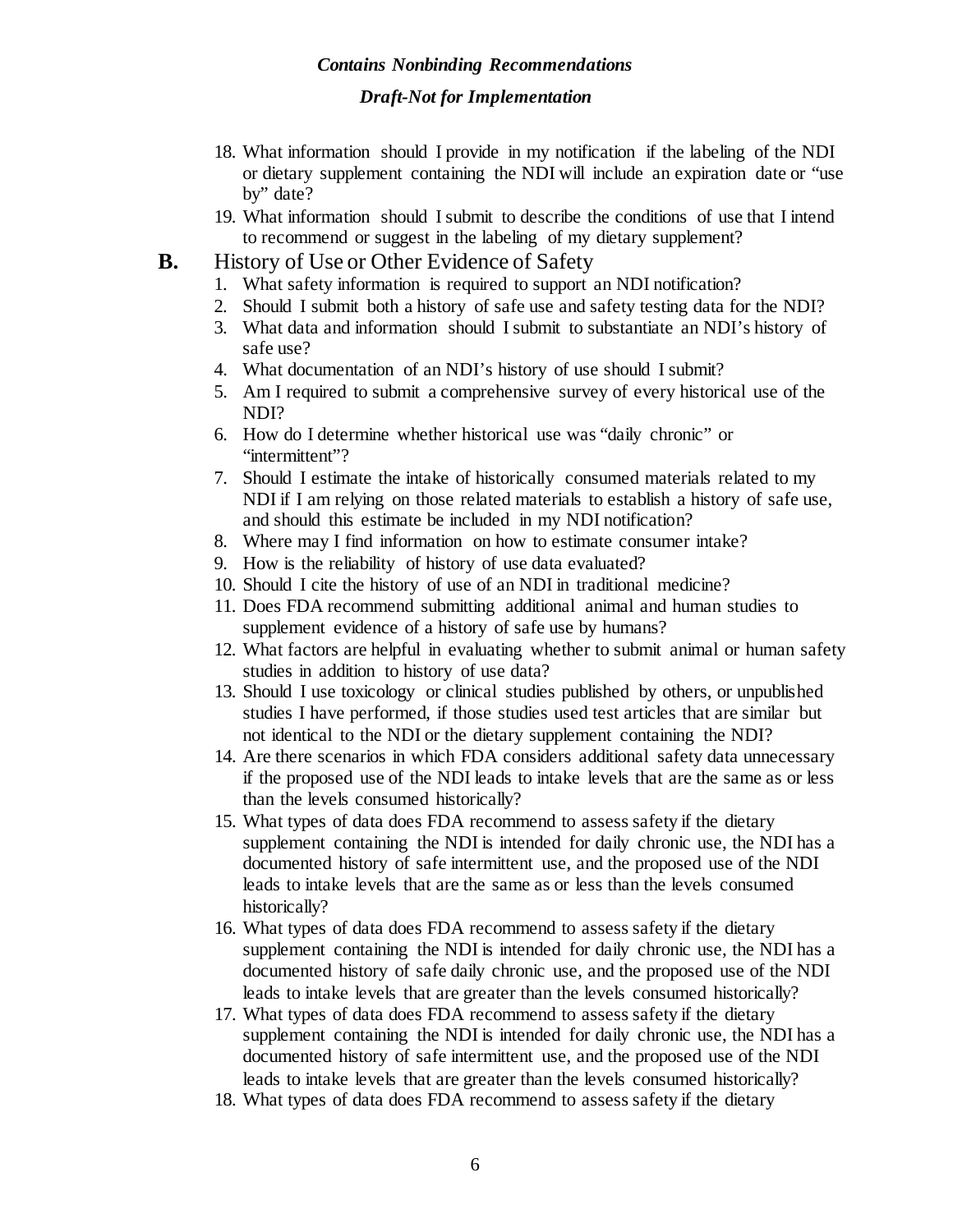#### *Draft-Not for Implementation*

supplement containing the NDI is intended for intermittent use, the NDI has a documented history of safe intermittent use, and the proposed use of the NDI leads to intake levels that are greater than the levels consumed historically?

- 19. What types of data does FDA recommend to assess safety if the dietary supplement containing the NDI is intended for intermittent use, the NDI has a documented history of safe daily chronic use, and the proposed use of the NDI leads to intake levels that are greater than the levels consumed historically?
- 20. What types of data does FDA recommend to assess safety if there is no history of use of the NDI that can be relied on to provide evidence of safe use in dietary supplements?
- 21. Am I required to use only FDA-published safety test protocols?
- 22. What are some sources of safety testing protocols that can be used in testing NDIs and dietary supplements?
- 23. What is the appropriate highest dose of an NDI to use in animal and human safety studies?
- 24. What should I do to justify the use of a particular protocol?
- 25. How will I identify a potential hazard using a standard genetic toxicity test, and what should I do after identifying a potential genetic toxicity hazard?
- 26. Should the NDI notification discuss the history of use or other evidence of safety that forms the basis for my conclusion that a genotoxic dietary ingredient can reasonably be expected to be safe?
- 27. Where can I find good examples of genotoxicity protocols that can be used in conducting animal and human studies on NDIs?
- 28. What is the purpose of a subchronic oral toxicity study?
- 29. What is the appropriate duration for a subchronic oral toxicity study?
- 30. Where can I find more information and examples of a subchronic oral toxicity study?
- 31. What is the purpose of reproductive toxicity and teratology studies?
- 32. Should I include a discussion of the reproductive and teratology studies in my NDI notification?
- 33. Should I identify the "No Observed Adverse Effect Level" (NOAEL) for all test substance-related changes in both reproductive and teratology test endpoints?
- 34. Where can I find sample protocols for reproductive and teratology studies?
- 35. What is the purpose of repeat-dose toxicity testing?
- 36. Am I required to conduct human clinical studies to assess the safety of my NDI or the dietary supplement containing my NDI?
- 37. What kinds of human clinical studies are useful to assess the safety of an NDI or dietary supplement containing an NDI?
- 38. What is the purpose of "repeat-dose" human studies, and how are such studies classified?
- 39. Where can I find more information and examples of clinical protocols that can be used in conducting human studies for NDIs and dietary supplements?
- 40. What information should I submit to demonstrate the safety of an NDI produced by fermentation using microorganisms like bacteria or yeast?
- 41. What information should I submit to demonstrate the safety of a microbial NDI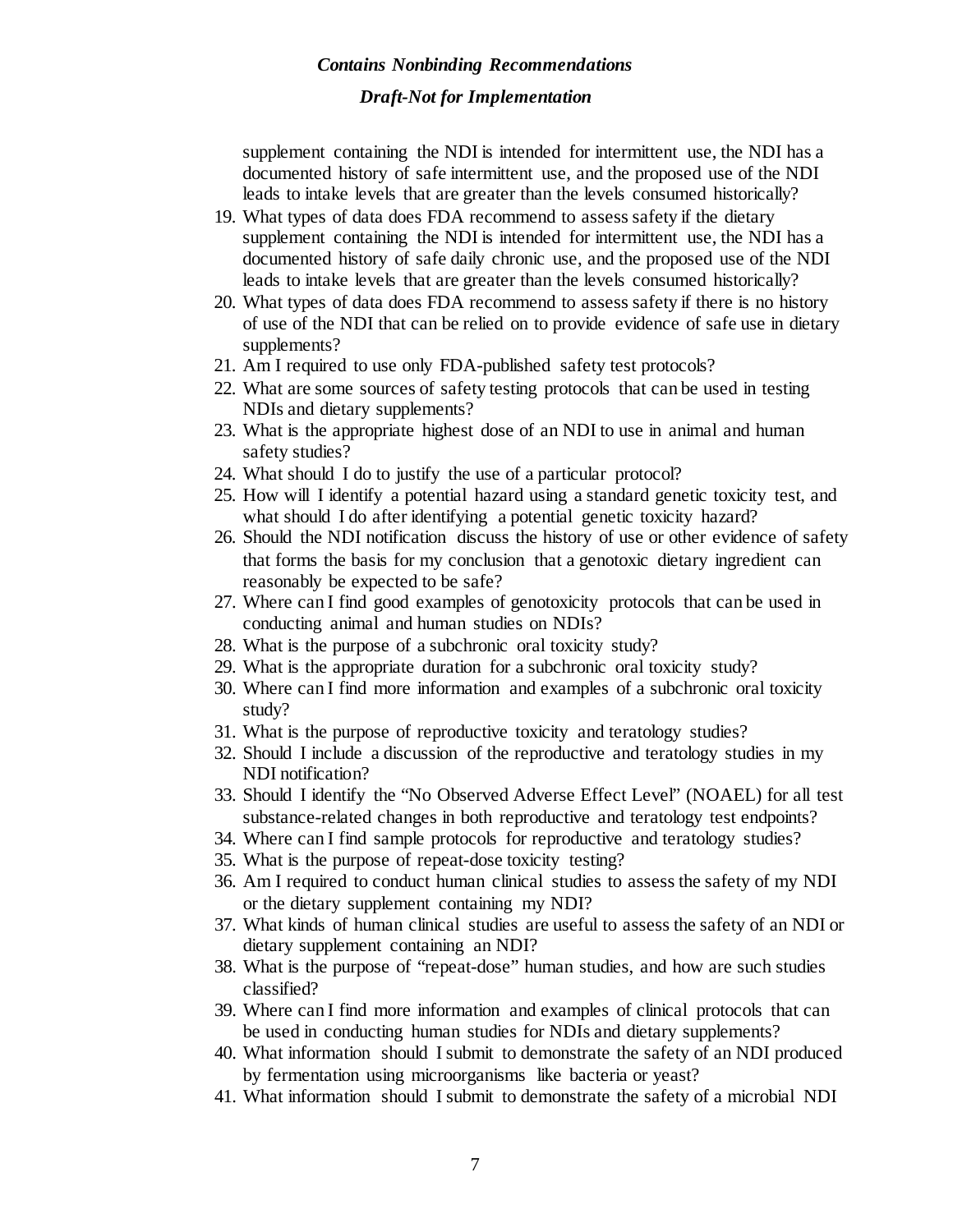#### *Draft-Not for Implementation*

(live or killed)?

- 42. What should I do to demonstrate the safety of an NDI that contains nanomaterials or otherwise involves the application of nanotechnology?
- **C.** Summary of the Basis for Your Conclusion of Safety
	- 1. Should my notification include separate safety profiles for the NDI and the dietary supplement in which the NDI will be used?
	- 2. What should I include in my comprehensive safety profile for the NDI?
	- 3. What should I include in my dietary supplement safety narrative?
	- 4. What is the difference between a NOEL and a NOAEL, and which should I use?
	- 5. What safety factors should be used if only animal toxicity studies are available?
	- 6. Does FDA recommend including margin of safety discussions in NDI notifications?
	- 7. What is the difference between a safety factor and a margin of safety?
	- 8. When is the ratio of the EDI to the ADI adequate to support the conclusion that a dietary supplement containing an NDI will reasonably be expected to be safe?
	- 9. What is an example of a common error about margin of safety in NDI notifications that have been submitted to FDA for review?
	- 10. Are the recommendations in section VI requirements for safety information to include in an NDI notification?

# **VII. Definitions**

# **VIII. Appendix: Decision Tree for NDI Notification**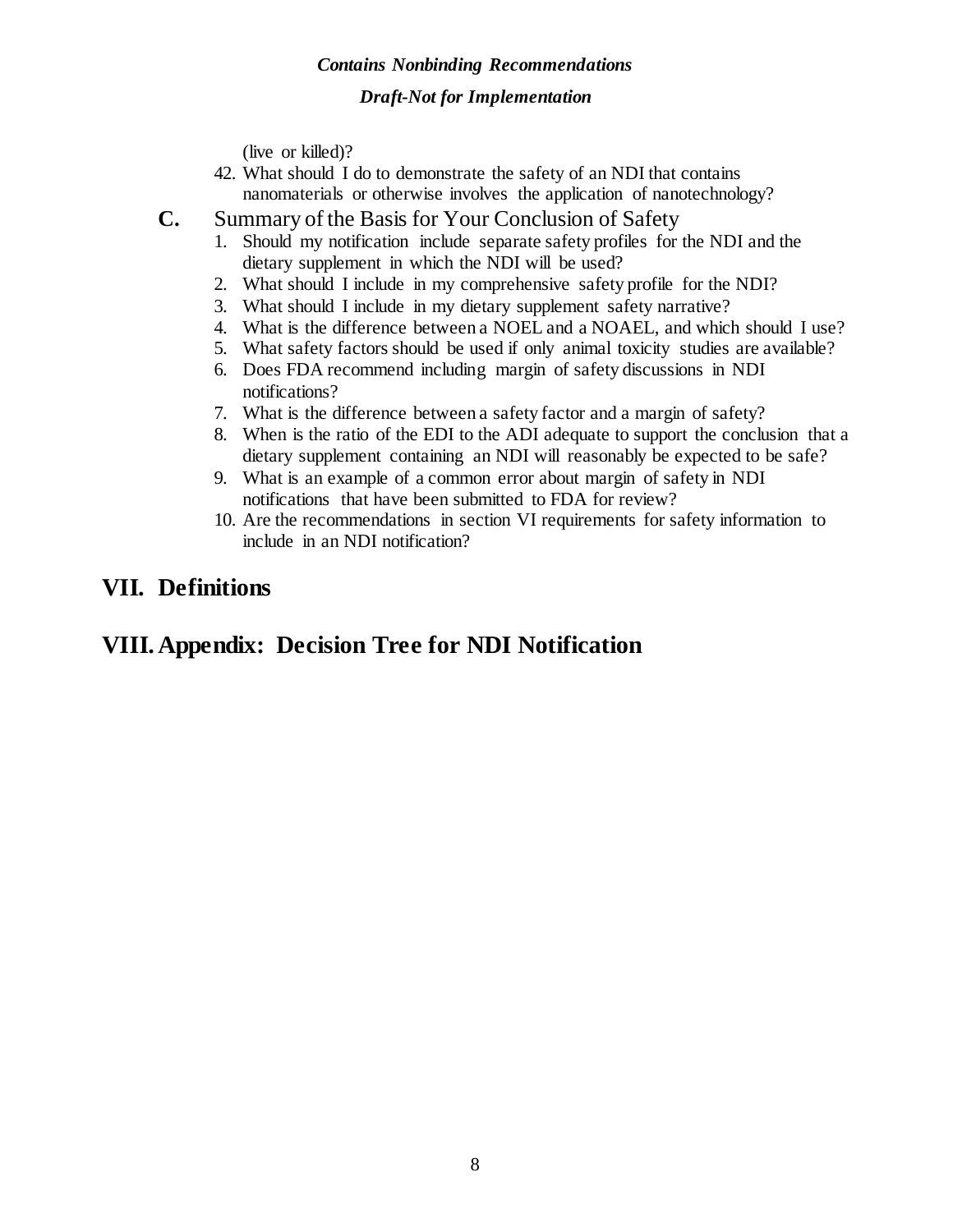# **Dietary Supplements: New Dietary Ingredient Notifications and Related Issues: Guidance for Industry[1](#page-8-0)**

This draft guidance, when finalized, will represent the Food and Drug Administration's (FDA's) current thinking on this topic. It does not create or confer any rights for or on any person and does not operate to bind FDA or the public. You can use an alternative approach if the approach satisfies the requirements of the applicable statutes and regulations. If you want to discuss an alternative approach, contact the FDA staff responsible for implementing this guidance. If you cannot identify the appropriate FDA staff, call the telephone number listed on the title page of this guidance.

# **I. Introduction**

Under section  $413(a)(2)$  of the Federal Food, Drug, and Cosmetic Act (FD&C Act) (21 U.S.C.  $350b(a)(2)$ , the manufacturer or distributor of a new dietary ingredient (NDI) that has not been present in the food supply as an article used for food, or a dietary supplement containing such an NDI, must submit a premarket safety notification to FDA at least 75 days before introducing the product into interstate commerce. This guidance is intended to help manufacturers and distributors of dietary ingredients and dietary supplements ("you") decide whether to submit a premarket safety notification to FDA ("we" or "us") for a product that is or contains an NDI. These premarket safety notifications are commonly referred to as NDI notifications. The guidance is also intended to help you to prepare NDI notifications that we will be able to review more efficiently and respond to more quickly.

The guidance answers frequently asked questions about NDI notifications and related issues. The major topics it addresses are:

- What qualifies as an NDI;
- When an NDI notification is required;
- What are the procedures for submitting an NDI notification;

<span id="page-8-0"></span> $1$  This guidance has been prepared by the Office of Dietary Supplement Programs in the Center for Food Safety and Applied Nutrition at the U.S. Food and Drug Administration.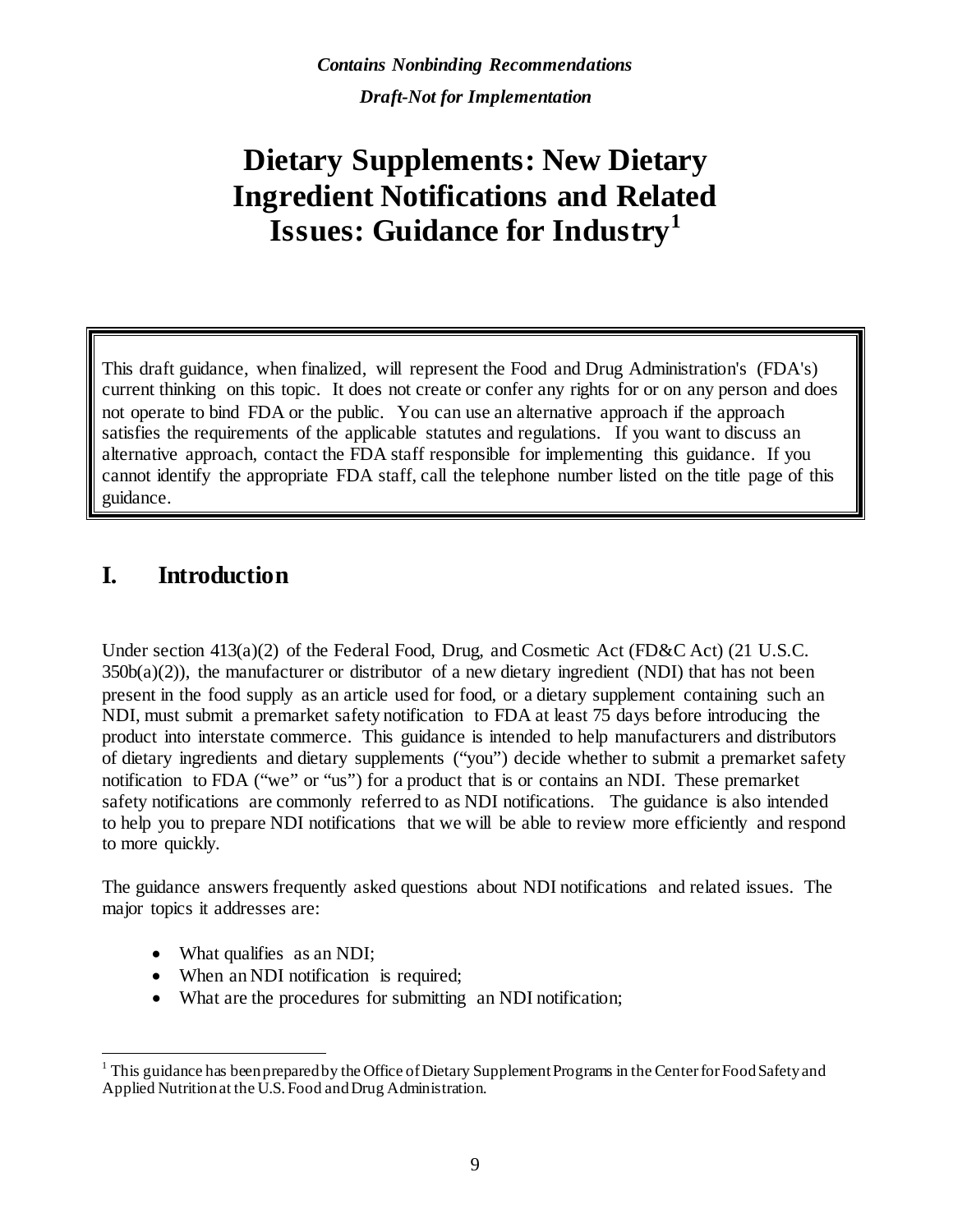- What types of data and information FDA recommends you consider when you evaluate the safety of NDIs and dietary supplements containing an NDI; and
- What FDA recommends you include in an NDI notification.

In addition, the guidance contains questions and answers about parts of the definition of "dietary supplement<sup> $2$ </sup> that can affect whether a particular substance may be marketed as a dietary ingredient in a dietary supplement. We encourage you to consult this guidance during your safety review of dietary supplements that contain an NDI and when you prepare NDI notifications.

The guidance focuses on interpreting the FD&C Act's requirements relating to NDIs and dietary supplements that contain an NDI. It does not discuss other parts of the FD&C Act that may affect the regulatory status of a particular ingredient or product, such as provisions of the FDA Food Safety Modernization  $\text{Act}$  (FSMA)<sup>[3](#page-9-1)</sup> that may apply to dietary ingredients and/or dietary supplements.

FDA's guidance documents, including this guidance, do not establish legally enforceable responsibilities. Instead, guidances describe our current thinking on a topic and should be viewed only as recommendations, unless specific regulatory or statutory requirements are cited. The use of the word *should* in FDA guidances means that something is suggested or recommended, but not required.

# **II. Background**

On October 25, 1994, the Dietary Supplement Health and Education Act of 1994 (DSHEA) (Pub. L. 103-417) was signed into law. DSHEA amended the FD&C Act by adding, among other provisions, (1) section 201(ff) (21 U.S.C. 321(ff)), which defines the term "dietary supplement"; and (2) section 413 (21 U.S.C. 350b), which defines the term "new dietary ingredient" and requires the manufacturer or distributor of an NDI, or of the dietary supplement that contains the NDI, to submit a premarket notification to FDA at least 75 days before introducing the product into interstate commerce or delivering it for introduction into interstate commerce, unless the NDI and any other dietary ingredients in the dietary supplement "have been present in the food supply as an article used for food in a form in which the food has not been chemically altered" (21 U.S.C.  $350b(a)(1)$ ).

The notification must contain the information, including any citation to published articles, which provides the basis on which the manufacturer or distributor of the NDI or dietary supplement (the notifier) has concluded that the dietary supplement containing the NDI will reasonably be expected to be safe (21 U.S.C. 350b(a)(2)). If the required premarket notification is not submitted to FDA, section 413(a) of the FD&C Act  $(21 \text{ U.S.C. } 350b(a))$  provides that the dietary supplement containing the NDI is deemed to be adulterated under section 402(f) of the FD&C Act (21 U.S.C.

<span id="page-9-0"></span><sup>&</sup>lt;sup>2</sup> "Dietary supplement" is defined in 21 U.S.C. 321(ff). Available at: https://www.gpo.gov/fdsys/pkg/USCODE-2014title21/pdf/USCODE-2014-title21-chap9-subchapII-sec321.pdf <sup>3</sup>

<span id="page-9-1"></span>Pub. L. No. 111-353, 124 Stat. 3886 (2011).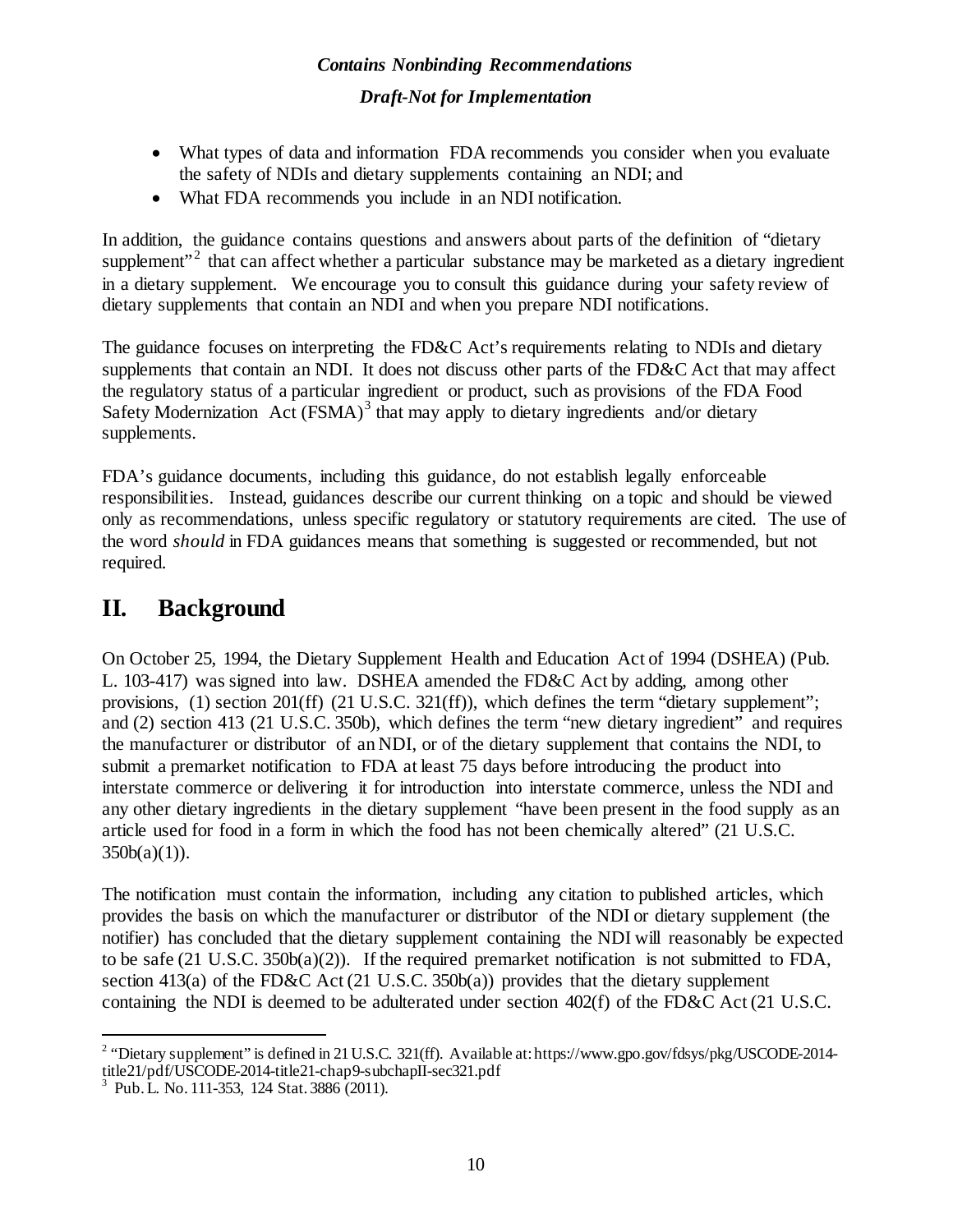#### *Draft-Not for Implementation*

 $342(f)$ ). Even if the notification is submitted as required, the dietary supplement containing the NDI is adulterated under section 402(f) unless there is a history of use or other evidence of safety establishing that the NDI, when used under the conditions recommended or suggested in the labeling of the dietary supplement, will reasonably be expected to be safe.

To help industry comply with DSHEA, we issued a regulation in 21 CFR 190.6 (§ 190.6 or the NDI regulation) to implement the FD&C Act's premarket notification requirements for dietary supplements that contain an NDI (62 FR 49886; September 23, 1997). The NDI regulation specifies the information the manufacturer or distributor must include in its premarket NDI notification (21 CFR 190.6(b)):<sup>4</sup>

- The name and complete address of the manufacturer or distributor that is submitting the notification.
- The name of the NDI that is the subject of the premarket notification. For botanicals, the Latin binomial name must be given, including the author citation (the name of the scientist who gave the botanical its Latin binomial name).
- A description of the dietary supplement that contains the NDI, including:
	- o the level of the NDI in the dietary supplement, and
	- o the conditions of use recommended or suggested in the labeling of the dietary supplement, or if no conditions of use are recommended or suggested in the supplement's labeling, the ordinary conditions of use of the supplement.
- The history of use or other evidence of safety establishing that the dietary ingredient, when used under the conditions recommended in the labeling of the dietary supplement, will reasonably be expected to be safe.
- The signature of a person authorized by the manufacturer or distributor to sign the notification on its behalf.

In addition to the requirements for the content of NDI notifications, the NDI regulation establishes the administrative procedures for these notifications. Section  $190.6(c)$  defines the filing date of a notification as the date we receive it and, consistent with section  $413(a)(2)$  of the FD&C Act, prohibits the manufacturer or distributor of the dietary supplement that contains the NDI from introducing the product into interstate commerce, or delivering it for introduction into interstate commerce, for 75 days after the filing date (21 CFR 190.6(c)). If the manufacturer or distributor submits additional substantive information in support of the original NDI notification, § 190.6(d) provides that the date of this supplemental submission to FDA becomes the new notification filing date, and the 75-day period restarts. Consistent with section 413(a) of the FD&C Act, § 190.6(e) provides that FDA will not disclose the existence of, or the information contained in, an NDI notification for 90 days after the filing date of the notification. Section 190.6(e) further provides that after the 90th day, the entire notification, except trade secrets and confidential commercial information, will be placed on public display, as prescribed in section 413(a) of the FD&C Act. Finally, § 190.6(f) states that FDA's failure to respond to an NDI notification does not constitute a

<span id="page-10-0"></span><sup>&</sup>lt;sup>4</sup> Please see question V.A.2 for a recommended template for the format and content of an NDI notification, and section VI.A for detailed recommendations on what to include in the identity section of an NDI notification.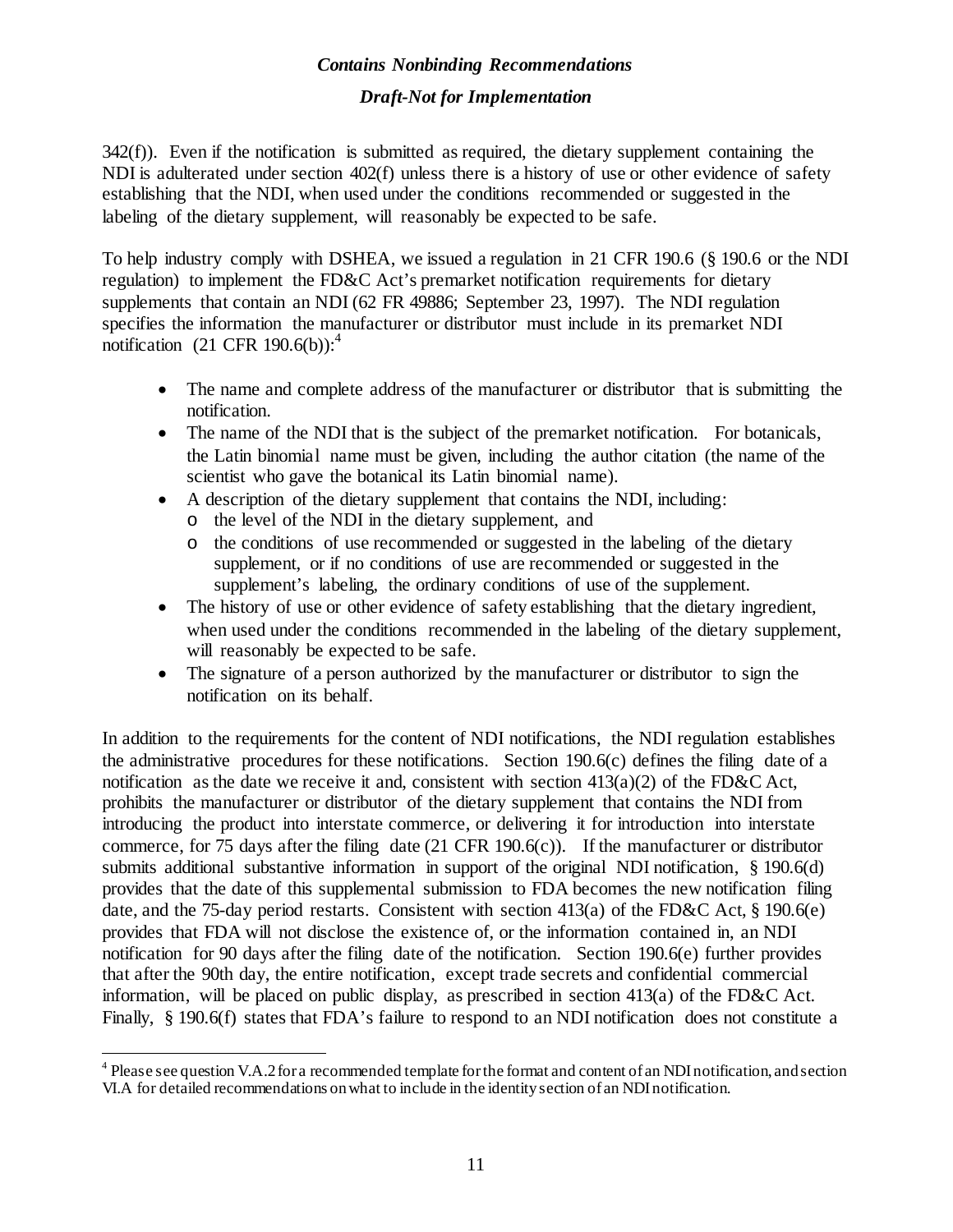#### *Draft-Not for Implementation*

finding by the agency that the NDI or the dietary supplement containing the NDI is safe or is not adulterated under section 402 of the FD&C Act (21 U.S.C. 342).

On January 4, 2011, the President signed into law the FDA Food Safety Modernization Act (FSMA) (Pub. L. 111-353). Section 113(b) of FSMA requires FDA to publish, not later than 180 days after the date of enactment, guidance that clarifies when a dietary supplement ingredient is an NDI, when the manufacturer or distributor of a dietary ingredient or dietary supplement should submit an NDI notification to FDA under section  $413(a)(2)$  of the FD&C Act, the evidence needed to document the safety of an NDI, and appropriate methods for establishing the identity of an NDI. In July 2011, we published a draft guidance to comply with section 113(b) of FSMA (see 76 FR 39111; July 5, 2011). This revised draft guidance replaces the July 2011 draft guidance.

# **III. Goals and Public Health Importance of the Guidance**

One key goal of this guidance is to improve the rate of compliance with the NDI notification requirement. In 2012, FDA estimated that the number of dietary supplements on the market was [5](#page-11-0)5,600 and that 5,560 new dietary supplement products come on the market each year.<sup>5</sup> This is in contrast to the approximately 4,000 products that were on the market in 1994, when DSHEA was enacted.<sup>[6](#page-11-1)</sup> As of December 2014, we had received and completed our evaluation of just over 750 NDI notifications since the first notification was received in 1995.<sup>[7](#page-11-2)</sup> These figures, coupled with recent concern about the presence of undeclared active ingredients in products marketed as dietary supplements, highlight the importance of submitting NDI notifications as a preventive control to ensure that consumers are not exposed to unnecessary public health risks in the form of new ingredients with unknown safety profiles.<sup>[8](#page-11-3)</sup> To improve public understanding of the NDI notification requirement, this guidance includes an in-depth discussion of the scope of the requirement, along with detailed examples of situations in which a notification would or would not be required.

A second goal of the guidance is to improve the quality of NDI notifications. Our aim in issuing the NDI regulation in 1997 was to ensure that NDI notifications contain the information that is necessary for FDA to evaluate whether a dietary supplement containing an NDI is reasonably expected to be safe, and that aim remains the same today. After many years of experience with reviewing NDI notifications and answering questions from industry, we have concluded that a guidance on NDI issues is needed to help the dietary supplement industry understand and comply with section 413 of the FD&C Act and the NDI regulation. We hope that the additional

<span id="page-11-0"></span> $<sup>5</sup>$  Dietary Supplement Labeling Requirements and Recommendations Under the Dietary Supplement and</sup>

<span id="page-11-1"></span>Nonprescription Drug Consumer Protection Act, 77 FR 35687 (June 14, 2012).<br><sup>6</sup> Dietary Supplement Health and Education Act of 1994, Pub. L. 103-417, § 2(12)(C), 108 Stat. 4326. Available at:<br>http://www.fda.gov/regulatoryin

<span id="page-11-2"></span>Memorandum to File from Fred A. Hines, Consumer Safety Officer, FDA (December 17, 2014).

<span id="page-11-3"></span><sup>8</sup> See, e.g., NDI Notification Response -E. coli Nissle strain (Oct. 28, 2011) Available at:

https://www.regulations.gov/document?D=FDA-2012-S-1178-0014; NDI Notification Response -Human placenta extract (Apr. 6, 2011). Available at: https://www.regulations.gov/document?D=FDA-2011-S-0933-0133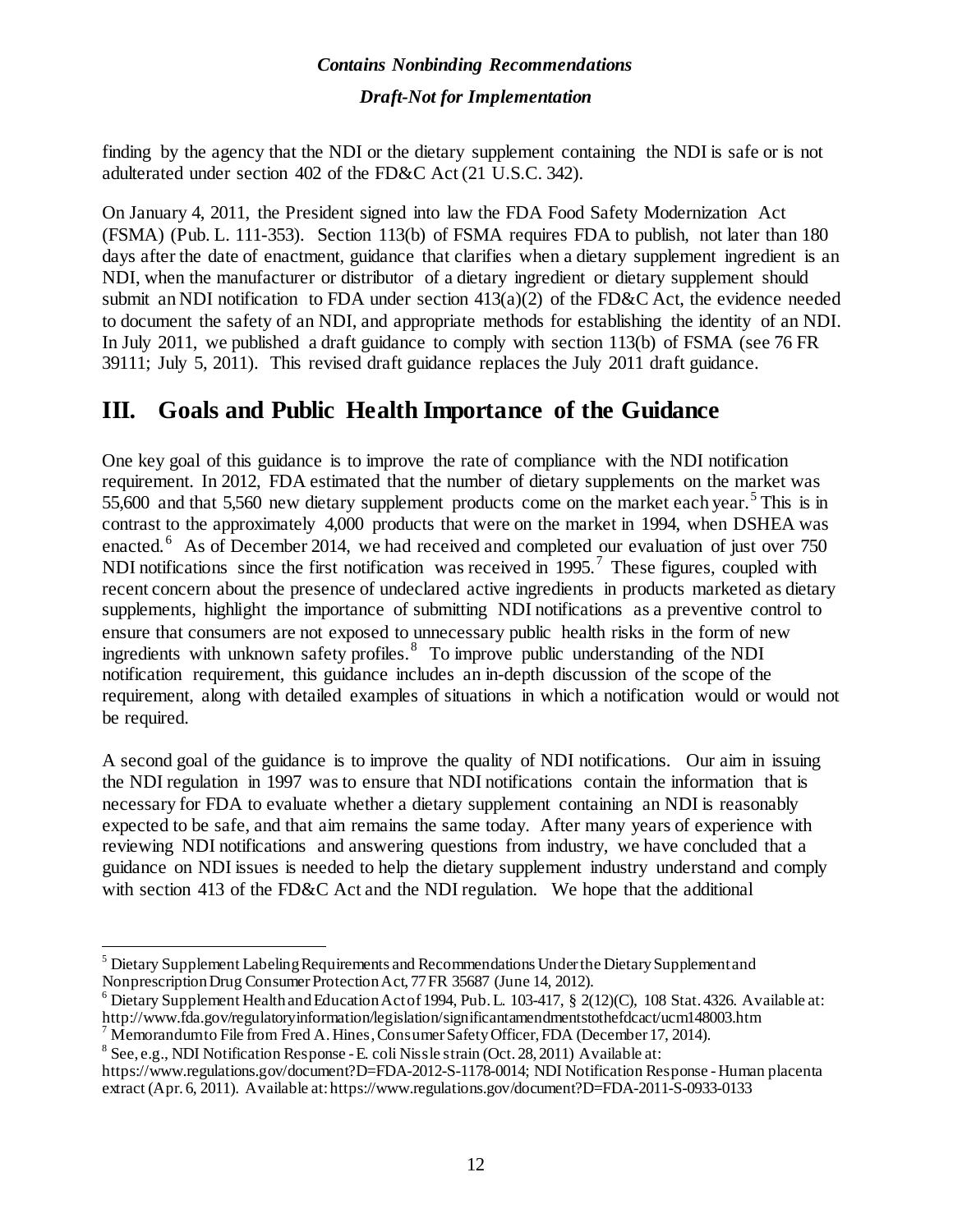explanation in this guidance will help you decide when an NDI notification is required and what that notification should contain.

DSHEA does not specify the type or amount of evidence that must be included in an NDI notification. Accordingly, this guidance explains how to submit a premarket notification and makes detailed recommendations on the type and amount of evidence to include. As set forth in more detail in the rest of this guidance, we recommend including in your NDI notification the following:

- A full description of the identity and composition of the NDI and the dietary supplement in which the NDI will be marketed;
- A discussion of the basis for your conclusion that the substance is an NDI;
- A description of the conditions of use recommended or suggested in the labeling of the dietary supplement, or if no conditions of use are recommended or suggested in the labeling, the ordinary conditions of use of the supplement; and
- An explanation of how the history of use or other evidence of safety in the notification justifies your conclusion that the dietary supplement containing the NDI will reasonably be expected to be safe.

# **IV. Determining Whether a New Dietary Ingredient (NDI) Notification Is Required**

# **A. What Is a New Dietary Ingredient?**

#### **1. What do the terms "dietary ingredient" and "new dietary ingredient" mean?**

As defined in section  $201(ff)(1)$  of the FD&C Act (21 U.S.C. 321(ff)(1)), a "dietary ingredient" is any one of the following:

(A) A vitamin;

- (B) A mineral;
- (C) An herb or other botanical;

(D) An amino acid;

(E) A dietary substance for use by man to supplement the diet by increasing the total dietary intake; or

(F) A concentrate, metabolite, constituent, extract, or combination of any ingredient described in  $(A)$ ,  $(B)$ ,  $(C)$ ,  $(D)$ , or  $(E)$ .

An NDI is defined as a dietary ingredient that was not marketed in the U.S. before October 15, 1994 (21 U.S.C. 350b(d)). Thus, to be an NDI, a substance must be a dietary ingredient.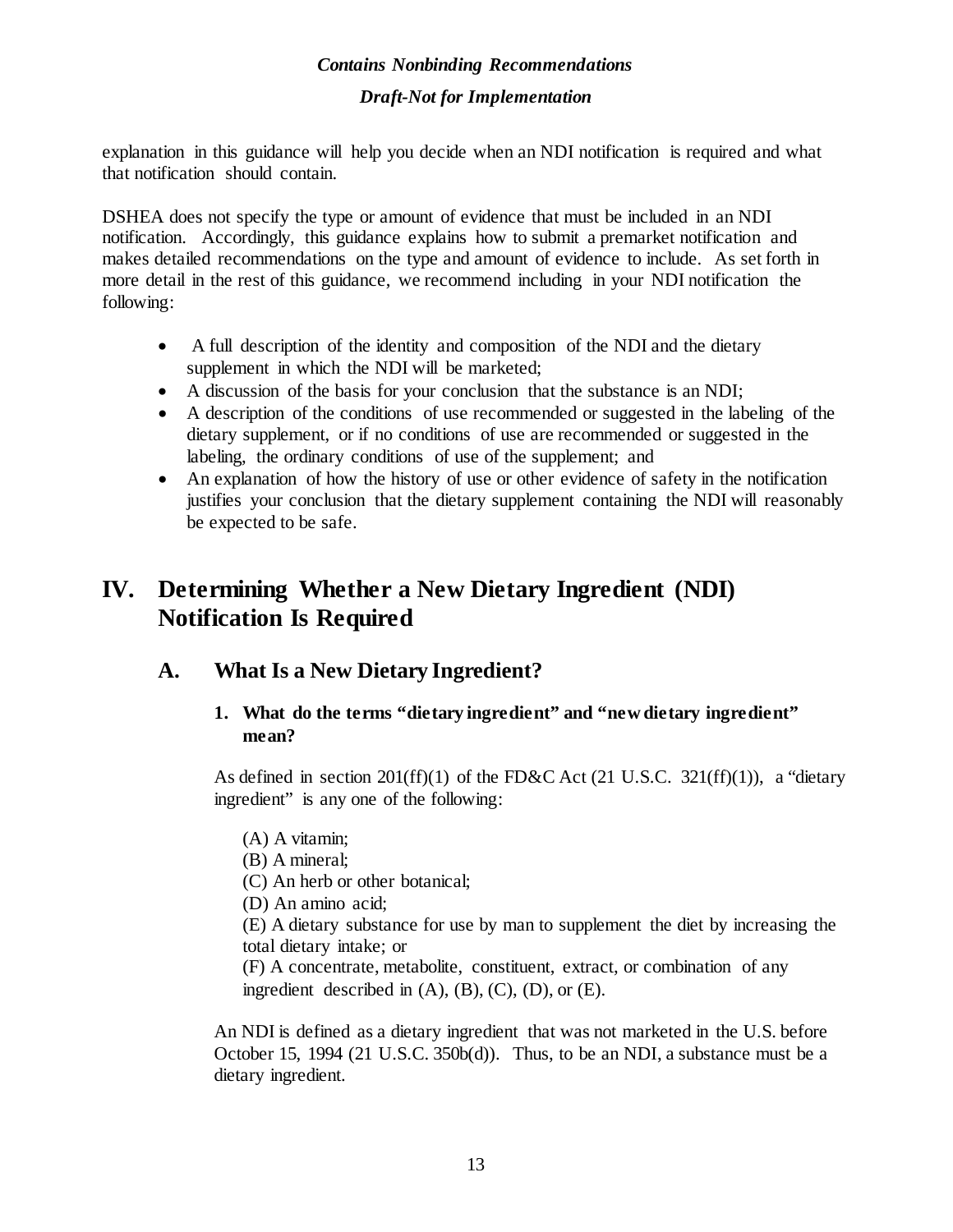#### **2. Can a substance that is not a dietary ingredient be an NDI?**

No. Because "new dietary ingredient" is defined to mean a dietary ingredient that was not marketed in the U.S. before October 15, 1994, a substance cannot be a new dietary ingredient unless it is also a dietary ingredient.

#### **3. Must I submit an NDI notification for a dietary ingredient marketed in the U.S. prior to October 15, 1994?**

No. Dietary ingredients marketed prior to October 15, 1994 ("pre-DSHEA dietary ingredients") are not NDIs and, therefore, do not require an NDI notification. See questions [IV.A.4,](#page-13-0) [IV.A.7](#page-16-0) and [IV.A.10](#page-18-0) for more on how FDA interprets the terms "marketed" and "dietary ingredient" in the definition of an NDI (21 U.S.C. 350b(d)).

#### <span id="page-13-0"></span>**4. Is an ingredient that was used to make a conventional food marketed before October 15, 1994, an NDI?**

It depends. The use of an ingredient in a conventional food before October 15, 1994, does not determine whether the ingredient is an NDI. What matters is whether the ingredient was marketed as a dietary ingredient — meaning that it was marketed in or as a dietary supplement, or for use in a dietary supplement — in the U.S. before October 15, 1994. Therefore, an ingredient that was used to make a conventional food before October 15, 1994, is still an NDI unless the ingredient was also marketed as a dietary ingredient in the U.S. before October 15, 1994. For example, an ingredient used to color a conventional food before October 15, 1994, would be an NDI unless it was also marketed before October 15, 1994, in or as a dietary supplement, or as a dietary ingredient for use in a dietary supplement.

We recognize that the present definitions of "dietary supplement" and "dietary ingredient" were not added to the FD&C Act until after October 15, 1994, and that many products now marketed as dietary ingredients for use in dietary supplements were marketed under other product categories, such as foods for special dietary use or food additives. Therefore, we interpret "dietary ingredient" to refer to ingredients that (1) if marketed today, would qualify as "dietary ingredients" under 21 U.S.C.  $321(ff)(1)$ ; and (2) when marketed before October 15, 1994, were intended for use as or in a product that would now be a "dietary supplement" as defined in 21 U.S.C. 321(ff) and that would not also meet the definition of a drug. See questions [IV.A.7](#page-16-0) and [IV.A.10](#page-18-0) for more about FDA's views on the meaning of "marketing" and "dietary ingredient" in the NDI definition.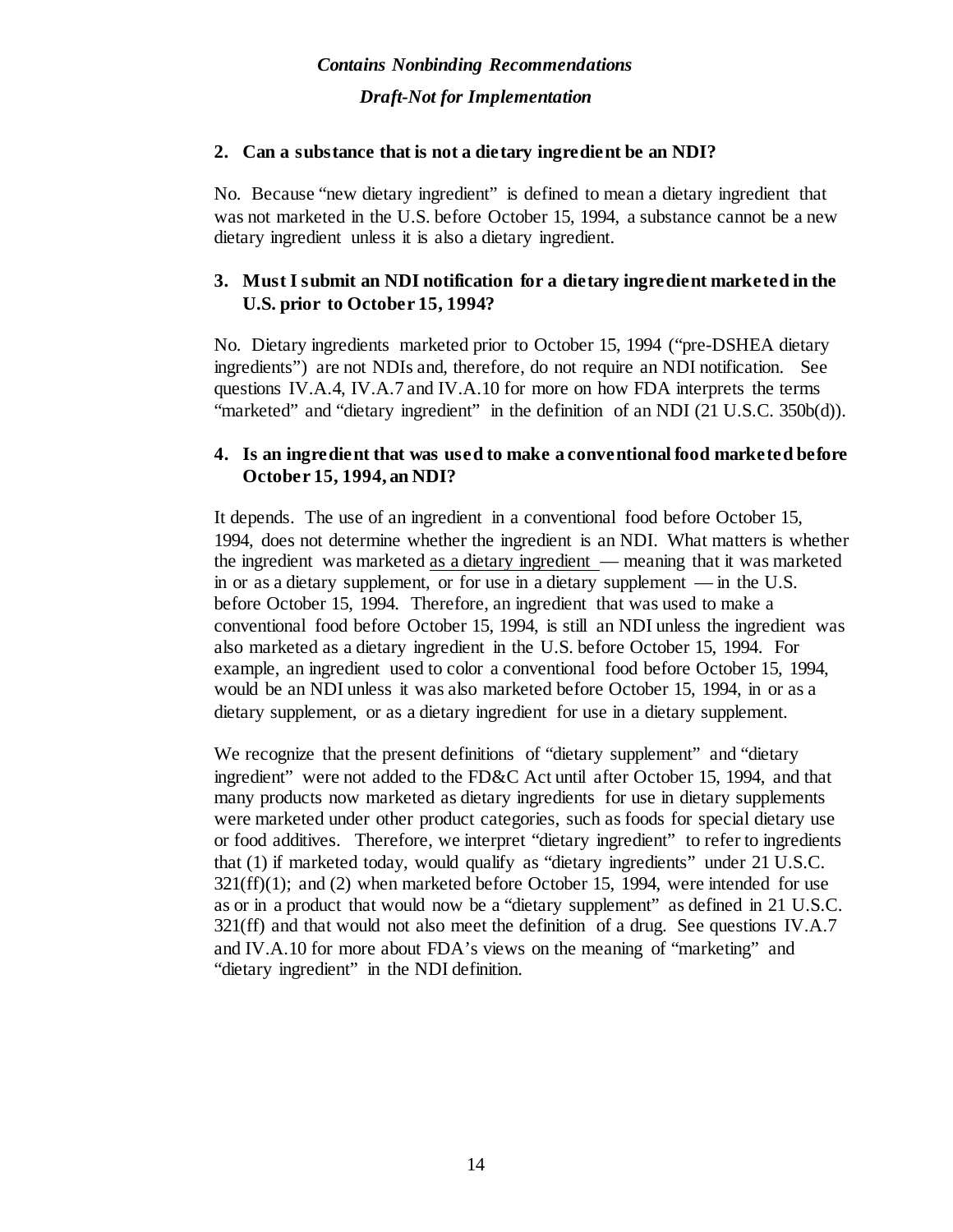**a. Is an NDI notification required for a dietary supplement containing an NDI if the supplement contains only dietary ingredients that have been present in the food supply as articles used for food in a form in which the food has not been chemically altered?**

No, an NDI notification would not be required in this situation because of the exception to the notification requirement for dietary supplements that contain only dietary ingredients that have been present in the food supply as articles used for food in a form in which the food has not been chemically altered (21 U.S.C.  $350b(a)(1)$ . See questions [IV.B.4](#page-24-0) and [IV.B.5](#page-25-0) for FDA's view on what "chemically altered" means.

Example: Ingredient X is a food additive that was approved for use to sweeten baked goods in 1993 and was marketed for that use before October 15, 1994, but was not marketed for use as a dietary ingredient in dietary supplements before that date. ABC Company wants to market a supplement that contains Ingredient X, and it plans to use the same form of Ingredient X used as a sweetener in baked goods. Ingredient X will be the only dietary ingredient in the supplement, which will be called "X-cellent." Although Ingredient X is an NDI because it was not marketed as a dietary ingredient before October 15, 1994, ABC Company is not required to submit an NDI notification for X-cellent because Ingredient X has been present in the food supply as an article used for food in a form in which the food has not been chemically altered, and it is the only dietary ingredient in the supplement.

#### **b. Does the adulteration standard in 21 U.S.C. 342(f)(1)(B)<sup>[9](#page-14-0)</sup> apply to a dietary supplement containing an NDI even when an NDI notification is not required?**

Yes. The adulteration standard in 21 U.S.C. 342(f)(1)(B) applies to all dietary supplements that contain an NDI, even in situations when no notification is required because the supplement contains only dietary ingredients that have been present in the food supply as articles used for food in a form in which the food has not been chemically altered. See section [IV.B](#page-2-0) for more information about chemical alteration and the exception to the NDI notification requirement for certain NDIs that have been present in the food supply as conventional foods.

<span id="page-14-0"></span> $9$  Under 21 U.S.C. 342(f)(1)(B), a dietary supplement containing an NDI is adulterated unless there is adequate information to provide reasonable assurance that the NDI does not present a significant or unreasonable risk of illness or injury.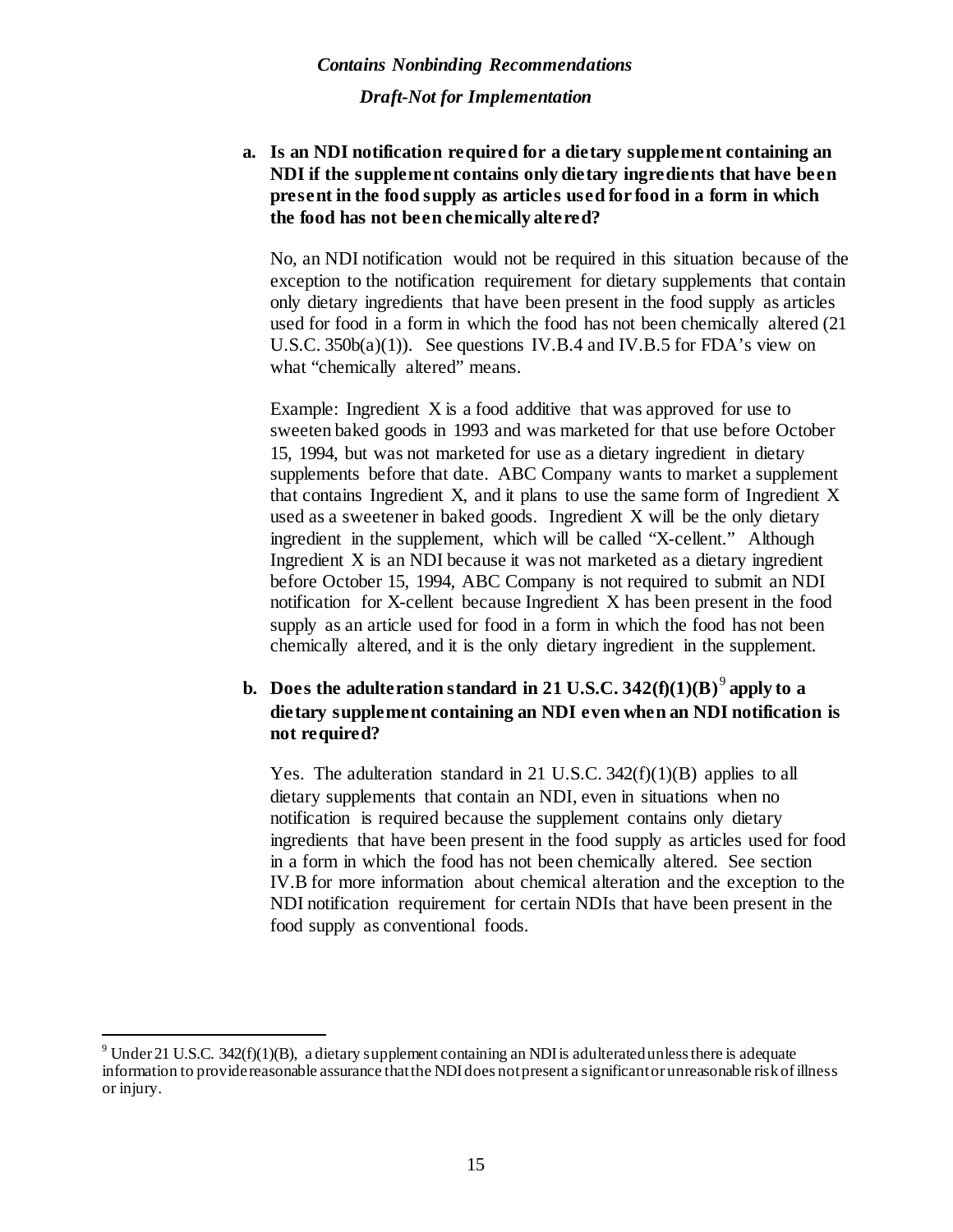#### **5. Is a substance that was a component of a conventional food marketed before October 15, 1994, an NDI if the component was not a dietary ingredient marketed in the U.S. before October 15, 1994?**

Yes, assuming the component meets the definition of a dietary ingredient. The mere presence of a substance as a component of a conventional food that was marketed before October 15, 1994, does not establish that the substance was marketed as a dietary ingredient before that date. Similarly, the fact that a minor component may have been isolated as part of an analytical chemical procedure to examine the composition of the previously marketed food before October 15, 1994, is not sufficient to establish that the component is a pre-DSHEA dietary ingredient or even that it is a dietary ingredient at all. If it is not a dietary ingredient, it is ineligible to be an NDI. If the food component fits into one of the dietary ingredient categories (for example, if it is a metabolite or extract of another dietary ingredient) but was not marketed as a dietary ingredient before October 15, 1994, it would be an NDI. On the other hand, if the substance was marketed as a dietary ingredient before that date (in addition to its marketing for conventional food use), then it is not an NDI. (See questions [IV.A.4,](#page-13-0) [IV.A.7,](#page-16-0) and [IV.A.10](#page-18-0) for FDA's views on the meaning of "marketing" and "dietary ingredient" in the NDI definition.)

#### **6. Is a substance that was an ingredient in a dietary supplement marketed before October 15, 1994, an NDI?**

The answer depends on whether the substance was used as a dietary ingredient or for some other purpose (e.g., excipient or processing aid) in the pre-DSHEA dietary supplement. If the substance was added to the supplement as a dietary ingredient, it is not an NDI and may be used in dietary supplements without submitting an NDI notification to FDA.

If the substance was not added to the pre-DSHEA dietary supplement as a dietary ingredient, however, the analysis becomes more complicated. If the substance was directly added to the pre-DSHEA dietary supplement, intended to become a component of the finished dietary supplement and have a technical effect in it, and was GRAS or approved as a food additive for that use, the substance would be an NDI. However, because most secondary direct food additives,<sup>[10](#page-15-0)</sup> indirect food additives,<sup>[11](#page-15-1)</sup> food contact substances,<sup>[12](#page-15-1)</sup> and other indirectly added substances are not

<span id="page-15-0"></span> $10$  Secondary direct food additives are added during the manufacturing of a food to achieve a technical effect, but they have no technical effect in the finished food. See FDA, Food Ingredients and Packaging Terms. A vailable at:<br>http://www.fda.gov/Food/IngredientsPackagingLabeling/Definitions/default.htm (accessed April 22, 2015).

<span id="page-15-1"></span>Indirect food additives come into contact with food as part of packaging, holding, or processing, but they are not intended to be added directly to, become a component of, or have a technical effect in or on the food. Before the FDA Modernization Act of 1997, indirect food additives were approved by regulation. Now, new indirect food additives are authorized through the food contact substance notification program. In addition, indirect food additives may be authorized through the threshold of regulation exemption process in 21 CFR 170.39. See FDA, Food Ingredients and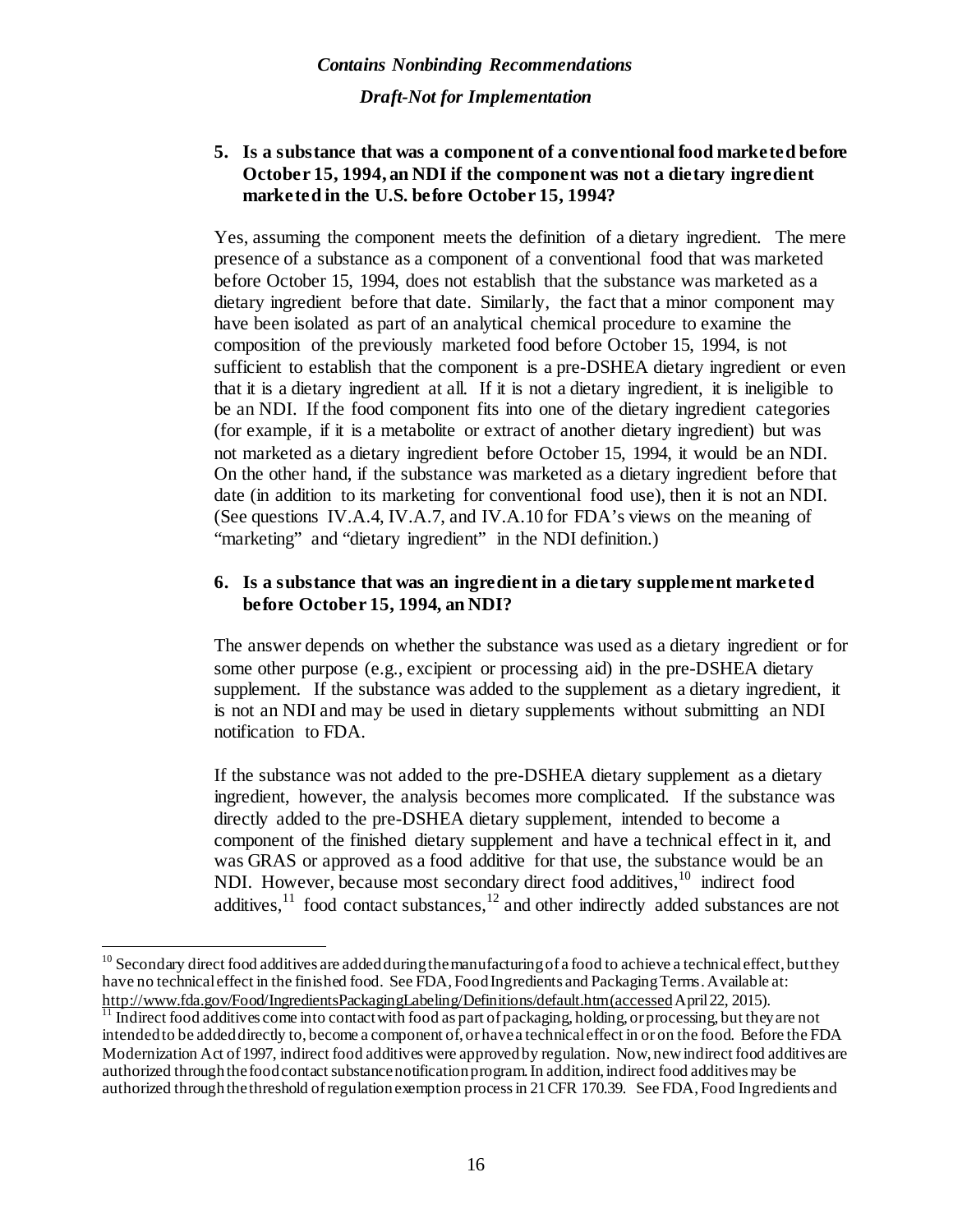intended to have a technical effect in or become components of the finished food (see question [IV.D.4\)](#page-39-0), you would first have to consider whether such a substance fits into one of the dietary ingredient categories in section 201(ff)(1) of the FD&C Act (21 U.S.C. 321(ff)(1)) to determine whether it is an NDI. If the substance does not fit into any of the dietary ingredient categories, it would not be either an NDI or a pre-DSHEA dietary ingredient. Rather, it could not be used as a dietary ingredient in a dietary supplement at all.

#### <span id="page-16-0"></span>**7. What does "marketing" a dietary ingredient mean?**

FDA considers "marketing" a dietary ingredient to mean selling or offering the dietary ingredient for sale (1) as or in a dietary supplement, (2) in bulk as a dietary ingredient for use in dietary supplements, or (3) as an ingredient in a blend or formulation of dietary ingredients for use in dietary supplements. A dietary ingredient may be "marketed" by offering the article for sale online or at a retail establishment, listing it for sale in a catalog or price list, or through advertising or other promotion, if the promotion makes clear that the article is available for purchase. "Coming soon" advertisements would not qualify.

If a dietary supplement containing an NDI is sold before the manufacturer or distributor submits a required NDI notification or less than 75 days after the notification is submitted, the sale of the product is not evidence that the dietary supplement or NDI was lawfully marketed.

#### **8. Is a dietary ingredient marketed outside the U.S. prior to October 15, 1994, considered to be an NDI if it was not marketed in the U.S. before that date?**

Yes. Submitting documentation that the ingredient was marketed in any other country before this date does not establish that the ingredient is not an NDI. The only kind of marketing that is relevant to whether a dietary ingredient is an NDI is marketing in the U.S. before October 15, 1994.<sup>[13](#page-16-1)</sup>

#### <span id="page-16-2"></span>**9. What documentation does FDA recommend to show that a dietary ingredient was marketed prior to October 15, 1994?**

Documentation to show that a dietary ingredient is not an NDI should consist of written business records, promotional materials, or press` reports with a

-

Packaging Terms. Available at[: http://www.fda.gov/Food/IngredientsPackagingLabeling/Definitions/default.htm](http://www.fda.gov/Food/IngredientsPackagingLabeling/Definitions/default.htm%20(accessed)<br>(accessed April 22, 2015).

A food contact substance is a substance intended for use as a component of materials used in manufacturing, packing, packaging, transporting, or holding food if that use is not intended to have any technical effect in the food. 21 U.S.C. 348(h)(6).

<span id="page-16-1"></span>For evidence of marketing in another country as evidence of safety, especially when considering the differences in dietary consumption between countries, see questio[n VI.B.3.](#page-67-0)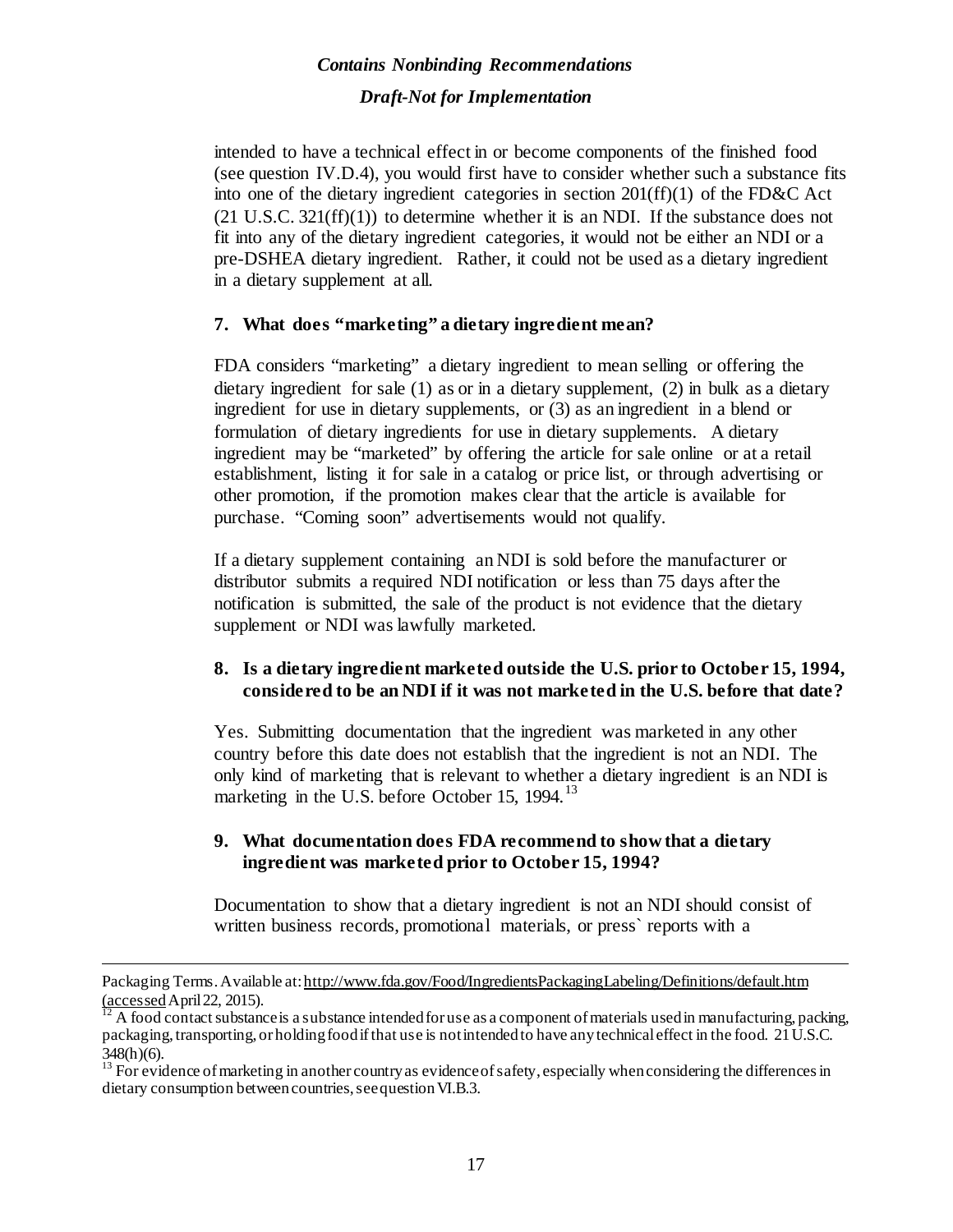contemporaneous date prior to October 15, 1994. Examples include sales records, bills of lading, sales contracts, manufacturing records, commercial invoices, magazine advertisements, mail order catalogs, or sales brochures.

Documentation should include adequate information to establish that marketing took place in the U.S.: the identity (e.g., chemical or botanical name) of the marketed ingredient, including its form (e.g., ground herb, water extract, oil), and whether the ingredient was marketed as a dietary ingredient or for some other purpose. For example, advertising in body building magazines could be adequate evidence of marketing as a dietary ingredient. On the other hand, advertising or other references in gardening or landscaping magazines would not likely serve as adequate evidence of the marketing of a botanical or herb as a dietary ingredient.

We would also consider GRAS and food additive regulations in the *Code of Federal Regulations* as documentation that an ingredient was marketed as a dietary ingredient before October 15, 1994, if the regulation covers use of the substance as a nutrient supplement, became effective before October 15, 1994, and contains identity specifications that the ingredient meets*.* Although references published before October 15, 1994, such as the 1992 edition of *Herbs of Commerce*, [14](#page-17-0) may be supportive, we are unlikely to regard a listing in *Herbs of Commerce* as being solely determinative of whether a dietary ingredient was marketed as such before October 15, 1994 because this listing may not specify necessary information such as the plant part and/or extract type. If you rely on *Herbs of Commerce* as evidence that your dietary ingredient is not an NDI, we recommend that you maintain additional documentation showing that the botanical was marketed as a dietary ingredient before October 15, 1994. The documentation should specify the plant part from which the botanical dietary ingredient was derived, and for botanical extracts it should also specify the extract type.

Affidavits attesting to recollection of when a dietary ingredient was first marketed generally would not be adequate to show that an ingredient was marketed prior to October 15, 1994, unless supported by contemporaneous written records. Because memory can be unreliable, especially when the event in question took place more than thirty years ago, we are not likely to regard such an affidavit alone, without any sort of objective, verifiable documentation from the time of marketing, as an adequate basis to establish pre-DSHEA marketing of a substance as a dietary ingredient for use in or as a dietary supplement.

<span id="page-17-0"></span><sup>&</sup>lt;sup>14</sup> Moley, Timothy, Steven Foster, and Dennis Awang. *Herbs of Commerce*. Austin, TX: American Herbal Products Association, 1992.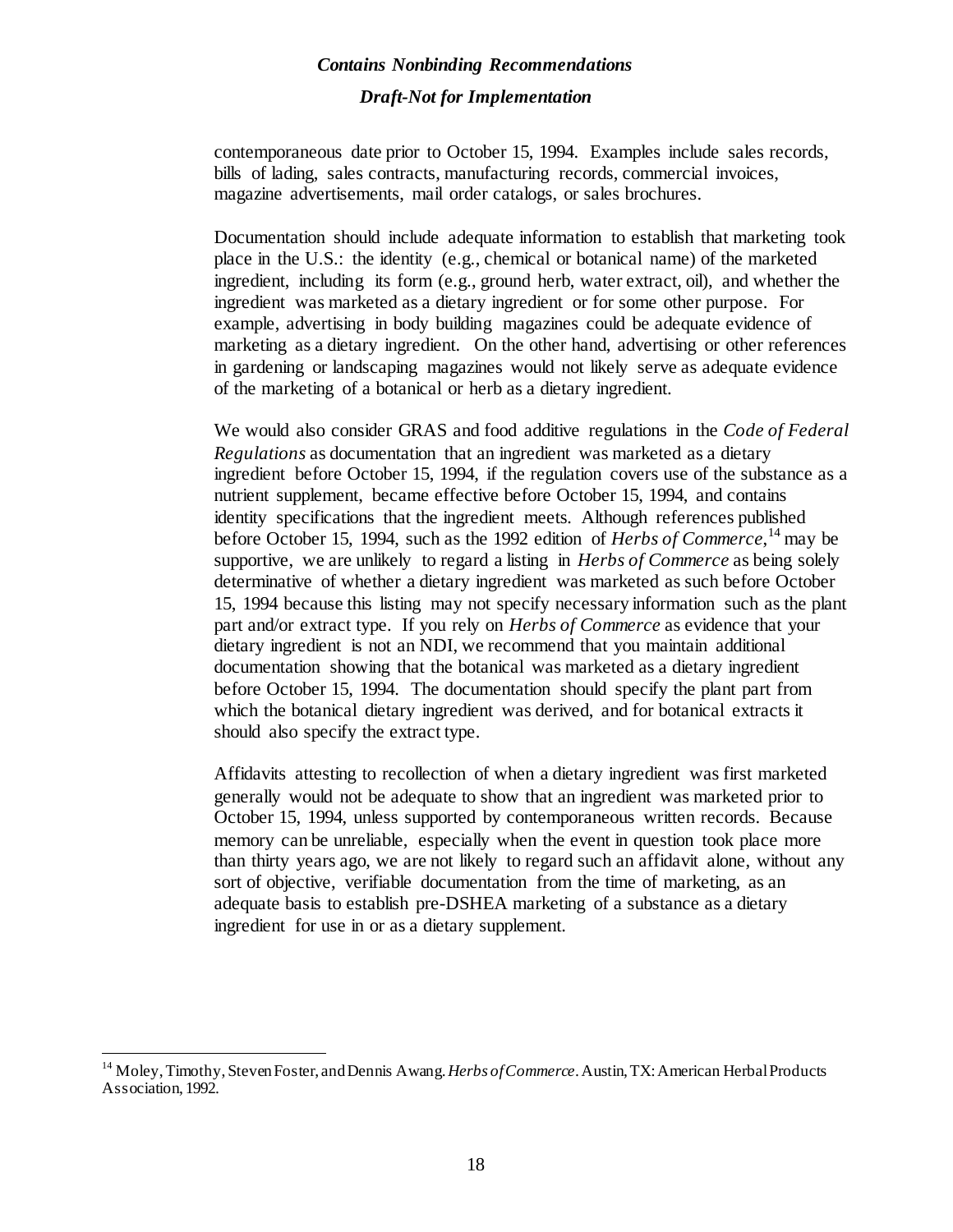#### <span id="page-18-0"></span>**10. Is marketing an ingredient for any use prior to October 15, 1994, sufficient to conclude that it is not an NDI?**

No. FDA does not consider the marketing of an ingredient as a conventional food, as a drug, or for any other non-food use, to be evidence that an ingredient is not an NDI. Unless the ingredient was marketed as a dietary ingredient for use in or as a dietary supplement prior to October 15, 1994, it is an NDI.

#### **11. Is there an authoritative list of dietary ingredients that were marketed prior to October 15, 1994 (a so-called "grandfathered list" or "old dietary ingredient list")?**

Not currently. Some trade associations and other industry groups have compiled lists of "old dietary ingredients,"  $\frac{15}{2}$  $\frac{15}{2}$  $\frac{15}{2}$  though FDA is unable to verify the accuracy of these lists because we have not seen documentation showing that the ingredients on such lists were marketed as dietary ingredients prior to October 15, 1994. The lists contain ingredients FDA believes are unlikely to have been marketed as dietary ingredients, like acetaminophen or pharmaceutical glaze, and mixtures that are only vaguely described, like "sterol complete premix." Moreover, the introduction to one trade association list<sup>[16](#page-18-2)</sup> states that the association did not independently verify that the substances on the list were in use before October 15, 1994. The cover page of the list specifically states, "This list is compiled solely for reference purposes and does not constitute verification that any specific dietary ingredient was or was not marketed as a dietary supplement before October 15, 1994." The trade association's introduction to the list also states, "There is no definitive list of 'grandfathered' dietary ingredients. The best policy is for any company to maintain its own records confirming long-term use of an ingredient." Because of the uncertainty about the existence of supporting evidence, FDA does not accept the inclusion of an ingredient on an industry list of pre-DSHEA dietary ingredients as proof that the ingredient is not an NDI. However, in response to comments, we are prepared to develop an authoritative list of pre-DSHEA ingredients, based on independent and verifiable data. Because FDA does not generally have access to marketing records for dietary ingredients and dietary supplements, the documentation of pre-DSHEA marketing would have to be supplied by industry.

-

<span id="page-18-1"></span>**<sup>15</sup>** See, e.g., National Nutritional Foods Association, NNFA List of Dietary Supplement Ingredients In Use Before October 15, 1994 (April 26, 1996). Docket No.FDA-2005-P-0259 [Document ID: FDA-2005-P-0259-0012]. Available at:

https://www.pharmamedtechbi.com/~/media/Supporting%20Documents/The%20Tan%20Sheet/19/50/111212\_UNPA ODI List.pdf

<span id="page-18-2"></span><sup>&</sup>lt;sup>16</sup> Council for Responsible Nutrition, CRN List of Dietary Ingredients "Grandfathered" Under DSHEA (September 1998). Docket No. FDA-2005-P-0259 [Document ID: FDA-2005-P-0259-0010]. Available at: http://www.fda.gov/ohrms/dockets/dockets/05p0305/05p-0305-cr00001-04-Council-For-Responsible-Nutritionvol1.pdf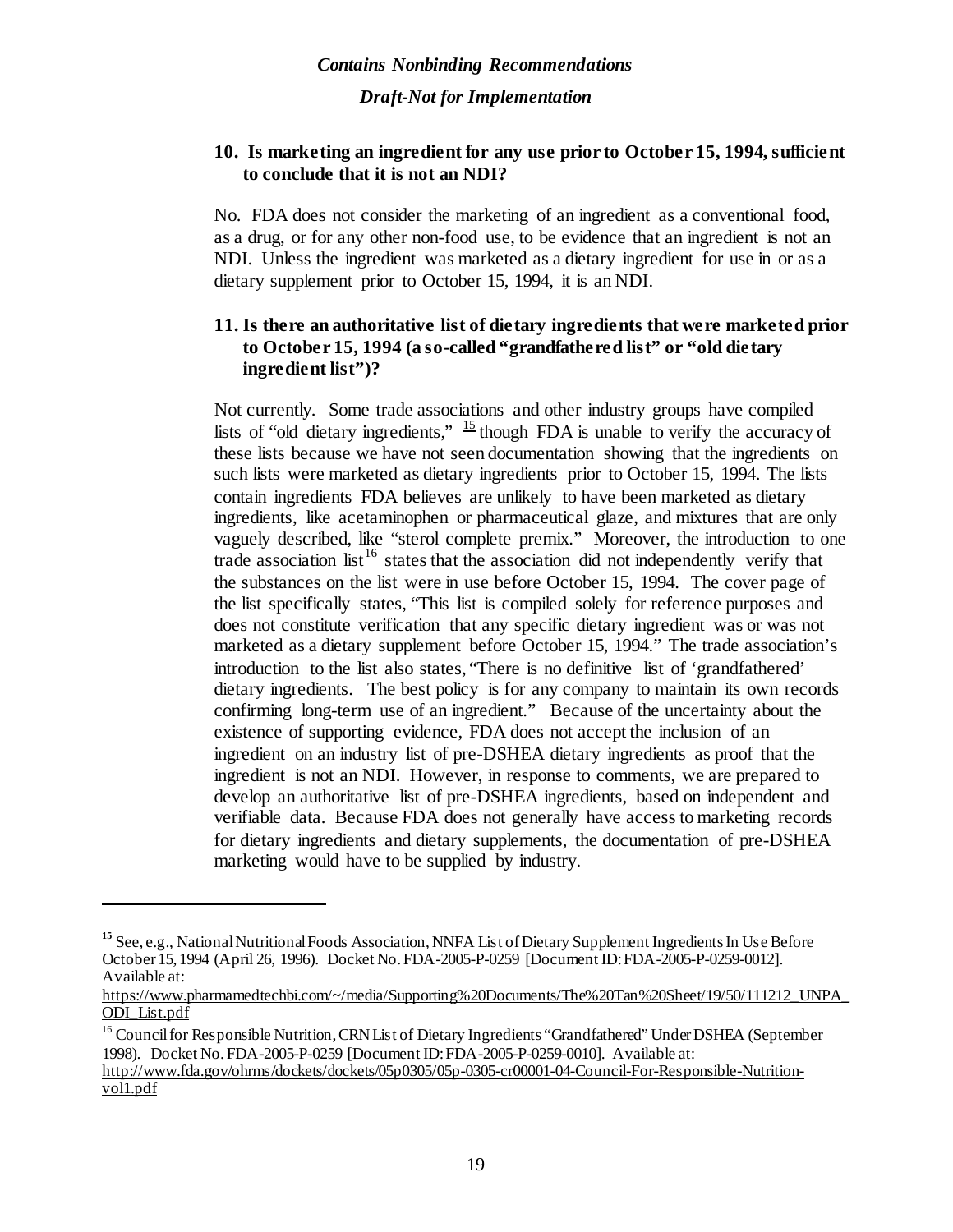FDA's current thinking is that the two main factors for placing an ingredient on an authoritative list of pre-DSHEA ingredients would be: (1) adequate documentation of marketing for use as or in a dietary supplement in the U.S. before October 15, 1994: and (2) a precise description of the identity of the ingredient marketed. Records offered to support an item's inclusion on the list should specify the date of marketing in the U.S. and clearly identify the ingredient marketed on that date. Documentation of an ingredient's identity should be sufficiently precise to uniquely identify the ingredient. See question [IV.A.9](#page-16-2) for the kinds of documentation FDA recommends to show that a dietary ingredient was marketed prior to October 15, 1994.

Including an ingredient on FDA's list of pre-DSHEA dietary ingredients would represent our view that the evidence is adequate to conclude that the dietary ingredient in question is not "new" and, therefore, not subject to the NDI notification requirement. The mere fact that an ingredient is not on the list would *not*, however, establish that the ingredient is an NDI or that dietary supplements containing that dietary ingredient are adulterated for failure to notify. Rather, the omission of an ingredient from the list would be regarded as neutral and would not affect the ingredient's regulatory status. Whether FDA would investigate dietary ingredients not on the list to determine whether an NDI notification should have been submitted would typically depend on factors relating to public health, such as potential for risk, extent of public exposure to the ingredient, and association with adverse events.

Although only one instance of marketing as a dietary ingredient before October 15, 1994 (pre-DSHEA marketing) need be shown to establish that an ingredient is not an NDI, each dietary supplement manufacturer and distributor is responsible for determining whether each dietary ingredient in each of its dietary supplements is an NDI and ensuring that the firm complies with the NDI notification requirements, if applicable. For ingredients that are not on FDA's list of pre-DSHEA dietary ingredients, a firm could either maintain its own records of the pre-DSHEA marketing of a dietary ingredient or rely on another firm or organization's records, with that entity's permission.

#### <span id="page-19-1"></span>**12. If I change the manufacturing process for a dietary ingredient that was marketed in the U.S. prior to October 15, 1994, does that make the ingredient an NDI?**

The answer depends on the extent to which the manufacturing process change affects the resulting ingredient. As discussed in a separate FDA guidance on manufacturing changes,<sup>[17](#page-19-0)</sup> such changes may affect the identity of the food substance

<span id="page-19-0"></span><sup>&</sup>lt;sup>17</sup> FDA, Guidance for Industry: Assessing the Effects of Significant Manufacturing Process Changes, Including [Emerging Technologies, on the Safety and Regulatory Status of Food Ingredients and Food Contact Substances,](http://www.fda.gov/food/guidanceregulation/guidancedocumentsregulatoryinformation/ucm300661.htm)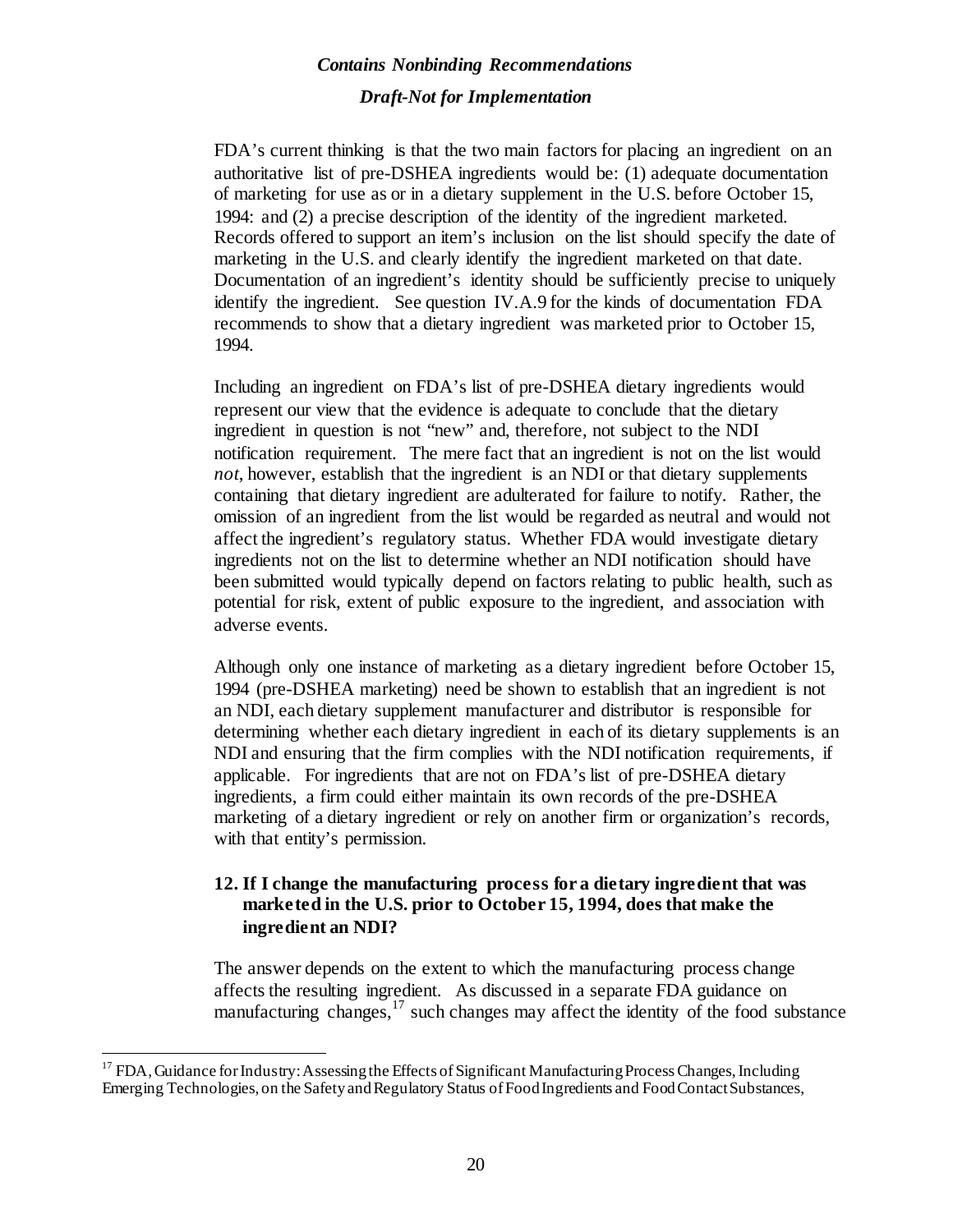or its safety and suitability for certain conditions of use. Manufacturing changes may also affect the purity of a food substance, such as the amounts of impurities and contaminants in the food substance.

Any changes in your manufacturing process that alter the identity of the ingredient will convert a previously marketed dietary ingredient into an NDI. Manufacturing changes that alter the physicochemical structure or properties, purity and impurities, or biological properties (such as bioavailability or toxicity) of the ingredient result in an NDI.<sup>18</sup> For example, using a solvent to prepare an extract from a pre-DSHEA dietary ingredient creates an NDI because the final extract contains only a fractionated subset of the constituent substances in the original dietary ingredient. A manufacturing change which changes the ingredient in a way that leads to alteration of the serving level or conditions of use of the product is another example of a significant change which is likely to create an NDI.

In addition, changes that alter the identity of the source material for an ingredient may create an NDI. For example, using a different part of a plant (e.g., using an extract of plant leaves where the root extract from the same plant is a pre-DSHEA dietary ingredient) would create an NDI. If the ingredient produced by the new manufacturing process is an NDI, an NDI notification is required unless the NDI has been present in the food supply as an article used for food in a form in which the food has not been chemically altered (see Section [IV.B\)](#page-22-0). On the other hand, if the manufacturing changes do not alter the identity of the ingredient (e.g., there are no changes in physicochemical structure or properties and no changes in purity, impurities or biological properties such as bioavailability or toxicity) then the regulatory status of the pre-DSHEA ingredient does not change and no NDI notification is needed.

Note that the question of whether a manufacturing change creates an NDI is different from the question of whether the manufacturing change constitutes chemical alteration, and different standards apply. The "chemically altered" standard in section  $413(a)(1)$  of the FD&C Act (21 U.S.C. 350b(a)(1)) governs only the manufacturing of dietary ingredients that have been "present in the food supply" as articles "used for food" (i.e., conventional foods and their ingredients)<sup>[19](#page-20-1)</sup> and is applied to determine whether an NDI notification is required for a conventional food ingredient that was not marketed as a dietary ingredient before October 15, 1994. In general, a broader range of manufacturing changes would create an NDI by

-

<span id="page-20-0"></span>

[Including Food Ingredients that are Color Additives](http://www.fda.gov/food/guidanceregulation/guidancedocumentsregulatoryinformation/ucm300661.htm); June 2014 Available at:<br>http://www.fda.gov/food/guidanceregulation/guidancedocumentsregulatoryinformation/ucm300661.htm. fDA, Guidance for Industry: Assessing the Effects of Significant Manufacturing Process Changes, Including [Emerging Technologies, on the Safety and Regulatory Status of Food Ingredients and Food Contact Substances,](http://www.fda.gov/food/guidanceregulation/guidancedocumentsregulatoryinformation/ucm300661.htm)  [Including Food Ingredients that are Color Additives](http://www.fda.gov/food/guidanceregulation/guidancedocumentsregulatoryinformation/ucm300661.htm); June 2014 Available at:

<span id="page-20-1"></span>[http://www.fda.gov/food/guidanceregulation/guidancedocumentsregulatoryinformation/ucm300661.htm.](http://www.fda.gov/food/guidanceregulation/guidancedocumentsregulatoryinformation/ucm300661.htm)<br><sup>[19](http://www.fda.gov/food/guidanceregulation/guidancedocumentsregulatoryinformation/ucm300661.htm)</sup> See questio[n IV.B.1.](#page-22-1)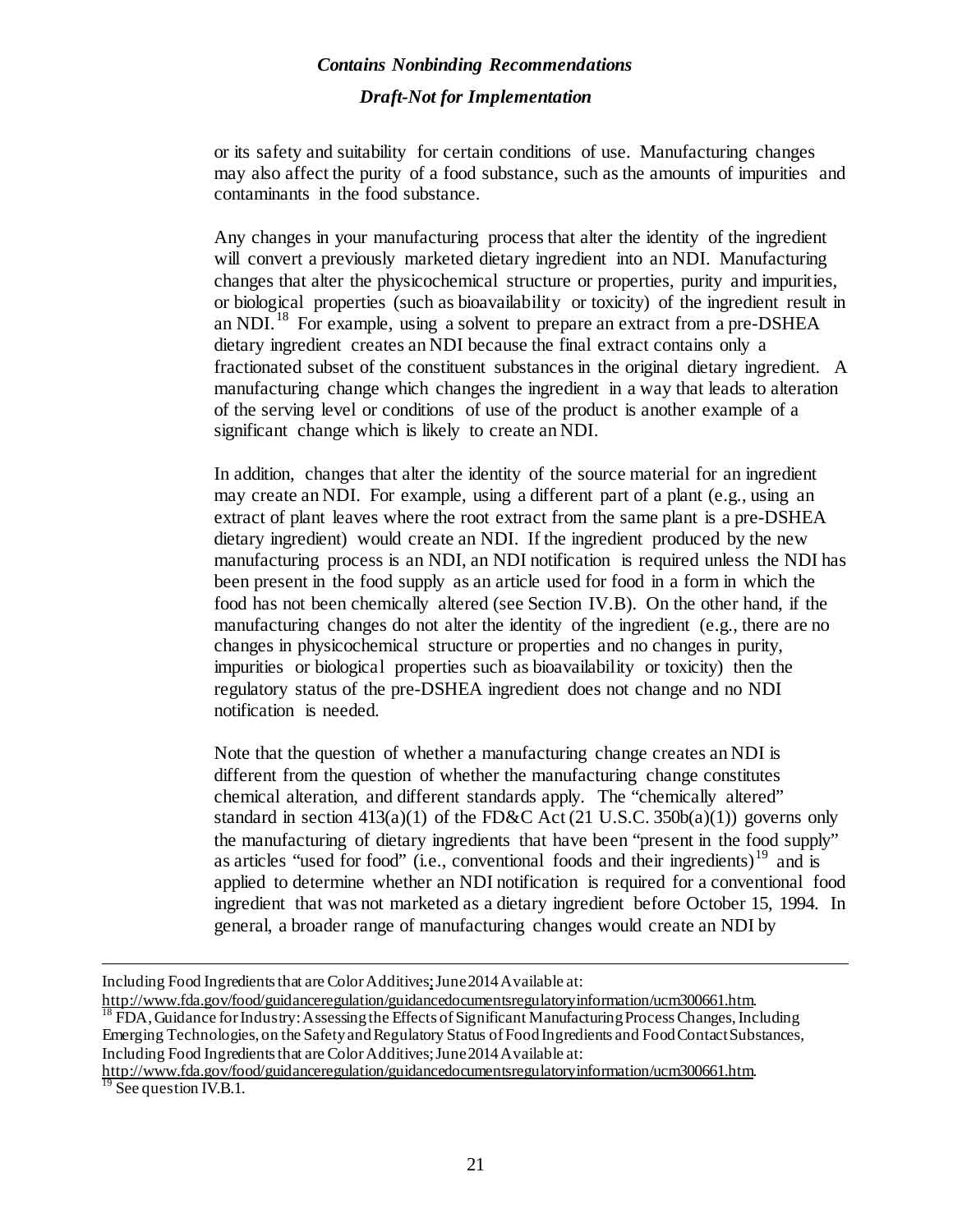#### *Draft-Not for Implementation*

changing the identity of a dietary ingredient than would "chemically alter" an article of food present in the food supply. For example, solution in water or tincture may change the composition of a pre-DSHEA dietary ingredient enough to make it an NDI for which a notification is required. However, solution in water or tincture would not constitute a "chemical alteration" of a conventional food ingredient (see questions [IV.B.4](#page-24-0) and [IV.B.5\)](#page-25-0), and therefore, no NDI notification would be needed when a tincture or solution in water made with a conventional food ingredient is used as a dietary ingredient.

It should also be noted that some manufacturing changes may alter the identity of the ingredient to the point that it no longer meets the definition of a dietary ingredient (see question [IV.D.5\)](#page-40-0). Firms planning a manufacturing change are encouraged to consult with FDA on any questions as to whether such a change would create an NDI or an ingredient that does not meet the definition of a dietary ingredient. [20](#page-21-0)

#### **13. Should I submit a new NDI notification if I change the manufacturing process for an NDI that is the subject of a notification for which I have received an acknowledgment without objection from FDA?**

That depends on the nature of the change to the manufacturing process. If the manufacturing change does not alter the chemical or molecular composition or structure of the dietary ingredient or the specifications needed to describe the ingredient, it is not necessary to submit a second NDI notification. On the other hand, a manufacturing process change intended to produce an ingredient with particles in the 1 nm to 100 nm (approximate) nanoscale range may alter the chemical or molecular composition or structure of the NDI. In that case, the previously submitted notification for a related substance manufactured without using nanotechnology would not cover the ingredient made with the new manufacturing process, and a separate NDI notification with safety information taking into account the smaller particle size of the resulting new ingredient would then be required.

If you are planning a manufacturing change, we encourage you to consult with FDA on whether such a change would create a different NDI or a substance that is no longer a dietary ingredient.<sup>21</sup> (See questions [IV.A.12](#page-19-1) for additional discussion on manufacturing changes that affect the identity of an ingredient.)

<span id="page-21-0"></span><sup>&</sup>lt;sup>20</sup> Contact information for the Office of Dietary Supplement Programs can be found on the title page.<br><sup>21</sup> Contact information for the Office of Dietary Supplement Programs can be found on the title page.

<span id="page-21-1"></span>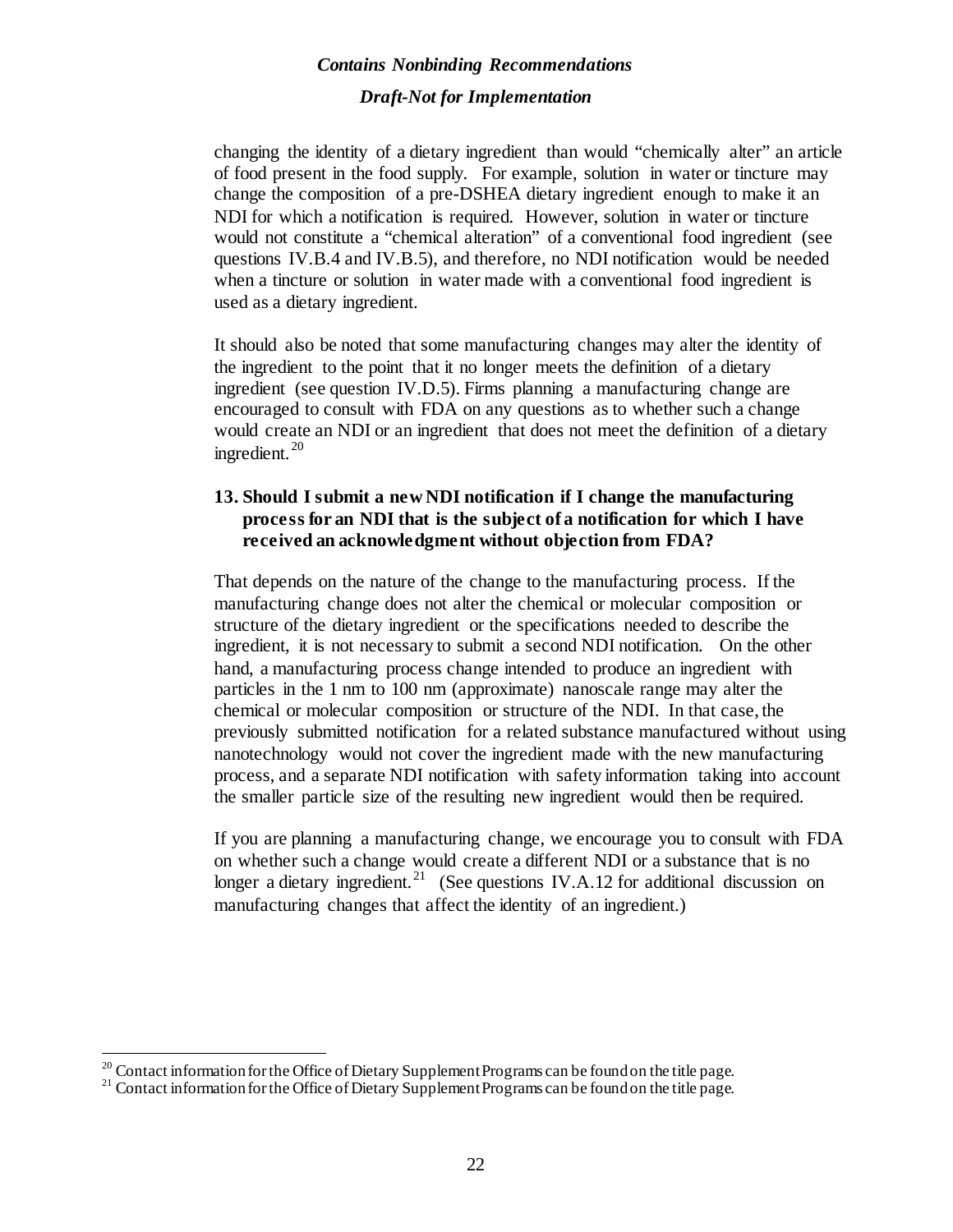## <span id="page-22-1"></span><span id="page-22-0"></span>**B. Exception to Notification Requirement for Certain NDIs with a History of Use in Conventional Food**

#### **1. When is a notification not required for an NDI?**

A notification is not required when the NDI and all other dietary ingredients in the dietary supplement have been present in the food supply as articles used for food in a form in which the food has not been chemically altered. See questions [IV.B.4](#page-24-0) and [IV.B.5](#page-25-0) for FDA's current thinking on when a dietary ingredient has been "chemically altered" from the form in which it is used in the food supply.

FDA interprets the phrase "present in the food supply" to refer to the conventional food supply. Accordingly, we interpret a dietary ingredient that has been "present in the food supply as an article used for food" to mean a conventional food or conventional food ingredient. We do not consider prior use in dietary supplements to constitute presence in the food supply. Interpreting "food supply" to include dietary supplements for purposes of this exemption from the NDI notification requirement would expand the exception to the point that it would risk swallowing the rule, as prior use in even one dietary supplement manufactured in small quantities and distributed over a small area would exempt all dietary supplements containing the NDI from the notification requirement, even if the intake level and conditions of use were much different. Moreover, such an interpretation would not make sense in light of the purpose of the NDI notification requirement, which is to ensure that dietary ingredients that have not been widely consumed receive a safety evaluation before reaching the marketplace. Because dietary supplements are generally consumed by a narrower segment of the population than conventional foods and typically have a shorter history of use than conventional food ingredients, prior use in a supplement or supplements typically provides less information about a substance's safety than prior use in conventional food. In addition, substances added to conventional foods must meet the safety standards for conventional food ingredients, which are more demanding than those that apply to dietary ingredients used in dietary supplements.

#### **2. Am I required to submit an NDI notification for a dietary ingredient that is an NDI, but has been (a) listed or affirmed by FDA as generally recognized as safe (GRAS) for direct addition to food or (b) approved as a direct food additive in the U.S.?**

No, as long as the following conditions are met. The direct food additive or GRAS substance  $(1)$  has been used in the food supply (i.e., in conventional foods) and  $(2)$  is to be used as a dietary ingredient without chemical alteration. (See questions [IV.B.4](#page-24-0) and [IV.B.5](#page-25-0) for further discussion on chemical alteration.)

If the NDI has been legally marketed in the U.S. as an ingredient for use in conventional food and has been introduced into the food supply as a result of such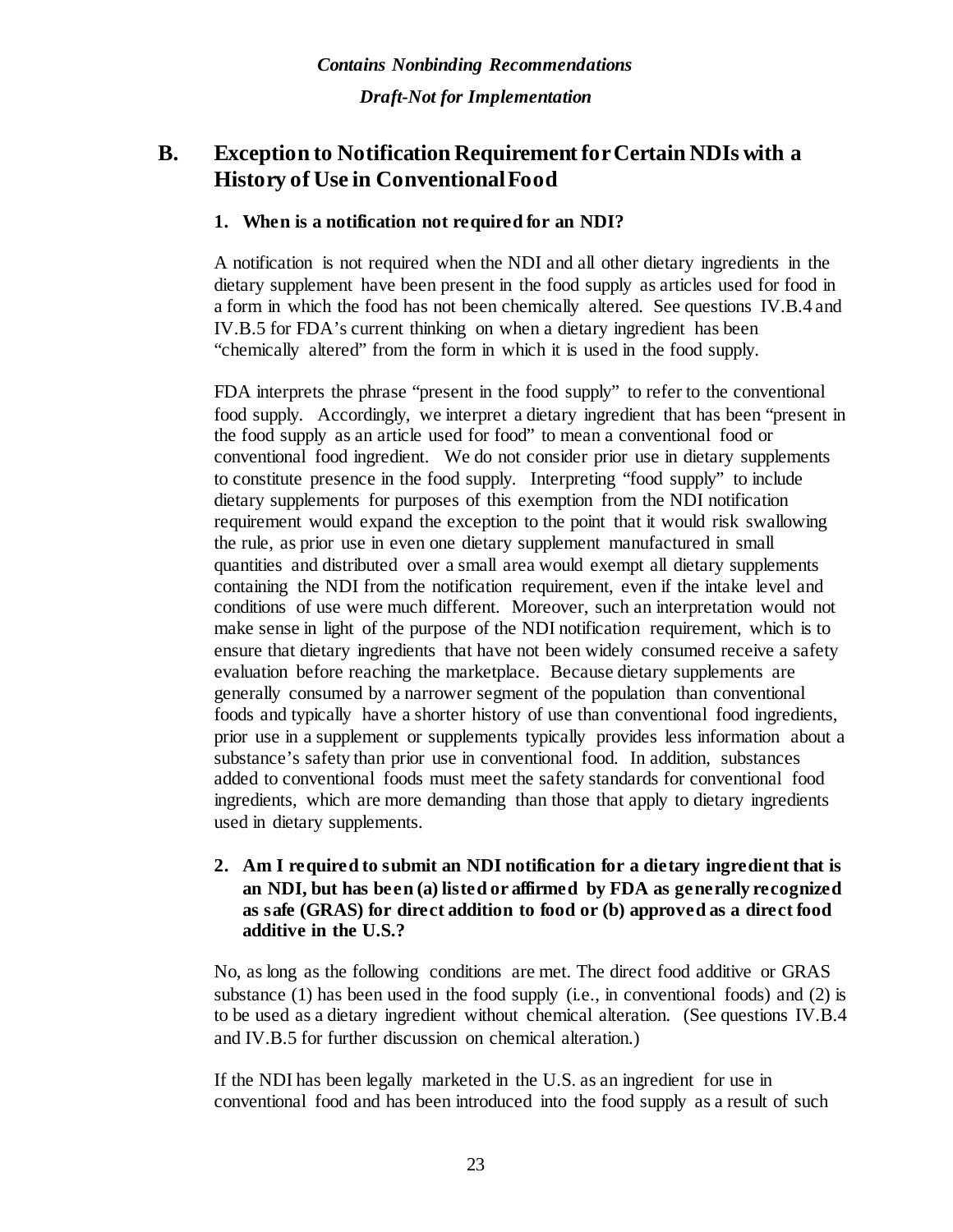#### *Draft-Not for Implementation*

marketing, it would be exempt from the notification requirement under section  $413(a)(1)$  of the FD&C Act (21 U.S.C. 350b(a)(1)) because it has been present in the food supply as an article used for food in a form in which the food is not chemically altered. Similarly, ingredients marketed in conventional foods outside the U.S. are exempt from the NDI notification requirement if they are not chemically altered. However, as discussed in the following question, the NDI adulteration standard still applies, and voluntary NDI notification may be advisable.

#### **3. Does the adulteration standard in 21 U.S.C. 342(f)(1)(B) apply to an NDI that has been listed or affirmed by FDA as GRAS for direct addition to food or approved as a direct food additive in the U.S.?**

Yes. The adulteration standard in section  $402(f)(1)(B)$  of the FD&C Act (21 U.S.C.  $342(f)(1)(B)$  applies to all NDIs, including NDIs for which a notification is not required. In other words, if an ingredient was not marketed as a dietary ingredient in the U.S. before October 15, 1994 (see questions [IV.A.4,](#page-13-0) [IV.A.7](#page-16-0) and [IV.A.10\)](#page-18-0), it is an NDI and the adulteration standard for NDIs applies. That standard provides that a dietary supplement containing the NDI is adulterated unless there is adequate information to provide reasonable assurance that the ingredient does not present a significant or unreasonable risk of illness or injury.

If the intake level of the NDI resulting from its use under the conditions recommended or suggested in the labeling of the dietary supplement is the same as or lower than the intake level approved in a food additive regulation or specified in a GRAS regulation and overall cumulative intake of the NDI from dietary sources is the same as or lower than the acceptable daily intake (see question [VI.C.8\)](#page-93-0), FDA is likely to conclude that there is adequate information to provide reasonable assurance of safety, assuming that other conditions of use remain unchanged. However, the same is not necessarily true if the intake level of the NDI in the dietary supplement is higher than that resulting from conventional food use of the NDI. For example, if an ingredient generally used in microgram quantities to flavor food is placed in a capsule with a serving level of hundreds of milligrams, a safety analysis would be necessary to determine the safety of the much higher intake level in the dietary supplement. In the absence of adequate information to provide reasonable assurance that the higher intake level of the NDI in the dietary supplement is safe, the dietary supplement would be adulterated.

Although an NDI notification is not required for a dietary supplement that contains an NDI that has been present in the food supply as an article used for food without chemical alteration, even if the dietary supplement contains more of the NDI than is used in conventional foods, FDA recommends that you consult with us about your basis for concluding that there is adequate information to provide reasonable assurance that the use of the NDI in the dietary supplement will not present a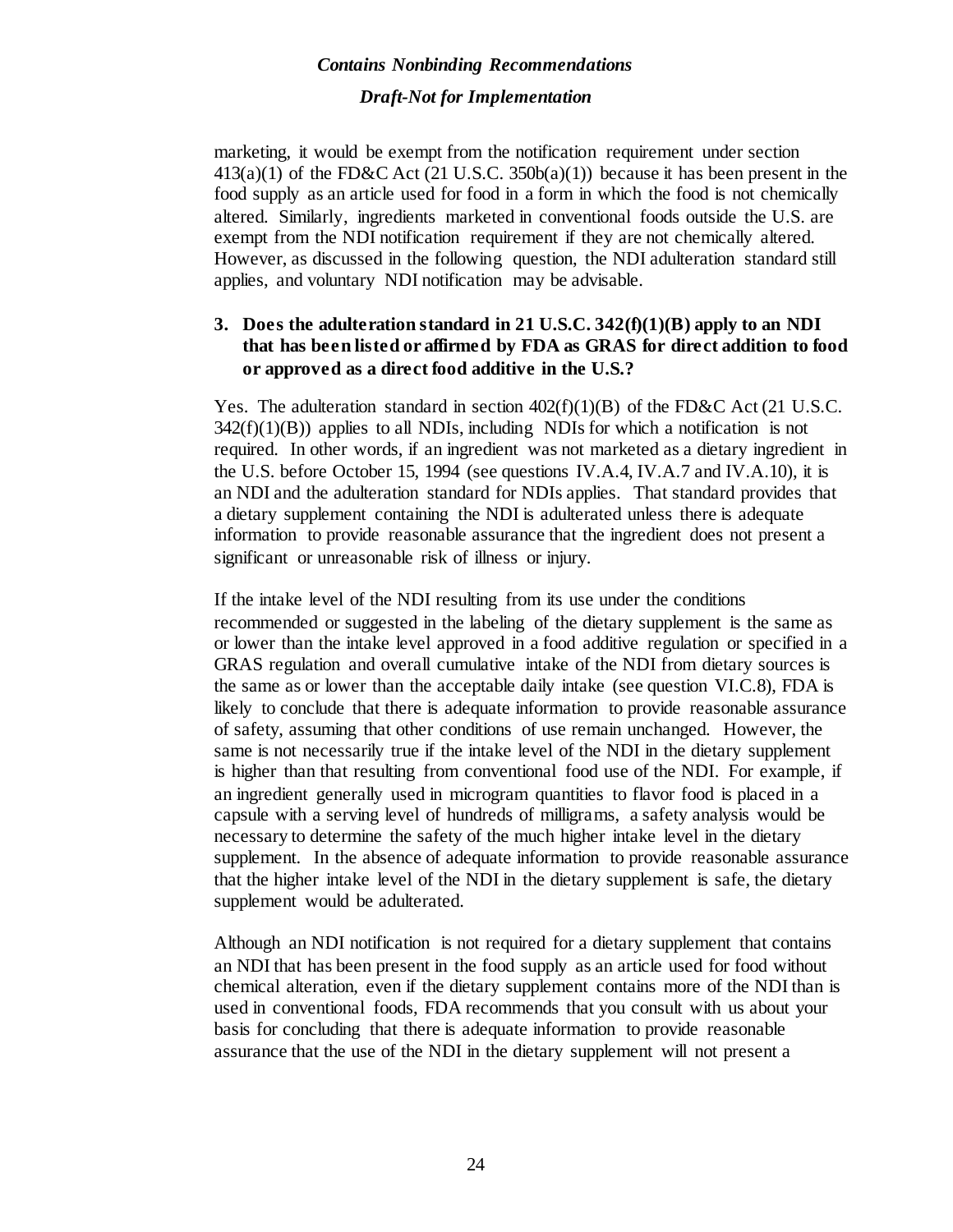significant or unreasonable risk of illness or injury.<sup>22</sup> As with any new dietary supplement you intend to market, you should assure yourself that the product is safe under its labeled conditions of use before distributing it. To that end, it may be advisable to submit a NDI notification voluntarily when a dietary supplement contains a significantly higher level of an NDI than is used in conventional foods. FDA has reviewed and intends to continue reviewing voluntarily submitted notifications for NDIs that are exempt from the notification requirement under 21 U.S.C.  $350b(a)(1)$  because they have been present in the food supply as articles used for food in a form in which the food has not been chemically altered.

Like higher daily intake levels, combining an NDI with other dietary ingredients could also present safety risks, as discussed in question [IV.C.2](#page-28-0) below.

#### <span id="page-24-0"></span>**4. What are examples of processes that chemically alter an article of food present in the food supply?**

Below are some examples of processes that FDA would likely consider to involve chemical alteration. These processes would also be likely to affect the safety profile of a dietary ingredient. The examples below are intended only for the purpose of illustration and are not a comprehensive list of processes that result in chemical alteration. See question [IV.B.5](#page-25-0) for further discussion on chemical alteration.

- A process that makes or breaks chemical bonds, unless the bonds created by the process are reversed when the ingredient is dissolved in water (e.g., creation of a soluble salt) or during ingestion. Example: hydrolysis.
- Removal of some components of a tincture or solution in water, which changes the chemical or molecular composition or structure of the mixture. Examples: chromatography, distillation, and filtration.
- Use of solvents other than water or aqueous ethanol to make an extract or tincture. The official legislative history of DSHEA specifies that "solution in water" and "tincture" (solution in aqueous ethanol) are not processes that chemically alter a food.<sup>[23](#page-24-2)</sup> However, other solvents typically alter the composition of the extract in significantly different ways, usually by extracting different types of constituents than are extracted using water and aqueous ethanol.
- High temperature baking or cooking of an ingredient that has not previously been baked or cooked, unless the process causes only minor

<span id="page-24-1"></span><sup>&</sup>lt;sup>22</sup> Contact information for the Office of Dietary Supplement Programs can be found on the title page.<br><sup>23</sup> Statement of Agreement, 140 Cong. Rec. S14801 (daily ed. Oct. 7, 1994).

<span id="page-24-2"></span>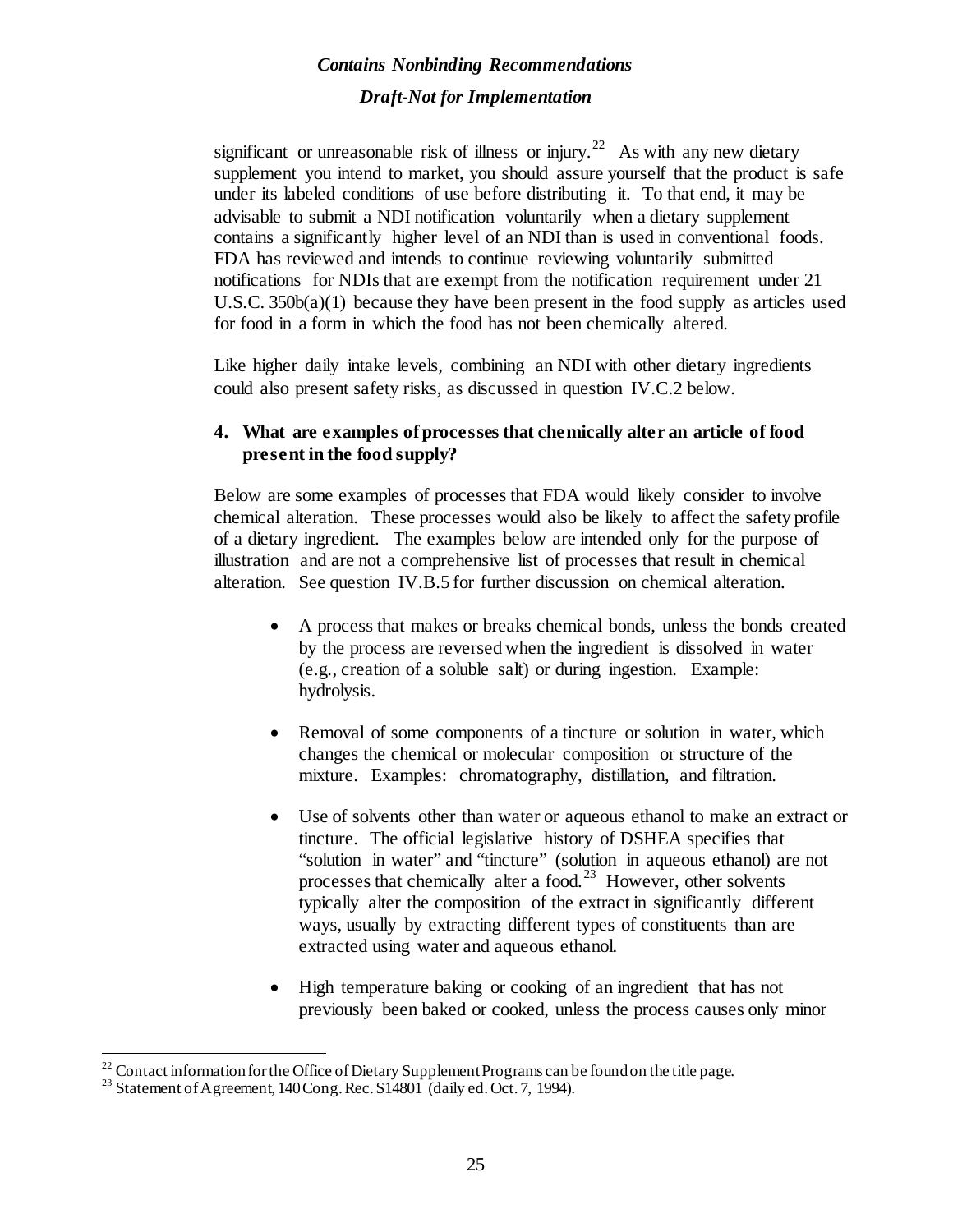#### *Draft-Not for Implementation*

loss of volatile components with no other changes to the chemical or molecular composition or structure of the ingredient.

- Changing the manufacturing method for an ingredient such that the chemical or molecular composition or structure is significantly different. Examples: changes that alter the composition of materials used to make the ingredient, use of a different solvent, or use of a chromatographic matrix instead of a passive filter.
- Application of nanotechnology that results in new or altered chemical properties of the ingredient.
- Changing agricultural or fermentation conditions to alter the chemical or molecular composition or structure of the ingredient. Examples: sprouting garlic or fermenting yeast using a medium containing large amounts of sodium selenite to create large amounts of organic selenium compounds.
- Fermentation using a fermentation medium different from the one used to make conventional foods in the food supply. Example: use of a defined commercial growth medium to produce a microorganism previously made by fermenting milk into dairy products like yogurt or cheese.
- Use of a botanical ingredient that is at a different life stage than the life stage of the botanical ingredient used as a conventional food. Examples: making an extract from unripe instead of ripe apples or using the mycelium instead of the fruiting body of a fungus.

#### <span id="page-25-0"></span>**5. What processes for manufacturing a dietary ingredient from an article of food present in the food supply do not result in chemical alteration?**

As set forth in the Congressional Statement of Agreement between the House and Senate sponsors of DSHEA, "[T]he term ''chemically altered' does not include the following physical modifications: minor loss of volatile components, dehydration, lyoph[i]lization, milling, tincture or solution in water, slurry, a powder, or solid in suspension."<sup>[24](#page-25-1)</sup> FDA considers this list to represent examples of manufacturing processes that do not involve chemical alteration, but not necessarily a complete list of such processes.

FDA views "chemical alteration" specifically within the context of section  $413(a)(1)$ of the FD&C Act, which creates an exemption from the NDI notification requirement for NDIs that have been "present in the food supply" as "article[s] used for food in a form in which the food has not been chemically altered." Because this

<span id="page-25-1"></span><sup>&</sup>lt;sup>24</sup> Statement of Agreement, 140 Cong. Rec. S14801 (daily ed. Oct. 7, 1994).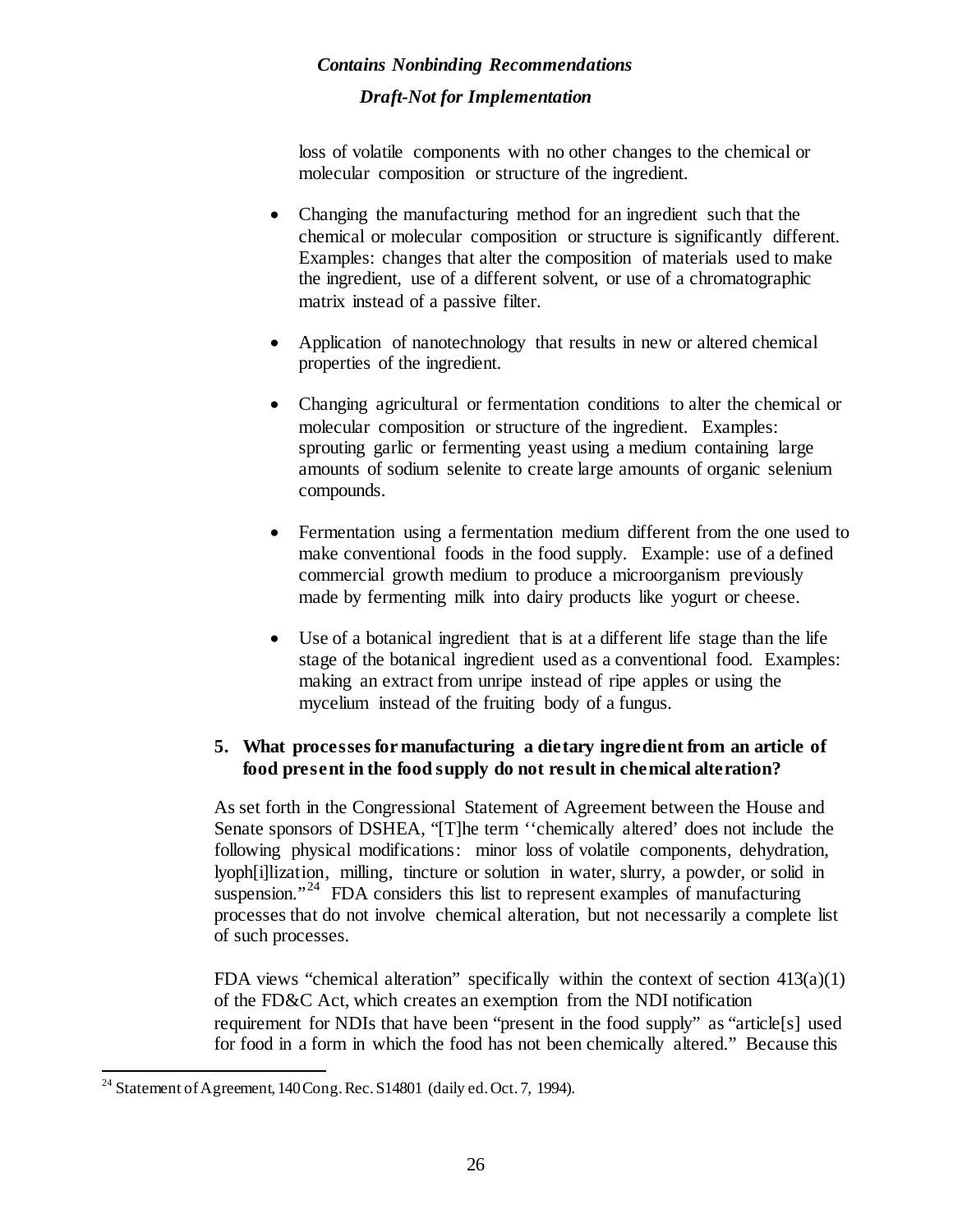exemption is for articles that are used for food and present in the food supply (conventional foods and their ingredients), it applies to ingredients that meet the safety standards for conventional foods and have a history of safe use as food. These safeguards provide some confidence that such ingredients are likely to be safe when used in dietary supplements at comparable levels, as long as they are not chemically altered from their form in conventional food.

A process that chemically alters an ingredient found in the food supply can introduce contaminants, solvents, or impurities whose safety is unknown.<sup>25</sup> Such a process may result in an ingredient that not only differs from the source ingredient but also has an unknown safety profile. See question [IV.B.4](#page-2-1) for further discussion on chemical alteration. A well-characterized starting material may result in no change to the identity of the material after processing, in which case an NDI notification would not be required. However, dietary supplements and dietary ingredients that are complex mixtures introduce more variability into the processing. Therefore, their identity is more likely to change during processing.

In general, FDA considers a process that does not result in chemical alteration to mean a process that: (1) involves an ingredient composed of one single raw material, or derived from a single raw material using a manufacturing process that involves only physical steps (e.g., water extraction and condensation); and (2) does not involve attempts to selectively increase the concentration of particular active ingredients or cause a chemical reaction (other than esterification) that would modify the covalent bonds of any substance in the original material. This type of process is unlikely to affect the safety profile of the ingredient in question or of dietary supplements containing the ingredient.

Some of the processes characterized as "physical modifications" in the Congressional Statement of Agreement (milling, slurry, powder, or solid in suspension) do not alter the chemical or molecular composition or structure of the ingredient. FDA views such changes as unlikely to create a change in the safety profile of an ingredient being used in conventional food. Dehydration, lyophilization, or making a tincture, solution in water, or slurry can be said to change the composition of the ingredient, but only by changing the amount of water (or ethanol, in the case of a tincture). FDA regards such a minor change in composition as extremely unlikely to change the safety profile of an ingredient used in conventional food. Similarly, a minor loss of volatile components during processing is unlikely to change the safety profile of an ingredient used in conventional food. In a typical extraction, however, the first step is solution in water or another solvent, followed by filtration to remove undissolved material.

<span id="page-26-0"></span><sup>&</sup>lt;sup>25</sup> FDA, Guidance for Industry: Assessing the Effects of Significant Manufacturing Process Changes, Including [Emerging Technologies, on the Safety and Regulatory Status of Food Ingredients and Food Contact Substances,](http://www.fda.gov/food/guidanceregulation/guidancedocumentsregulatoryinformation/ucm300661.htm) [Including Food Ingredients that are Color Additives](http://www.fda.gov/food/guidanceregulation/guidancedocumentsregulatoryinformation/ucm300661.htm);June 2014. Available at: <http://www.fda.gov/food/guidanceregulation/guidancedocumentsregulatoryinformation/ucm300661.htm>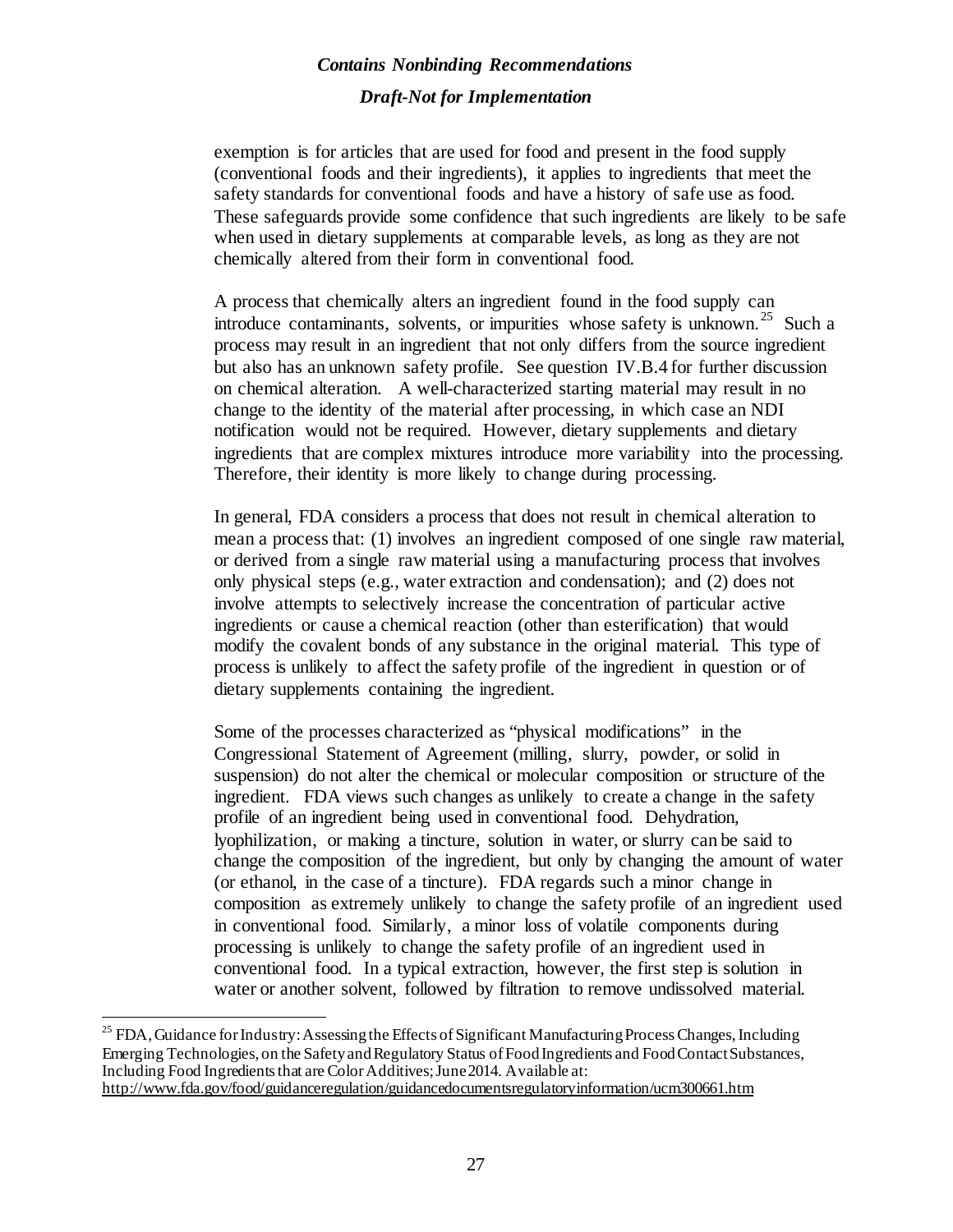This is a much larger change in the composition of the ingredient. FDA generally regards extraction that includes a filtration step or that involves the use of a solvent other than water or alcohol (aqueous ethanol) as a process that chemically alters the source ingredient and therefore triggers the NDI notification requirement for the resulting dietary ingredient.

As industry develops new technologies and processes other than those described as physical modifications in the Congressional Statement of Agreement, we encourage you to consult with us when considering whether a notification is needed in a particular situation, as well as before submitting an NDI notification.<sup>[26](#page-27-0)</sup> We intend to evaluate any new technology or process based on our guidance on chemical alteration as set forth in this document. We also intend to consider whether or not the technology or process would affect the safety profile of the dietary ingredient and the dietary supplement in which it is used.

We are willing to consider arguments supported by science demonstrating that particular manufacturing processes do not actually result in a chemical alteration or have any effect on the safety profile of the ingredient. In such cases, we encourage manufacturers and distributors to arrange a pre-notification meeting with FDA to discuss their basis for this belief.

### <span id="page-27-2"></span>**C. Other Questions About When an NDI Notification Is Necessary**

#### **1. May I submit a single NDI notification that contains safety data for a range of conditions of use and covers multiple products?**

Yes. We accept notifications that cover multiple dietary supplements and include safety data for a range of doses, daily intake levels, and/or other variations in conditions of use (e.g., serving size, duration of use, frequency of intake, target population, dosage form, or different formulations of pre-DSHEA ingredients in combination with the NDI). We recommend you submit safety data up to and including the highest dose and daily intake level, but indicate any lower daily intake levels at which the NDI may be marketed and include research that evaluates statistically relevant data points, such as a range of daily intake levels, to strengthen the safety analysis. FDA has received a number of notifications that cover a range of doses and daily intake levels. These notifications are publicly available in the NDI notification docket on *[www.regulations.gov](http://www.regulations.gov/)*. Contact FDA's Office of Dietary Supplement Programs for more information.<sup>[27](#page-27-1)</sup>

You may also submit a confidential "NDI master file" to FDA which contains the manufacturing, specifications and other identity information needed to completely

<span id="page-27-0"></span><sup>&</sup>lt;sup>26</sup> Contact information for the Office of Dietary Supplement Programs can be found on the title page.<br><sup>27</sup> Contact information for the Office of Dietary Supplement Programs can be found on the title page.

<span id="page-27-1"></span>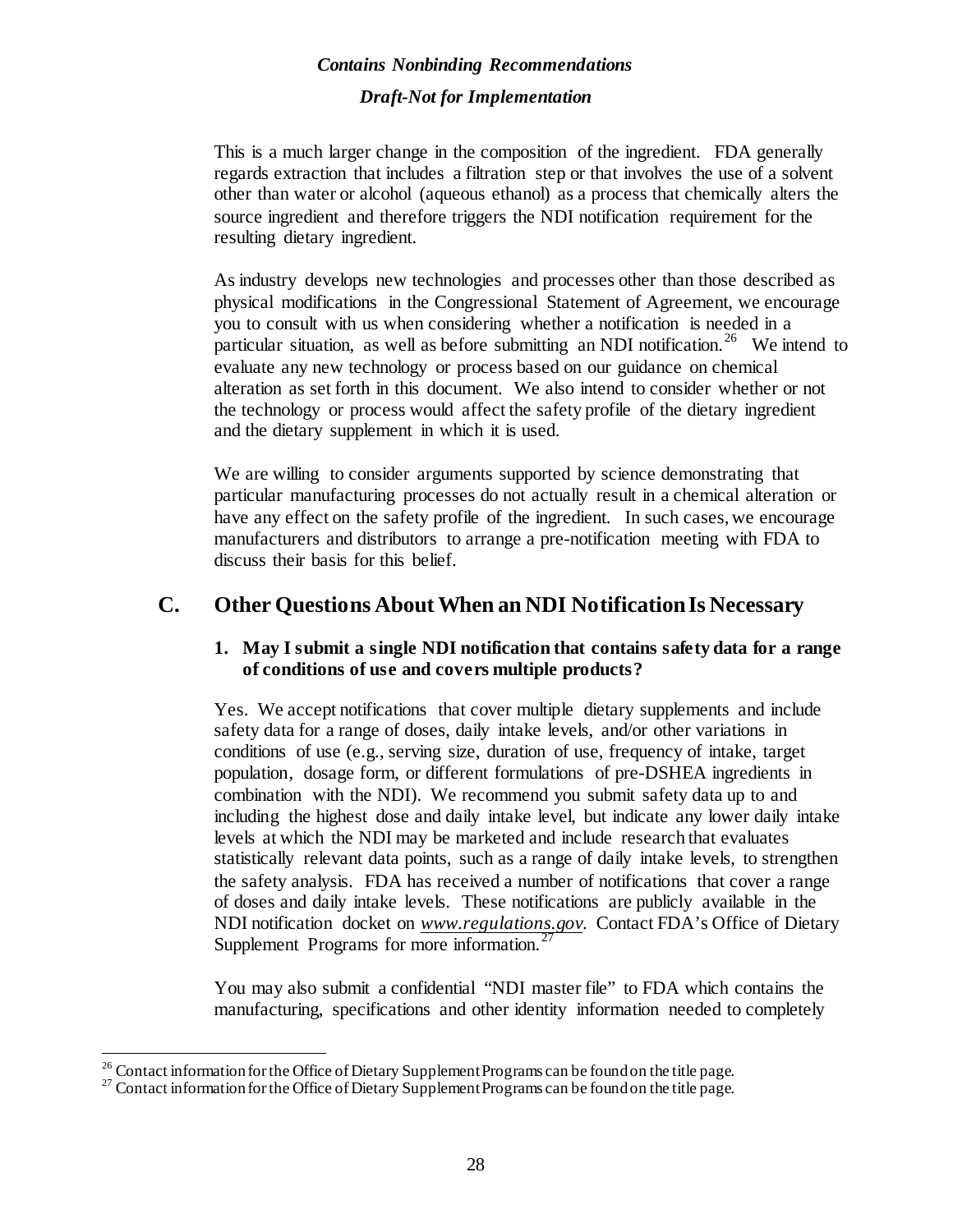describe the ingredient. You may incorporate by reference the contents of the master file into an NDI notification. You may also authorize other firms to reference the contents of the master file in notifications describing the ingredient they obtain from you. FDA expects that most submitters will identify the contents of NDI master files and ingredient specifications as trade secrets (see question [V.A.16\)](#page-50-0) and will only discuss them with the firm which submitted them.

If you are a dietary supplement manufacturer or distributor and either you or the manufacturer or distributor of the NDI have submitted an NDI notification that covers the conditions under which the NDI will be used in your supplement, you need not submit a new notification for the use of the NDI in that supplement. However, if you are planning to market a product that exceeds the highest daily intake level or single-serving dose for which safety information was submitted in the previous NDI notification, you should submit a new notification because the previous NDI notification does not cover the higher single-serving or daily intake level. Similarly, if the NDI is not identical to the NDI evaluated in the previous NDI notification, the dietary ingredients to be combined with the NDI in your product differ from those in the product that was the subject of the previous notification, or any other conditions under which the NDI will be used in the new product were not evaluated in the original notification, a new notification should be submitted. See questions [IV.C.2](#page-28-0) and [IV.C.3.](#page-30-0)

<span id="page-28-0"></span>**2. If I submit an NDI notification for a dietary supplement that I manufacture or distribute and then decide to manufacture or distribute a different supplement that contains the same NDI, should I submit another NDI notification?**

The answer depends on what was covered in your previous NDI notification, on how FDA responded, and on the extent to which the NDI's proposed conditions of use in your new dietary supplement differ from those evaluated in the notification. If you have already submitted an NDI notification for a dietary supplement containing an NDI, you need not submit a separate notification for a different dietary supplement containing the same NDI if the following criteria are met:

- The single-serving dose and daily intake level of the NDI specified in the labeling of the new supplement are less than or equal to the highest singleserving dose and daily intake level evaluated in your original NDI notification;
- The new supplement does not combine the NDI with other dietary ingredients that were not included in your original NDI notification;
- The target populations for the new supplement are the same as, or a subset of, the target populations specified in your original notification;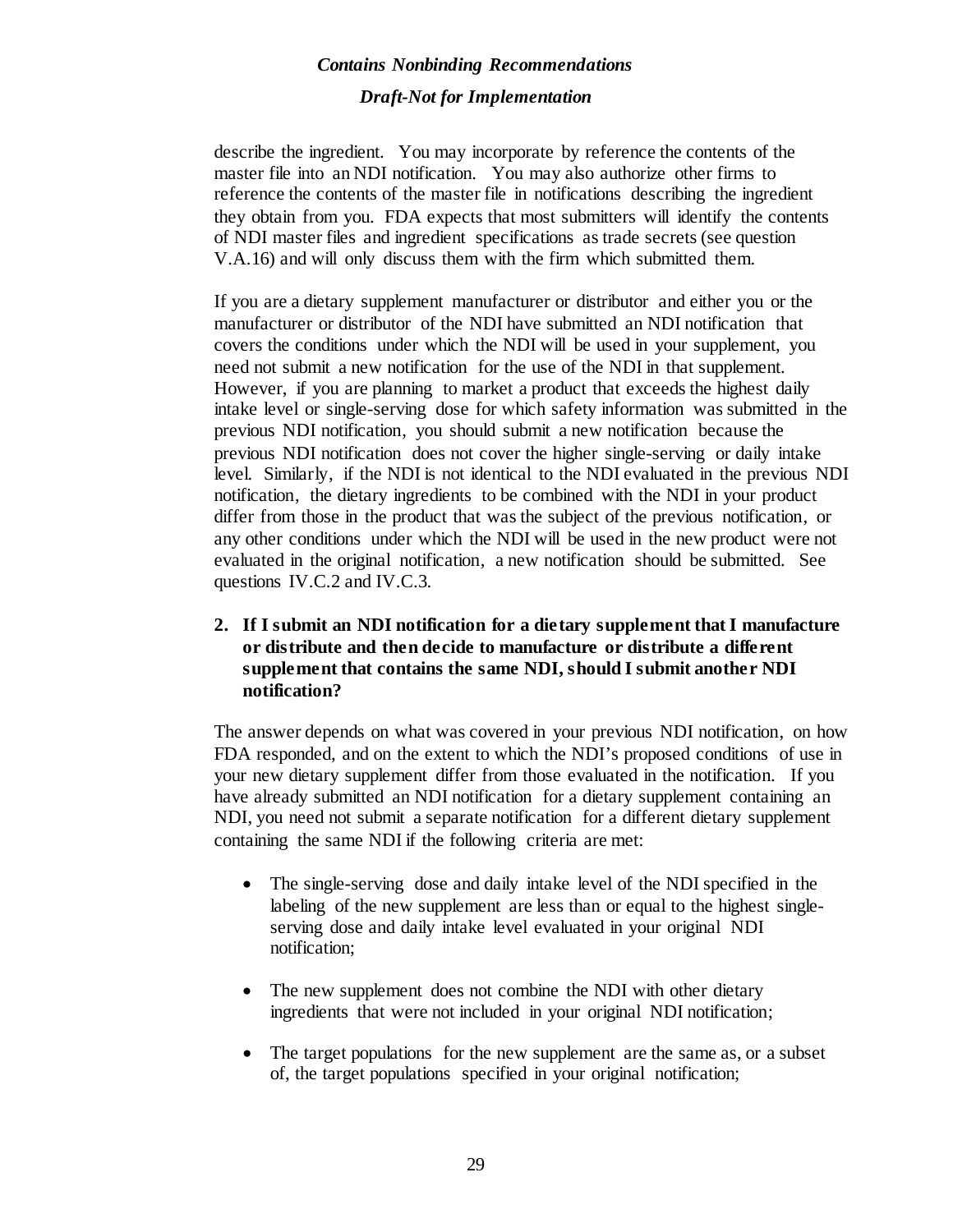- All other conditions of use are the same as or more restrictive (e.g., lower dose and daily intake, shorter duration of use) than the conditions of use described in your prior NDI notification; and
- FDA did not express safety or other regulatory concerns in response to your prior NDI notification.

As discussed in question [IV.C.1,](#page-27-2) you may submit a NDI notification that contains safety information about a range of daily intake levels and/or other conditions of use for dietary supplements containing the NDI. Once you have submitted a notification for an NDI that covers multiple conditions of use, you may market as many dietary supplements containing that NDI as you wish without submitting another notification, as long as the bulleted criteria above are met. Put another way, if the conditions of use for the dietary supplement you plan to market are within the conditions of use evaluated in your original notification and FDA did not object to that notification, you may market the supplement without submitting another notification.

However, if any of the bulleted criteria above are not met, you should submit another NDI notification. For example, suppose you want to market a dietary supplement with a higher daily intake level of the NDI than the level evaluated in your original notification. In general, the risk from a substance is likely to increase as intake increases above levels safely consumed in the past. A higher intake level of some substances could present toxicity risks to consumers. If you have not evaluated safety information for the higher daily intake level, you do not have an adequate basis on which to conclude that a dietary supplement containing the NDI at that higher level will reasonably be expected to be safe.

The same principle applies for other changes in conditions of use, such as combining the NDI with dietary ingredients other than those that were in the dietary supplement evaluated in the original NDI notification. When dietary ingredients are combined, they can interact. In some cases, these interactions can present risks to consumers. For example, adverse effects—such as low blood pressure, low heart rate, gastrointestinal distress, and in severe cases, irregular heartbeat—may occur when a new dietary ingredient with cholinesterase-inhibiting properties (such as huperzine A or galantamine) is combined with another dietary ingredient that is a cholinergic agonist (e.g., yohimbe bark extract). To have a basis to conclude that a dietary supplement that combines an NDI with one or more pre-DSHEA dietary ingredients will reasonably be expected to be safe, it is necessary to consider whether the addition of the other dietary ingredients will affect the safety of the NDI or the resulting dietary supplement.

The same analysis applies to other conditions of use that are outside the scope of the original notification. If the information in your original notification is insufficient to provide a basis to conclude that your new dietary supplement will reasonably be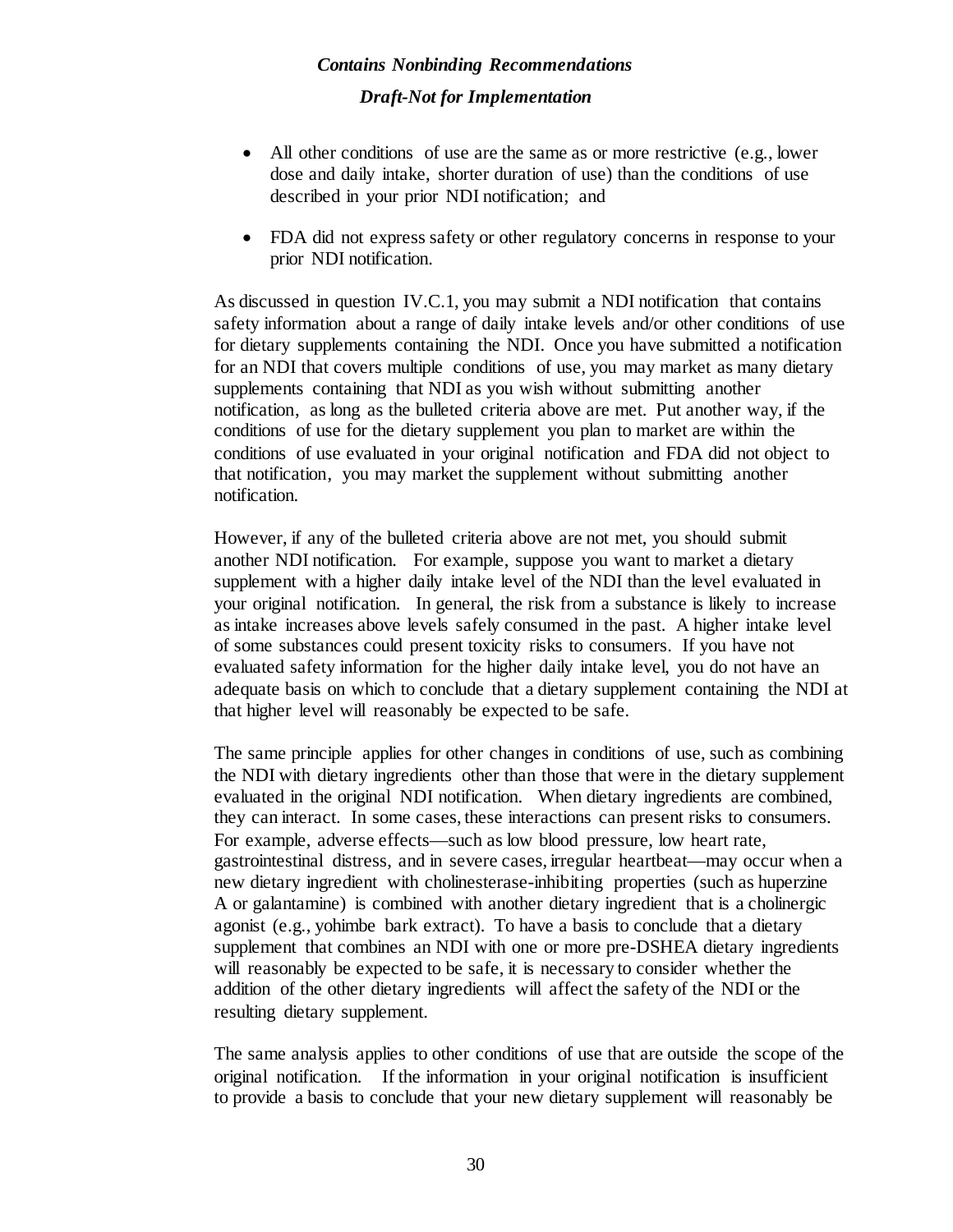expected to be safe, then the statutory requirement for the "manufacturer or distributor of the dietary ingredient or dietary supplement" to provide FDA with "information . . . which is the basis on which the manufacturer or distributor has concluded that a dietary supplement containing such dietary ingredient will reasonably be expected to be safe"  $(21 \text{ U.S.C. } 350b(a)(2))$  has not been met. It is your responsibility to meet it by conducting a safety evaluation and submitting a notification with data about the safety of the NDI under the conditions of use in your proposed dietary supplement.

#### <span id="page-30-0"></span>**3. If a dietary supplement manufacturer or distributor has submitted an NDI notification prior to marketing a dietary supplement with the NDI, and I intend to market a dietary supplement containing the same NDI, should I also submit an NDI notification?**

Yes. Section  $413(a)(2)$  of the FD&C Act (21 U.S.C. 350b(a)(2)) states that a dietary supplement that contains an NDI is deemed adulterated unless, among other things, the manufacturer or distributor of the dietary ingredient or the dietary supplement submits an NDI notification at least 75 days before introducing it into interstate commerce. Note that, in situations where the NDI manufacturer or distributor has not submitted a notification, the statute deems a dietary supplement that contains the NDI to be adulterated unless the manufacturer or distributor of "the" dietary supplement (that particular dietary supplement), not "a" dietary supplement (some other dietary supplement containing the NDI) has submitted a notification. Accordingly, if the NDI manufacturer or distributor has not submitted a notification covering the conditions of the NDI's use, each manufacturer or distributor of a supplement containing the NDI must submit an NDI notification with "information, including any citation to published articles, which is the basis on which the manufacturer or distributor has concluded that a dietary supplement containing such dietary ingredient will reasonably be expected to be safe" (21 U.S.C. 350b(a)(2)). The supplement manufacturer or distributor may meet the requirement to provide safety information either by conducting its own safety evaluation or relying on a safety evaluation conducted by another entity, such as a previously submitted NDI notification (see question [IV.C.4\)](#page-2-2). Once the manufacturer or distributor of the supplement has submitted an NDI notification to FDA, that firm need not submit further notifications for other supplements containing the same NDI if the conditions of use of the other supplements are within the conditions of use evaluated in the firm's original notification (see question [IV.C.2\)](#page-28-0).

#### **4. When I submit an NDI notification, may I rely on data from another NDI notification or master file?**

Yes, if one of the following applies:

• you submitted the previous notification or master file,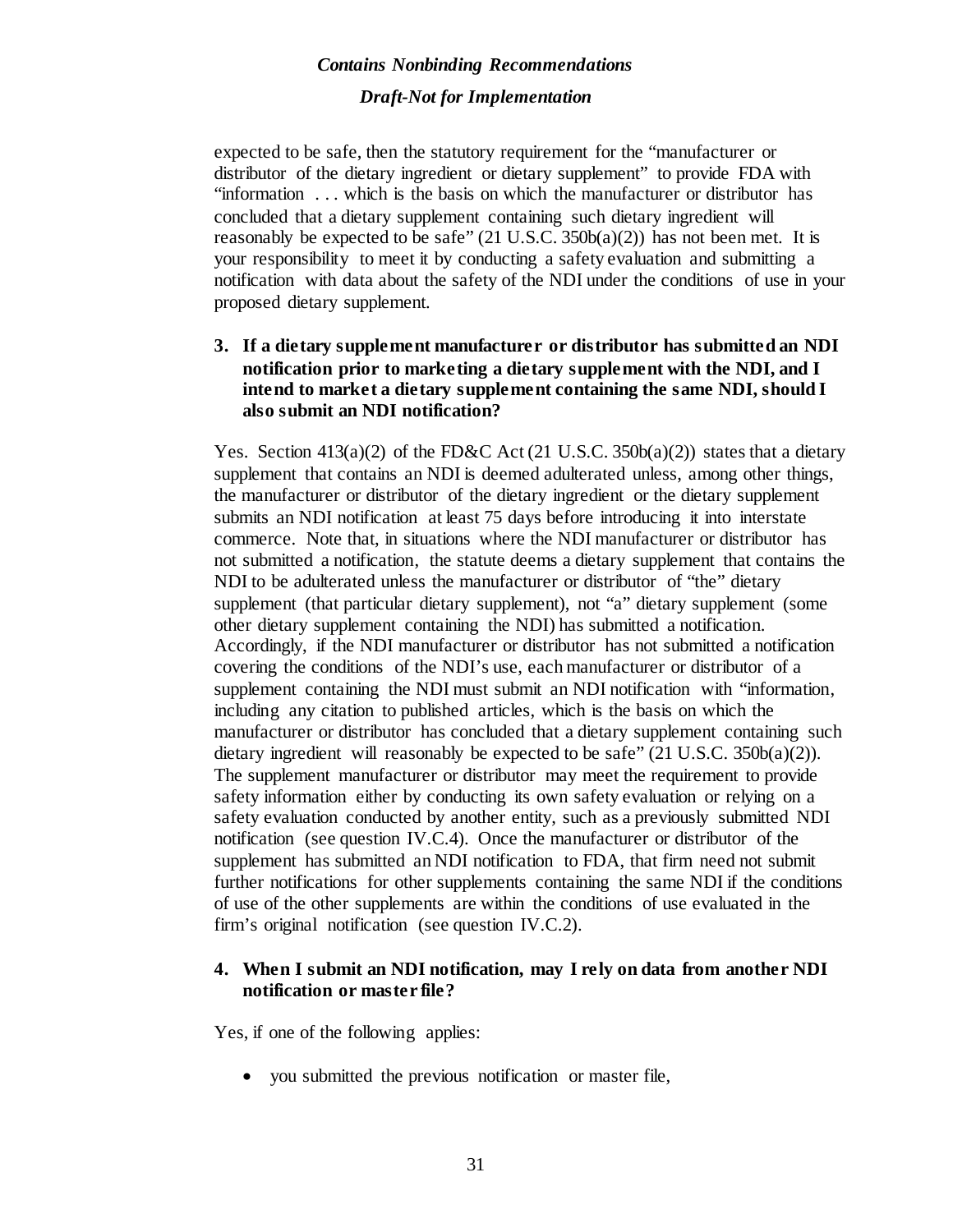- the previous notification (or portion of a previous notification) on which you wish to rely is public, or
- the person who submitted the previous notification or master file gives you written permission to rely on non-public information from that notification. If you are relying on non-public information from another firm's NDI master file or from another notification, you should provide FDA with documentation (such as a signed letter from the other notifier) showing that you are authorized to use the information, and the duration of that authorization. If the authorization does not extend to the entire master file or notification, the authorization from the previous notifier should specify the part(s) of the notification you are authorized to use.

Manufacturing processes and specifications needed to establish the identity of an NDI are usually trade secrets that are not available in the NDI docket. It should be noted that the original notifier is under no obligation to share with other manufacturers and distributors any trade secrets or confidential commercial information that were part of the basis for a safety conclusion for the original notifier's product. A written authorization to reference a notification or master file in NDI notifications does not include the right to see or copy the notification or master file unless the submitter otherwise specifies. Note that while one firm may authorize another to reference confidential safety information in a subsequent notification, that subsequent notification must demonstrate that the submitting firm understands enough about that safety information to have a basis to conclude that consumption of the NDI in the new product will reasonably be expected to be safe under the conditions of use described in its notification.

#### **5. Can FDA provide examples with an explanation to help distinguish situations in which separate notifications are required for dietary supplements containing the same NDI from situations in which the same NDI notification covers multiple dietary supplements?**

Two important factors you should consider when deciding whether to submit a notification for a dietary supplement containing an NDI that was the subject of a previous notification are:

1) Are the NDI's conditions of use in the second product within the conditions of use evaluated in the previous notification?

If not, you should submit a separate notification for the second product because the safety evaluation in the previous notification did not include any consideration of the new conditions of use in the second dietary supplement and therefore cannot provide a basis to conclude that the NDI will reasonably be expected to be safe under those conditions of use.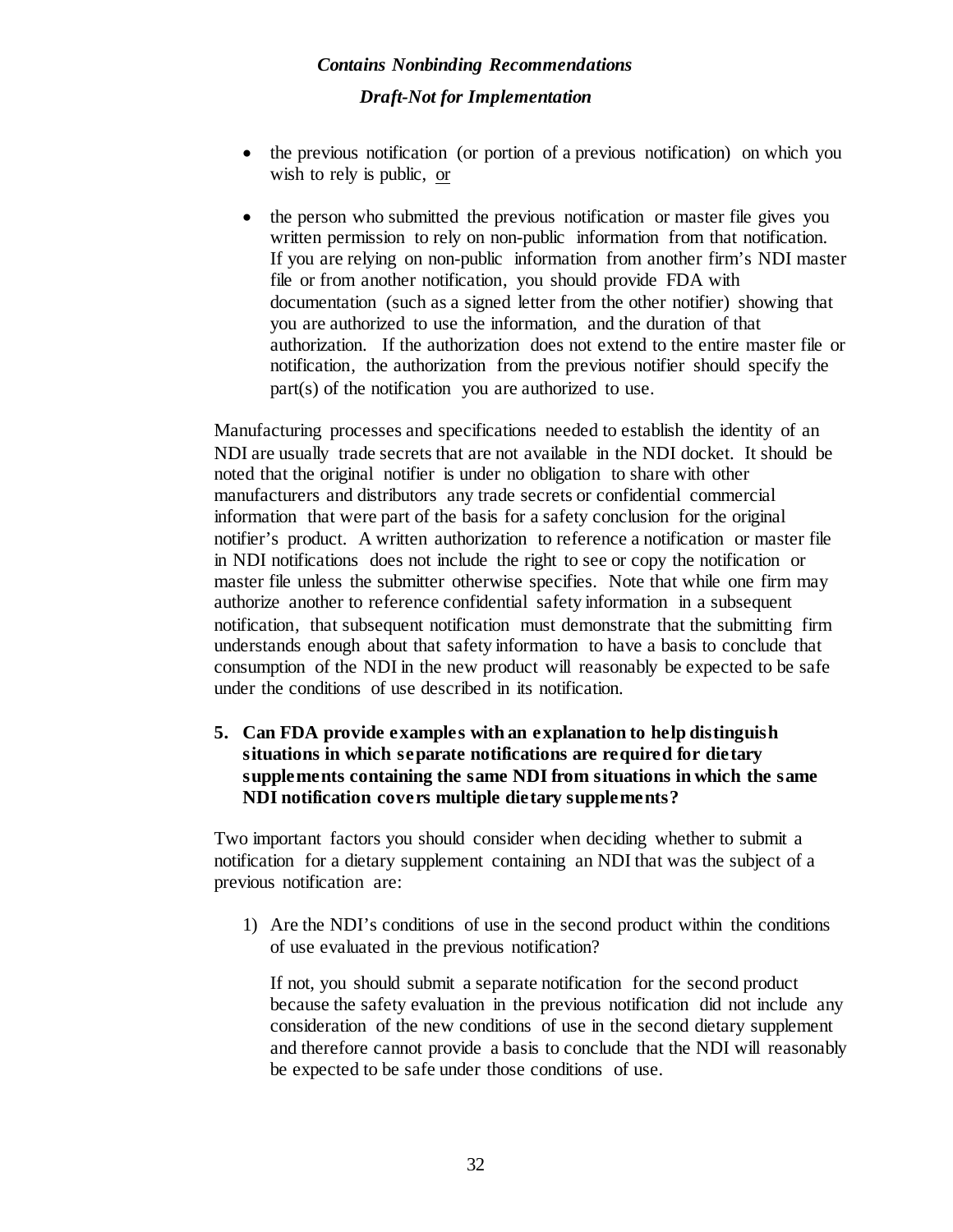2) Who was the previous notifier and what is that entity's relationship (e.g., same firm, supplier, or competitor) to the manufacturer or distributor who intends to market the second product?

See questions [IV.C.2](#page-28-0) and [IV.C.3](#page-30-0) and the examples below for more about how the answer to this question affects whether an NDI notification for the second product is necessary.

In each of the scenarios below, assume that FDA has acknowledged the filing of the first NDI notification and has not raised any safety or regulatory concerns in response to that notification.

**Scenario 1:** Ingredient Supplier A submits a notification for NDI-A1 and a master file describing its manufacturing process. Supplement Manufacturer X intends to market a single-ingredient dietary supplement containing a dietary ingredient (NDI-B1) that purports to be the same as NDI-A1, but is made by a different dietary ingredient manufacturer, Ingredient Supplier B.

Analysis: Manufacturer X should submit an NDI notification for the use of NDI-B1 in its single-ingredient dietary supplement because Supplier B has submitted no NDI notification for NDI-B1 (see question [IV.C.3\)](#page-30-0). However, if Manufacturer X can establish that NDI-B1 is the same as NDI-A1 and Supplier A's prior notification covers the conditions of use of NDI-A1 in Manufacturer X's single-ingredient dietary supplement, then the NDI notification for the new supplement made with NDI-B1 could simply consist of data showing that NDI-B1 is identical to NDI-A1, a reference to the safety evaluation in Supplier A's notification, and a signed authorization from Supplier A for Manufacturer X to use any non-public safety data from A's notification and the manufacturing master file. On the other hand, if Manufacturer X cannot establish that NDI-B1 is the same as NDI-A1,  $X$ 's notification will have to contain safety information specific to NDI-B1 because a different NDI requires its own safety evaluation.<sup>28</sup>

**Scenario 2:** Ingredient Supplier A submits a notification for NDI-A2. Supplier A's notification includes safety information for a dietary supplement tablet containing NDI-A2 as the sole dietary ingredient in a formulation with several non-dietary ingredients used as binders and fillers. Supplement Manufacturer X wants to use the same level of NDI-A2 in a dietary supplement tablet with NDI-A2 as the sole dietary ingredient, but in a formulation with different non-dietary ingredients used as binders and fillers.

Analysis: Manufacturer X does not need to submit an NDI notification because the only difference between Manufacturer X's product and the formulation described in

<span id="page-32-0"></span> $28$  See 21 U.S.C. 350b(a)(2).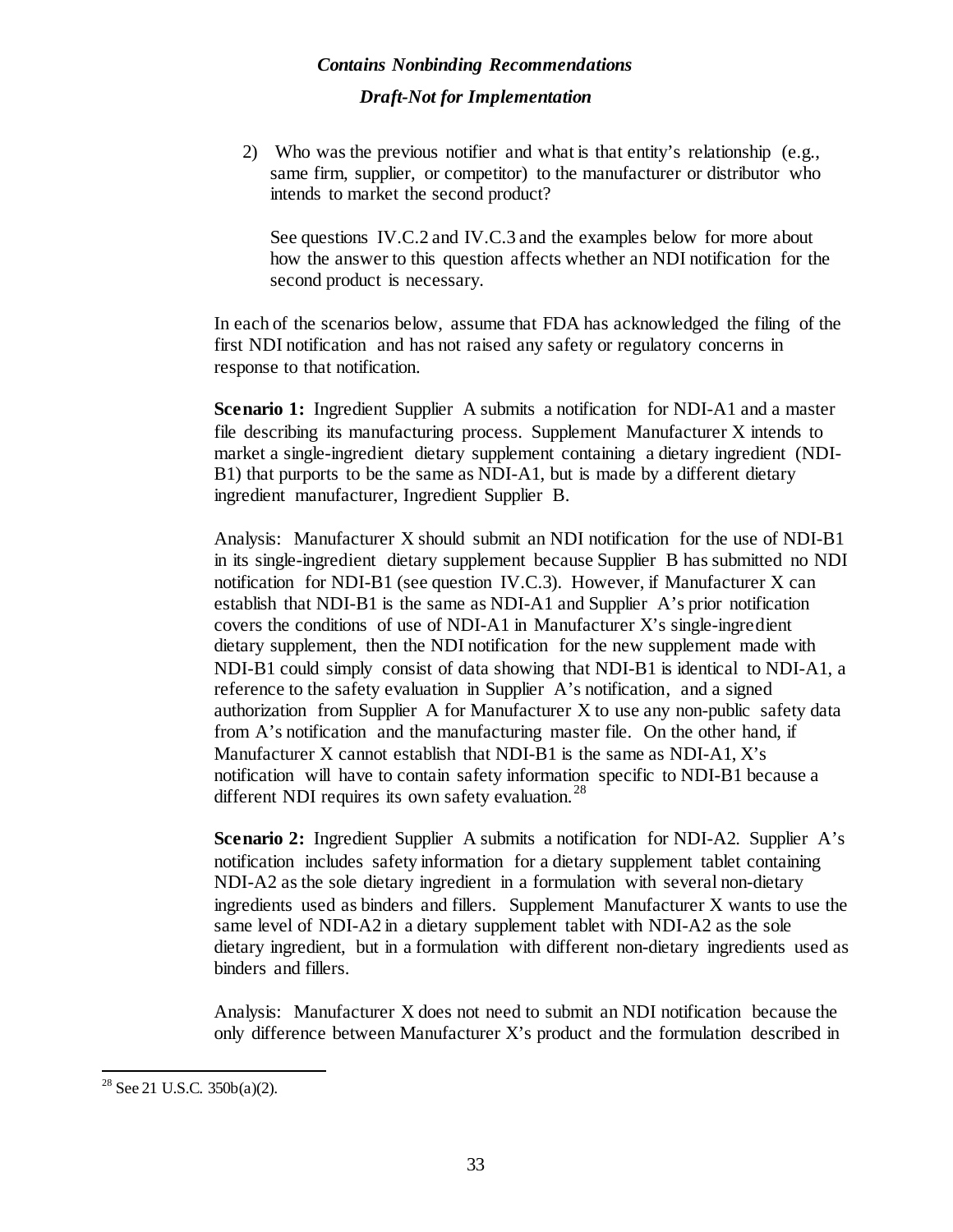Supplier A's notification is a change in non-dietary ingredients (i.e., inactive ingredients). However, Manufacturer X should evaluate whether the change affects the safety of the dietary supplement and document the basis for its conclusion before marketing the product.

**Scenario 3:** Ingredient Supplier A submits a notification for NDI-A3 that includes safety information for single-ingredient dietary supplement formulations containing up to 500 mg/day of the NDI. Supplement Manufacturer X is using NDI-A3 in a single-ingredient dietary supplement at a level of 250 mg/day but wants to increase the amount of NDI-A3 to 500 mg/day.

Analysis: Because Supplier A's initial notification included safety information for NDI-A3 up to 500 mg/day, Manufacturer X does not need to submit a notification for either the 250 mg/day or 500 mg/day formulation, assuming all other conditions of use are the same as those evaluated in Supplier A's notification.

**Scenario 4:** Ingredient Supplier A submits a notification for NDI-A4. Supplier A's notification includes safety information for a dietary supplement containing NDI-A4 in combination with vitamin A, vitamin C, sodium, calcium, and iron. Supplement Manufacturer X intends to use NDI-A4 in a dietary supplement at recommended doses and daily intake levels that do not exceed the high end of the range evaluated in Supplier A's notification. Manufacturer X's supplement will also contain some, but not all, of the vitamins and minerals included in Supplier A's notification. All other conditions of use will be the same as those evaluated in A's notification.

Analysis: Manufacturer X does not need to submit another notification because Supplier A's notification covers all the conditions of NDI-A4's use in Manufacturer X's new product.

**Scenario 5:** Company Q wants to market a supercritical fluid extract of *Convallaria majalis* L. The plant is on an industry list of pre-DSHEA dietary ingredients.

Analysis: Company Q must submit an NDI notification. Even though this botanical appears on an industry list of old dietary ingredients, it has historically been used only as an herbal drug, so a history of use in food has not been established. In addition, supercritical fluid extraction was not commonly used prior to 1994, and there is no evidence of extracts like this having being marketed as food prior to 1994.

**Scenario 6:** Company Q received an acknowledgment letter without objection in response to its NDI notification for the *Convallaria majalis* L. supplement described in Scenario 5. Now Company Q wants to market the ingredient in combination with another dietary ingredient, an extract from *Nerium oleander* L., which has been the subject of an NDI notification from one of Company Q's competitors, Company Y. Company Y received an acknowledgment letter without objection in response to its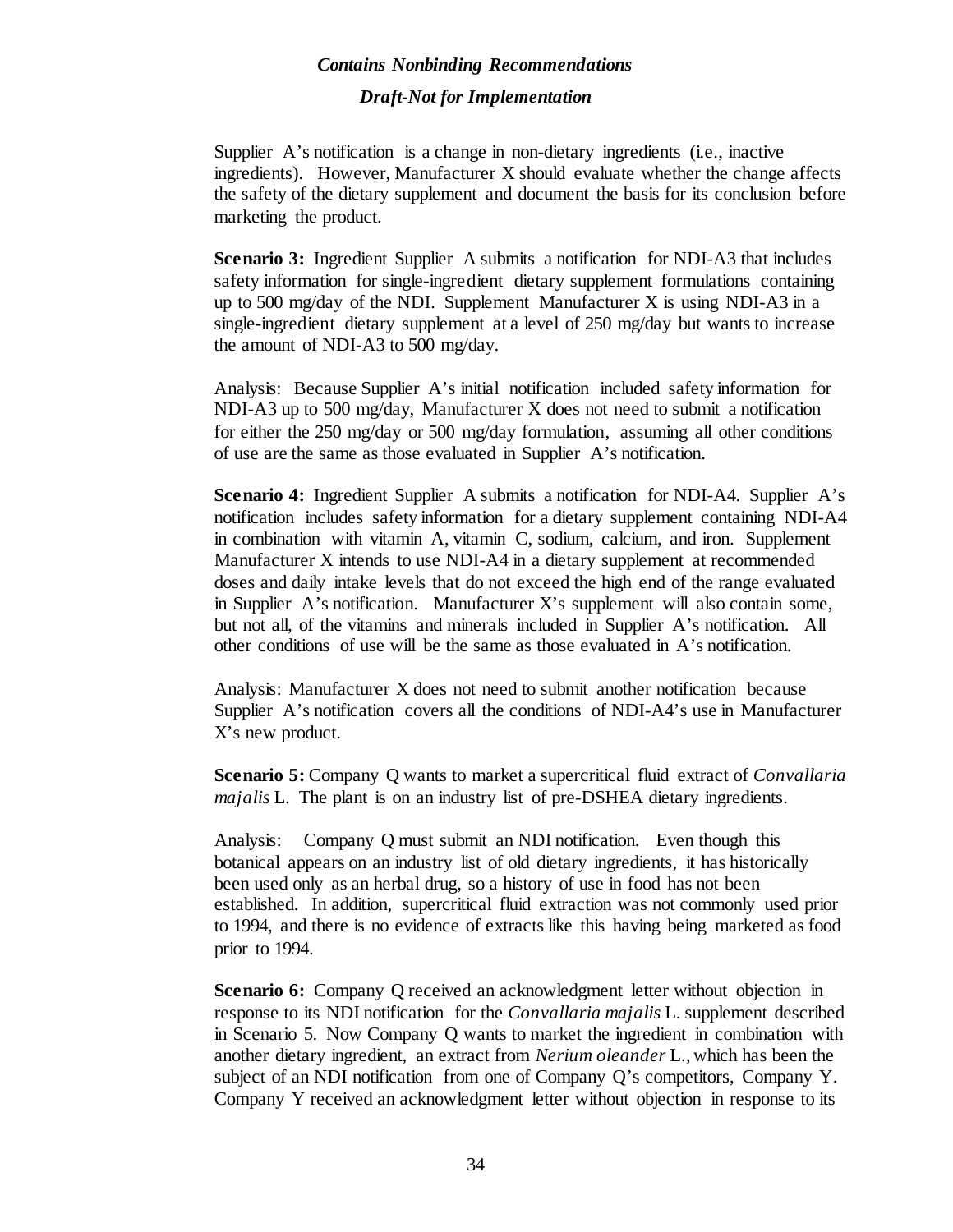notification. Both notifications discussed the safety of the extracts in depth and described manufacturing procedures and specifications for cardiac glycosides. The notifications also included results from clinical testing or testing in a non-rodent species appropriate for the evaluation of cardiac risk.

Analysis: Company Q must submit a new notification for the combination. A combination of two NDIs is itself an NDI. Although the notifications included indepth discussions of the safety of the extracts, each of the plants is known to contain glycosides with potent cardiotoxic activity and it is difficult to predict the toxicity of the combination. The new notification should include a discussion of the safety of the combination, which is likely to be an in-depth discussion because both ingredients affect the same organ system. Given the overlapping toxicological endpoint and the severity of the potential toxicity, we would recommend that the new notification include results from safety testing of the combination. However, in a notification for a combination of two NDIs with no specific safety problems where each of the NDIs had been the subject of a prior notification to FDA that was acknowledged without objection, the section of the new notification discussing the safety of the combination could be brief.

#### **6. Should I notify FDA about a microbial ingredient in my dietary supplement?**

Yes, if it is an NDI that has not been present in the food supply as an article used for food in a form in which the food has not been chemically altered (21 U.S.C.  $350b(a)(1)$ ).

However, not all bacterial microorganisms are dietary ingredients, and a microorganism that is not a dietary ingredient cannot be an NDI. For example, pathogenic species of bacteria, such as *Salmonella* species or *Escherichia coli*, are not dietary ingredients even though they may have been inadvertently present in foods as contaminants. Bacteria that have never been consumed as food are unlikely to be dietary ingredients.

A bacterial microorganism is a dietary ingredient if it is a dietary substance (an intentional constituent of food) or otherwise falls within one of the dietary ingredient categories listed in 21 U.S.C. 321(ff)(1). For example, bacteria that are used to produce fermented foods that are eaten without a cooking or pasteurization step (e.g., lactic acid bacteria used to produce cheese or yogurt) could be "dietary substances for use by man to supplement the diet by increasing the total dietary intake," which are defined as dietary ingredients in section  $201(ff)(1)(E)$  of the FD&C Act (21 U.S.C. 321(ff)(1)(E)). FDA does not have a separate regulatory category or definition for dietary ingredients consisting of live or viable microorganisms.

#### **7. If I want to market a dietary supplement containing several pre-DSHEA**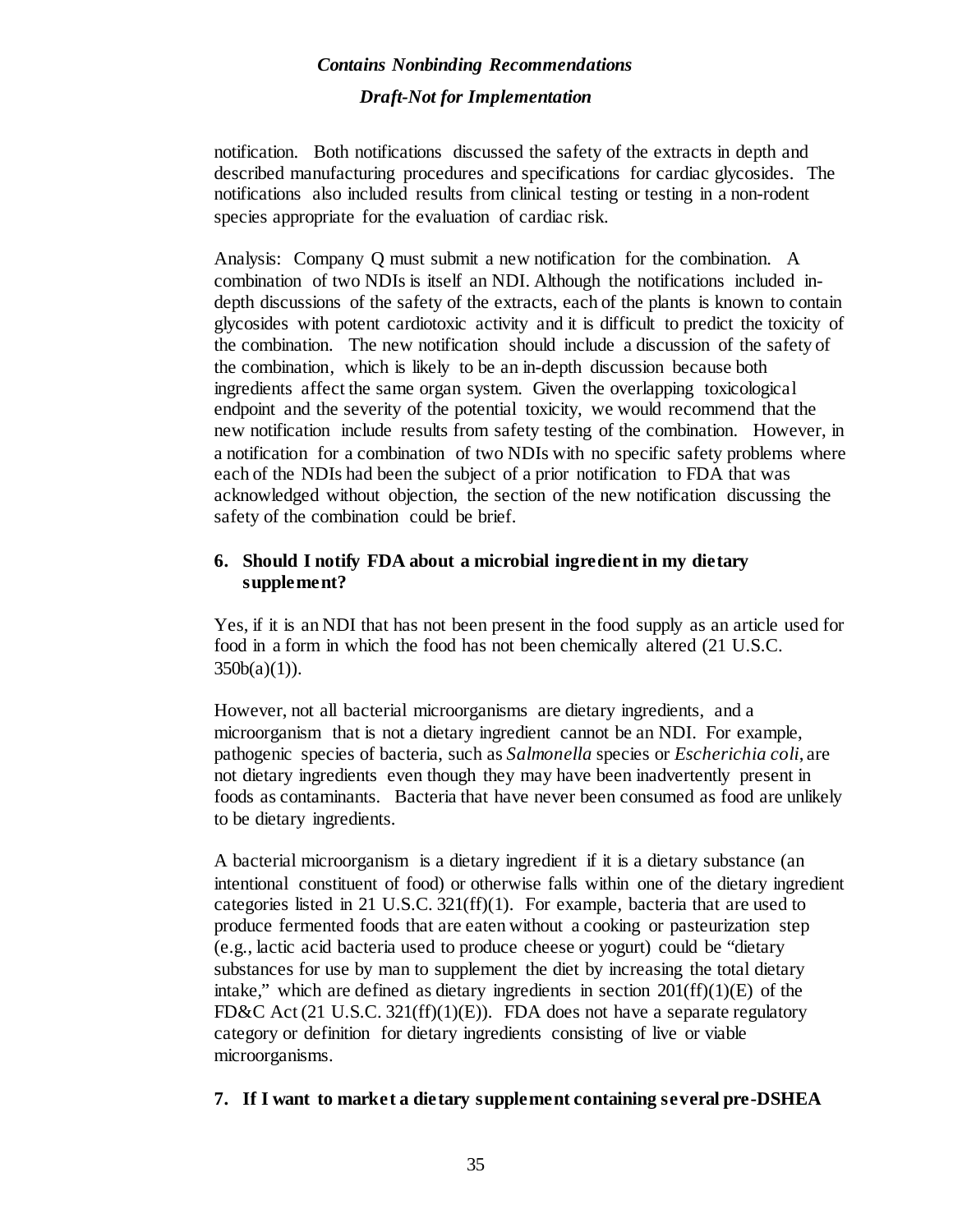*Draft-Not for Implementation*

#### **ingredients that haven't previously been marketed together, do I have to submit an NDI notification?**

No. The NDI notification requirement applies only to dietary supplements that contain at least one NDI. If each of the dietary ingredients in a dietary supplement was marketed in the United States before October 15, 1994, marketing these ingredients together for the first time in the same dietary supplement does not create an NDI or trigger the NDI notification requirement.

#### **8. Can FDA provide visual aids to help me decide whether I should submit an NDI notification?**

Yes. The following table illustrates when an NDI notification is required and when the NDI adulteration standard applies. In addition, **[Section VIII. Appendix:](#page-99-0) [Decision Tree for NDI Notification](#page-99-0)** has a decision tree to walk you through the steps of deciding whether to submit an NDI notification.

|                                                                                                                                                                      | New Dietary<br>Ingredient<br>(NDI) | <b>NDI</b><br>notification<br>required? | <b>NDI</b><br>adulteration<br>standard $^{29}$<br>applies? |
|----------------------------------------------------------------------------------------------------------------------------------------------------------------------|------------------------------------|-----------------------------------------|------------------------------------------------------------|
| A dietary ingredient that was marketed<br>in the U.S. before October 15, 1994                                                                                        | N <sub>0</sub>                     | N <sub>0</sub>                          | N <sub>0</sub>                                             |
| A dietary ingredient that was NOT<br>marketed in the U.S. before October 15,<br>1994, AND was present in the food<br>supply as an article used for food which<br>has | Yes                                | See a) or $b$ )                         | Yes                                                        |
| not been chemically altered<br>a)                                                                                                                                    | Yes                                | N <sub>0</sub>                          | Yes                                                        |
| been chemically altered<br>b)                                                                                                                                        | Yes                                | Yes                                     | Yes                                                        |
| A dietary ingredient that was NOT<br>marketed in the U.S. before October 15,<br>1994, AND was NOT present in the<br>food supply as an article used for food.         | Yes                                | Yes                                     | Yes                                                        |

#### **Table 1: Definition of New Dietary Ingredient (NDI), Requirement for NDI Notification and Applicability of NDI Adulteration Standard**

<span id="page-35-0"></span><sup>&</sup>lt;sup>29</sup> The NDI adulteration standard in 21 U.S.C. 342(f)(1)(B) provides that a dietary supplement containing an NDI is adulterated unless there is adequate information to provide reasonable assurance that the NDI does not present a significant or unreasonable risk of illness or injury.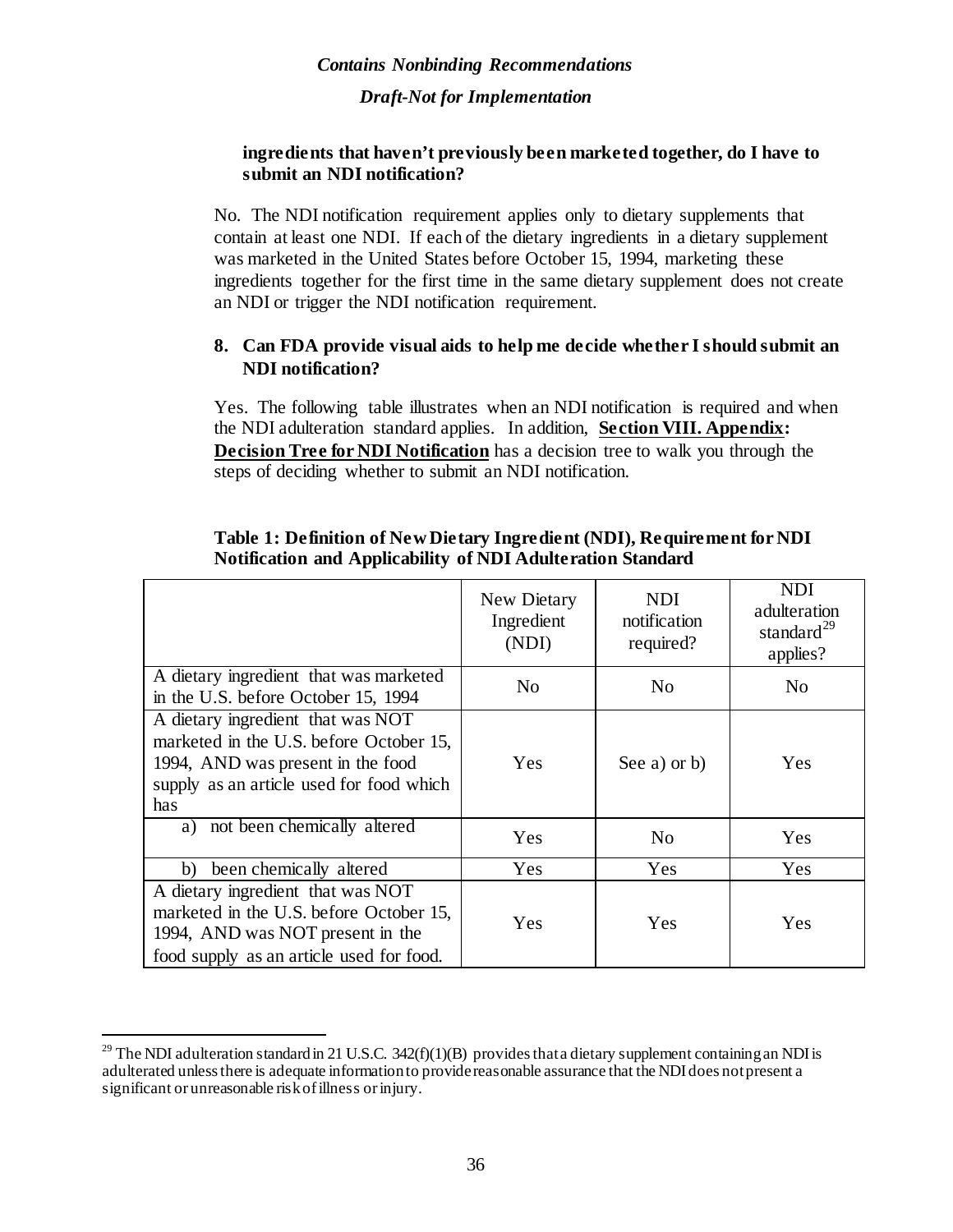# **D. Additional Issues to Consider Before Submitting an NDI Notification**

#### **1. What is a dietary ingredient?**

The definition of "dietary supplement" describes a "dietary ingredient" in 21 U.S.C.  $321(ff)(1)$  as:

(A) A vitamin;

(B) A mineral;

(C) An herb or other botanical;

(D) An amino acid;

(E) A dietary substance for use by man to supplement the diet by increasing the total dietary intake; or

(F) A concentrate, metabolite, constituent, extract, or combination of any ingredient described in  $(A)$ ,  $(B)$ ,  $(C)$ ,  $(D)$ , or  $(E)$ .

#### **2. May a contaminant that is found in the food supply be a dietary ingredient?**

No. Although most constituents of conventional foods in the food supply would be "dietary substances" that could be used as dietary ingredients under section  $201(ff)(1)(E)$  of the FD&C Act (21 U.S.C. 321(ff)(1)(E)), contaminants are different from other food constituents. A contaminant of food (like *Salmonella* or lead) is not a dietary substance that qualifies for use as a dietary ingredient in a dietary supplement product even if it is not harmful to health (e.g., sterilized *Salmonella*) because contaminants are not intended for ingestion, nor are they considered to be food or part of the food supply. Contaminants are consumed unintentionally and are not "dietary substance[s] for use by man to supplement the diet by increasing the total dietary intake" (21 U.S.C. 321(ff)(1)(E)).

#### **3. Under what circumstances does FDA consider synthetically produced substances to be dietary ingredients under the FD&C Act?**

Whether a synthetically produced substance qualifies as a dietary ingredient depends on whether the substance fits into one of the categories of dietary ingredients that are defined in section  $201(ff)(1)$  of the FD&C Act (21 U.S.C. 321(ff)(1)). In some cases, description of the category in the FD&C Act encompasses synthetically produced substances; in others, it does not. The six dietary ingredient categories are discussed in the bullets below.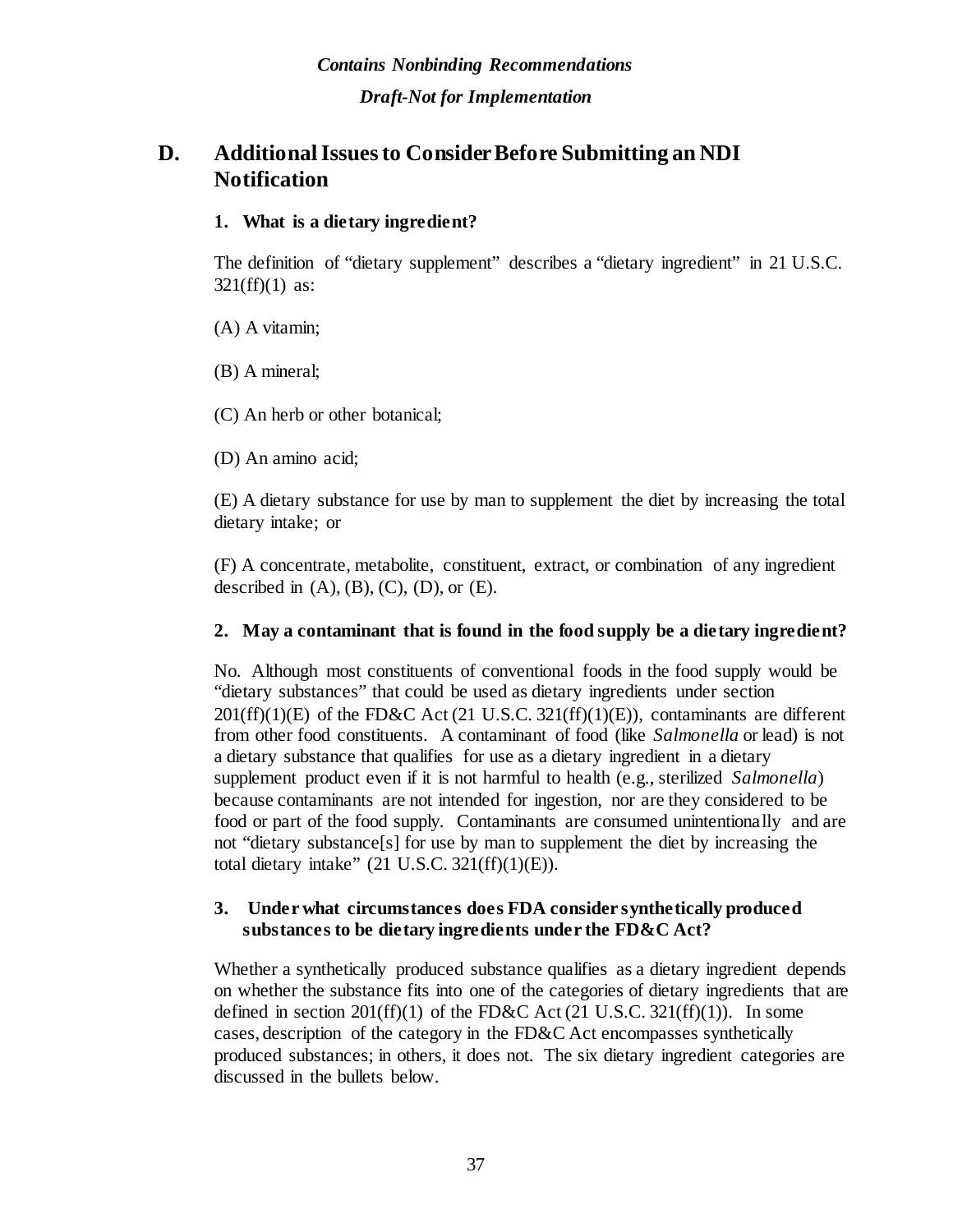#### • **Vitamins, Minerals, and Amino Acids (21 U.S.C. 321(ff)(1)(A), (B), (D))**

Synthetic vitamins, minerals, and amino acids qualify as dietary ingredients because vitamins, minerals, and amino acids, regardless of source, are specifically designated as dietary ingredients under sections  $201(ff)(1)(A)$ ,  $201(ff)(1)(B)$ , and  $201(ff)(1)(D)$ of the FD&C Act, respectively. Synthetic vitamins, minerals, and amino acids are recognized as dietary ingredients because a vitamin, mineral, or amino acid is defined by its nutritional function (its ability to provide nutrients to the human body), not by its state of matter like a botanical.

#### • **Herb or other botanical (21 U.S.C. 321(ff)(1)(C))**

Under a plain reading of the FD&C Act, a synthetic copy of an herb or other botanical does not qualify as a dietary ingredient under section  $201(ff)(1)(C)$  of the FD&C Act. As defined in the glossary, an herb or botanical includes only plants, algae, fungi, their exudates (secretions, such as sap or resin), and their physical parts. A substance that has been synthesized in a laboratory or factory has never been part of an herb or other botanical and, therefore, is not a dietary ingredient under section 201(ff)(1)(C) of the FD&C Act.<sup>[30](#page-37-0)</sup>

#### • **Dietary substance for use by man to supplement the diet by increasing the total dietary intake (21 U.S.C. 321(ff)(1)(E))**

For purposes of section  $201(ff)(1)(E)$  of the FD&C Act, we interpret "dietary" substance" in accordance with its common, usual meaning because the term is not defined in the FD&C Act or by regulation. According to *Webster's II New Riverside University Dictionary* (1994), "dietary" means "of or relating to diet" and "diet" means "an organism's usual food and drink." In conjunction with "for use by man," we interpret "dietary substance," as used in section  $201(ff)(1)(E)$ , to mean a substance commonly used as human food or drink. The rest of the definition, which specifies that the substance be for use "to supplement the diet by *increasing* the *total* dietary intake,  $\frac{31}{1}$  $\frac{31}{1}$  $\frac{31}{1}$  is further evidence that "dietary substance" is intended to mean foods and food components that humans eat as part of their usual diet. One cannot increase the "total dietary intake" of something that is not part of the human diet in the first place.

Because the "dietary substance" category is defined in part by history of use, a synthetic copy of a botanical ingredient may qualify as a dietary ingredient under section  $201(ff)(1)(E)$  if the synthetic copy has been used as a lawfully marketed

<span id="page-37-0"></span> $30$  Note, however, that if the synthetic copy has itself been used as a lawfully marketed ingredient in the conventional food supply, it may be a "dietary substance[s] for use by man to supplement the diet by increasing the total dietary intake" and therefore qualify as a dietary ingredient under 21 U.S.C. 321(ff)(1)(E) (see next bullet in text), even though it is not an herbal or botanical dietary ingredient under 21 U.S.C. 321(ff)(1)(C).  $31$  21 U.S.C. 321(ff)(1)(E) (emphasis added).

<span id="page-37-1"></span>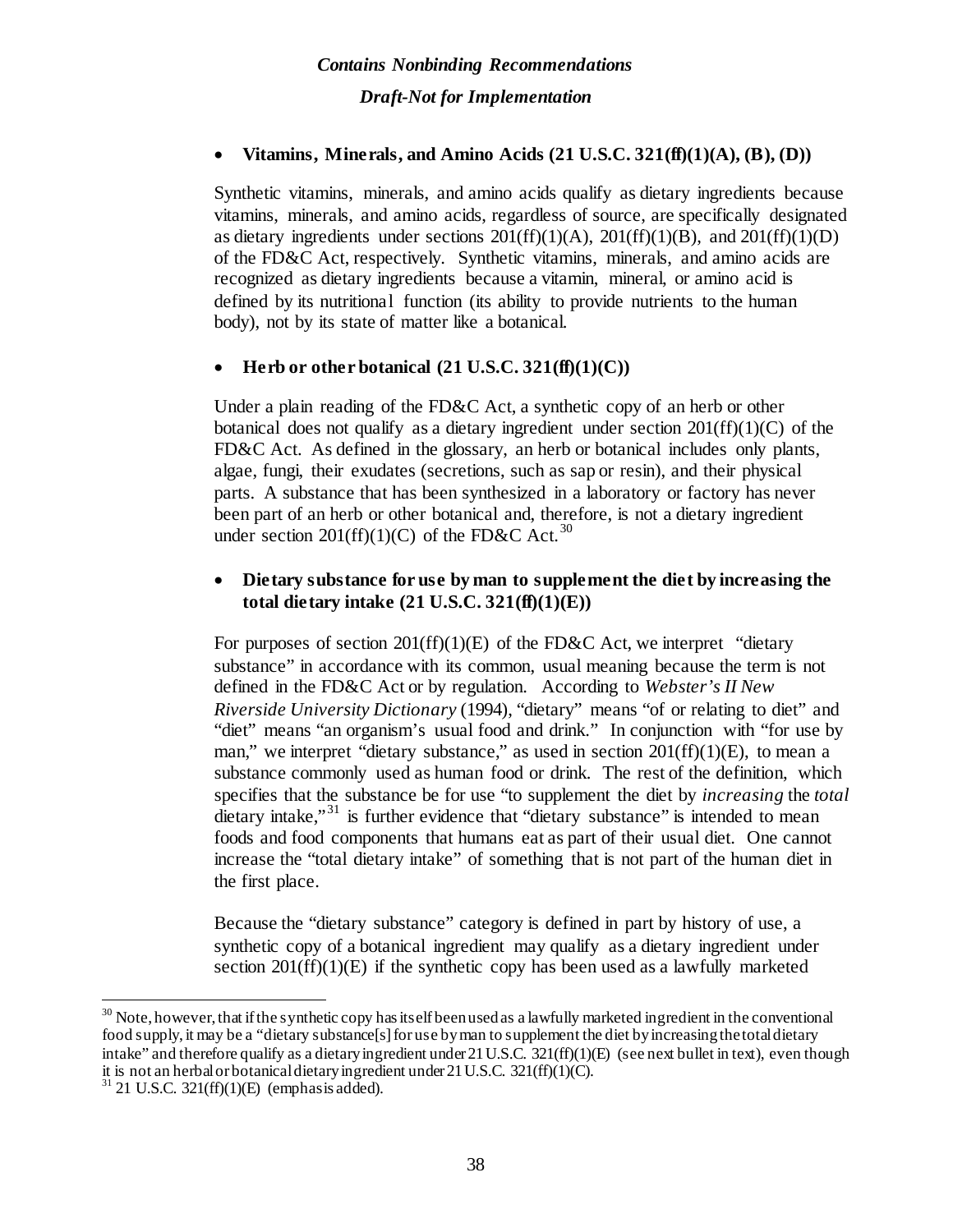ingredient in the conventional food supply. For example, a synthetic copy of a botanical ingredient would be a dietary ingredient under section  $201\text{(ff)}(1)\text{(E)}$  if the synthetic copy has been used as an ingredient in the conventional food supply. Two common examples are vanillin and cinnamic acid, botanical constituents that, for economic reasons, are usually produced synthetically for use as flavorings in food.

#### • **Concentrate, metabolite, constituent, extract, or combination of another dietary ingredient described in clause (A), (B), (C), (D), or (E) (21 U.S.C. 321(ff)(1)(F))**

A "constituent" is an article that is a physical part of a whole and can be isolated from the whole. A synthetic copy of a constituent of a botanical was never part of the botanical. Therefore, the synthetic copy is not a "constituent" of the botanical and does not qualify as a dietary ingredient under section  $201(ff)(1)(F)$  of the FD&C Act  $(21 \text{ U.S.C. } 321(\text{ff})(1)(\text{F}))$ , even if the synthetic copy is chemically identical to a constituent of a plant. $32$ 

<span id="page-38-0"></span>By the same principle, an extract made from a synthetic copy of one or more constituents of a botanical is not an "extract" of the botanical under section  $201(ff)(1)(F)$  of the FD&C Act because the constituents were never part of the botanical and therefore could not be extracted from the botanical. Similarly, a synthetic copy of a botanical concentrate is not a concentrate of a botanical because, by definition, a "concentrate" is an article that has been reduced in volume or bulk by removal of liquid. To make a concentrate of a botanical, one must start by extracting the desired constituents from the botanical with a solvent and then concentrate the constituents by reducing the amount of solvent (e.g., by boiling the extract). If synthetic material that was never actually in the botanical is used as the starting point for a concentrate, the final product will be a concentrate of the synthetic material, not a concentrate of the botanical.

For more than a decade, FDA has consistently interpreted section  $201(ff)(1)(F)$  of the FD&C Act as not including synthetic copies of botanical constituents, extracts, or concentrates. [33](#page-38-2) Such a substance may in some cases, however, qualify as a

<span id="page-38-1"></span> $32$  See, e.g., Final Rule Declaring Dietary Supplements Containing Ephedrine Alkaloids Adulterated Because They<br>Present an Unreasonable Risk. 69 FR 6788. 6793 (Feb. 11. 2004).

<span id="page-38-2"></span> $33$  This interpretation dates back to at least 2001, and the dietary supplement industry has been aware of it since that time. See Letter from Dennis E. Baker, Associate Director for Regulatory Affairs, FDA, to Laura M. Nagel, Deputy Assistant Administrator, Office of Diversion Control, DEA (June 21, 2001) Available at:

[http://odspracticum.od.nih.gov/2011/readinglists/dea\\_ephedrine\\_letter.pdf;](http://odspracticum.od.nih.gov/2011/readinglists/dea_ephedrine_letter.pdf) Final Rule Declaring Dietary Supplements Containing Ephedrine Alkaloids Adulterated, *supra* not[e 32;](#page-38-0) Natural Products Insider, Consumer Group Asks FDA to Seize Synthetic Ephedrine 'Supplements'(Feb. 1, 2002) Available at:

[http://www.naturalproductsinsider.com/news/2002/02/consumer-group-asks-fda-to-seize-synthetic-ephedri.aspx;](http://www.naturalproductsinsider.com/news/2002/02/consumer-group-asks-fda-to-seize-synthetic-ephedri.aspx) Citizen Petition 2004P-0169 from Coalition to Preserve DSHEA (Apr. 8, 2004), Docket No. 2004P-0169 (asking FDA to reconsider position that botanical dietary ingredient category excludes synthetic equivalents) Available at: [http://www.fda.gov/ohrms/dockets/dailys/04/apr04/040804/04p-0169-cp00001-vol1.pdf;](http://www.fda.gov/ohrms/dockets/dailys/04/apr04/040804/04p-0169-cp00001-vol1.pdf) Letter from Michael M.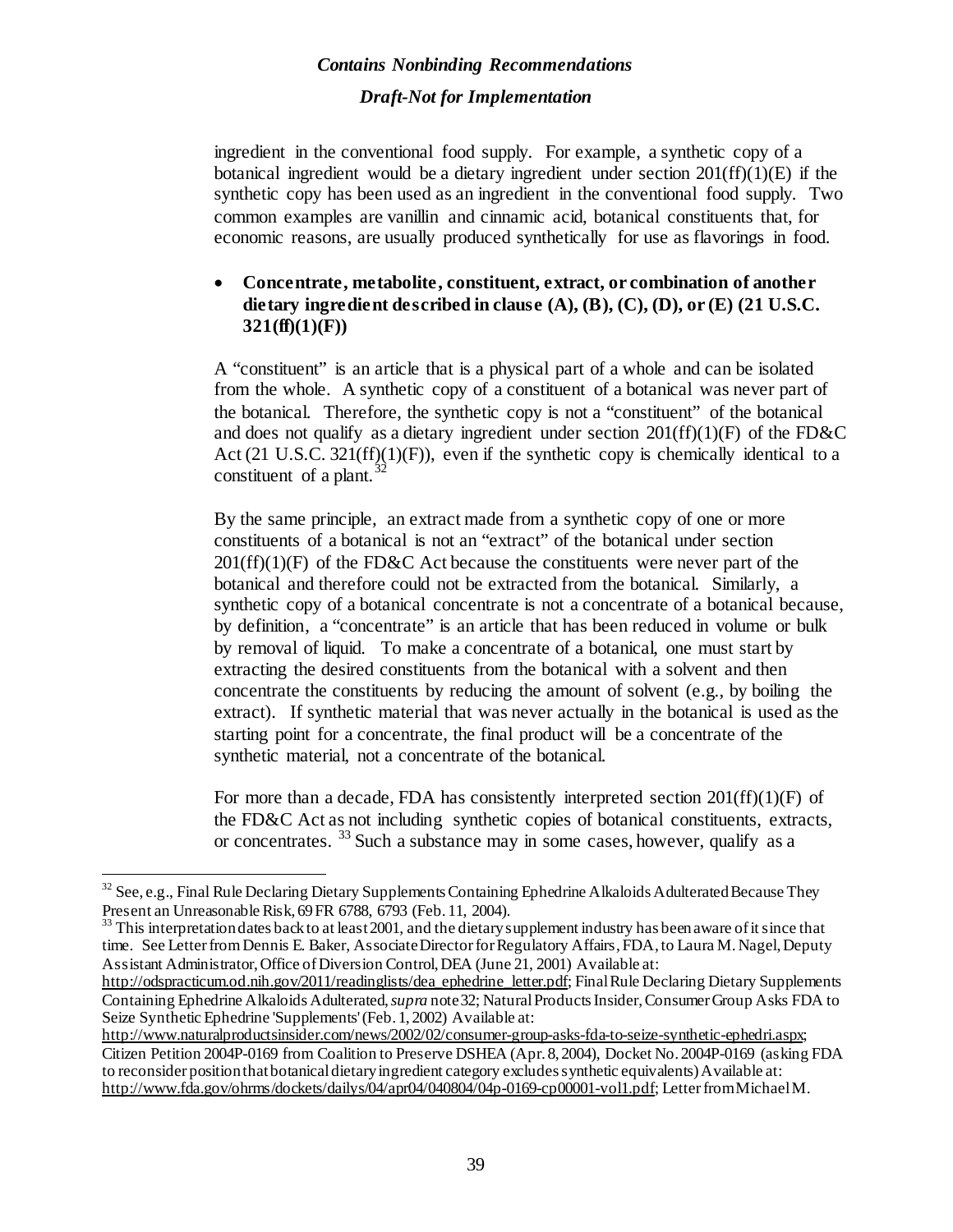dietary ingredient under another provision of section 201(ff)(1). For example, there are synthetically produced substances in the food supply that are dietary ingredients under section  $201(ff)(1)(E)$  because they are "dietary substance[s] for use by man to supplement the diet by increasing the total dietary intake" (see discussion in preceding bullet). A synthetic copy of a botanical constituent (e.g., vanillin synthesized from lignins) or an extract made from a synthetic copy of a botanical constituent (e.g., artificial vanilla extract) would qualify as a dietary ingredient under section  $201(ff)(1)(E)$  if used as a food ingredient.

A metabolite that has been synthesized from another dietary ingredient would be a dietary ingredient under section  $201(ff)(1)(F)$  and could be used as a dietary ingredient in a dietary supplement. Although the definition of a metabolite<sup>[34](#page-39-0)</sup> requires human ingestion of the dietary ingredient to increase the production or flux of the metabolite in the human body, it does not require the metabolism to actually take place in a human being during the manufacture of a dietary ingredient. A metabolite may be synthetically produced, provided that the starting material is a dietary ingredient and the production process mimics the metabolic process in the body following ingestion.

#### **4. Are food contact substances and other indirect food additives dietary ingredients? What about secondary direct food additives?**

These substances generally do not qualify as dietary ingredients by virtue of their use as food additives. Although food contact substances<sup>[35](#page-39-1)</sup> and other indirect food additives<sup>[36](#page-39-2)</sup> may be present in the food supply because they migrate into certain foods from packaging or other articles that contact the food, their presence in these foods is merely incidental. A substance that migrates into a food during manufacturing or storage is not a "dietary substance for use by man to supplement the diet by increasing the total dietary intake"  $(21 \text{ U.S.C.} 321(ff)(1)(E))$  because it is not consumed as a component of the diet, but merely as a byproduct of its use in articles that contact food. However, if such a substance falls under one of the other

-

http://www.f<u>da.gov/Food/IngredientsPackagingLabeling/Definitions/default.htm</u>(accessed April 22, 2015).

Landa, Acting Director, Center for Food Safety and Applied Nutrition, FDA, to Marc Ullman, Ullman, Shapiro & Ullman, LLP, responding to Citizen Petition FDA-2009-P-0298 from OVOS Natural Health Inc. (Feb. 23, 2011)<br>Available at: https://www.regulations.gov/document?D=FDA-2009-P-0298-0008.

<span id="page-39-1"></span><span id="page-39-0"></span> $34$  See section VII, ["Metabolite.](#page-96-0)"<br> $35$  A food contact substance is a substance intended for use as a component of materials used in manufacturing, packing, packaging, transporting, or holding food if that use is not intended to have any technical effect in the food. 21 U.S.C.

<span id="page-39-2"></span><sup>348(</sup>h)(6).<br><sup>36</sup> Indirect food additives come into contact with food as part of packaging, holding, or processing, but they are not intended to be added directly to, become a component of, or have a technical effect in or on the food. Before the FDA Modernization Act of 1997, indirect food additives were approved by regulation. Now, additional indirect food additives are authorized through the food contact substance notification program. In addition, indirect food additives may be authorized through the threshold ofregulation exemption process in 21 CFR 170.39. See FDA, Food Ingredients and Packaging Terms. Available at: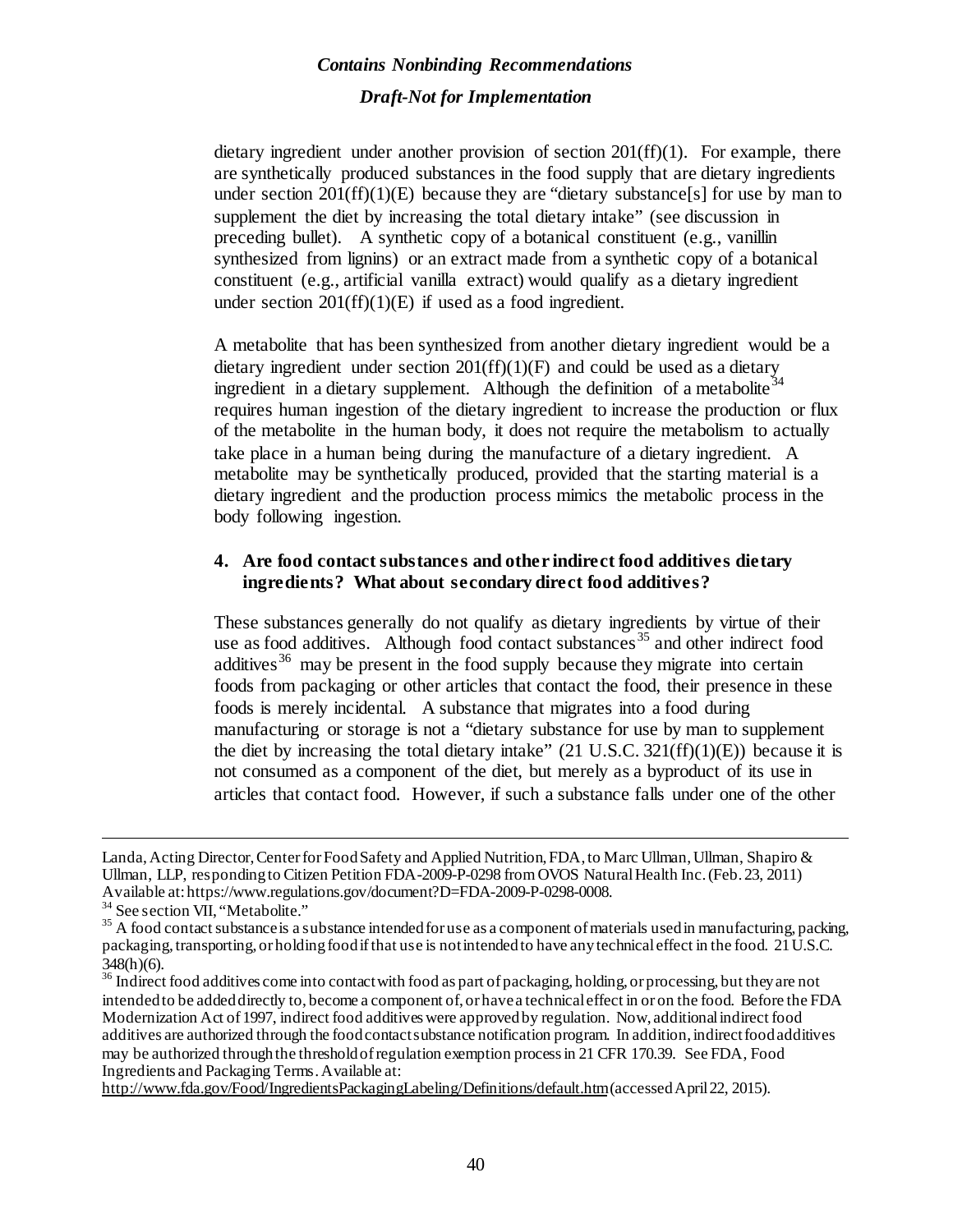dietary ingredient categories listed in section 201(ff)(1) of the FD&C Act, it could be a dietary ingredient.

For similar reasons, secondary direct food additives generally do not qualify as dietary ingredients through their use in food manufacturing. Secondary direct food additives are added during the manufacturing of a food to achieve a technical effect (e.g., controlling the growth of microbes), but they have no technical effect in the finished food. Generally, secondary direct food additives are used as processing aids, and often they also meet the definition of a food contact substance.<sup>37</sup> Although they may remain in the food after processing, they are generally present in the finished food only at trace levels, if at all. Like indirect additives, secondary direct food additives are not consumed as components of the diet, but are only incidentally present, if at all, in the finished food as byproducts of processing. Accordingly, they are not "dietary substances for use by man to supplement the diet by increasing the total dietary intake." However, as with indirect additives, a secondary direct food additive could be a dietary ingredient if it belongs to one of the other dietary ingredient categories listed in section 201(ff)(1) of the FD&C Act.

#### <span id="page-40-1"></span>**5. If I alter the chemical structure of a dietary ingredient, is the new substance still a dietary ingredient?**

It depends. Altering the chemical structure of a dietary ingredient (e.g., creation of new stereoisomers, addition of new chemical groups as in esterification) creates a new substance that is different from the original dietary ingredient. The new substance is not considered to be a dietary ingredient merely because it has been altered from a substance that is a dietary ingredient and, therefore, is in some way related to the dietary ingredient.

In some cases, however, the new substance may independently qualify for one of the dietary ingredient categories listed in section 201(ff)(1) of the FD&C Act. For example, taurine is the end product of the metabolism of the amino acid cysteine. It is thus a metabolite of an amino acid and fits one of the definitions of a dietary ingredient (see 21 U.S.C. 321(ff)(1)(D), (F)). The enzymatic or synthetic processing of cysteine or any other dietary ingredient would be an appropriate method for the manufacture of a metabolite of a dietary ingredient like taurine for use in a dietary supplement. See questions [IV.B.4](#page-24-0) and [IV.B.5](#page-25-0) for additional discussion on chemical alteration.

#### **6. In what forms may a dietary supplement containing my NDI be sold?**

The FD&C Act specifically provides for dietary supplements to be in tablet, capsule, powder, softgel, gelcap, or liquid form  $(21 \text{ U.S.C. } 321(\text{ff})(2)(\text{A})(i), 350(\text{c})(1)(\text{B})(i)).$ 

<span id="page-40-0"></span><sup>&</sup>lt;sup>37</sup> See FDA, Food Ingredients and Packaging Terms. Available at:

[http://www.fda.gov/Food/IngredientsPackagingLabeling/Definitions/default.htm\(accessed](http://www.fda.gov/Food/IngredientsPackagingLabeling/Definitions/default.htm%20(accessed)April 22, 2015).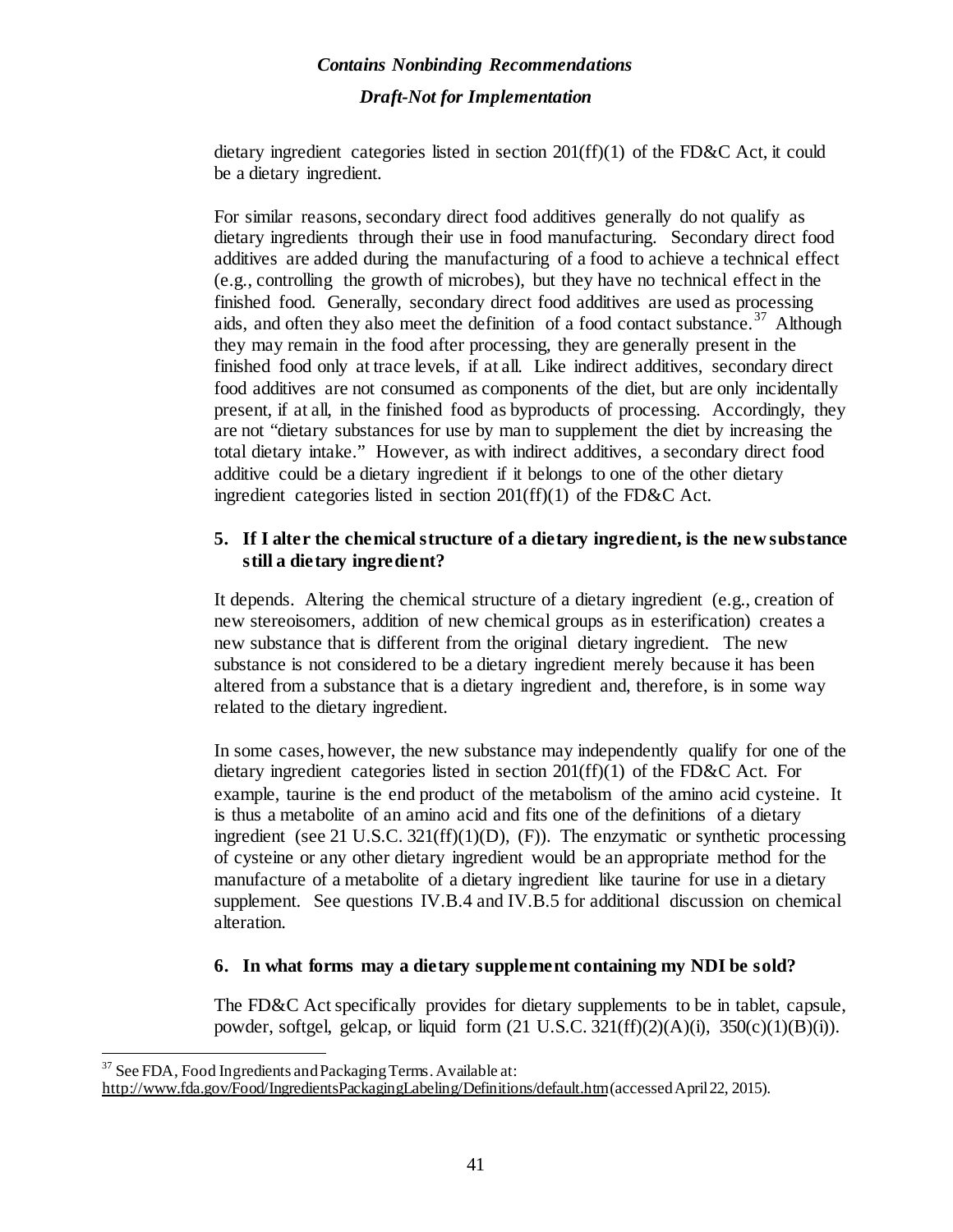In addition, the statute permits dietary supplements in other forms as long as the product is intended for ingestion, is not represented as conventional food, and is not represented for use as a sole item of a meal or of the diet (21 U.S.C. 321(ff)(2),  $350(c)(1)(B)(ii)$ .

#### **7. When FDA reviews an NDI notification, does the agency consider whether the prohibition in section 301(ll) of the FD&C Act applies to the use of the NDI in a dietary supplement?**

No. Section 301(ll) of the FD&C Act (21 U.S.C. 331(ll)) prohibits the introduction or delivery for introduction into interstate commerce of any food that contains a drug approved under 21 U.S.C. 355, a biological product licensed under 42 U.S.C. 262, or a drug or a biological product for which substantial clinical investigations have been instituted and their existence made public, unless one of the exemptions in section  $301(1)(1)-(4)$  applies. When reviewing NDI notifications, FDA's current practice is not to consider whether section 301(ll) or any of its exemptions apply to the NDI. Accordingly, a "no objection" response to an NDI notification should not be construed to be a statement that a dietary supplement containing the NDI, if introduced or delivered for introduction into interstate commerce, would not violate section 301(ll) of the FD&C Act.

#### **8. May an ingredient that has not been marketed as a food or as a dietary supplement, but has been approved as a new drug or licensed as a biologic, be used as an NDI in a dietary supplement?**

No, unless FDA issues a regulation, after notice and comment, finding that the ingredient, when used as or in a dietary supplement, would be lawful under the FD&C Act. A regulation of this type may be requested by filing a citizen petition under 21 CFR 10.30, but none has been issued to date. Absent such a regulation, an ingredient that has been approved as a new drug or licensed as a biologic can be a dietary ingredient for use in a dietary supplement if, and only if, prior to such approval or licensing, the ingredient was marketed as a dietary supplement or as a food.

#### <span id="page-41-0"></span>**9. May I use an ingredient in a dietary supplement if it has been clinically tested as a drug but has not been approved as a drug in the U.S.?**

It depends on whether the ingredient was authorized for investigation in clinical trials under an investigational new drug application (IND), whether the date the IND went into effect was before or after the date the ingredient was first marketed as a food or as a dietary supplement, whether the clinical trials were "substantial clinical investigations," and whether their existence was made public. The general rule is that an article that was authorized for investigation as a new drug or as a biologic before being marketed as a food or as a dietary supplement cannot be marketed as a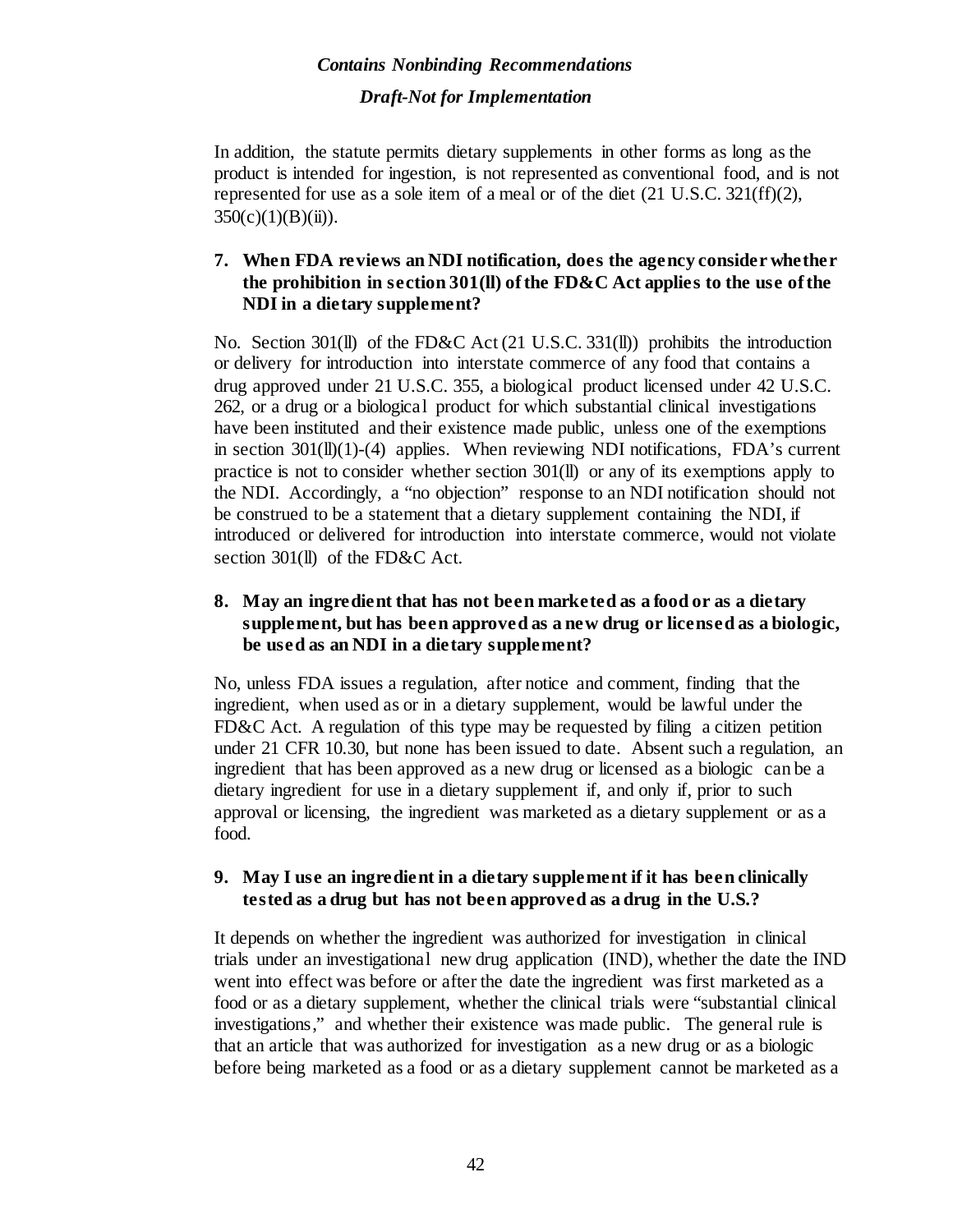dietary supplement if substantial clinical investigations of the article have begun and the existence of such investigations has been made public.

FDA can create an exception to this prohibition by regulation, but only if the agency finds that the use of the article in dietary supplements would be lawful. To date, no such regulations have been issued. The appropriate mechanism to request such a regulation is to file a citizen petition under 21 CFR 10.30.

#### **10. How do I determine whether a dietary ingredient is an article that is approved or authorized for investigation as a new drug?**

Either an entire product or a component of the product, such as an active ingredient, may be "an article that is approved as a new drug" or an article "authorized for investigation as a new drug" within the meaning of section  $201(ff)(3)(B)$  of the FD&C Act (21 U.S.C. 321(ff)(3)(B)).<sup>[38](#page-42-0)</sup> For example, assume that Substance A, which is a constituent of a plant and has never been marketed as an article of food or as a dietary supplement, is a botanical dietary ingredient under section  $201(ff)(1)(C)$ of the FD&C Act. A drug company is studying a salt of Substance A, "Substance A hydrochloride," as an investigational new drug under an IND. In this situation, the relevant article for purposes of whether Substance A can be used in a dietary supplement is not Substance A hydrochloride, but Substance A itself, because Substance A is the [active moiety](http://edocket.access.gpo.gov/cfr_2008/aprqtr/pdf/21cfr314.108.pdf) $\frac{39}{2}$  $\frac{39}{2}$  $\frac{39}{2}$  that is being studied for its possible therapeutic action. Any compound that delivers Substance A is excluded from being used in a dietary supplement. [40](#page-42-2)

#### **11. May a dietary ingredient that was authorized for investigation as a new drug in the past be used as an NDI in a dietary supplement if the IND was withdrawn or the ingredient is no longer being investigated as a new drug?**

It depends on the facts of the particular situation (see answer to [IV.D.9](#page-41-0) above), but withdrawal of the IND and cessation of clinical trials of the ingredient's use as a new drug make no difference in whether the ingredient may be used in a dietary supplement. The dietary supplement category does not include an article authorized for investigation as a new drug or biologic for which substantial clinical investigations have been instituted and for which the existence of such investigations has been made public, which was not before such authorization marketed as a dietary supplement or as a food, unless FDA has issued a regulation

<span id="page-42-1"></span><span id="page-42-0"></span><sup>&</sup>lt;sup>38</sup> *Pharmanex v. Shalala*, 221 F.3d 1151, 1154-1160 (10th Cir. 2000).<br><sup>39</sup> Under 21 CFR 316.3(b)(2), "active moiety" means "the molecule or ion, excluding those appended portions of the molecule that cause the drug to be an ester, salt (including a salt with hydrogen or coordination bonds), or other noncovalent derivative (such as a complex, chelate, or clathrate) of the molecule, responsible for the physiological or pharmacological action of the drug substance." See also 21 CFR 314.108(a).<br><sup>40</sup> Letter from Michael A. Chappell, Acting Associate Commissioner of Regulatory Affairs, FDA, to Kathleen M.

<span id="page-42-2"></span>Sanzo, Morgan, Lewis & Bockius LLP, responding to Citizen Petition 2005P-0259 from Biostratum, Inc (Jan. 12, 2009). Docket No. FDA-2005-P-0259 [Document ID: FDA-2005-P-0259-0004].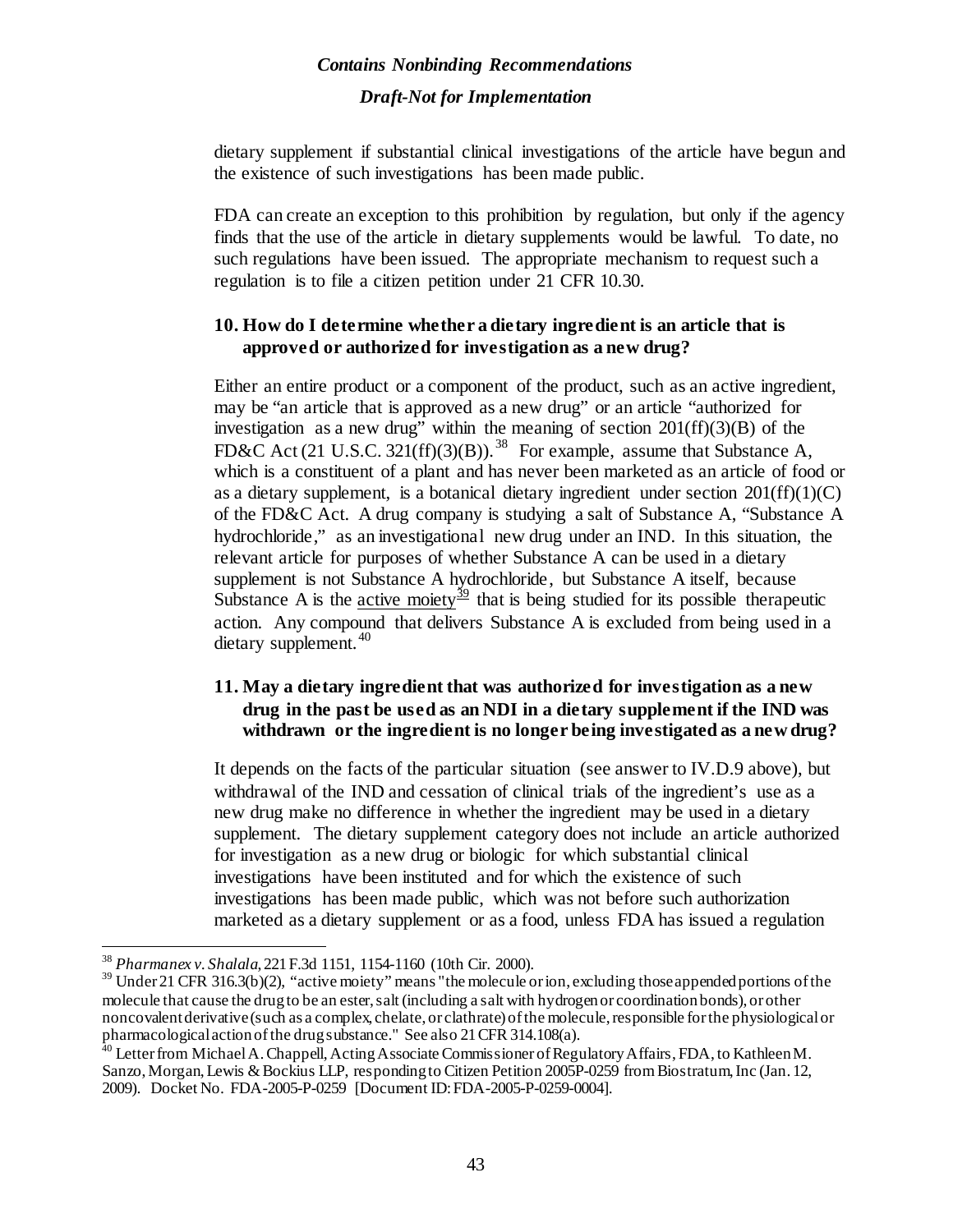#### *Contains Nonbinding Recommendations*

#### *Draft-Not for Implementation*

finding that the article would be lawful under the FD&C Act (21 U.S.C.  $321(ff)((3)(B)(ii))$ . "Authorized for investigation" means that the article is the subject of an IND that has gone into effect (see 21 CFR 312.40).

#### **12. May I manufacture and sell a dietary supplement containing a dietary ingredient that was marketed as a food or dietary supplement before it was approved as a drug, licensed as a biologic, or authorized for investigation under an IND?**

Yes, in this situation the dietary ingredient may be used in dietary supplements. In considering whether a substance has been "marketed as a dietary supplement or as a food," FDA looks for evidence of one of the following:

- 1. Evidence that the substance itself was sold or offered for sale in the U.S. as a dietary supplement, dietary ingredient for use in dietary supplements, or conventional food. For example, a catalog listing a product identified as a "Substance A supplement" would establish the marketing of Substance A as a dietary supplement. Similarly, business records documenting that a substance was sold or offered for wholesale or retail sale for use as an ingredient in a conventional food would establish the marketing of the substance as a food.
- 2. Evidence that the substance was a component of a food or dietary supplement that was sold or offered for sale in the U.S., and that a manufacturer or distributor of the food or dietary supplement marketed it for the content of the substance by, for example, making claims about the substance or otherwise highlighting its presence in the product.<sup>[41](#page-43-0)</sup> For example, in *Pharmanex v. Shalala*, the firm marketed lovastatin, a component of its red yeast rice product Cholestin, by promoting the lovastatin content of Cholestin.<sup> $42$ </sup> Merely showing that the substance was present as a component in a marketed food would not be enough to show that the substance was "marketed," however.

# **V. NDI Notification Procedures and Timeframes**

### **A. Procedure for Submitting an NDI notification**

#### **1. Who is required to submit an NDI notification?**

Either the manufacturer or distributor of a dietary supplement that contains an NDI, or the manufacturer or distributor of the NDI, must notify FDA at least 75 days

<span id="page-43-0"></span><sup>41</sup> *See Pharmanex v. Shalala*, 2001 WL 741419, at \*4 & n.5 (D. Utah March 30, 2001). <sup>42</sup> *Id.* at \*3.

<span id="page-43-1"></span>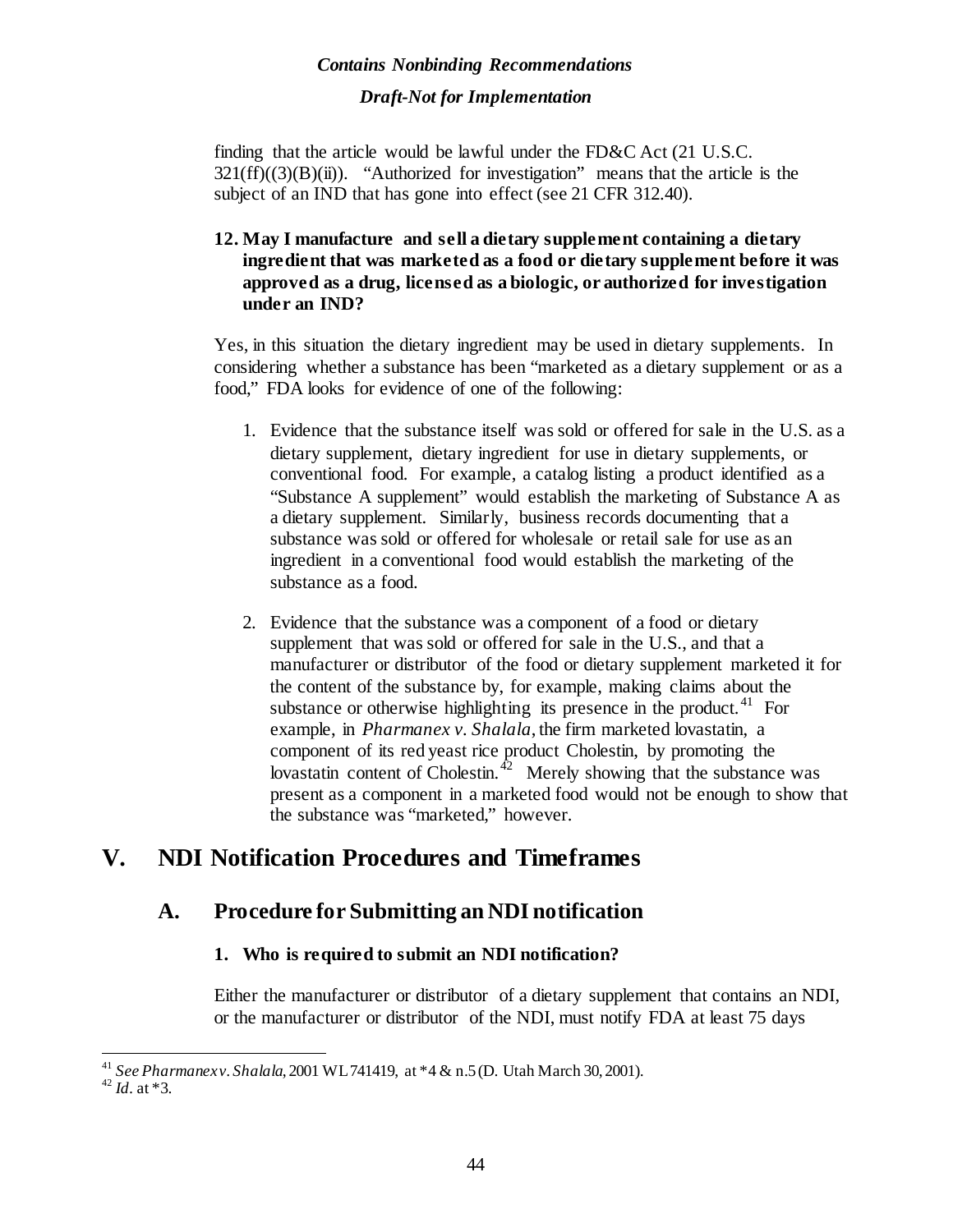# *Contains Nonbinding Recommendations*

#### *Draft-Not for Implementation*

before marketing the article in the U.S., unless the NDI has been present in the food supply as an article used for food in a form in which the food has not been chemically altered (21 U.S.C. 350b(a); 21 CFR 190.6(a)). Although FDA does review notifications from manufacturers and distributors of NDIs, notifications from ingredient manufacturers do not eliminate the requirement for a notification from the manufacturer or distributor of the dietary supplement in which the NDI will be used unless the prior notification for the NDI: (1) included a description of the dietary supplement with the information required by 21 CFR 190.6(b); and (2) provided the history of use or other evidence of safety on the basis of which the notifier concluded that the dietary supplement would reasonably be expected to be safe under its labeled conditions of use. See questions [IV.C.1](#page-27-0) and [IV.C.5](#page-31-0) for more information.

#### <span id="page-44-0"></span>**2. What should be included in an NDI notification and how should it be presented?**

The required elements of an NDI notification are listed in 21 CFR 190.6(b). FDA's recommendations for additional information to include are provided in the template below.

The NDI notification should be well organized to facilitate an efficient and timely FDA review. We recommend that the notification be organized by sections, with continuous and consecutive pagination throughout the notification. Each subject area should begin with a new page to facilitate division of the notification among reviewers. The page number should appear in the same general location on every page.

#### Recommended Template for Organizing an NDI Notification

I. Cover Letter

Consumer Safety Officer Office of Dietary Supplement Programs (HFS-810) Center for Food Safety and Applied Nutrition Food and Drug Administration Department of Health and Human Services 5001 Campus Drive College Park, MD 20740

#### DEAR SIR OR MADAM:

The undersigned, \_\_\_\_\_\_\_\_\_\_\_\_\_, (*Name of the primary contact person designated by the manufacturer or distributor that is submitting the notification*) submits this NDI notification under section 413(a)(2) of the Federal Food, Drug, and Cosmetic Act with respect to \_\_\_\_\_\_\_\_\_\_\_\_\_\_\_\_\_\_\_\_\_\_\_\_\_\_\_\_\_\_\_\_\_\_\_(*Name of the dietary*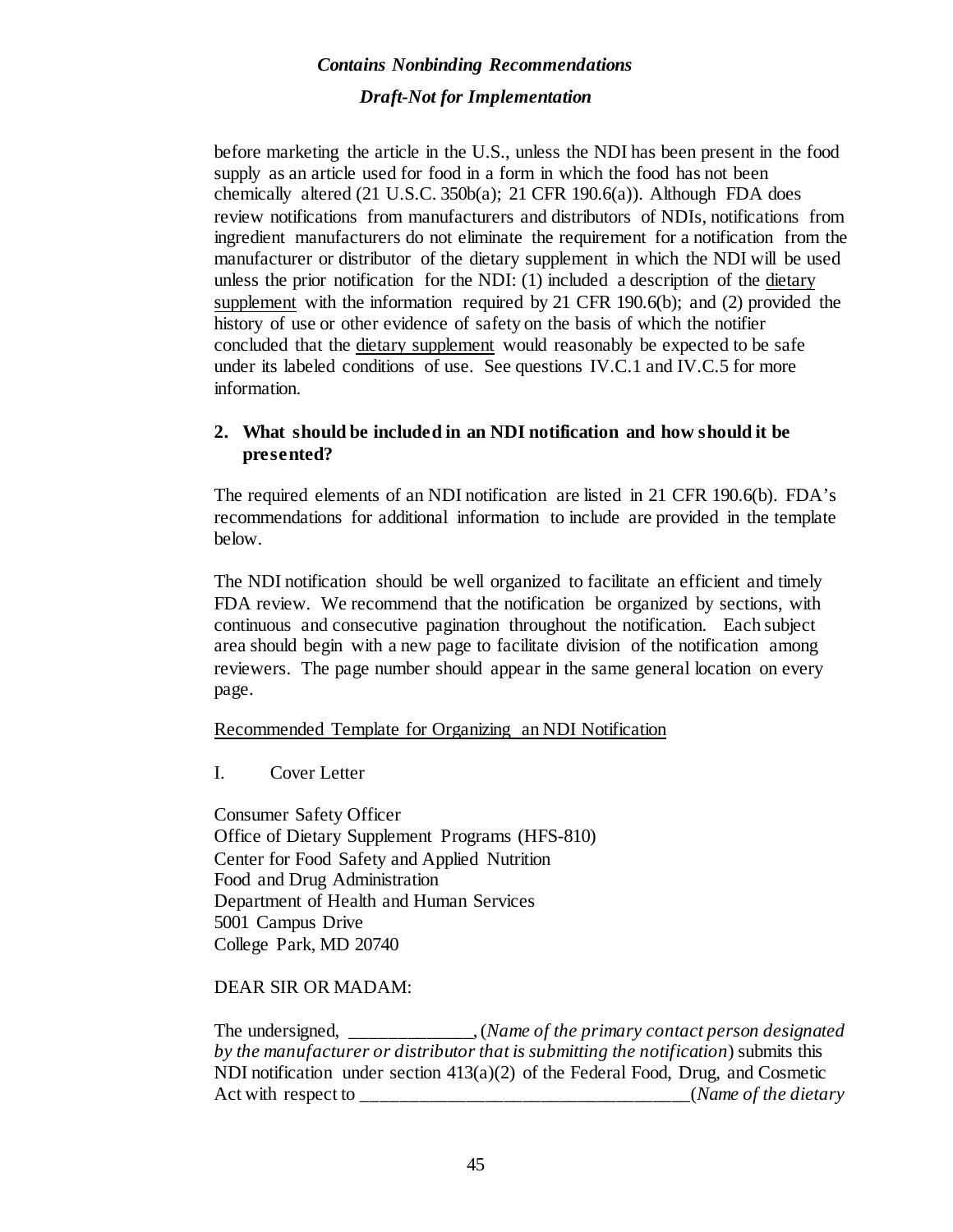*supplement containing the NDI*), which contains the following new dietary ingredient:

[*For herbs and other botanicals, the name must include the Latin binomial name, including the author citation (21 CFR 190.6(b)(2)).*]

\_\_\_\_\_\_\_\_\_\_\_\_\_\_\_\_\_\_\_\_\_\_\_\_\_\_\_\_\_\_\_\_\_\_\_\_\_\_\_\_\_\_\_\_\_\_\_\_\_\_\_\_\_\_\_\_\_\_\_\_\_\_\_\_\_\_\_ .

Additional information necessary to uniquely characterize the new dietary ingredient:

\_\_\_\_\_\_\_\_\_\_\_\_\_\_\_\_\_\_\_\_\_\_\_\_\_\_\_\_\_\_\_\_\_\_\_\_\_\_\_\_\_\_\_\_\_\_\_\_\_\_\_\_\_\_\_\_\_\_\_\_\_\_\_

- *If the NDI is a botanical or is derived from a botanical, the notification should specify the part of the botanical that is the source of the new dietary ingredient (e.g., leaf, bark, root).*
- *Examples of information sufficient to uniquely characterize an NDI that is a single molecular entity could include the common or usual name of the molecular entity, the chemical identity, the chemical structural formula as noted in ChemIDPlus Advanced, PubChem, or International Union of Pure and Applied Chemistry (IUPAC), and the Chemical Abstracts Service (CAS) registry number (if available).*
- *NDIs consisting of more than one molecule should be described in a way that accurately communicates the basic nature of the ingredient and its characterizing ingredients or components. Examples:*
	- o *Bacteria should be described by Latin binomial name and strain designation.*
	- o *Unusual forms of botanicals should be identified (e.g., immature apples or malted barley.)*
	- o *If a botanical is grown or cultured to incorporate an unusual constituent (e.g., selenium yeast), that fact should be disclosed.*
- *If the NDI was the subject of a previous NDI notification submitted by you or by the manufacturer or distributor from which you obtain the NDI, please include the docket report number, which you can find in FDA's letter responding to the notification*.

#### Primary Contact:

(*Typed or printed name, title, address, telephone number and, if available, email address and facsimile number of the primary contact person.*)

\_\_\_\_\_\_\_\_\_\_\_\_\_\_\_\_\_\_\_\_\_\_\_\_\_\_\_\_\_\_\_\_\_\_\_\_\_ *(Signature of the contact person designated by the manufacturer or distributor)* [*This signature is required by 21 CFR 190.6(b)(5) and should be the primary contact, i.e., the person who represents the notifier in any discussions with FDA and who designates any additional contact persons in the notification or in subsequent correspondence.*]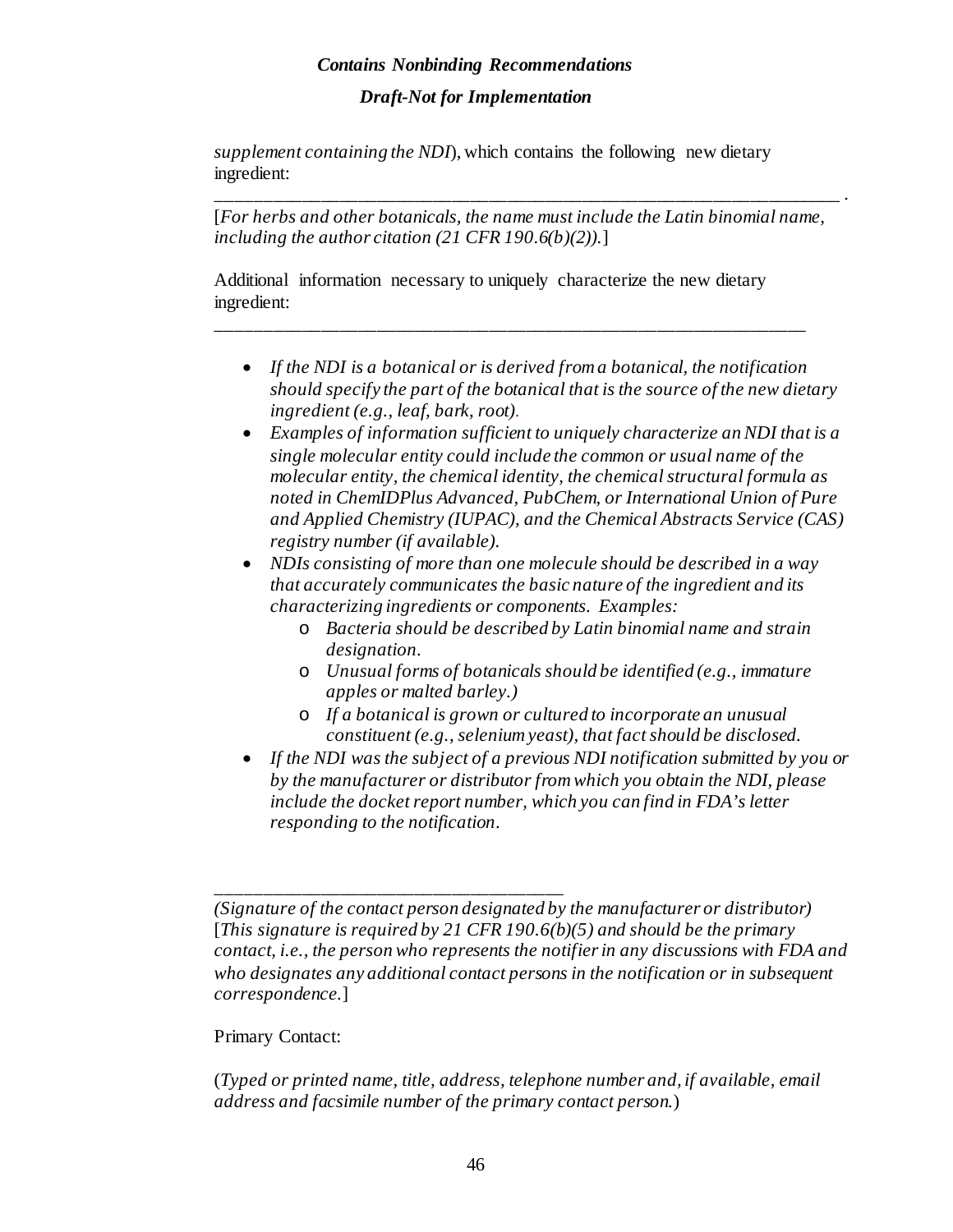Additional Contacts:

(*Typed or printed name, title, address, telephone number and, if available, email address and facsimile number of each additional contact person*.)

*Contact persons can be agents, employees, officers, consultants, or attorneys.*

#### II. Table of Contents

The table of contents should consist of a listing of the sections of the notification in the order in which they appear, along with the beginning page number of each section. Each section of the notification should begin on a new page.

III. Body of the Notification

A. Administrative

1. Description of the NDI, the dietary supplement containing the NDI, and the conditions of use of the dietary supplement (see questions [V.A.3,](#page-47-0) [V.A.4,](#page-47-1) and [VI.A.19\)](#page-65-0).

2. Identification of information believed to be trade secret or confidential commercial information, including the basis for identifying the information as such (see question [V.A.16\)](#page-50-0)

3. Safety narrative for the dietary supplement (see question [VI.C.3\)](#page-88-0)

B. Attachments used to establish identity

[*Provide only the information that identifies your NDI and dietary supplement. Do not provide efficacy data unless it is included in references that also provide identity information.*]

1. Detailed description of the identity of the new dietary ingredient and the dietary supplement.

2. Manufacturing methods and practices to establish identity and safety

3. Specifications to identify dietary ingredients, other ingredients, and contaminants, including the analytical methods used to establish each.

4. Identity References

*This subsection should contain reprints or photocopies of the full text of all published and unpublished identity references that have not already been included in other subsections of the Identity section.*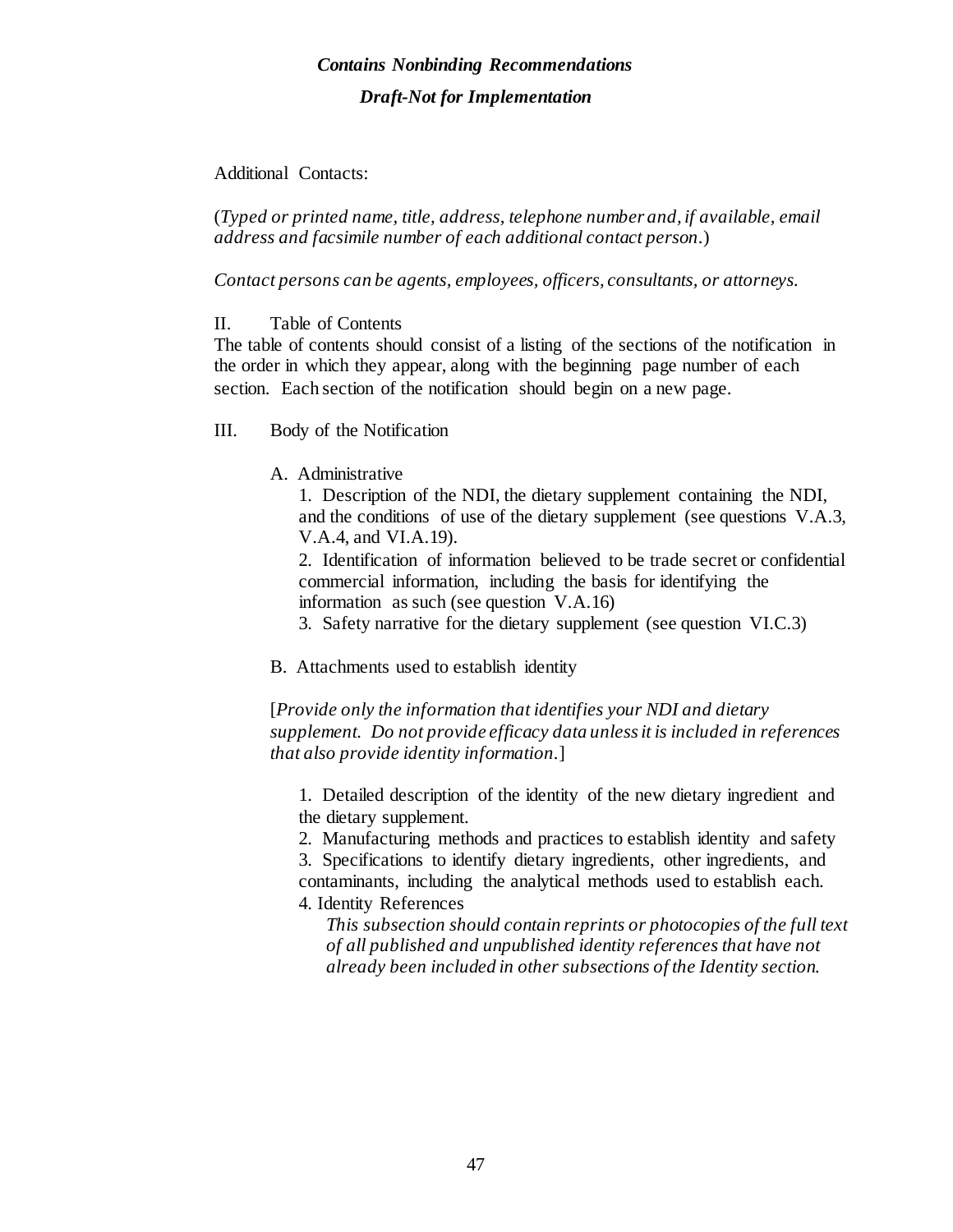# *Contains Nonbinding Recommendations*

#### *Draft-Not for Implementation*

C. Safety and Toxicology Attachments

[*Provide only the information that formed the basis for your conclusion that the dietary supplement containing the new dietary ingredient is reasonably expected to be safe. Do not provide efficacy data unless it is included in studies that also provide safety information.*]

- 1. Comprehensive Safety Profile for the NDI (see question [VI.C.2\)](#page-87-0).
- 2. Toxicology Studies
- 3. Human Studies
- 4. Other Studies
- 5. History of Use
- 6. Other Evidence of Safety
- 7. Other Safety and Toxicology References *This subsection should contain reprints or photocopies of the full text of all published and unpublished safety and toxicology references that have not already been included in other subsections of the Safety and Toxicology section.*

IV.Complete List of References

#### <span id="page-47-0"></span>**3. How should the notification describe the NDI?**

Your notification should: (1) specify which of the dietary ingredient categories in section  $201(ff)(1)$  of the FD&C Act the NDI belongs to and explain the basis for your conclusion; (2) describe the manufacturing process used to make the NDI, including process controls; (3) describe the physical properties and chemical or molecular composition and structure of the NDI; and (4) include a specification sheet (preferably in table form) that describes the critical identity and safety attributes of the NDI, including the purity and strength of the NDI and the levels and identities of any impurities and contaminants. See section [VI.A](#page-54-0) for further information.

#### <span id="page-47-1"></span>**4. How should the notification describe the dietary supplement in which the NDI will be used?**

The notification should contain a description of the dietary supplement in which the NDI will be used, including: (1) the level of the NDI in the dietary supplement; (2) the identity and level of any other dietary ingredients and non-dietary ingredients (e.g., binders and fillers) in the dietary supplement; (3) a description of the manufacturing process of the dietary supplement, including process controls; (4) a specification sheet for the dietary supplement that describes its critical safety attributes; and (5) the conditions of use recommended or suggested in the labeling of the dietary supplement, or if no conditions of use are recommended or suggested in the labeling of the dietary supplement, a discussion of the ordinary conditions of use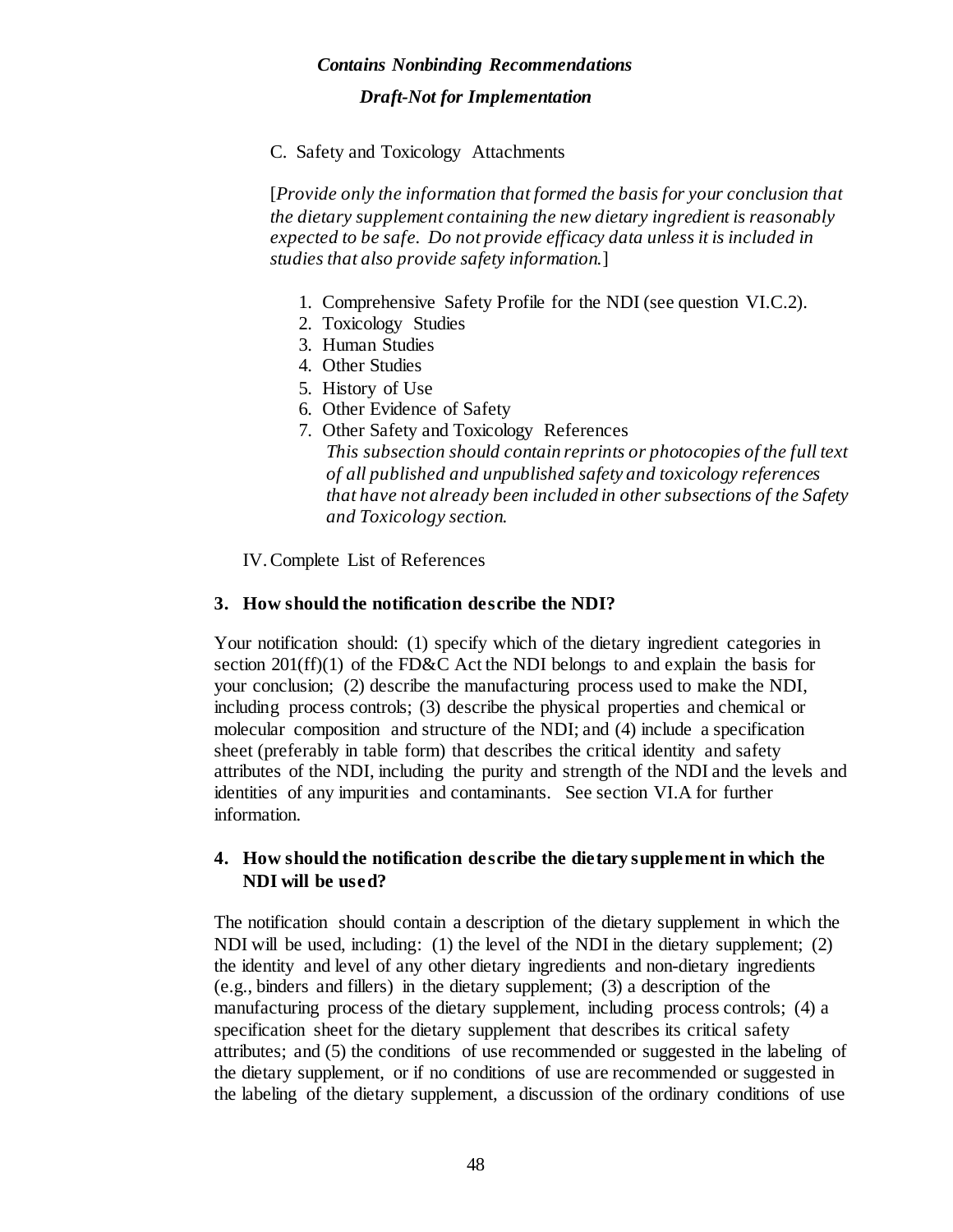of the dietary supplement. The conditions of use should include the serving form (e.g., tablet, capsule, powder, etc.), serving size (e.g., weight or volumetric measure per serving), frequency of use (e.g., number of servings per day and interval between servings), duration of use, instructions for use, target population, excluded populations (if any), and any other restrictions on use. For purposes of FDA's review, daily lifetime use by all age groups and other populations at the highest described serving size and number of servings will be assumed, unless the notification specifies otherwise.

#### **5. What information should not be in the NDI notification?**

The notification should only contain data or information, as described in the safety narrative or comprehensive safety profile, that helps provide a basis for the safety of the NDI or the dietary supplement containing the NDI. It should not contain general or extraneous information. For example, data or information that is used primarily to substantiate a claim about the efficacy of the ingredient or supplement is not useful unless it also contains information that pertains to safety. In addition, the requirement to notify FDA within 30 days after marketing a supplement with a labeling claim described in section  $403(r)(6)$  of the FD&C Act (21 U.S.C. 343(r)(6)) cannot be met by submitting the required information in a premarket NDI notification. [43](#page-48-0) An NDI notification should not include published review articles about other products, or publications and websites that promote other products, unless the information in the articles or websites can be specifically linked to the NDI or dietary supplement that is the subject of the notification.

#### **6. Should I explain how the information in the notification provides a basis to conclude that the dietary supplement in which the NDI will be used will reasonably be expected to be safe?**

Yes. Your notification should include a dietary supplement safety narrative containing your objective evaluation of the history of use or other evidence of safety cited in the notification, along with an explanation of how the evidence of safety provides a basis to conclude that the dietary supplement containing the new dietary ingredient, when used under the conditions described in the notification, will reasonably be expected to be safe. See question [VI.C.3](#page-88-0) for further information.

<span id="page-48-0"></span><sup>&</sup>lt;sup>43</sup> The regulation governing these notifications is 21 CFR 101.93. Please refer to this regulation for instructions on where and how to submit a notification of a dietary supplement labeling claim under 21 U.S.C. 343(r)(6). Notifications for labeling claims are not reviewed by the same staff who review NDI notifications.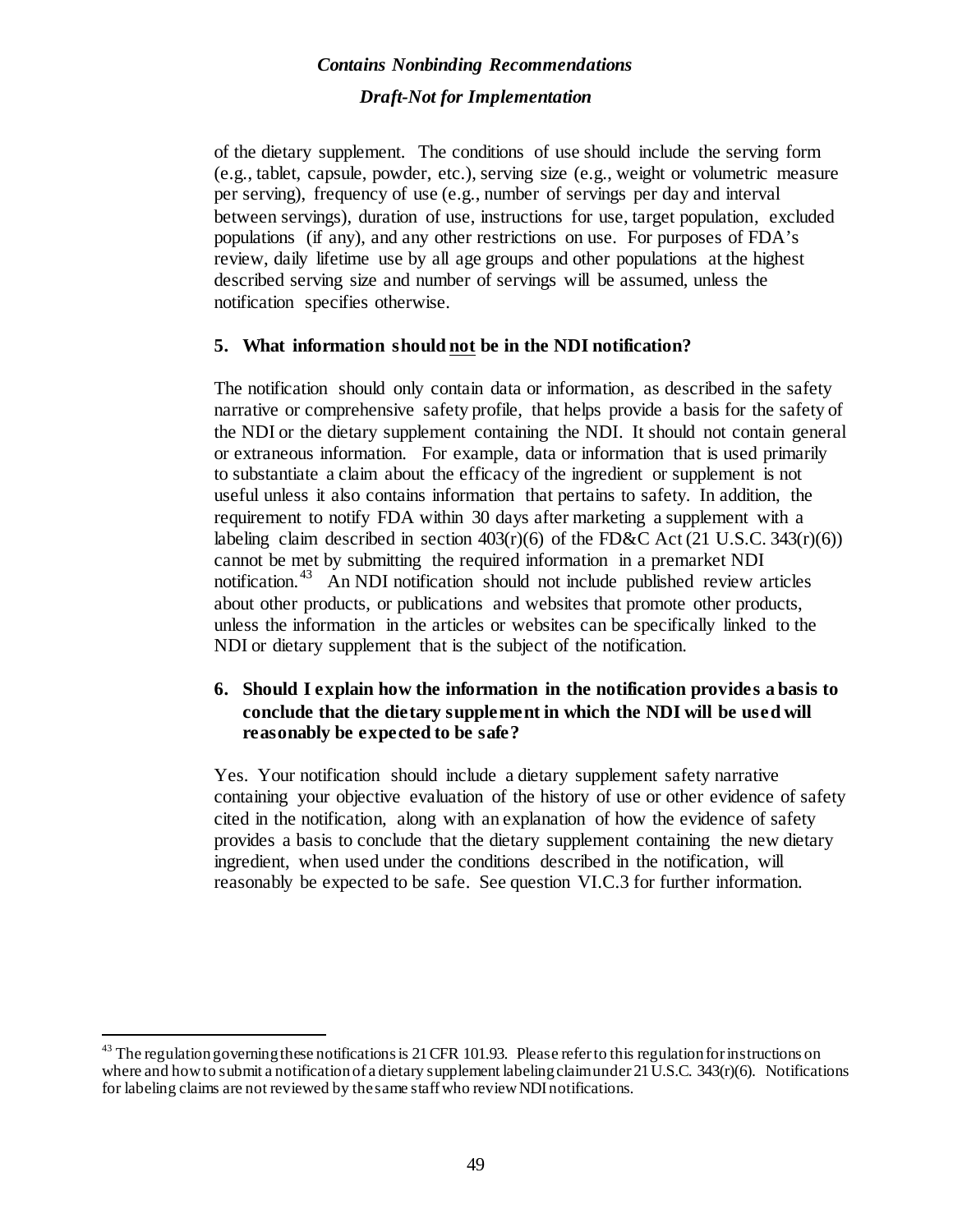#### **7. Does FDA accept NDI notifications electronically?**

Yes, you may submit an NDI notification electronically through FDA's electronic submissions gateway at [https://www.access.fda.gov.](https://www.access.fda.gov/) You also have the option of continuing to submit paper NDI notifications for us to review.

#### **8. When must an NDI notification be submitted?**

If you are the manufacturer or distributor of a dietary supplement containing an NDI for which a notification is required (i.e., an NDI that has not been present in the food supply as an article used for food in a form in which the food has not been chemically altered), you must submit your NDI notification at least 75 days before you introduce the dietary supplement into interstate commerce or deliver it for introduction into interstate commerce (21 U.S.C. 350b(a); 21 CFR 190.6(a)). If you are the manufacturer or distributor of the NDI, you must submit your NDI notification at least 75 days before you introduce the NDI into interstate commerce or deliver it for introduction into interstate commerce (21 U.S.C. 350b(a); 21 CFR  $190.6(a)$ ).

#### **9. How many copies of an NDI notification should be submitted?**

You should submit an original and one copy of the NDI notification. If the NDI notification is a paper submission, the original should be a paper document. For the copy, FDA accepts either paper or an exact copy of the original scanned into an electronic file in PDF format on a CD-ROM disk.

#### **10. Where should an NDI notification be submitted?**

Submit your NDI notification to: Consumer Safety Officer, Office of Dietary Supplement Programs (HFS-810), Center for Food Safety and Applied Nutrition, Food and Drug Administration, 5001 Campus Drive, College Park, MD 20740. You may also submit an NDI notification electronically through FDA's electronic submissions gateway at [https://www.access.fda.gov.](https://www.access.fda.gov/)

#### **11. How should published literature and other scientific information cited in the notification be listed?**

Publications and other scientific references cited in the notification should be listed in a reference section at the end of the notification (see suggested notification format in question [V.A.2\)](#page-44-0). The reference section should include the reference number or short descriptor used to cite each study or publication in the body of the notification. The list of references should include unpublished work as well as publications.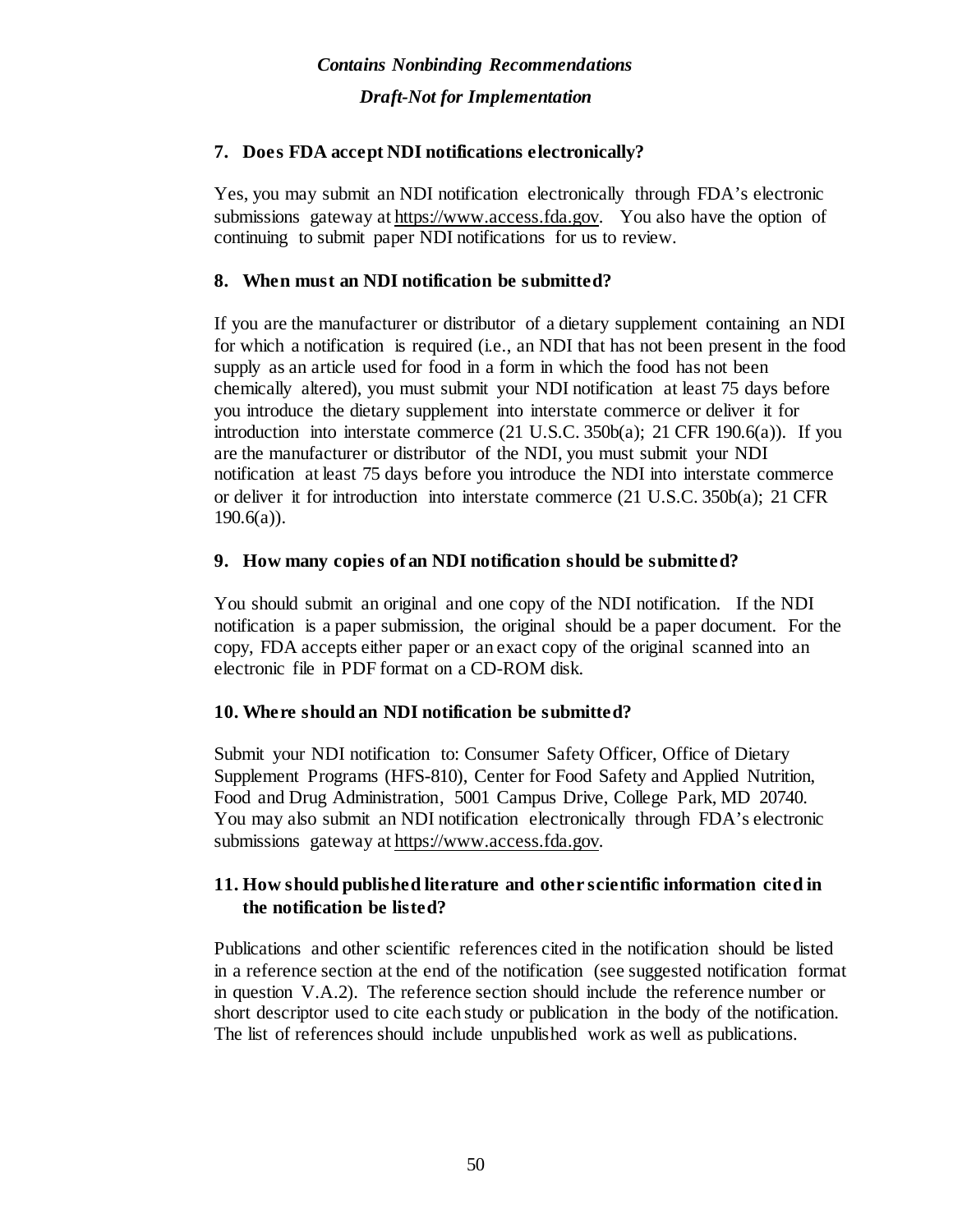#### **12. How should unpublished scientific work be described?**

The more complete the description of the data and methods in an unpublished study report, the more easily FDA reviewers will be able to evaluate whether the data support the safe use of the dietary supplement containing the NDI. Abstracts or cursory summaries of data (e.g., "a 90-day study in 5 rats failed to show any toxicity") do not provide enough detail to be useful as a basis for a safety determination.

#### **13. Do I have to provide copies of publications cited in the notification to FDA?**

Yes. All references to published information offered in support of the notification must be accompanied by reprints or photocopies of such references (21 CFR 190.6(b)(4)). You should not submit only the abstract or bibliographic citation of any publication or other material with your notification; instead, submit a photocopy or reprint of the full text. Do not submit abstracts that are the only published report of a scholarly or scientific work. Because abstracts do not contain sufficient information to judge the reliability of the scientific conclusions drawn in the study and generally do not undergo the rigorous review and editing used to evaluate other publications, they do not provide data that are useful in evaluating the safety of an NDI.

#### **14. May I use material published in languages other than English to support the safe use of my NDI?**

Yes, material written in a foreign language may be used as part of the basis for a conclusion that the NDI will reasonably be expected to be safe under the conditions of its intended use in the dietary supplement; however, the material must be accompanied by an accurate and complete English translation (21 CFR 190.6(b)(4)).

#### **15. Should raw data be provided?**

The level of detail that should be provided (raw data vs. summary) depends on how important the data in question are to the conclusion of safety and also whether the data suggest a safety problem. The more critical the data are to the overall evaluation, the more detail is needed. Data summaries (e.g., a table containing the average value and range or standard deviation for each parameter measured in a safety study or the peaks in a spectrum or chromatogram) are usually sufficient unless the data suggest that some values are outside of the acceptable range, in which case the individual values (raw data) should be provided. During review of the notification, FDA may request submission of raw data or other additional information. If the additional information is a substantive amendment, FDA will reset the filing date and start a new 75-day review period (see 21 CFR 190.6(d)).

#### <span id="page-50-0"></span>**16. How should I identify information that I believe is trade secret or**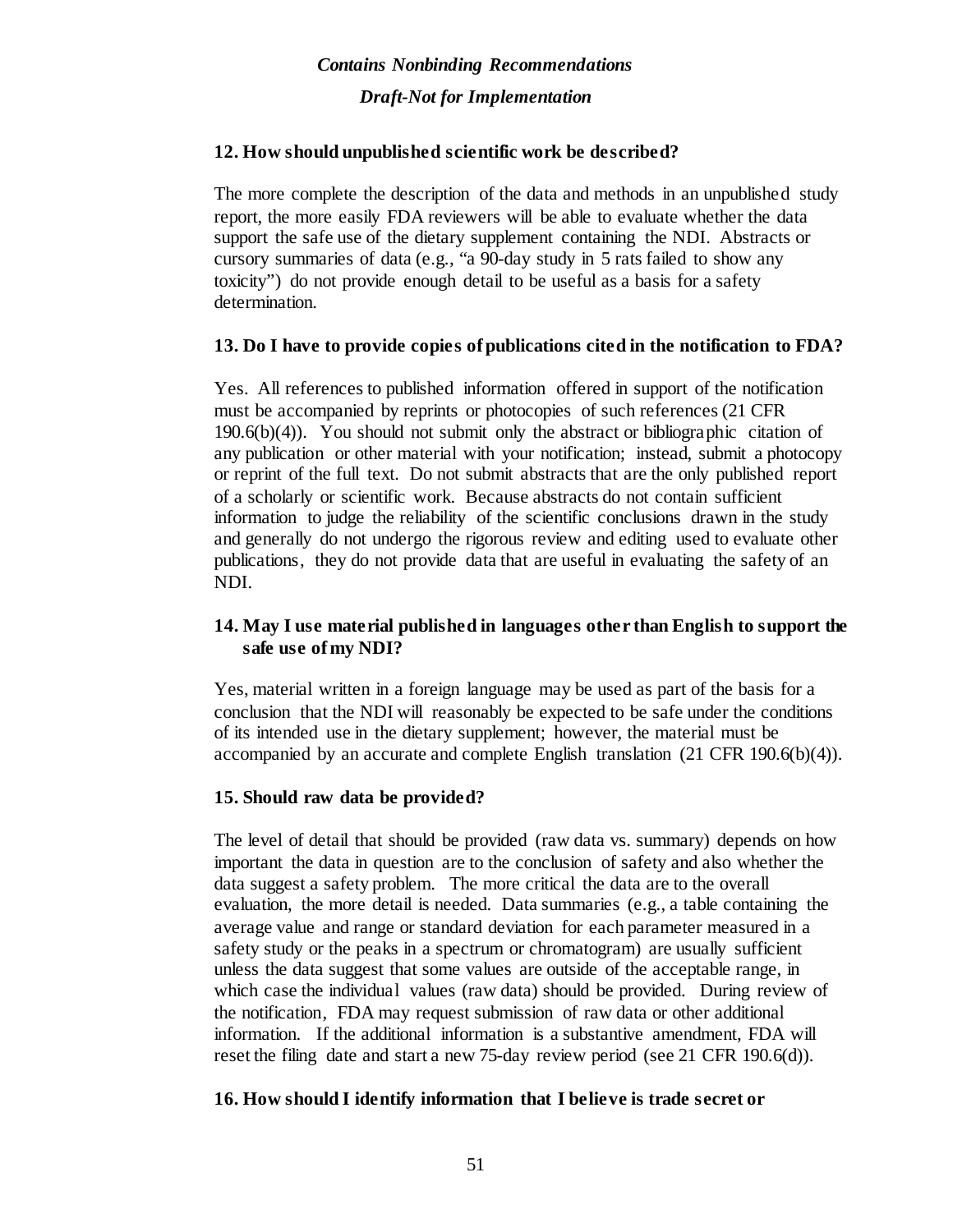#### **confidential commercial information?**

As provided in 21 U.S.C.  $350b(a)(2)$  and 21 CFR 190.6(e), after the 90th day after the filing date of the notification, all information in the notification will be placed on public display, except for any information that is trade secret or confidential commercial information (CCI).

We recommend that you clearly identify any information in the notification that you believe is trade secret or CCI—either by marking the information where it appears in the notification or by identifying this information in a separate document that accompanies the notification—and that you explain the basis for this belief. Likewise, if you believe there is no trade secret or CCI contained in the notification, we request that you state this in your notification.

Trade secret information may consist of any commercially valuable plan, formula, process, or device that is used for the making, preparing, compounding, or processing of trade commodities and that can be said to be the end product of either innovation or substantial effort  $(21 \text{ CFR } 20.61(a))$ . There must be a direct relationship between the trade secret and the productive process; for example, information relating to the manufacturing process (see 21 CFR 20.61(a)). Examples of trade secret information might include manufacturing methods and product composition (if different from what is declared on the label), product specifications needed to protect proprietary composition information (including proprietary analytical methods used to evaluate the product), and certificates of analysis.

CCI covers information that is related to a business or trade and is "confidential" (21 CFR 20.61(b)). In the case of information that FDA requires to be submitted, such as an NDI notification, the information is "confidential" if its disclosure is likely to cause substantial harm to the competitive position of the submitter.<sup>[44](#page-51-0)</sup> Examples of CCI might include sales statistics, dollar volume, amount or source of income (e.g., a company's list of customers), profits or losses, expenditures (of any person, firm, partnership, corporation, or association), names of suppliers or subcontractors, or brand of equipment.

FDA believes that the following data and information contained in a notification are generally not trade secrets or CCI and, therefore, would be available for public disclosure after the 90th day after receipt of the notification by FDA:

(1) Information about history of use or other safety information related to the NDI or the dietary supplement, including both published and unpublished studies.

(2) All correspondence and written summaries of oral discussions relating to the

<span id="page-51-0"></span> <sup>44</sup> *National Parks & Conservation Ass'n v. Morton*, 498 F.2d 765 (D.C. Cir. 1974).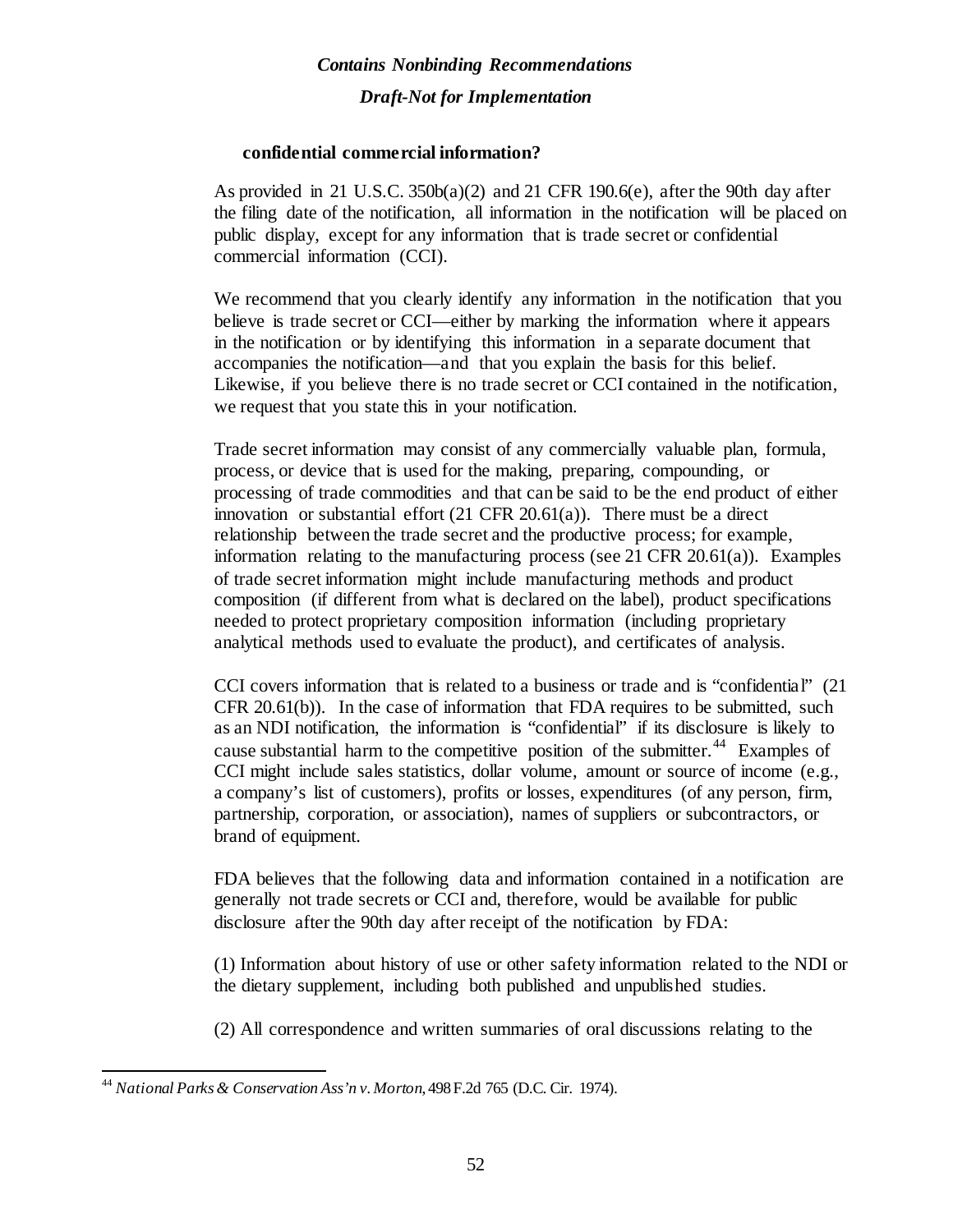notification, except specific information that is exempt from disclosure under 21 CFR 20.61.

#### **17. What signature and contact information should I provide?**

The signature of the person designated by the notifier is required by 21 CFR 190.6(b)(5). This person should be the primary contact, who represents the notifier in any discussions with FDA and who designates any additional contact persons in the notification or in subsequent correspondence. The typed or printed name, title, address, telephone number and, if available, email address and facsimile number of the primary contact person should be listed at the end of the cover letter that accompanies the notification (see suggested notification format in question [V.A.2\)](#page-44-0) so that FDA can reach him or her when necessary. The typed or printed names, titles, addresses, telephone numbers and, if available, email addresses and facsimile numbers of additional contact persons for the notification should be listed after the contact information for the primary contact. Contact persons can be agents, employees, officers, consultants, or attorneys for the notifier.

## **B. What Happens After an NDI Notification Is Submitted?**

#### **1. When is an NDI notification considered to be filed?**

The date when FDA receives a complete notification is the date of filing. A complete notification is a notification that contains all the information required by 21 CFR 190.6. The date of filing is the start of the 75-day premarket review period during which the manufacturer or distributor of a dietary supplement containing an NDI may not market the dietary supplement (21 U.S.C. 350b(a)(2); 21 CFR 190.6(c)). If the notification does not meet the requirements of 21 CFR 190.6, a member of FDA's Office of Dietary Supplement Programs will contact the notifier to determine how long it will take for the notifier to provide the missing information. If the notifier can provide the information within 14 days, FDA will file the notification upon receipt of the missing information. If the notifier cannot provide the missing information within 14 days, FDA will consider the notification incomplete and will mail a letter so informing the notifier. Upon request, members of the New Dietary Ingredient Review Team will provide advice on how to prepare a notification that meets the requirements of 21 CFR 190.6.

#### **2. What are examples of omissions that cause a notification to be incomplete?**

An incomplete notification does not satisfy the notification requirement found in section  $413(a)(2)$  of the FD&C Act (21 U.S.C. 350b(a)(2)); therefore, if the dietary supplement containing the NDI is marketed, it is deemed to be adulterated under section  $402(f)$  of the FD&C Act (21 U.S.C. 342(f)) unless the notifier has amended the notification to supply the missing information at least 75 days before the dietary supplement is introduced or delivered for introduction into interstate commerce (21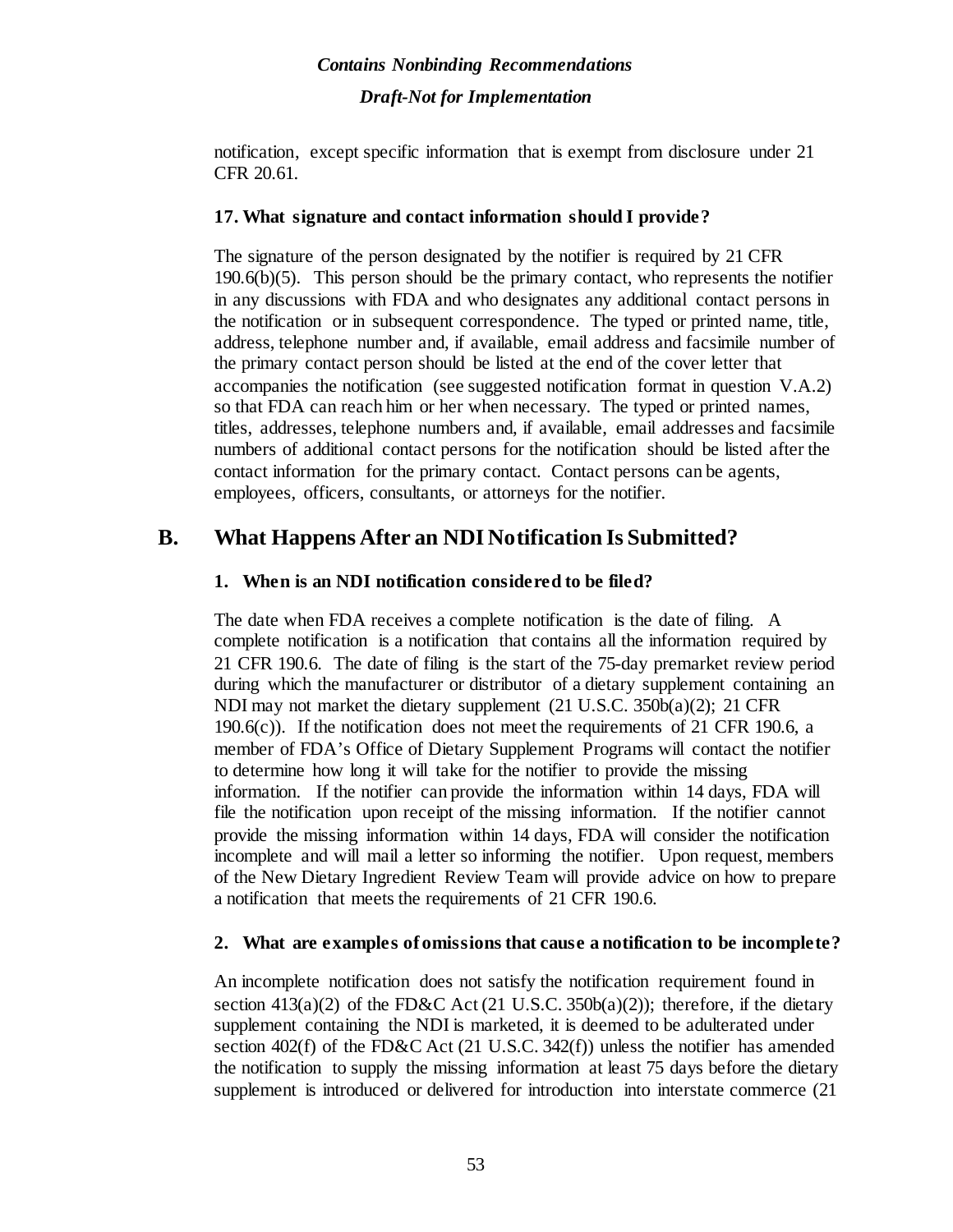U.S.C. 350b(a)). FDA does not evaluate safety or identity information in incomplete NDI notifications.

The following are examples of omissions that make a notification incomplete:

- Material in a language other than English that is either not translated or is translated inaccurately.
- Citations to published literature for which a full copy of the publication is not provided.
- A notification that is not signed, or contact information that is inaccurate and does not permit FDA to establish contact with the notifier.
- Submitting a copy of the notification that is not the same as the original.

#### **3. What type of response may I expect to receive from FDA, and when?**

Within 75 days after FDA files your notification, you may expect a letter acknowledging receipt of the notification and stating the date on which the notification was filed. Examples of the types of response letters FDA commonly sends include:

- Letter of acknowledgment without objection;
- Letter listing deficiencies that make the notification incomplete under 21 CFR 190.6;
- Objection letter raising safety concerns based on information in the notification or identifying gaps in the history of use or other evidence of safety; and
- Letter raising other regulatory issues with the NDI or dietary supplement (e.g., the NDI is not a dietary ingredient under 21 U.S.C. 321(ff)(1), or the product is excluded from the definition of "dietary supplement" under 21 U.S.C. 321(ff)(2) because it is not intended for ingestion).

The letter may contain information about our review of your notification, and it may ask you to submit additional information if your notification is incomplete or raises safety or identity questions. The letter also contains a report number that identifies the notification in the FDA docket. If you provide FDA with an email address in your notification, FDA will send the response letter to that email address on the day the response letter is mailed.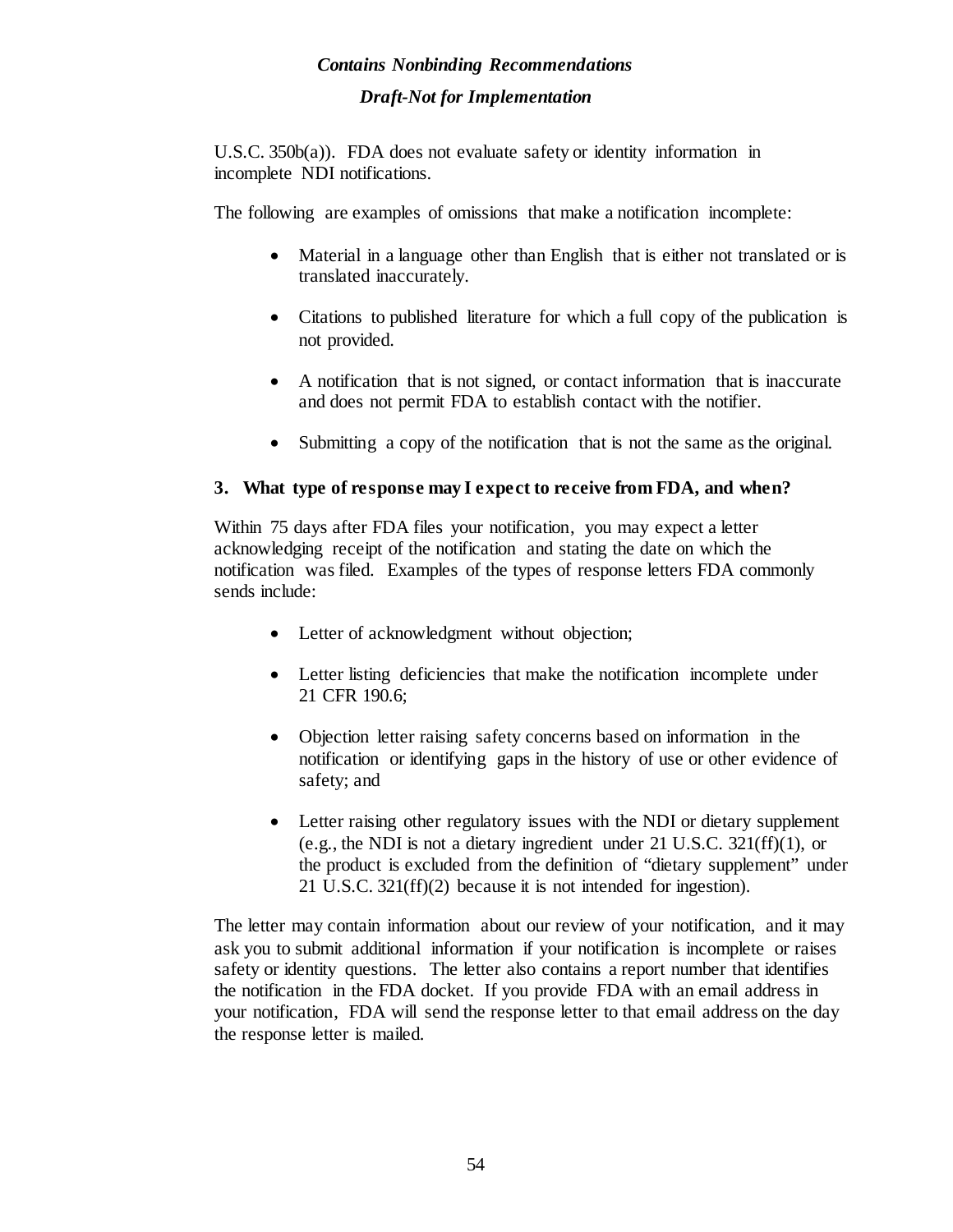# <span id="page-54-0"></span>**VI. What to Include in an NDI Notification**

# **A. Identity Information About the NDI and the Dietary Supplement**

#### **1. What is the purpose of including information about the identity of the NDI and the dietary supplement containing the NDI in my notification?**

The purpose of including identity information in an NDI notification is to establish what the NDI is, including the category of dietary ingredient in section  $201(ff)(1)$  of the FD&C Act (21 U.S.C. 321(ff)(1)) to which it belongs; to identify the other ingredients and components of the dietary supplement; and to provide the basis for FDA to evaluate the qualitative and quantitative relationship between the NDI and the substances that are the subject of the history of use or other evidence of safety in your notification (see questions [VI.A.5](#page-56-0) and [VI.C.2\)](#page-87-0). Without complete and accurate identity information, FDA cannot evaluate whether there is a history of use or other evidence establishing that the dietary supplement containing the NDI will reasonably be expected to be safe under your proposed conditions of use.

### **2. What types of identity information should I include in my NDI notification?**

We recommend including the following in the identity section of your NDI notification:

- The name of the NDI, as given in the cover letter (see question [V.A.2\)](#page-44-0), its trade name (if different), and any other names by which the NDI is known;
- A description of the physical properties of the NDI, a description of the chemical or molecular composition or structure of the NDI, or both;
- Controls and/or acceptable ranges for batch-to-batch variability, where applicable;
- The identity and level of any impurities and contaminants that may be in the NDI or dietary supplement;
- Additional information specific to the type of dietary ingredient, as recommended in question [VI.A.6](#page-57-0) (vitamins, minerals, amino acids, constituents, metabolites, and other discrete chemical entities), [VI.A.7](#page-58-0) (salts), [VI.A.8](#page-59-0) (enzymes), [VI.A.9](#page-59-1) (covalently modified derivatives of a dietary ingredient), [VI.A.11\(](#page-60-0)mixtures), [VI.A.12](#page-60-1) and [VI.A.13](#page-61-0) (botanicals), [VI.A.15](#page-62-0) (extracts and concentrates), [VI.A.16](#page-63-0) (ingredients produced using fermentation), and [VI.A.17](#page-64-0) (live microbial dietary ingredients); and
- A description of the identity of the other dietary ingredients and the other ingredients in the dietary supplement product.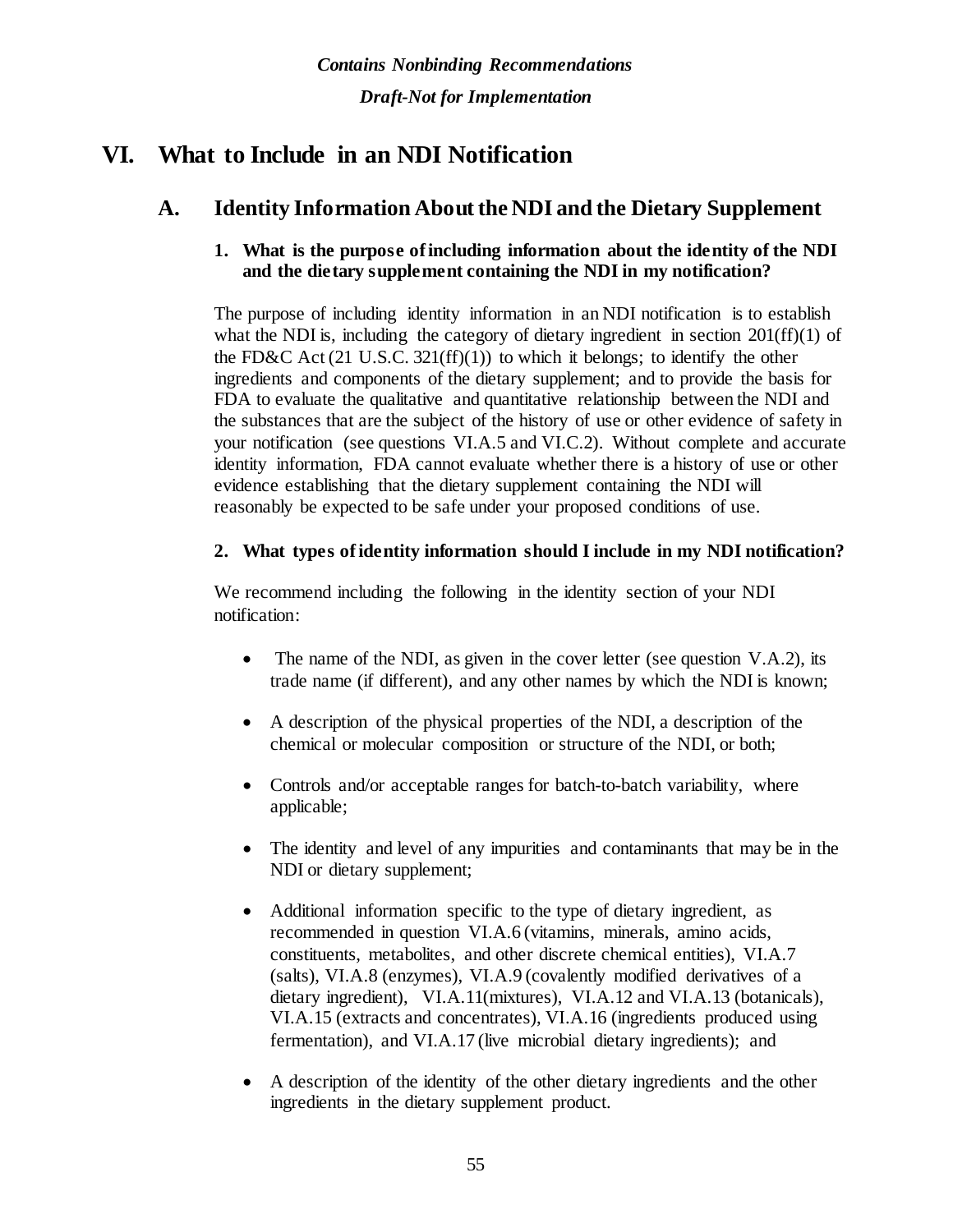FDA recommends that you establish identity specifications for the NDI and for those components of the NDI and dietary supplement that are relevant to establishing the basis for the safety of the dietary supplement. Your notification should provide a detailed description of the identity specifications in table form, as recommended in question [VI.A.5.](#page-56-0)

In addition, for a manufactured NDI, you should describe the manufacturing process and provide detailed information about the aspects of the manufacturing process that are relevant to safety and identity, as recommended in question [VI.A.3](#page-4-0) below.

#### <span id="page-55-0"></span>**3. How much detail should my description of the manufacturing process contain?**

The description should have sufficient detail to enable FDA to understand the overall process used to make the NDI and the dietary supplement. You should identify any points in the process that you know to be relevant to the safety of the dietary supplement. Detailed descriptions of manufacturing can be limited to those portions relevant to safety and identity, if they can be identified. For example, you might establish a specification to limit mold contamination of a component used to make your NDI (e.g., aflatoxin in corn). You might also use a specification for the temperature of a key extraction step to prevent formation of a toxic byproduct and/or a specification for that byproduct in an analysis of an interim material or of the final product. You may describe the entire process and all specifications or select only those that are relevant to the identity and safety information that provides the basis for the safety of your NDI.

#### **4. What is a specification?**

A specification is a set of standards developed by the manufacturer or distributor of a material (e.g., an NDI or a dietary supplement). The specification includes standards for each of the components of the material and for the material as a whole. For the purpose of an NDI notification, the specifications should include critical safety attributes and may omit attributes not relevant to safety or identity. The specification sheet should provide a list of tests, the acceptance criteria for each test, and analytical methods used to support the acceptance criteria. Acceptance criteria are numerical limits, ranges, or other criteria for the tests described. They are used to determine whether to accept or reject the ingredient or product being analyzed. Acceptance criteria should be specific, rather than vague.

The description of the analytical methods should include a detailed set of directions that must be followed exactly for the results to be accepted for the stated purpose. The directions should cover all steps, from preparing the test sample to reporting the results of the analysis. The description of the method should be complete, whether it is proprietary or included as a publication. Details of the method, such as a description of the chromatographic column, solvent elution conditions, and the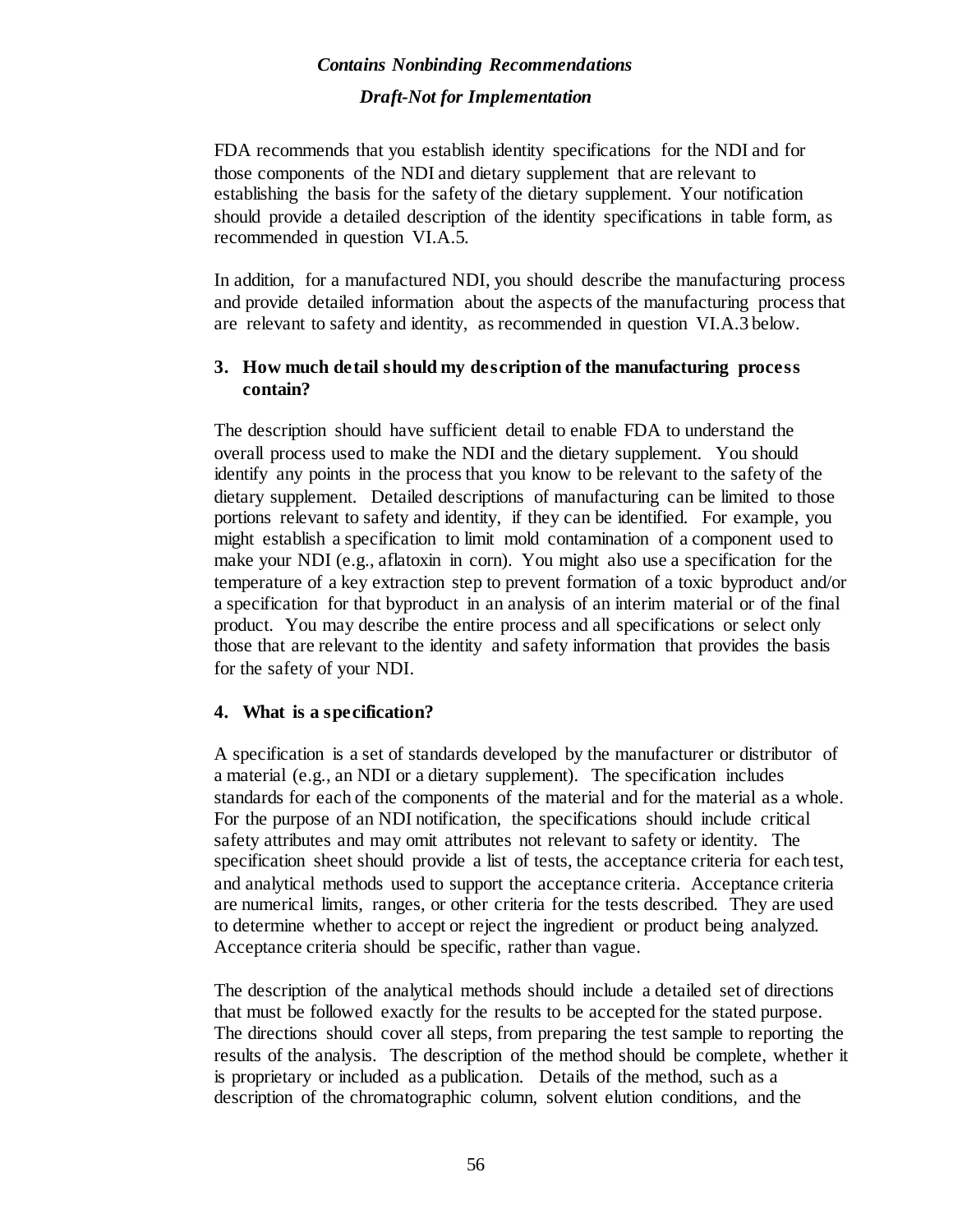source and authenticity of any reference standards, are integral to understanding how a method is used to identify the analyte.

A vague acceptance criterion is rarely useful. For example, it is not informative to say that a chromatogram or a spectrum "matches the reference sample" unless every peak matches (both height and location) or there is a description of which peak or peaks match and how they match (e.g., description of the acceptable variation in peak retention time and peak height or area under curve). The use of "fingerprint" analysis of complex spectra or chromatography of mixtures containing many ingredients does not require knowledge of the identity of all or even any of the peaks, but does require matching sufficient numbers of peaks across the entire spectrum or chromatogram to ensure the validity of the test result. Components that are known to be toxic can be identified by a single acceptance criterion (e.g., "less than"), but acceptance criteria for other components should be expressed as a range. The source and authenticity of analytical standards should also be documented.

#### <span id="page-56-0"></span>**5. What specifications for my process and ingredients should I include in the notification?**

Manufacturers and distributors of dietary supplements must establish specifications for the components of their products (see 21 CFR 111.70(b)). The required types of component specifications include:

- An identity specification for each component;
- Component specifications necessary to ensure that specifications for the purity, strength, and composition of dietary supplements manufactured using the components are met; and
- Limits on the types of contamination that may adulterate or may lead to adulteration of the finished product.

Your notification should list and explain the role of those specifications that are relevant to the identity of the NDI and to the safe consumption of the dietary supplement containing the NDI, including how you arrived at the criteria for acceptance or rejection based on the results of each test in the specification. This might include specifications for starting materials used to make your NDI, process controls during manufacturing, and/or interim or final product specifications for the NDI or the dietary supplement. For ease of reference, we recommend listing the specifications in table form (see example in Table 2). You should describe the controls in place to maintain the strength, composition, and purity of the NDI throughout the shelf life of the product.

If you rely on history of use or other evidence of safety for materials other than your NDI, you should explain, based on the manufacturing method and specifications of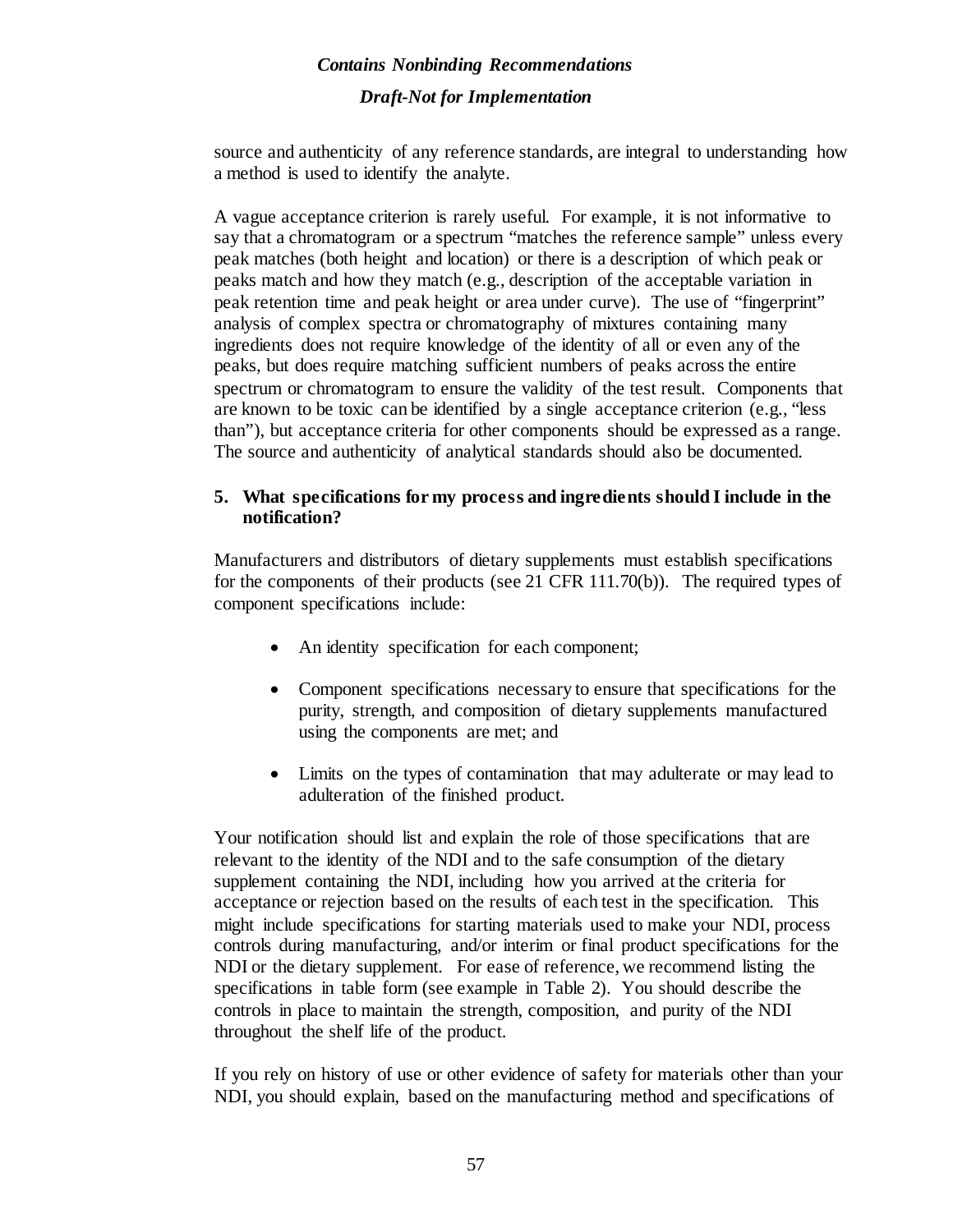#### *Contains Nonbinding Recommendations*

#### *Draft-Not for Implementation*

your NDI, the qualitative and quantitative relationship between your NDI and the materials used to demonstrate safety. For example, if your NDI is a mixture of polyphenolic compounds extracted from grapes, you might use information such as quantitative high performance liquid chromatography (HPLC) analysis to relate the quantity of those compounds in a serving of your ingredient to the quantity in a serving of unprocessed grapes or grape juice.

| <b>Test</b>                                                                                                          | <b>Acceptance Criteria</b>                                                 | <b>Analytical Method</b><br>(Referenced Method or<br><b>In-House Method Name)</b> |
|----------------------------------------------------------------------------------------------------------------------|----------------------------------------------------------------------------|-----------------------------------------------------------------------------------|
| Appearance: Color/physical<br>state                                                                                  | White to off white/powder                                                  | Visual, $R-01545^1$                                                               |
| Dietary ingredient identity                                                                                          | Matches reference standard                                                 | HPLC, $R$ -02030 <sup>1</sup>                                                     |
| Dietary ingredient as say                                                                                            | $a \pm b$ mg/capsule                                                       | HPLC, $R$ -02030 <sup>1</sup>                                                     |
| Related substances:<br>Total related substances                                                                      | No more than (NMT) 0.5% of<br>total peak area of the dietary<br>ingredient | HPLC, $R$ -02030 <sup>1</sup>                                                     |
| Microbial limits, if applicable:<br>Total Aerobic Microbial Count<br>Staphylococcus aureus<br>Pseudomonas aeruginosa | NMT 100 CFU/g<br>Absent<br>Absent                                          | USP < 61                                                                          |
| Apparent pH, $25^{\circ}$ C (if<br>applicable)                                                                       | 4.5 to 5.5                                                                 | $USP < 791$ or in house method                                                    |
| Residual solvent, e.g., ethanol,<br>acetone, hexane <sup>2</sup>                                                     | NMT specified limit in ppm                                                 | GC, $R-01901^1$                                                                   |
| Heavy metals                                                                                                         | NMT <sub>20</sub> ppm                                                      | USP 30<231> Method II                                                             |

| Table 2. An Example of a Specification Sheet or Table for a Dietary Ingredient |  |  |  |  |  |  |  |  |
|--------------------------------------------------------------------------------|--|--|--|--|--|--|--|--|
|--------------------------------------------------------------------------------|--|--|--|--|--|--|--|--|

**<sup>1</sup>** In-house analytical methods, which should be described in sufficient detail in the NDI notification for FDA to evaluate them. Use of a method published by an authoritative source (such as AOAC International or the United States Pharmacopeia (USP)) or described in a peer-reviewed journal (such as *Journal of Chromatography)*is also appropriate, as long as a reprint or copy of the publication is

<span id="page-57-0"></span><sup>2</sup> Solvents that were used in the manufacturing process.

#### **6. What additional information should I submit if my NDI is a discrete chemical entity (e.g., a vitamin, mineral, amino acid, or a constituent or a metabolite of another dietary ingredient)?**

You should provide sufficient information to uniquely characterize your NDI as a discrete molecular entity (or mixture of discrete molecular entities). Information that uniquely characterizes a single molecular entity should include the common or usual name of the molecular entity, the molecular formula and formula weight, the structural formula (as noted, for example, in ChemIDPlusAdvanced, PubChem, or International Union of Pure and Applied Chemistry (IUPAC)) and, if available, the Chemical Abstracts Service (CAS) registry number. For example, if the substance exists as a configurational isomer (stereoisomer), such as an enantiomer or a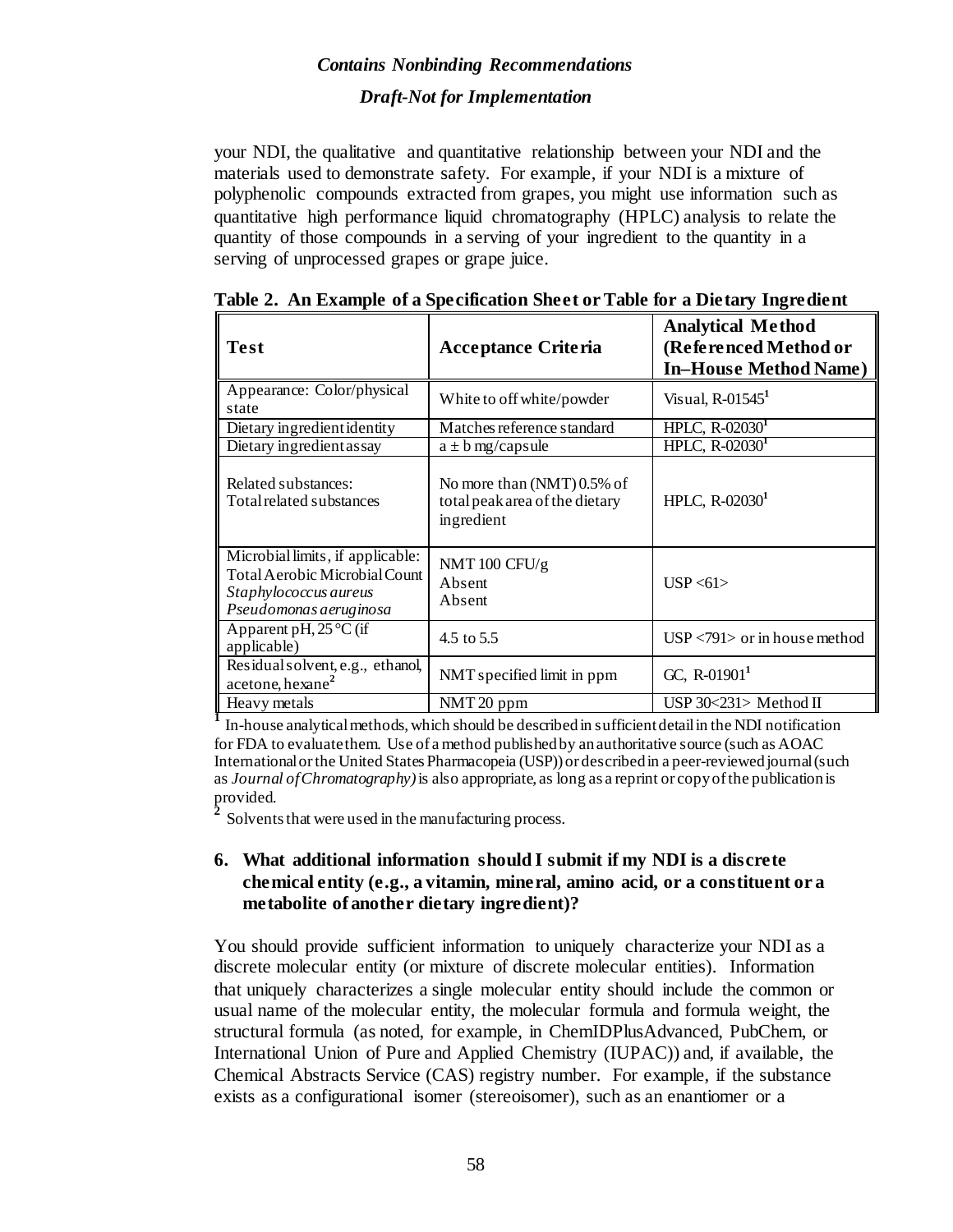geometric isomer, the isomer in question should be specified and characterized. For an enantiomer, the notification should include the correct stereoisomeric structure and the correct chemical name with the appropriate R or S designations.

Other systems of nomenclature (such as D or L for amino acids) are also appropriate as long as the name unambiguously identifies which isomer(s) are present. For a geometric isomer, the correct cis  $(Z)$  or trans  $(E)$  stereoisomeric structure and the correct chemical name should be provided. In addition, if the notification asserts that the NDI is a metabolite, you should document the basis for this assertion. For example, the notification should cite evidence showing that the level of the NDI in the human body increases with intake of a precursor constituent of food. (See definition of "metabolite" in section [VII.](#page-94-0))

Other relevant information might include:

- Specifications for your raw materials (e.g., food grade), and evidence that your raw materials conform to the specifications.
- A detailed description of each step of the production process, including:
	- o Reaction conditions in the synthesis and purification process.
	- o The process and quality controls used in the manufacturing process; for example, temperature, time, pH, shielding gas, etc.
	- o Flow diagrams of the manufacturing process.
	- o Composition: Provide the identity and quantity (including units and any ranges) for each component.
	- o A description of how undesirable byproducts of manufacturing are removed. Examples of undesirable byproducts include unreacted chemical reagents, reaction byproducts, and solvents like methanol or hexane.

#### <span id="page-58-0"></span>**7. What additional chemistry information should I submit if my NDI is a salt?**

You should describe the extent to which the salt will dissociate following ingestion, particularly if the history of use or other evidence of safety describes forms of the ingredient other than the salt that is the subject of the notification. Specific discussion of whether different salt forms have different toxic properties also should be included.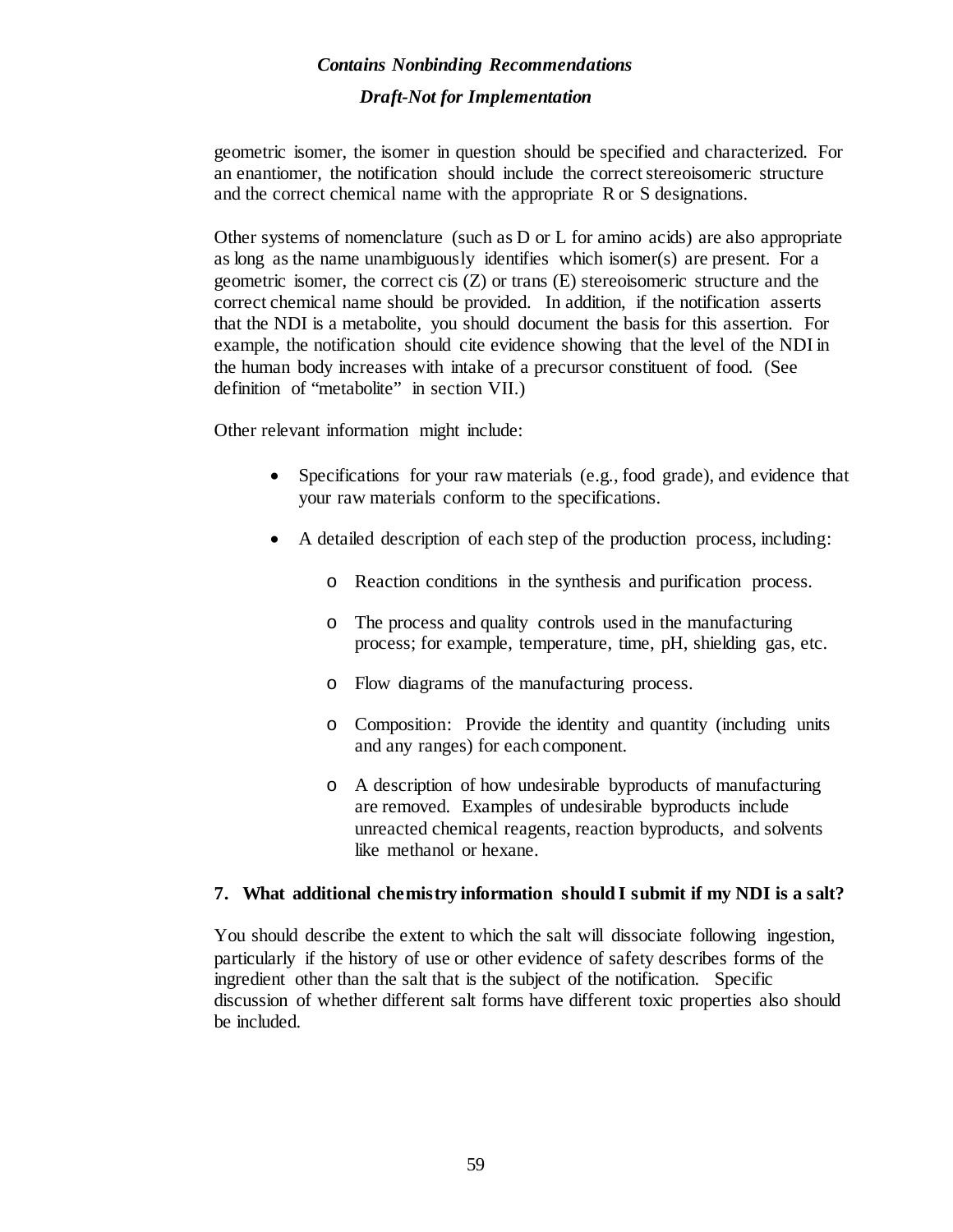#### <span id="page-59-0"></span>**8. What additional chemistry information should I submit if my NDI is an enzyme?**

If your NDI is an enzyme, you should describe the following in the specifications portion of the identity section of your notification:

- The analytical method used to determine enzyme activity;
- The specifications for enzyme activity in the NDI; and
- The acceptance criteria for enzyme activity and for the number of units of activity per serving of the NDI in the dietary supplement.

#### <span id="page-59-1"></span>**9. What additional chemistry information should I submit if my NDI is a covalently modified derivative of a dietary ingredient?**

Covalent modification chemically alters the ingredient and changes its identity. Examples include covalent bonding of one dietary ingredient to another or exchanging a functional group (e.g., an alcohol) for another (e.g., an acid or an ester). The chemical structure of the new ingredient should be described explicitly and clearly. Before submitting an NDI notification for the new ingredient, you should consider whether it qualifies as a dietary ingredient under one of the categories in section  $201(ff)(1)(A)$ -(F) of the FD&C Act (21 U.S.C. 321(ff)(1)(A)-(F)) (see question [IV.D.5\)](#page-40-1). If not, the new ingredient cannot be an NDI because it is not a dietary ingredient.

#### <span id="page-59-2"></span>**10. What information should I submit if my notification relies on history of use or other evidence of safety for a substance or product that is similar to, but not exactly the same as, my NDI or dietary supplement?**

You should use chemical, microbiological, and botanical characterizations, as appropriate, to explain how the substance or product is similar to your NDI or dietary supplement and to provide a rationale for how the safety information that is presented for the similar substance or product is relevant to the safety of your NDI or dietary supplement. Note that developing such a rationale requires knowledge of the identity (e.g., composition and strength) of the related substances that were studied or that have a history of safe use. The discussion in the notification should include the scientific rationale that supports extrapolating conclusions from a safety evaluation of the related substance or product to your NDI or dietary supplement. Otherwise, such evidence of safety may not provide a basis to conclude that your NDI or product will reasonably be expected to be safe.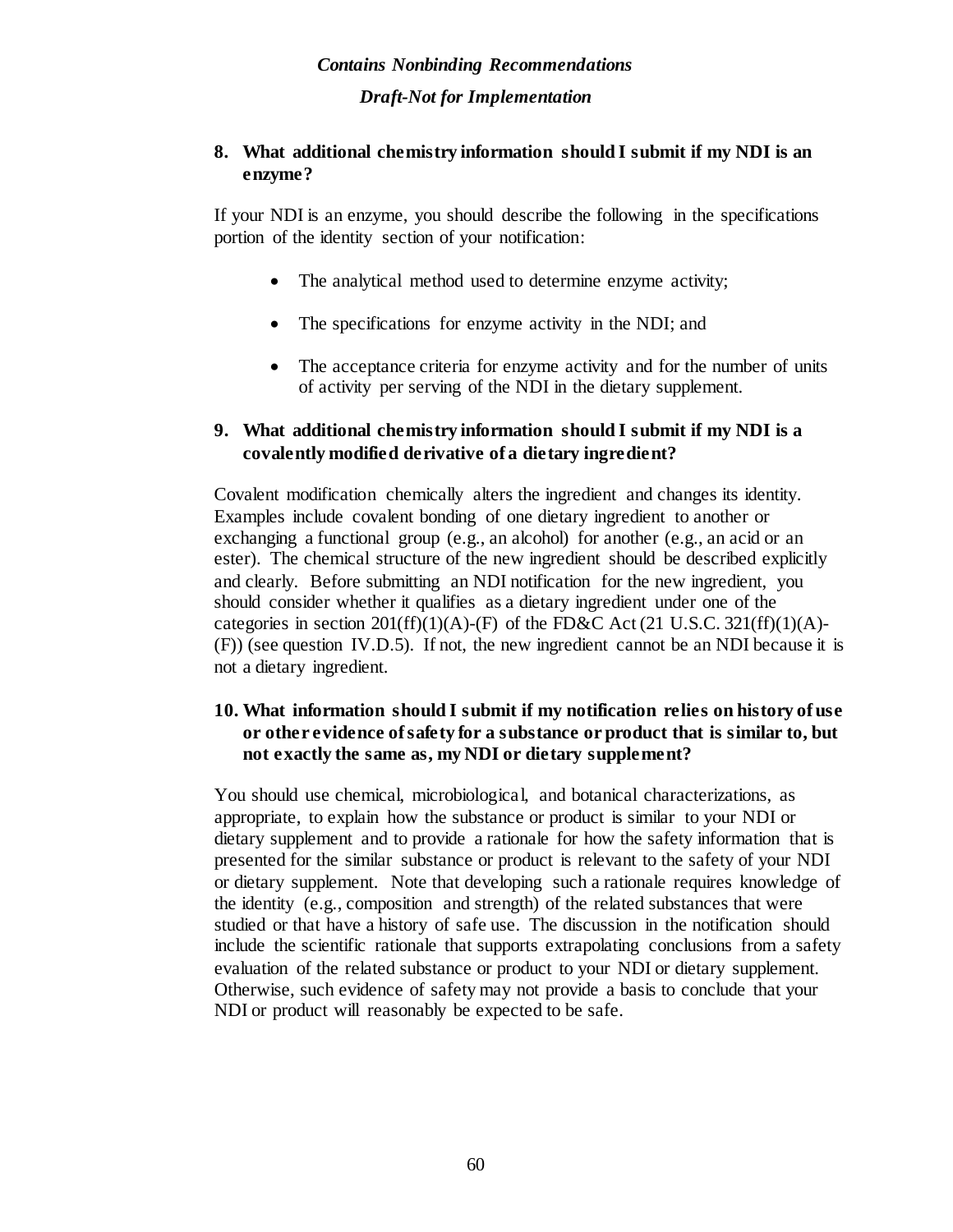#### <span id="page-60-0"></span>**11. What additional identity information should I submit if my product contains a mixture of ingredients?**

You should state the identity and level of each ingredient in the dietary supplement, including both dietary ingredients and other ingredients, such as those used for a technical or functional effect in the product (e.g., binders, fillers, and color additives). You should also describe how the ingredient combination in the mixture relates to the history of safe use or other evidence of safety of the dietary supplement in which the NDI will be used. The dietary supplement safety narrative should address bioavailability of the ingredients as formulated, including use of any binders or fillers that affect bioavailability of any of the dietary ingredients in the dietary supplement.

#### <span id="page-60-1"></span>**12. What additional identity information should I submit if my NDI is a botanical or is derived from a botanical?**

You must provide the Latin binomial name, including the author citation, for any ingredient that is a botanical or derived from a botanical  $(21 \text{ CFR } 190.6(b)(2))$ ; see also 21 CFR 101.4(h)). We recommend that you also specify the part of the plant from which the ingredient is derived. You may, in addition, provide a common or usual name for your botanical ingredient. The Latin binomial name should be in accordance with internationally accepted rules on nomenclature, such as those found in the International Code of Nomenclature for algae, fungi, and plants (ICN) (formerly known as the International Code of Botanical Nomenclature). FDA recommends using the most recent edition of ICN.<sup>[45](#page-60-2)</sup> We also recommend providing the following to help us evaluate whether your botanical ingredient is the same as or similar to botanical ingredients described in the history of use or other safety evidence in your notification:

- Description of specific tests or examinations you use to ensure correct taxonomic identity, including identification of any authenticated botanical reference materials or authoritative botanical descriptions used;
- Conditions of propagation, if they involve deliberate manipulation of propagation in a manner that is significantly different than common plant propagation and breeding practices;
- Conditions of cultivation (e.g., wild harvest, field, or greenhouse) and geographical origin of plant material, if necessary to accurately identify the NDI or relevant to your conclusion that the ingredient is reasonably expected to be safe;

<span id="page-60-2"></span><sup>&</sup>lt;sup>45</sup> McNeill, J.; Barrie, F.R.; Buck, W.R. et al., editors. International Code of Nomenclature for algae, fungi, and plants (Melbourne Code) 2012 (electronic ed.). Available at[:http://www.iapt-taxon.org/nomen/main.php](http://www.iapt-taxon.org/nomen/main.php)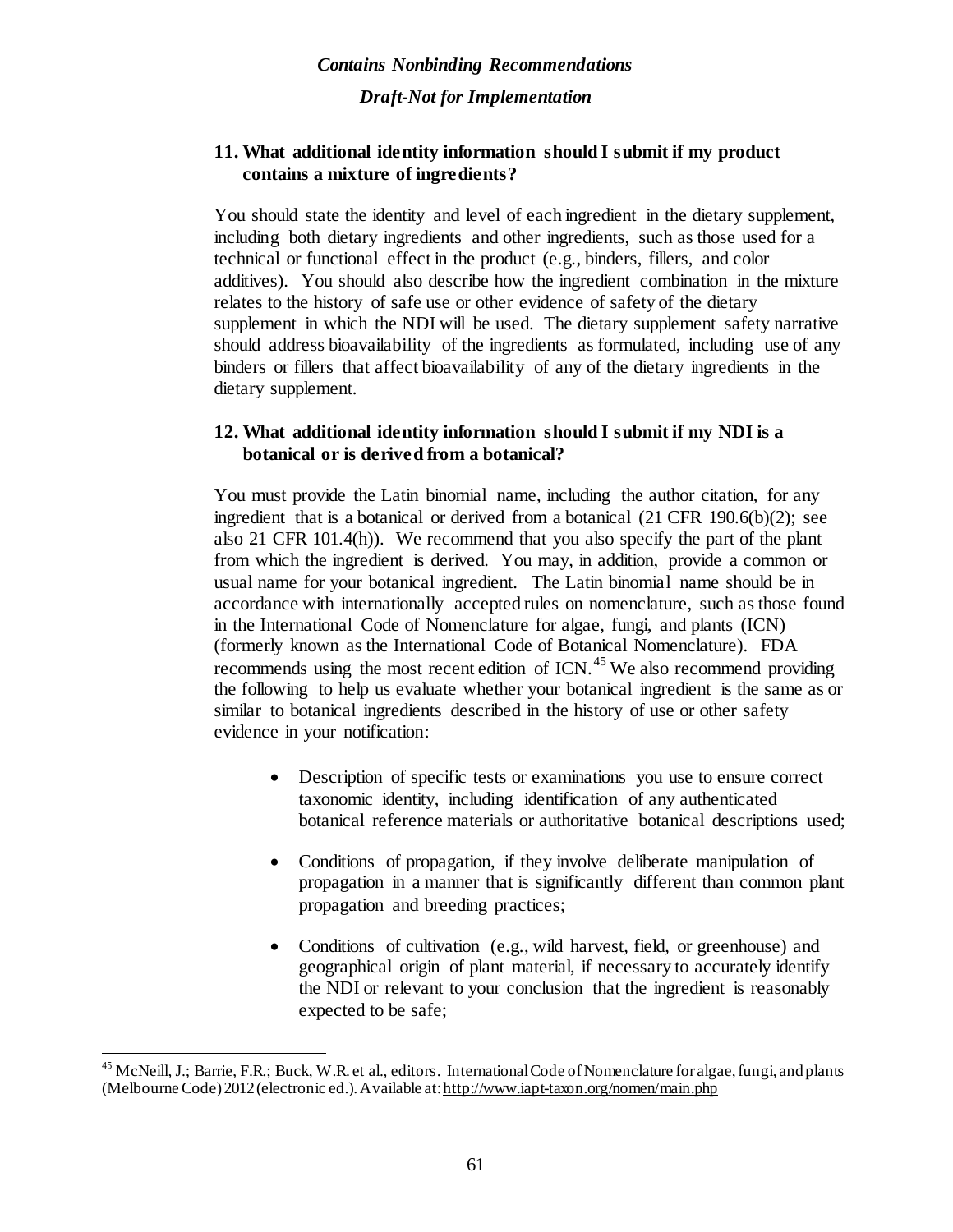- Periods during which the botanical is cultivated and harvested (season or month(s) and year, age of plant, or both) and the stage of maturity of the harvested plant part;
- The part of the plant from which the ingredient is derived;
- Whether the botanical is used in a fresh or dehydrated state;
- The form in which the botanical is used (e.g., whole, chopped, cut-andsifted, or powdered);
- A properly prepared and curated voucher of the botanical source material; and
- The full Latin binomial name (with author) of any known adulterant species that must be excluded from use in production of the NDI, and a description of how its use is excluded.

#### <span id="page-61-0"></span>**13. Should I describe the production methods for my botanical NDI?**

Yes. You should describe the production methods for your botanical NDI to the extent necessary to demonstrate that the NDI is the same as or similar to the botanical materials described in information submitted as evidence of the safety of the NDI. Thus, cultivation of plants, algae, or fungi in wild or standard conditions might not require extensive explanation. However, unusual production conditions should be explained. For instance, if you culture *Saccharomyces cerevisiae* in a medium with unusually large amounts of selenium, you should describe the fermentation process, as well as the levels and types of selenium compounds in your final product. If you use traditional or molecular methods to produce a variety with novel properties, you should describe the variety in sufficient detail to demonstrate that the ingredient you derive from it is reasonably likely to be safe under the conditions of use of the dietary supplement to which the NDI will be added.

#### **14. How should the identity section of my NDI notification deal with toxins in related plants or microorganisms?**

You should identify the toxins or classes of toxins or other deleterious constituents or properties (e.g., antibiotic resistance genes in microorganisms or toxigenic properties for which the toxin is unidentified) known to be present in the same species or in a family or genus that is phylogenetically related to the NDI. You should also document the absence (or the amount, if present) of those toxins or other deleterious constituents or properties in the NDI, as well as in the substances that are the subject of the history of use or other evidence of safety presented in the notification. Identification below the species level (e.g., plant variety or strain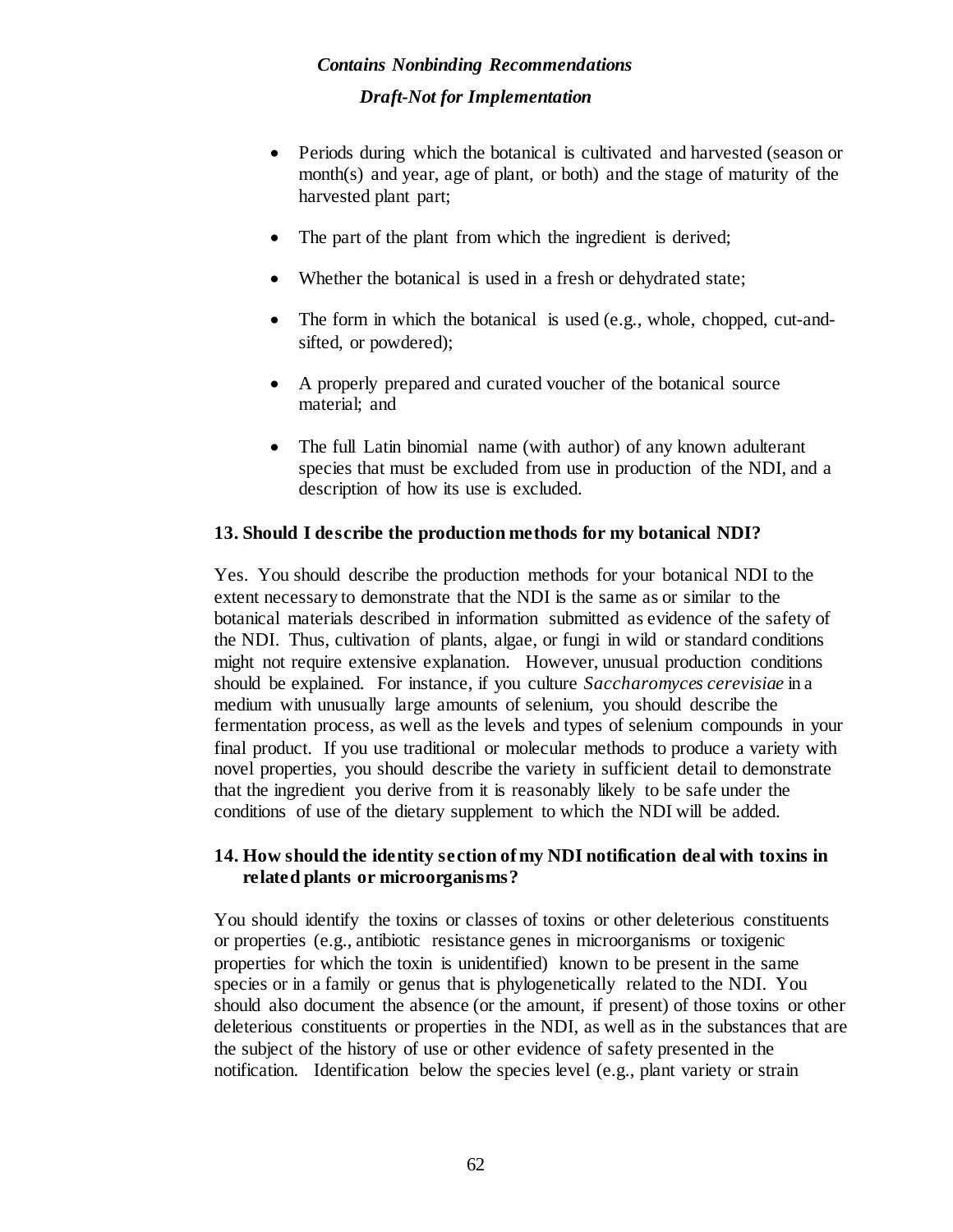designation) can be relevant to the safety determination when some varieties or strains of a species are known to contain toxins.

#### <span id="page-62-0"></span>**15. How should I describe an extract or concentrate of a botanical or a dietary substance?**

You should include the following in the description of your extract or concentrate:

- Overview of the manufacturing process, including a general description of each step (e.g., a flowchart), followed by a description of the method of manufacturing in sufficient detail to make clear the identity of the final product (the finished extract or concentrate) and how it is similar to and different from the starting material.
- Description and amount, expressed as a percentage or range of percentages, of all added ingredients, including all solvents used, along with specifications for residual solvents other than water in the finished NDI or dietary supplement.
- Concentration or dilution ratio, or range of concentration or dilution ratios, of the finished extract or concentrate relative to the original starting material. If the concentration or dilution ratio is based on the weight of fresh herb, rather than dried, this fact should be disclosed.
- Content, minimum content, or range of content of any marker substances, expressed as a percentage of the finished extract or concentrate, accompanied by (1) a description of whether the marker is a marker of effectiveness, toxicity, or a surrogate marker, and (2) a calculation or estimate of the relative level of each marker in the NDI compared to the original starting material.
- The names and specifications for any marker substances deemed relevant to the identity of the NDI (e.g., markers whose presence or absence is relevant to the identity of the botanical or that must occur in a particular ratio to each other to confirm identity).
- How the extract or concentrate is standardized from batch to batch.
- Measures taken to remove adulterants (e.g., nonfood solvents) that may be present due to production methods or to reduce such adulterants to within acceptable limits.
- Measures taken to control adulterants (e.g., pesticides, heavy metals, and filth) that may be present in raw materials from which the NDI is derived.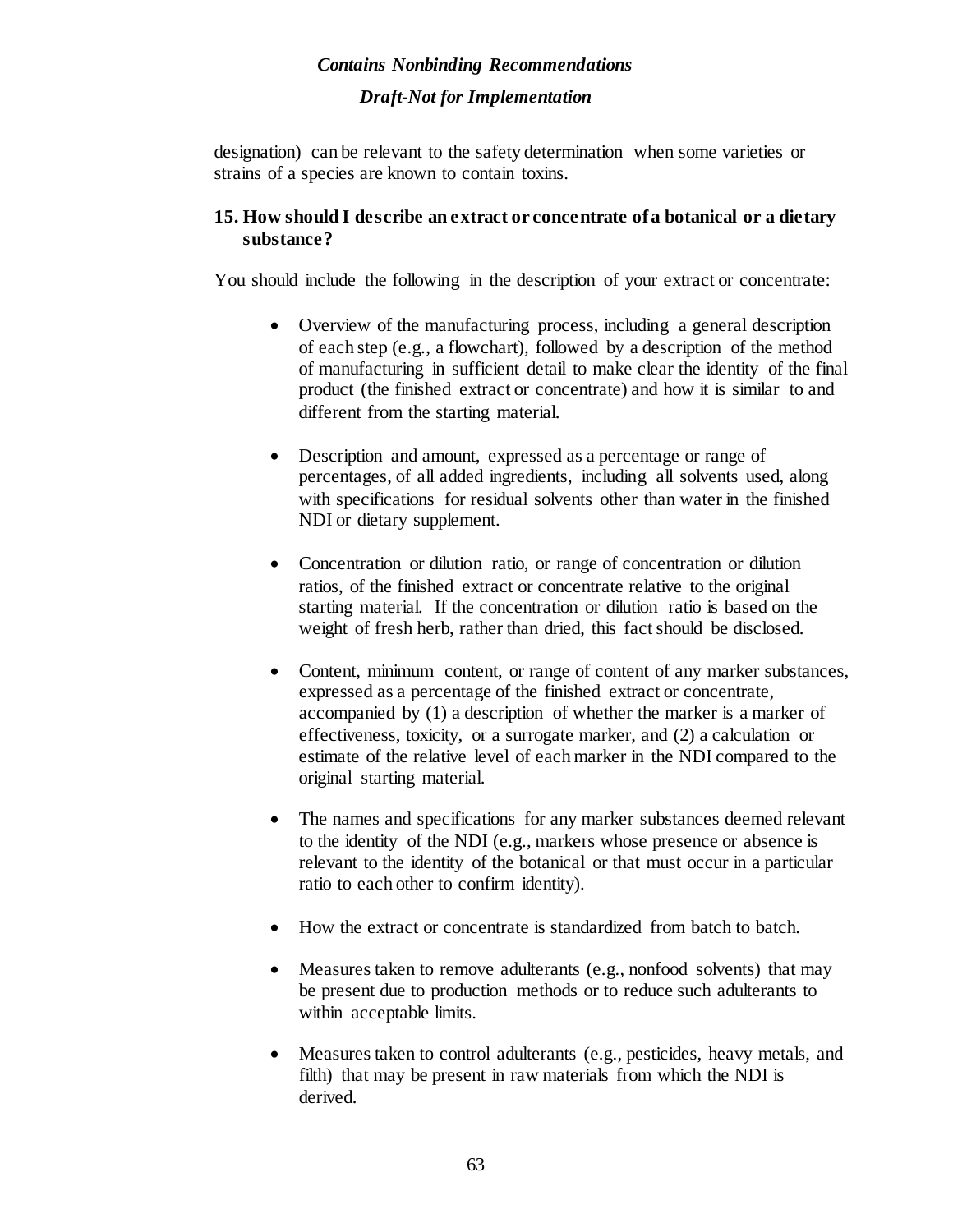- Quantitative limits on contaminants that must be controlled to ensure the NDI's safety, if any are present in the source material or may result from the manufacturing process.
- If reagents used during processing are likely to make covalent changes to components in the mixture during processing, you should determine whether the new material is still a dietary ingredient. For example, use of a large amount of an oxidizing acid like sulfuric acid to process a botanical mixture may create a new "semi-synthetic" mixture that is no longer a mixture of components that were present in the original plant. Therefore, the mixture would no longer be a dietary ingredient.

#### <span id="page-63-0"></span>**16. What additional information should I include if my NDI is produced using fermentation?**

The notification should include information about the organism(s) and fermentation process used to culture the microorganism that produces the NDI. The safety of the fermenting organism for use in food production should be discussed. Poorly defined microbiological mixtures are acceptable if there is a long history of use in production of food (e.g., mixtures used to make dairy products like kefir or cheese) and the fermentation substrate is consistent with that history of use. The notification should describe the history of use of the fermenting organism(s) to produce food or, in the absence of such history, should thoroughly explain how the manufacturing process excludes toxins and other undesirable byproducts of fermentation from the finished NDI.

The information about the fermentation process should describe the complete media formulation, the fermentation vessel(s), the fermentation conditions, the methods used to harvest the NDI from the fermentation mixture, and any specifications for the production organism in the finished NDI, particularly if the production organism is not inactivated or removed.

You should also address methods used to ensure the integrity of the production organism, such as how you guard against contamination and genetic change. FDA is particularly concerned about contamination when fermentation occurs outside of a sterile production vessel (e.g., production of algae in ponds).

Note that the use of a major food allergen in the fermentation medium may require a separate notification or petition to the FDA if the presence of the allergen is not declared on the product label. See section 403(w) of the FD&C Act (21 U.S.C.  $343(w)$ ).

If your ingredient is an enzyme, the specifications portion of the identity section of your notification should describe the analytical method used to determine enzyme activity, the specifications for enzyme activity in the NDI, and the acceptance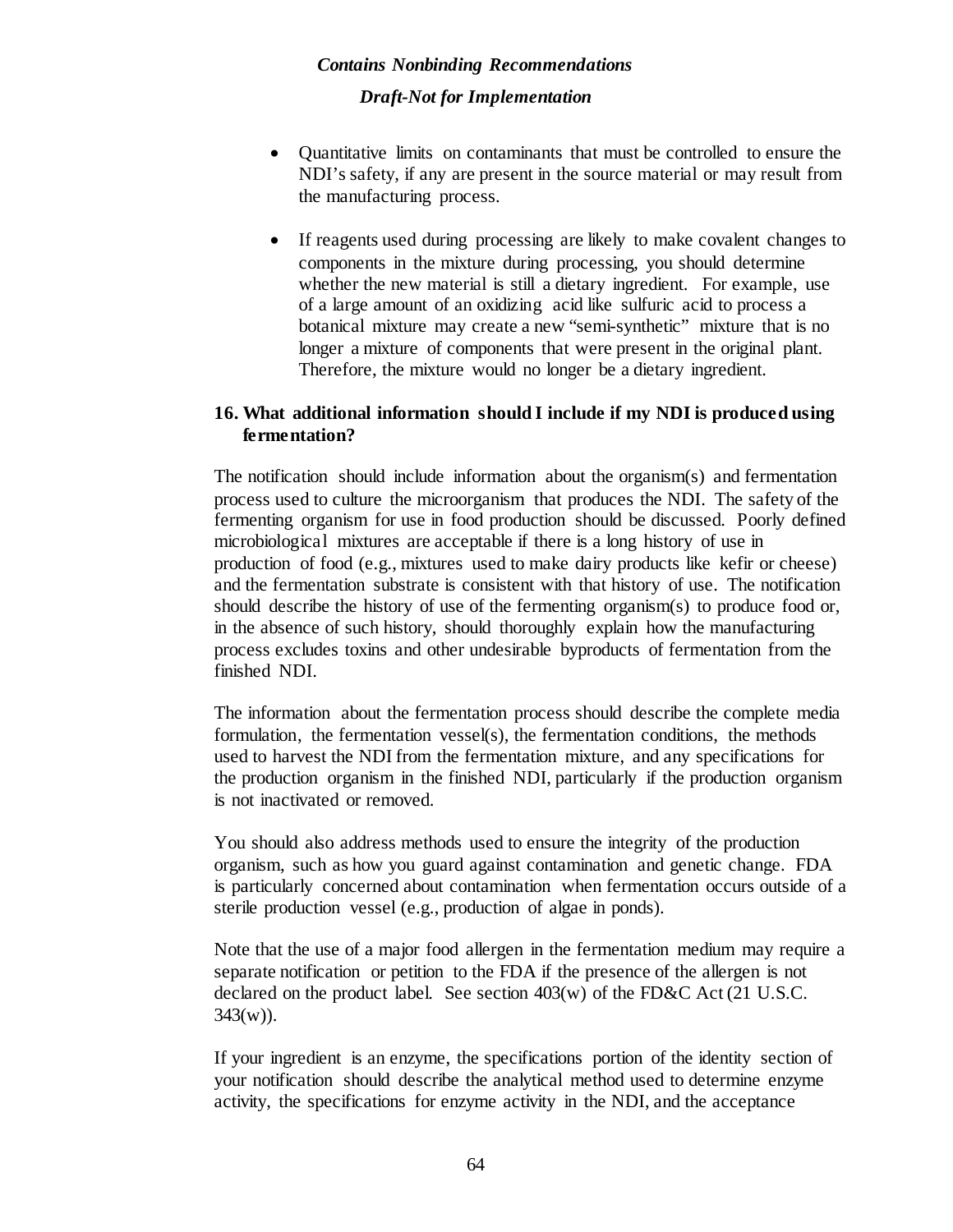criteria for enzyme activity and for the number of units of activity per serving of the NDI in the dietary supplement. Post-fermentation harvest and processing should be described, including filtration, washing, and preservation methods.

#### <span id="page-64-0"></span>**17. What additional information should I include if my NDI is a live microbial dietary ingredient?**

You should include a complete description of the organism, including:

- The strain:
- Methods used to establish the identity of the strain, such as identification by internationally recognized third-party repositories (e.g., the American Type Culture Collection); and
- The relationship of the strain to the strain(s) of the same species used to establish the history of use or other evidence of safety for the NDI.

The use of scientific names (Latin binomial name with author citation) is required for botanical ingredients (21 CFR 190.6(b)(2)) and is recommended for bacteria. For bacteria, FDA recommends using the Bacteriological Code (1990 Revision), <sup>[46](#page-64-1)</sup> validated lists of names in the International Journal of Systematic and Evolutionary Microbiology, and public lists of prokaryotic nomenclature (e.g., Prokaryotic Nomenclature Up-to-Date<sup>[47](#page-64-2)</sup> or the List of Prokaryotic Names with Standing in Nomenclature<sup>48</sup>). FDA will pay particularly close attention to the proper identification of organisms from genera or species that do not have a long history of food use and to those from genera, like *Bacillus* and *Streptococcus,* which contain both species with long histories of food use and species known to contain human pathogens.

FDA regards all members of a species that contains human pathogens as potentially harmful to human health and, therefore, inappropriate for use as dietary ingredients, because of the absence of a consensus that there are valid scientific ways to distinguish between pathogenic and non-pathogenic members of a single species or to prevent horizontal transfer of genes for pathogenic traits between members of the

<span id="page-64-1"></span><sup>&</sup>lt;sup>46</sup> Lapage, S. P.; Sneath, P. H. A.; Lessel, E. F.; Skerman, V. B. D.; Seeliger, H. P. R.; Clark, W. A., editors. International Code of Nomenclature of Bacteria (Bacteriological Code), 1990 Revision. Washington (DC): American Society for Microbiology Press; 1992.

<span id="page-64-2"></span>Leibniz Institute DSMZ-German Collection of Microorganisms and Cell Cultures,

Prokaryotic [Nomenclature Up-to-Date.](http://www.dsmz.de/microorganisms/bacterial_nomenclature.php) A vailable at: http://www.dsmz.de/bacterial-diversity/prokaryotic-nomenclature[up-to-date/prokariotic-nomenclature-up-to-date.html](http://www.dsmz.de/bacterial-diversity/prokaryotic-nomenclature-up-to-date/prokariotic-nomenclature-up-to-date.html)[Note that content on this website is updated frequently. Use the search function in the embedded link to retrieve the current validated name of a bacterial organism.]

<span id="page-64-3"></span><sup>&</sup>lt;sup>48</sup> Parte, A.C., editor. [List of Prokaryotic Names with Standing in Nomenclature \(LPSN\) Database.](http://www.bacterio.cict.fr/) Available at: [http://www.bacterio.net/.](http://www.bacterio.net/) [Note that content on this website is updated frequently. Use the search function in the embedded link to retrieve the current validated name of a bacterial organism.]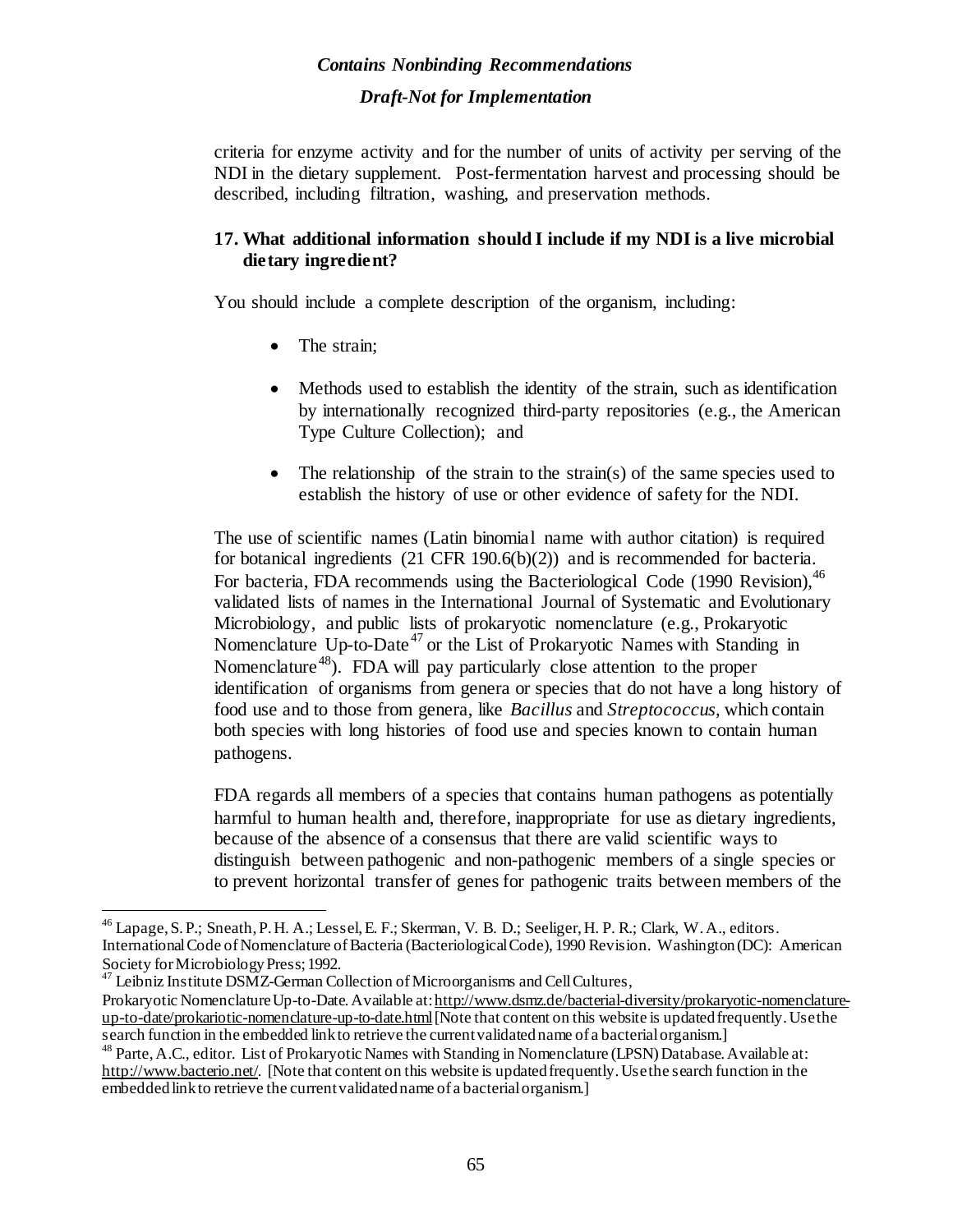same bacterial species. Examples of species that should not be used in dietary supplements include *Escherichia coli*, *Enterococcus faecalis*, and *Enterococcus faecium*.

FDA considers each strain of a bacterial or yeast species to be a separate ingredient. You should explain how your strain was obtained and how it varies from other members of the same species. If your strain was genetically modified using either random mutagenesis or bioengineering, you should describe the process used and how you characterized the properties of the new strain.

FDA also considers the manufacturing process, including the fermentation, as an intrinsic part of the identity of an ingredient that is viable at the time of ingestion. We recommend that the fermentation and other parts of the manufacturing process relevant to safety and identity be described in detail in your notification, as recommended in questions [VI.A.3](#page-55-0) and [VI.A.16.](#page-63-0)

FDA will pay particular attention to the viability of microorganisms in the NDI. The per-serving level of a viable microorganism depends on both the mass (in grams) and the viability (e.g., number of colony-forming units) of the organism in the final product. The composition of the growth medium and the fermentation conditions of the organism are also relevant to the safety of the product, particularly when they alter the form of the organism (e.g., spore vs. vegetative) or the composition of the ingredient (e.g., when the ingredient includes both the organism and the growth medium). The notification should explain the relevance of safety information presented about other strains from the same species.

#### **18. What information should I provide in my notification if the labeling of the NDI or dietary supplement containing the NDI will include an expiration date or "use by" date?**

The expiration or "use by" date should be based on appropriate supportive stability data showing that (1) no new degradants will form during the labeled shelf life of the product under the conditions of storage specified in the notification, if any, or under normal storage conditions; and (2) the NDI or dietary supplement will continue to meet the critical safety attributes of identity, strength, and purity through its labeled expiration or "use by" date. You should provide these supportive data in the notification.

#### <span id="page-65-0"></span>**19. What information should I submit to describe the conditions of use that I intend to recommend or suggest in the labeling of my dietary supplement?**

Your notification must describe the conditions of use that will be recommended or suggested in the labeling of your dietary supplement or, if no conditions of use will be recommended or suggested in the supplement labeling, the ordinary conditions of use of the supplement  $(21 \text{ CFR } 190.6(b)(2)(ii))$ . Conditions of use include the dose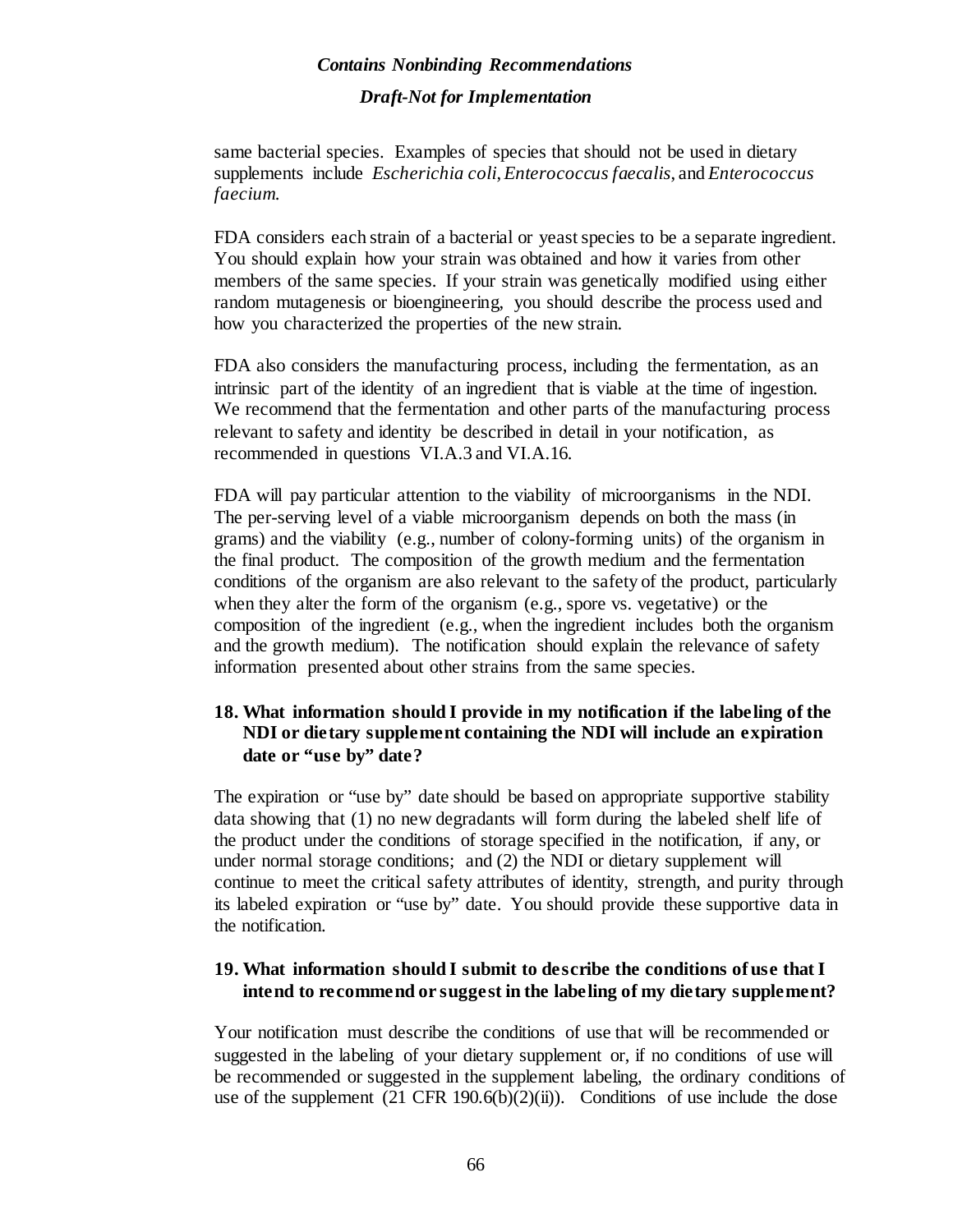(serving size), serving form (e.g., capsule or powder)), frequency of use (e.g., number of servings per day and interval between servings), duration of use, instructions for use, target population, other dietary ingredients in the dietary supplement, and any restrictions on use, such as excluded populations.

For purposes of review, daily lifetime use by all age groups and other populations at the highest recommended serving size will be assumed unless the notification specifies that the labeling will contain restrictions on conditions of use (e.g., excluded populations or frequency and duration of intake). Population restrictions could include exclusion of children, pregnant or lactating women, or sensitive individuals who should not consume the product. Allergen warnings are an example of a population restriction on conditions of use. The conditions of use to be recommended or suggested in the labeling of the dietary supplement(s) containing the NDI should be described prominently in the administrative section near the beginning of the notification (see question [V.A.2\)](#page-44-0).

## **B. History of Use or Other Evidence of Safety**

#### **1. What safety information is required to support an NDI notification?**

You must provide the information that forms the basis on which you have concluded that a dietary supplement containing the NDI will reasonably be expected to be safe under the supplement's labeled conditions of use  $(21 \text{ U.S.C. } 350b(a)(2))$ . In general, this information should include an adequate history of safe use, safety studies, or both.

For dietary supplements that contain dietary ingredients or other components in addition to the NDI, the notification should include safety information for the finished product as well as for the NDI because it is not possible to conclude that the dietary supplement containing the NDI will reasonably be expected to be safe without considering the safety of these other components. As discussed in section VI.C, FDA recommends including a comprehensive safety profile for the NDI and a safety narrative for the dietary supplement in NDI notifications (see questions [VI.C.1](#page-87-1) through [VI.C.3\)](#page-88-0).

#### **2. Should I submit both a history of safe use and safety testing data for the NDI?**

It depends. A notification should provide evidence of a history of safe use; other evidence of safety, including clinical testing, animal testing, or both; or some combination of history of use and other evidence of safety. The submitted data should provide the basis for a conclusion that there is a reasonable expectation of safety under the proposed conditions of use of the dietary supplement containing the NDI.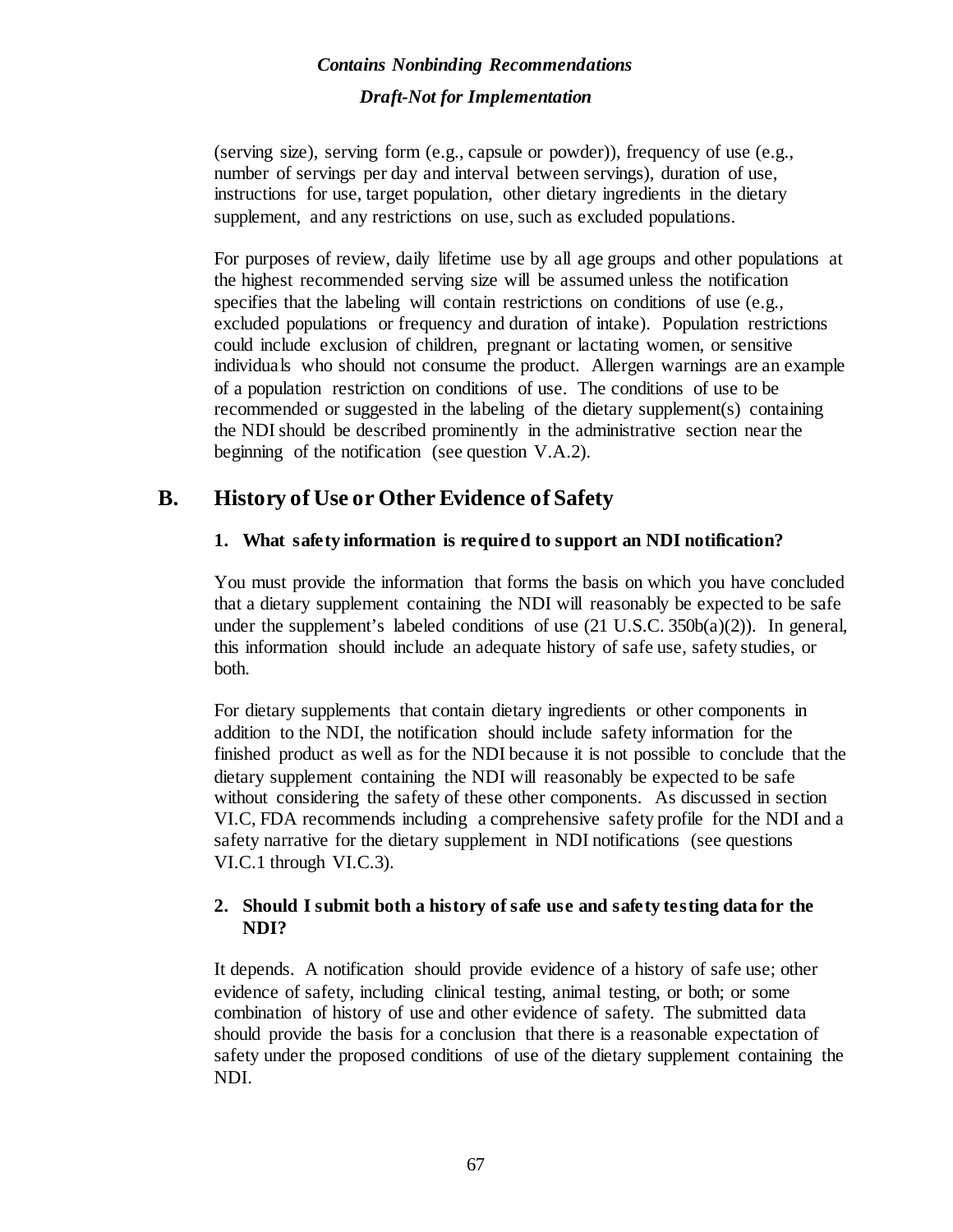FDA expects that when history of use evidence alone is adequate to support the safety of the NDI in the supplement, notifiers will prefer to use that route. Compared to the cost and time needed to conduct clinical or animal toxicology studies, it is generally less expensive and faster to gather historical information and to conduct chemistry studies to establish the identity of the historically used materials.

Submitting clinical studies, animal studies, or both, in addition to history of use data, would be appropriate when the history of use evidence contains gaps or when the proposed conditions of use for the NDI differ from the historical conditions of use.

#### <span id="page-67-0"></span>**3. What data and information should I submit to substantiate an NDI's history of safe use?**

A history of safe use can be substantiated by providing evidence that the substance was safely consumed as a food or dietary supplement or as a component of a more complex mixture (e.g., calcium in milk or beta-glucan in oatmeal) at levels equal to or higher than those that would be consumed by someone taking the NDI-containing supplement under the proposed conditions of use. This history of use could be from the United States or another country, as long as the substance was consumed as a food, dietary supplement, or, in the case of foreign history of use, category of product comparable to a dietary supplement in the U.S.

Elements that FDA recommends to substantiate that an NDI has a history of safe use include: (1) a characterization and comparison of the identity of the NDI and the historically consumed article; and (2) an explanation of how the compositions of the two are related. That is, the composition and other identifying characteristics of the NDI and the historically consumed article should be characterized in sufficient detail to demonstrate that safe use of the historically consumed article is relevant to the safety of the NDI and provides a basis to conclude that the supplement in which the NDI will be marketed will reasonably be expected to be safe under the proposed conditions of use. If the NDI's history of use was as a component of a more complex mixture, you should demonstrate how the NDI is qualitatively and quantitatively related to the historically consumed component. If the NDI is itself a mixture of dietary ingredients, you should demonstrate how the component dietary ingredients in the NDI are related to historically consumed ingredients or components.

In addition, (a) the dose (per-serving intake) and total daily intake; (b) duration of use; (c) frequency of intake; and (d) any additional information that describes the conditions of use of the historically consumed material should be provided. For example, if consumption is not uniform within the population, you should provide information about the mean and high (e.g., 90th percentile) exposure levels. Finally, the size and relevant characteristics of the consuming population (e.g., everyone vs. limitations based on age, gender, or health status) should be discussed.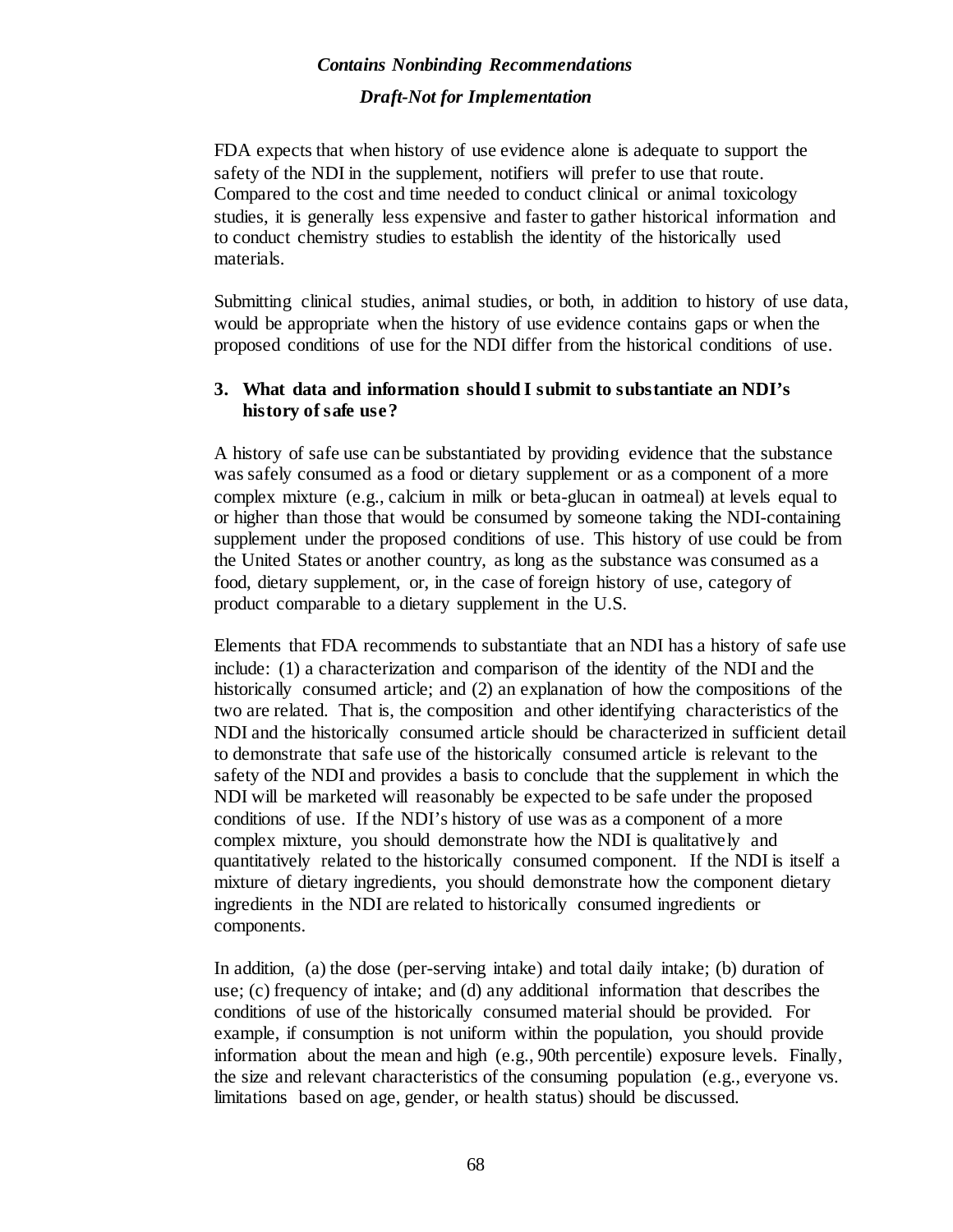For these data to demonstrate a history of safe use, the intake level for the historically consumed article should be the same as or higher than the anticipated intake level of the NDI in the dietary supplement, based on the conditions of use described in the NDI notification. For example, information showing that a steroid hormone is present in nanogram amounts in a serving of milk or beef—foods that have a long history of safe use— would not support the safety of a highly concentrated bovine extract that contains the steroid hormone in milligram amounts. In contrast, consumption of cow's milk could be used to support the safety of a specific protein purified from milk at a serving level equal to or lower than the amount of the protein found in an 8 ounce serving of milk.

As another example, if your NDI is an oil made from a plant or fish and you can show that the oil consists only of a mixture of fatty acids, each of which you can identify and demonstrate to be widely consumed at higher levels in conventional foods, you may be able to conclude that the dietary supplement containing the NDI will reasonably be expected to be safe based on compositional information alone.

The safety assessment should describe and discuss situations in which the conditions of use and composition of the NDI differ from the documented conditions of use and composition of the historically consumed substance (e.g., when the NDI is derived from a plant variety bred to produce an additional constituent or to remove a toxic constituent). When the historical usage differs substantially from the proposed use of the NDI, additional supportive data may be needed. Examples of differences in an NDI's proposed use that might necessitate further supportive data include:

- Higher dosage;
- Different route of administration (e.g., an article that has a history of safe use in sublingual form and is now intended for ingestion as an NDI);
- Longer duration of use;
- Other changes that increase exposure to potential toxic effects; and
- Any other difference that raises new safety issues, such as a change in target population (see definition in section [VII\)](#page-94-0).

#### **4. What documentation of an NDI's history of use should I submit?**

Documentation of an NDI's history of safe use in food could include published data and information, such as peer-reviewed scientific literature, reports from authoritative bodies, survey data on food or nutrient composition and consumption, advertisements or other published promotional material describing the composition of products, published agricultural or food production data, or cookbooks or other published recipes documenting the use of an ingredient to prepare conventional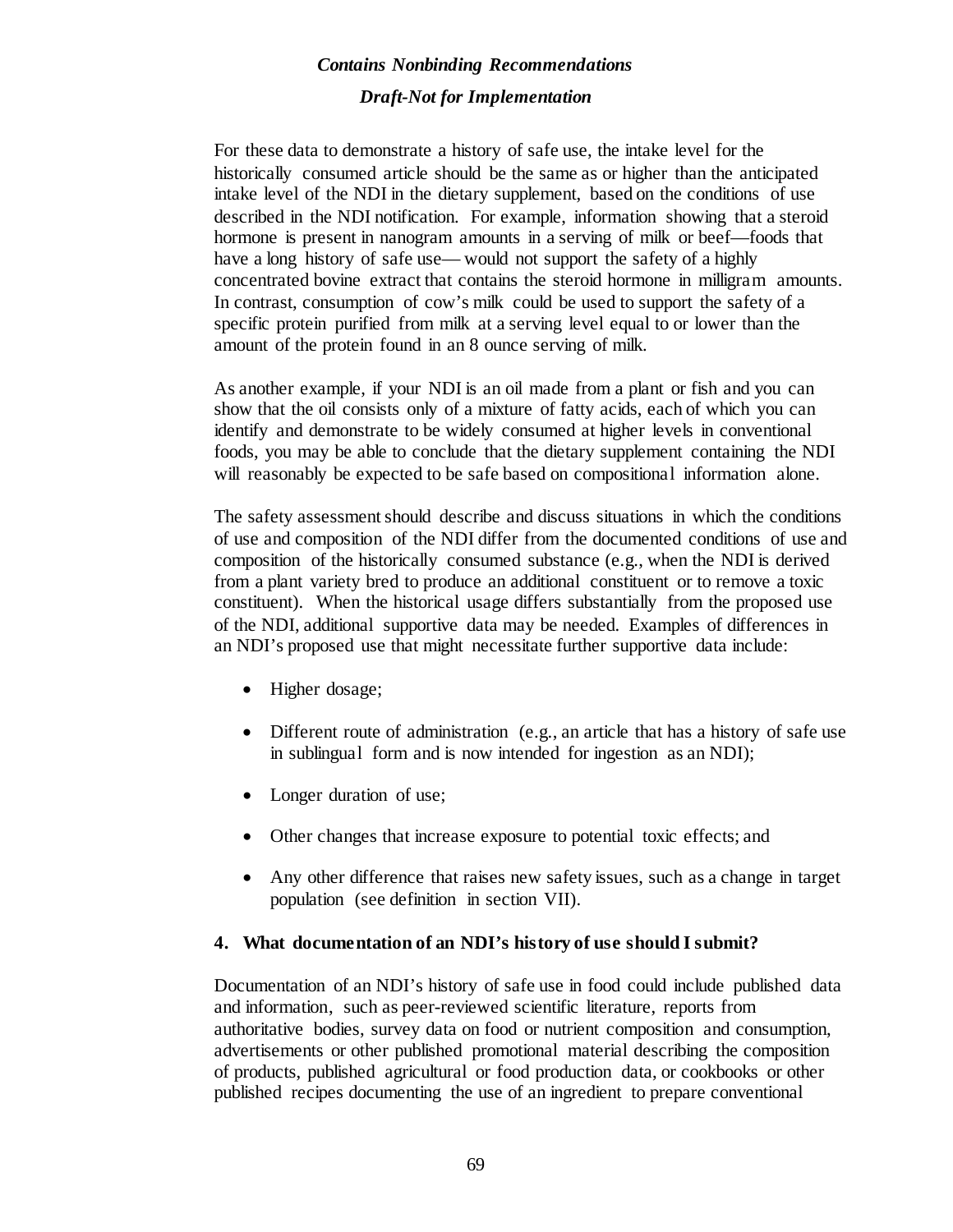foods. Documentation of history of use could also include trade secret or confidential commercial information, such as proprietary survey or consumption data, product sales data, and compositional analyses.

#### **5. Am I required to submit a comprehensive survey of every historical use of the NDI?**

No, only the data and information on which your reasonable expectation of safety is based are required. For example, if you have documentation that soybeans have a history of safe use in a large population in Asia, data describing lower historical consumption in the U.S. or Europe is not necessary to support the safety of an NDI that is a constituent of soybeans.

#### **6. How do I determine whether historical use was "daily chronic" or "intermittent"?**

Daily chronic use of the historically consumed material refers to ingestion at least once a day, every day, for at least three months in a row. Daily chronic use includes long-term use. Intermittent use, for purposes of this guidance, means less than daily chronic use and can be either daily and finite in duration or non-daily and lifetime in duration. An example of intermittent use is the use of seasonal fruit for less than 90 days.

#### <span id="page-69-0"></span>**7. Should I estimate the intake of historically consumed materials related to my NDI if I am relying on those related materials to establish a history of safe use, and should this estimate be included in my NDI notification?**

Yes to both questions. If your conclusion that the dietary supplement containing your NDI will reasonably be expected to be safe is based on a history of safe use of materials other than the NDI itself, you should estimate the historical intake of the materials that you determine to be relevant (see question [VI.A.10\)](#page-59-2) and include this information in your NDI notification. In developing these estimates, you should take into account the complete pattern of intake, including dose, duration, and frequency of intake, as well as the size of the population known to have consumed the substance. The distribution of intake within the population (e.g., the mean and  $90<sup>th</sup>$  percentile amounts consumed) is also important.

#### **8. Where may I find information on how to estimate consumer intake?**

For references and information on methods of estimating consumer intake of food ingredients, including dietary ingredients in dietary supplements, refer to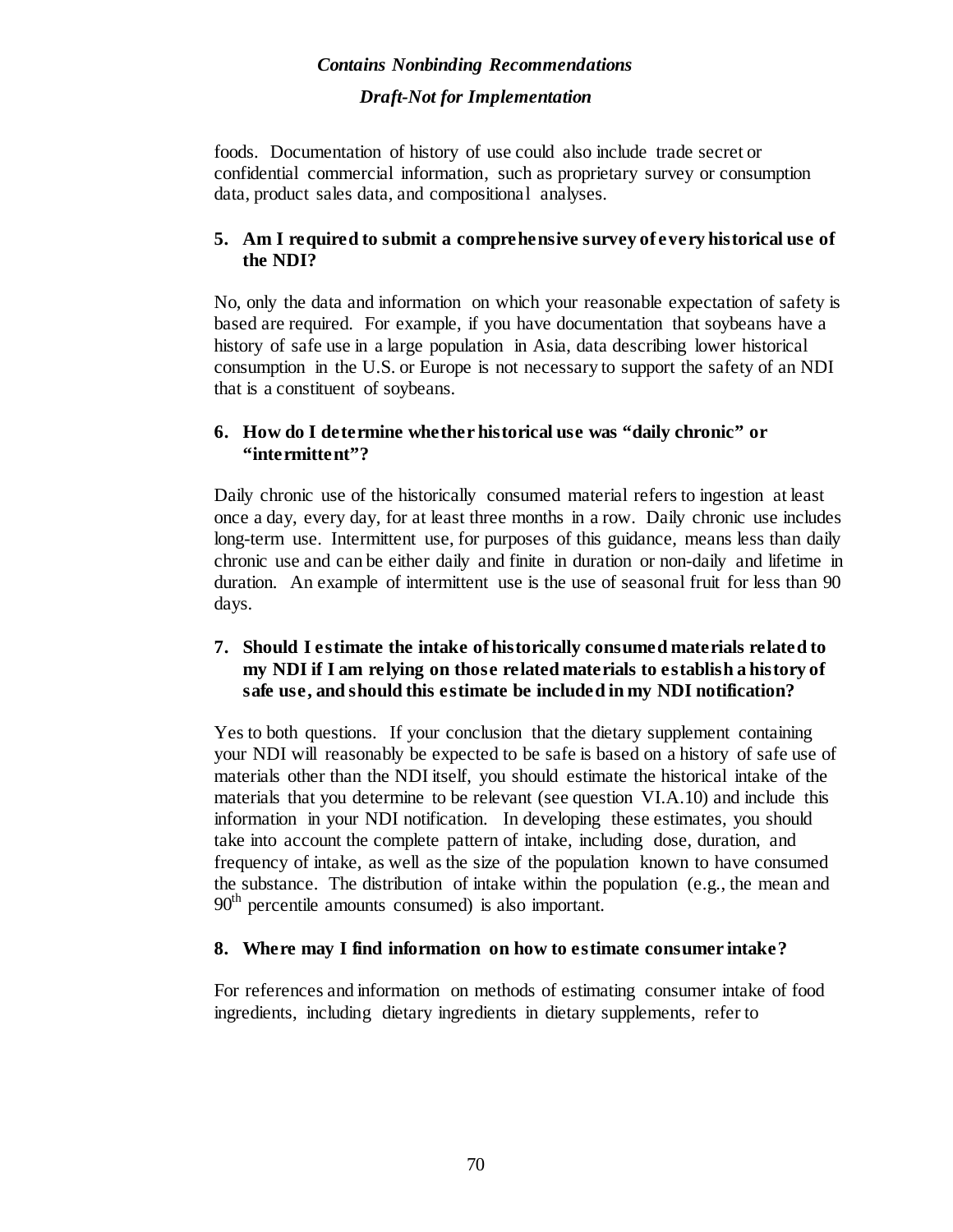# *Contains Nonbinding Recommendations*

#### *Draft-Not for Implementation*

["Estimating Dietary Intake of Substances in Food"](http://www.fda.gov/Food/GuidanceRegulation/GuidanceDocumentsRegulatoryInformation/IngredientsAdditivesGRASPackaging/ucm074725.htm) [49;](#page-70-0) [section III.G, "Intake](http://www.fda.gov/Food/GuidanceRegulation/GuidanceDocumentsRegulatoryInformation/IngredientsAdditivesGRASPackaging/ucm124917.htm)  [Estimate," in "Recommendations for Submission of Chemical and Technological](http://www.fda.gov/Food/GuidanceRegulation/GuidanceDocumentsRegulatoryInformation/IngredientsAdditivesGRASPackaging/ucm124917.htm)  [Data for Direct Food Additive Petitions"](http://www.fda.gov/Food/GuidanceRegulation/GuidanceDocumentsRegulatoryInformation/IngredientsAdditivesGRASPackaging/ucm124917.htm)<sup>[50](#page-70-1)</sup>; and "Principles and Methods for the [Risk Assessment of Chemicals in Food."](http://whqlibdoc.who.int/ehc/WHO_EHC_240_4_eng_Chapter1.pdf)<sup>[51](#page-70-2)</sup> FDA is also aware of the existence of extensive analyses of consumption of specific conventional foods, especially in the U.S., in proprietary databases. Because these proprietary databases contain food categories much narrower than those described in public databases, they may be helpful in estimating consumer intake of a food constituent that becomes an NDI for use in a dietary supplement.

#### **9. How is the reliability of history of use data evaluated?**

One important component of reliability is the length of an ingredient's history of use. A description of the population consuming the ingredient and the ways in which they use it is also important. Finally, the number of consumers who used the ingredient and the frequency of consumption are at least as important as the number of years over which the ingredient has been used. FDA considers 25 years of widespread use to be the minimum to establish a history of safe use.<sup>52</sup> Because there is little scientific literature addressing this topic, we cannot make more specific recommendations at this time.

#### **10. Should I cite the history of use of an NDI in traditional medicine?**

It depends on how much information is available about the use of the NDI in traditional medicine and how similar the traditional medicine use is to the proposed use in a dietary supplement. The history of use of an NDI in traditional medicine can help to establish a reasonable expectation of safety for the NDI's use in a dietary supplement. However, because differences in composition, conditions of use, and target population often limit the relevance of a safe history of use in traditional

<span id="page-70-0"></span><sup>&</sup>lt;sup>49</sup> FDA, Center for Food Safety and Applied Nutrition, Office of Food Additive Safety. Guidance for Industry: Estimating Dietary Intake of Substances in Food; August 2006. Available at:

[http://www.fda.gov/Food/GuidanceRegulation/GuidanceDocumentsRegulatoryInformation/IngredientsAdditivesGRAS](http://www.fda.gov/Food/GuidanceRegulation/GuidanceDocumentsRegulatoryInformation/IngredientsAdditivesGRASPackaging/ucm074725.htm) [Packaging/ucm074725.htm](http://www.fda.gov/Food/GuidanceRegulation/GuidanceDocumentsRegulatoryInformation/IngredientsAdditivesGRASPackaging/ucm074725.htm)

<span id="page-70-1"></span><sup>&</sup>lt;sup>50</sup> FDA, Center for Food Safety and Applied Nutrition, Office of Food Additive Safety. Guidance for Industry: Recommendations for Submission of Chemical and Technological Data for Direct Food Additive Petitions; March 2006; revised March 2009. Available at:

[http://www.fda.gov/Food/GuidanceRegulation/GuidanceDocumentsRegulatoryInformation/IngredientsAdditivesGRAS](http://www.fda.gov/Food/GuidanceRegulation/GuidanceDocumentsRegulatoryInformation/IngredientsAdditivesGRASPackaging/ucm124917.htm) [Packaging/ucm124917.htm](http://www.fda.gov/Food/GuidanceRegulation/GuidanceDocumentsRegulatoryInformation/IngredientsAdditivesGRASPackaging/ucm124917.htm)

<span id="page-70-2"></span><sup>51</sup> Principles and Methods for the Risk Assessment of Chemicals in Food. Environmental Health Criteria 240. A joint publication of the Food and Agriculture Organization of the UnitedNations and the World Health Organization. 2009. Available at[: http://whqlibdoc.who.int/ehc/WHO\\_EHC\\_240\\_4\\_eng\\_Chapter1.pdf](http://whqlibdoc.who.int/ehc/WHO_EHC_240_4_eng_Chapter1.pdf) 52 See, e.g., the definition proposed in the European Union: "'[H]istory of safe food use in a third country' means that

<span id="page-70-3"></span>the safety of the food in question is confirmed with compositional data and from experience of use and continued use for at least 25 years in the customary diet of a large part of the population of a country." *[Official Journal of the](http://eur-lex.europa.eu/LexUriServ/LexUriServ.do?uri=OJ:C:2010:122:0038:01:EN:HTML)  [European Union](http://eur-lex.europa.eu/LexUriServ/LexUriServ.do?uri=OJ:C:2010:122:0038:01:EN:HTML)* C 122 E (May 11, 2010); p. 38-57*.*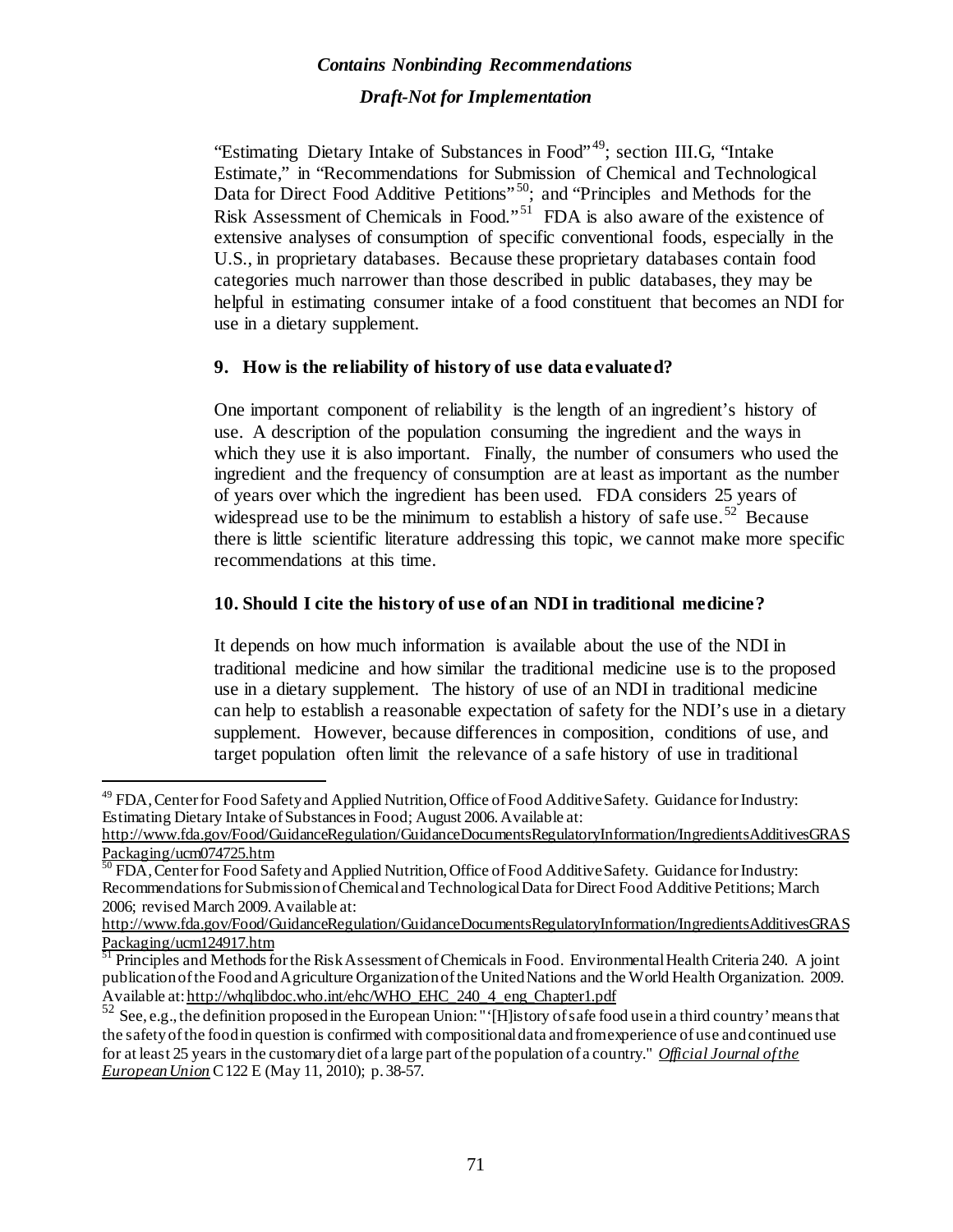medicine to the safety of an NDI in a dietary supplement, additional safety information is almost always needed.

As previously described, it is important to document the size and characteristics of the population that consumed the NDI in or as a traditional medicine, as well as conditions of use, such as dose, duration, and frequency (see questions [VI.B.3](#page-67-0) and [VI.B.7\)](#page-69-0). In addition, if the medicinal product was consumed under the supervision of a trained practitioner of traditional medicine, it is important to document safetyrelated restrictions on use within the written or oral tradition. Often, traditional medicinal products are chemically and compositionally very different from the NDI that is the subject of the NDI notification. Therefore, it is important to document and explain how any information about a substance's history of safe use in traditional medicine is qualitatively and quantitatively related to the NDI that is the subject of the notification and its proposed conditions of use.

#### **11. Does FDA recommend submitting additional animal and human studies to supplement evidence of a history of safe use by humans?**

It depends on the situation. Data on history of use in humans should be the first evidence considered in evaluating the safety of an NDI.

When the NDI has been previously consumed by humans, additional animal or human safety data are seldom needed if (1) the proposed use level is similar to or less than the levels safely consumed by humans in the past; and (2) the population expected to consume the NDI is the same as, or a subset of, the population that safely consumed the substance in the past. In many cases, no additional animal or human safety data are needed because the NDI is reasonably expected to be safe based on a large margin of safety between the level shown to cause no observed adverse effects in humans and the intake level that would result from the proposed use of the NDI in the dietary supplement, or based on longstanding and widespread use of the ingredient as a constituent of conventional food at or below the intake level that would result from the proposed use of the NDI in the dietary supplement.

When the historical use differs significantly from the proposed use of the NDI in a dietary supplement, however, additional supportive data are usually needed. Examples of differences in proposed use that would ordinarily necessitate further supportive data include higher dosage than the historical use, different route of administration, longer duration of use, other changes that increase exposure to potential toxic effects, and any other differences that raise new safety concerns (e.g., a different target population). These examples are based on the general principle that the risk of a substance is likely to increase as intake increases above levels safely consumed in the past. When historical use of an NDI differs significantly from the proposed dietary supplement use, FDA encourages you to submit additional animal studies, human studies, or both. Such studies should be designed to address gaps in the history of use evidence.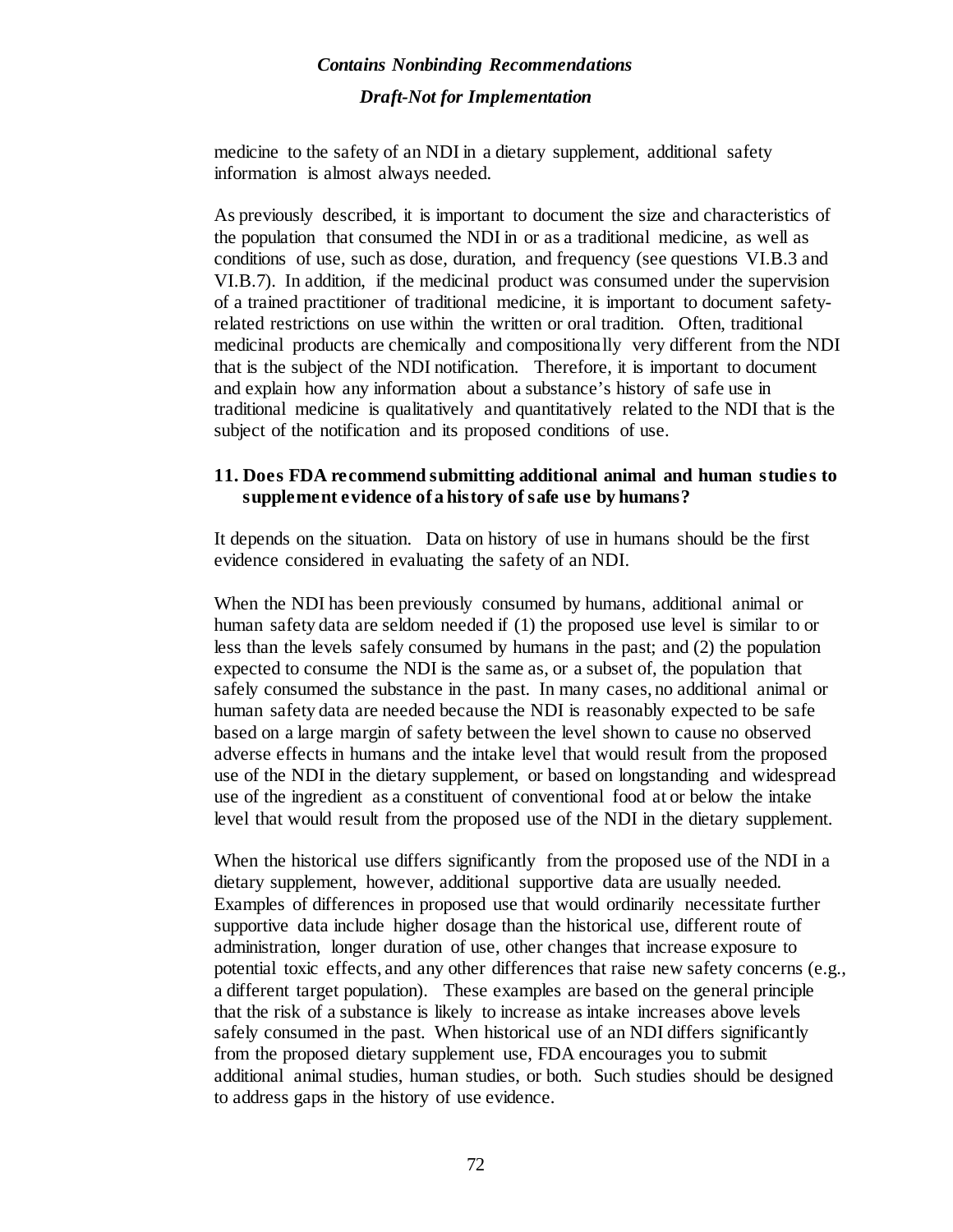#### **12. What factors are helpful in evaluating whether to submit animal or human safety studies in addition to history of use data?**

Generally, the best way to determine whether history of use data provides a basis for a reasonable expectation that a dietary supplement containing an NDI will be safe is to compare the conditions of use proposed in the NDI notification with the documented historical conditions of safe use. The following are examples of situations where FDA would typically recommend that history of use data be supplemented with additional animal or human safety studies:

- Higher proposed per-serving intake level or total daily intake level.
- Longer proposed duration of consumption than historically reported (e.g., notification states that NDI will be marketed with labeling that recommends or implies continuous daily use for improved digestive function, but the history of safe use involves only infrequent, short-term use for indigestion).
- Different proposed route of administration (e.g., data about historical use of a substance as a poultice or by injection ordinarily would not be sufficient to support the safety of an NDI for use in a dietary supplement, which by definition is intended for ingestion).
- A change from historical use that might increase potential toxic effects (e.g., the NDI will be sold as capsules of a ground leaf, but the form historically used was a tea made from the plant's roots).
- A change in the target population (e.g., history of safe use has been established in adults, but NDI will be used in a dietary supplement marketed for use by young children).

#### **13. Should I use toxicology or clinical studies published by others, or unpublished studies I have performed, if those studies used test articles that are similar but not identical to the NDI or the dietary supplement containing the NDI?**

FDA generally recommends that the test article used in safety studies be identical to the NDI or the dietary supplement that is the subject of your notification. However, in the absence of safety data on the NDI or supplement itself, it may be useful to provide data on the safety of a related substance or product.

For example, if the NDI is a component of another substance for which safety studies are available, it may be helpful to submit data from those studies, accompanied by an explanation of why the data on the related substance support the safety of your NDI. Data from a study involving the oral administration of the dried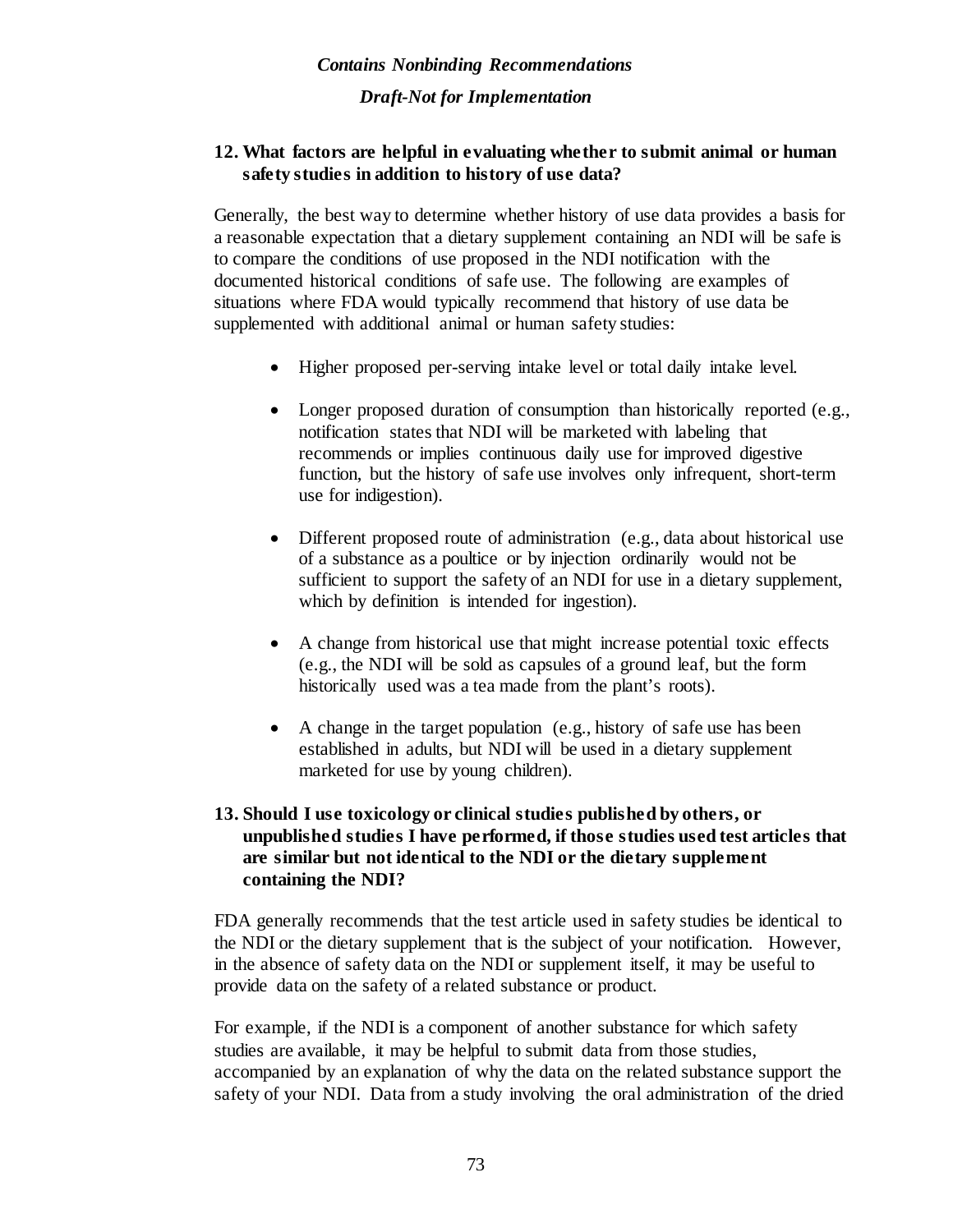ground root of a plant could be relevant to the safety of an NDI that is an isopropanol extract of the same root if you document that the components of the isopropanol extract were present at the same or lower levels in the ground root fed to the study subjects. The safety of an ester ingredient can be inferred if you can provide data to demonstrate that the ingredient is rapidly hydrolyzed in the stomach or intestine into an acid and an alcohol, and that the acid and the alcohol each have a long history of safe use in food.

The more different the composition of the test article in a study is from that of the NDI, however, the more difficult it will be to argue that the study is relevant.

#### <span id="page-73-2"></span>**14. Are there scenarios in which FDA considers additional safety data unnecessary if the proposed use of the NDI leads to intake levels that are the same as or less than the levels consumed historically?**

<span id="page-73-1"></span>Yes. When the proposed use of the NDI leads to intake levels that are the same as or less than the levels for which there is a documented history of safe use, additional safety data are not needed if the dietary supplement containing the NDI is intended for (1) daily chronic use, and the documented historical use data support safe daily chronic use in the same population or a broader population; (2) intermittent use, and the documented historical use data support safe intermittent use in the same population or a broader population; or (3) intermittent use, and the documented historical use data support safe daily chronic use in the same population or a broader population. In other circumstances, we recommend submitting additional safety data as shown in Table 3 and discussed in the following six questions. (See Table 3: Safety Testing Recommendations Matrix.)

#### <span id="page-73-0"></span>**15. What types of data does FDA recommend to assess safety if the dietary supplement containing the NDI is intended for daily chronic use, the NDI has a documented history of safe intermittent use, and the proposed use of the NDI leads to intake levels that are the same as or less than the levels consumed historically?**

(1) A three-study genetic toxicity (genetox) battery (bacterial mutagenesis, in vitro cytogenetics, and in vivo mammalian test) that includes a test for gene mutations in bacteria, either an in vitro mouse lymphoma thymidine kinase+/- gene mutation assay (preferred) or another suitable in vitro test with cytogenetic evaluation of chromosomal damage using mammalian cells, and an in vivo test for chromosomal damage using mammalian hematopoietic cells;

(2) A 14-day range-finding oral study to establish a maximum tolerated dose (MTD) in an appropriate animal model;

(3) A 90-day subchronic oral study (see questions [VI.B.6](#page-69-0) and [VI.B.28-](#page-81-0)[30\)](#page-81-1) in the same species as the range-finding study to establish an MTD and a No Observed Adverse Effect Level (NOAEL) for use in calculating the margin of safety; (4) A multi-generation rodent reproductive study (minimum of two generations) (see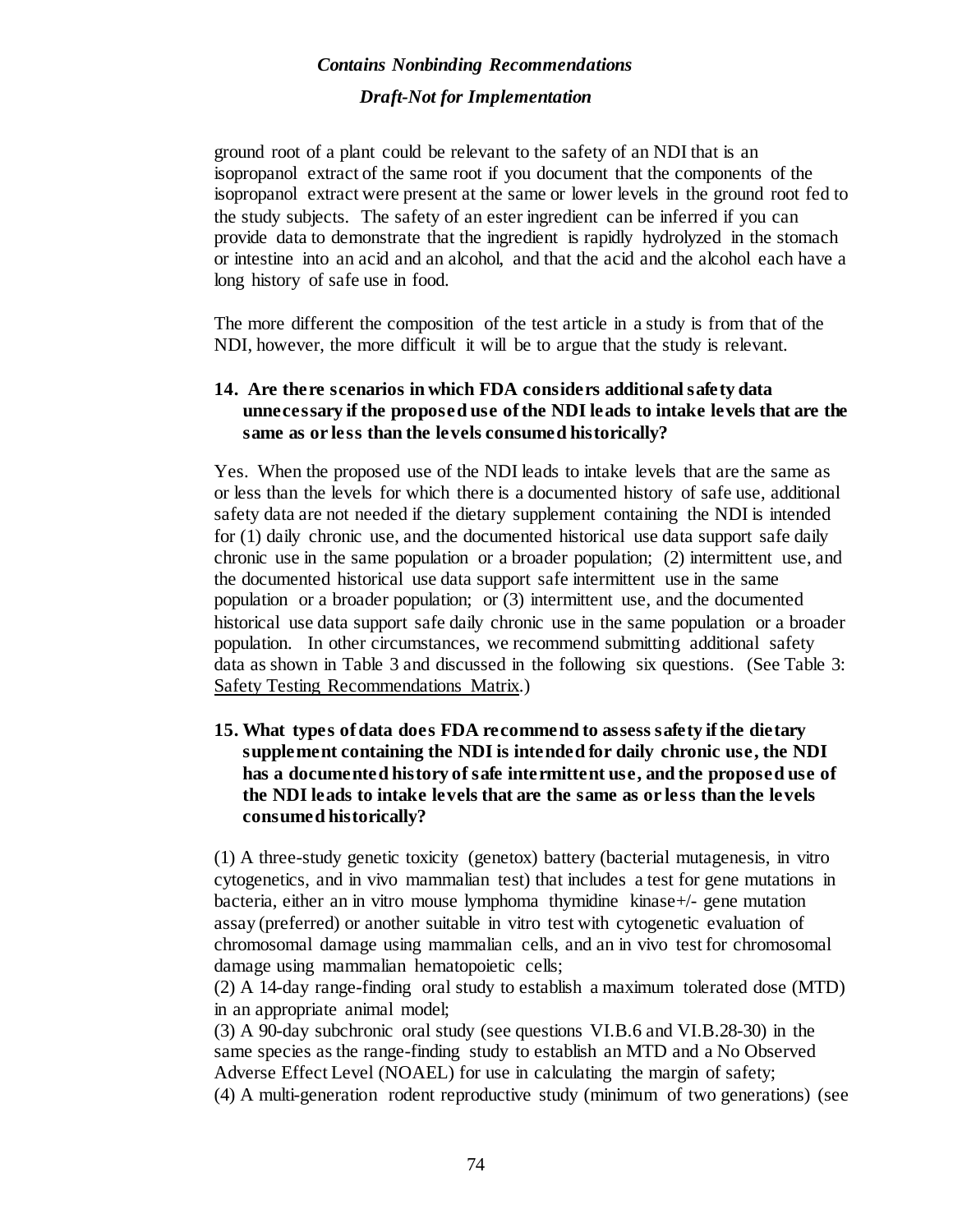#### *Draft-Not for Implementation*

<span id="page-74-1"></span>note at end of list); and

(5) A teratology study (rodent or non-rodent) (see note at end of list).

Note: The rodent reproductive study and the teratology study are not needed if the product is labeled as not for use by women of childbearing age, pregnant or lactating women, or children 13 and younger. (See Table 3: Safety Testing Recommendations Matrix.)

#### <span id="page-74-0"></span>**16. What types of data does FDA recommend to assess safety if the dietary supplement containing the NDI is intended for daily chronic use, the NDI has a documented history of safe daily chronic use, and the proposed use of the NDI leads to intake levels that are greater than the levels consumed historically?**

(1) A two-study genetox battery (bacterial mutagenesis and in vitro cytogenetics) that includes a test for gene mutations in bacteria, either an in vitro mouse lymphoma thymidine kinase+/- gene mutation assay (preferred) or another suitable in vitro test with cytogenetic evaluation of chromosomal damage using mammalian cells;

(2) A 14-day range-finding oral study to establish an MTD in an appropriate animal model;

(3) A 90-day subchronic oral study (same species as the range-finding study) to establish an MTD and a NOAEL for use in calculating the margin of safety;

(4) A repeat-dose tolerability study in humans (30-90 day duration);

(5) A one-year chronic toxicity study in an appropriate animal model or a two-year carcinogenesis study in rodents;

(6) A one-generation rodent reproductive study (see note at end of list); and

(7) A teratology study (rodent or non-rodent) (see note at end of list).

Note: The rodent reproductive study and the teratology study are not needed if the product is labeled as not for use by women of childbearing age, pregnant or lactating women, or children 13 and younger. (See Table 3: Safety Testing Recommendations Matrix.)

**17. What types of data does FDA recommend to assess safety if the dietary supplement containing the NDI is intended for daily chronic use, the NDI has a documented history of safe intermittent use, and the proposed use of the NDI leads to intake levels that are greater than the levels consumed historically?**

(1) A three-study genetox battery as described in question [VI.B.15;](#page-73-0)

(2) 14-day range-finding oral studies to establish an MTD in at least two appropriate species, at least one of which is non-rodent;

(3) Two 90-day subchronic oral studies (one for each species for which there is a range-finding study) to establish an MTD and a NOAEL for use in calculating the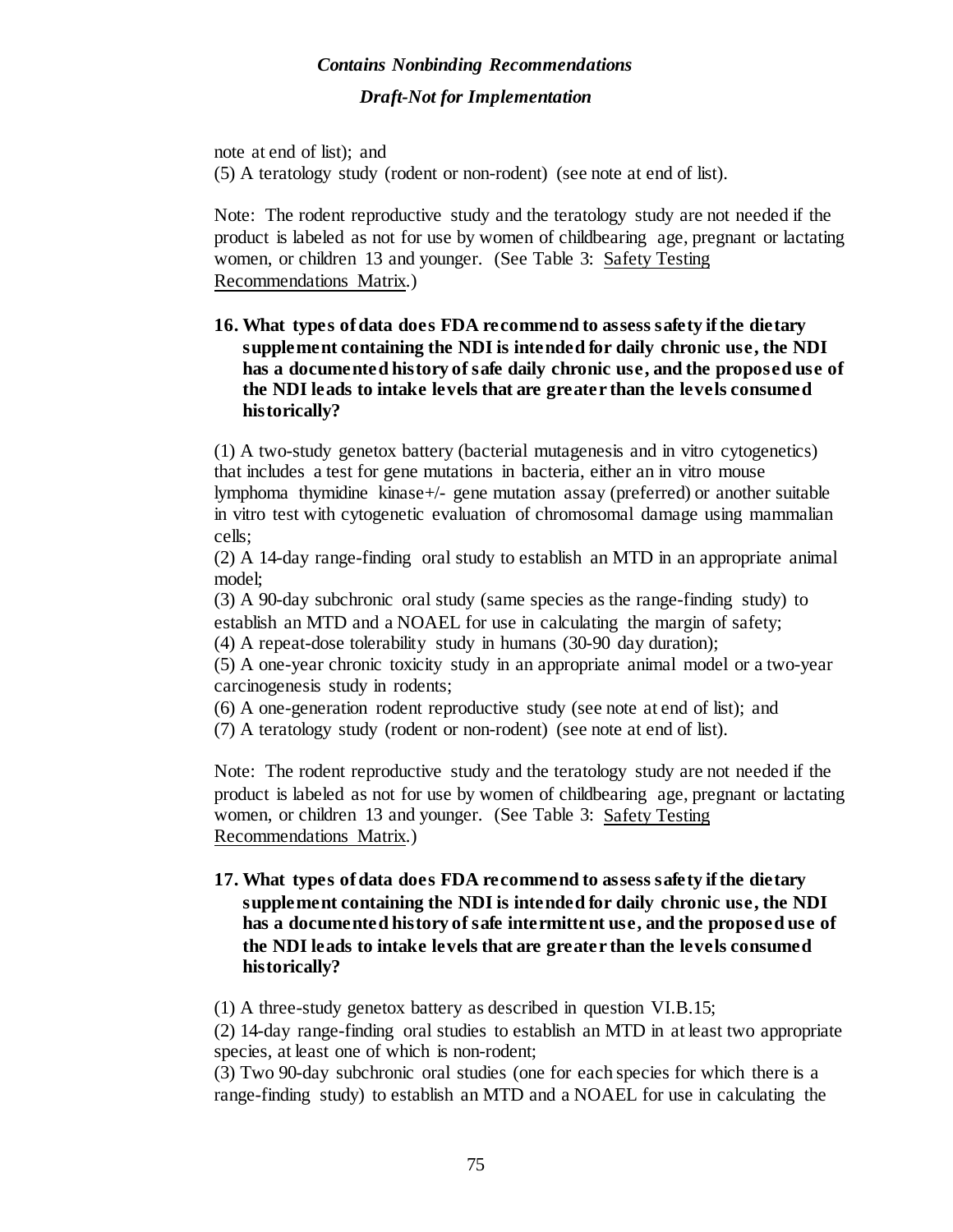#### *Draft-Not for Implementation*

margin of safety;

(4) A one-year chronic toxicity study in an appropriate animal model or a two-year carcinogenesis study in rodents;

(5) A repeat-dose tolerability study in humans (30-90 day duration);

(6) A multi-generation rodent reproductive study (minimum of two generations) (see note at end of list); and

(7) A teratology study (rodent or non-rodent) (see note at end of list).

Note: The rodent reproductive study and the teratology study are generally not needed if the product is labeled as not for use by women of childbearing age, pregnant or lactating women, or children 13 and younger. (See Table 3: Safety Testing Recommendations Matrix.)

**18. What types of data does FDA recommend to assess safety if the dietary supplement containing the NDI is intended for intermittent use, the NDI has a documented history of safe intermittent use, and the proposed use of the NDI leads to intake levels that are greater than the levels consumed historically?** 

(1) A two-study genetox battery (bacterial mutagenesis and in vitro cytogenetics) as described in question [VI.B.16;](#page-74-0)

(2) A 14-day range-finding oral study to establish an MTD in an appropriate animal model

(3) A 90-day subchronic oral study (same species as the range-finding study) to establish an MTD and a NOAEL for use in calculating the margin of safety (4) A single-dose or repeat-dose tolerability study in humans and/or an absorption, distribution, metabolism, and excretion (ADME) study in animals, humans, or both; (5) A one-generation rodent reproductive study (see note at end of list);

(6) A teratology study (rodent or non-rodent) (see note at end of list).

Note: The rodent reproductive study and the teratology study are not needed if the product is labeled as not for use by women of childbearing age, pregnant or lactating women, or children 13 and younger. (See Table 3: Safety Testing Recommendations Matrix.)

**19. What types of data does FDA recommend to assess safety if the dietary supplement containing the NDI is intended for intermittent use, the NDI has a documented history of safe daily chronic use, and the proposed use of the NDI leads to intake levels that are greater than the levels consumed historically?** 

(1) A two-study genetox battery as described in question [VI.B.16;](#page-74-0)

(2) A 14-day range-finding oral study to establish an MTD in an appropriate animal model;

(3) A 90-day subchronic oral study (same species as the range-finding study) to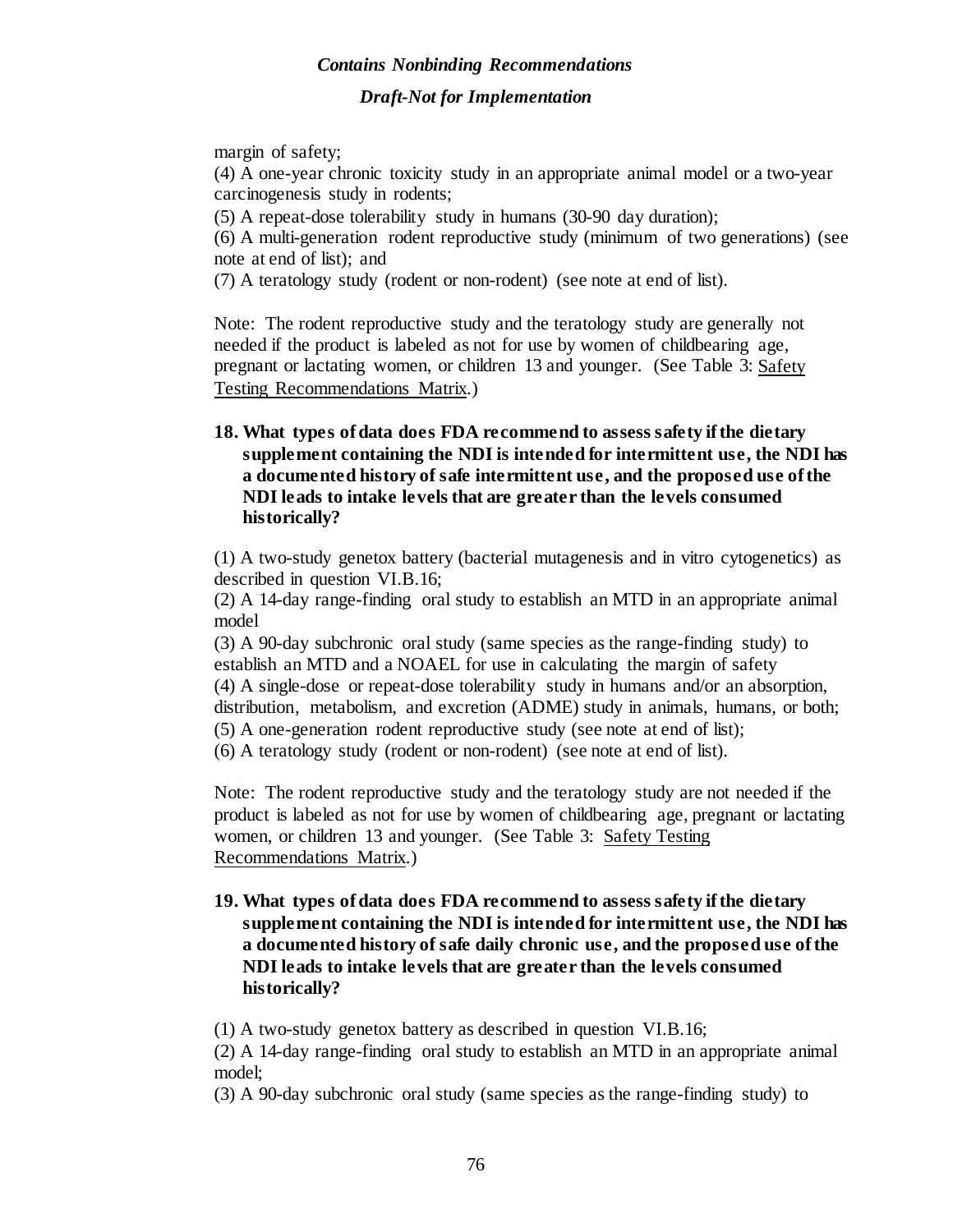#### *Draft-Not for Implementation*

establish an MTD and a NOAEL for use in calculating the margin of safety; (4) A single-dose or repeat-dose tolerability study in humans and/or an ADME study in animals, humans, or both; and

(5) A teratology study (rodent or non-rodent) (see note at end of list).

Note: The teratology study is not needed if the product is labeled as not for use by women of childbearing age, pregnant or lactating women, or children 13 and younger. (See Table 3: Safety Testing Recommendations Matrix.)

#### **20. What types of data does FDA recommend to assess safety if there is no history of use of the NDI that can be relied on to provide evidence ofsafe use in dietary supplements?**

(1) A three-study genetox battery as described in question [VI.B.15;](#page-73-0)

(2) 14-day range-finding oral studies to establish an MTD in at least two appropriate species, at least one of which is non-rodent;

(3) Two 90-day subchronic oral studies (one for each species for which there is a range-finding study) to establish an MTD and a NOAEL for use in calculating the margin of safety (see footnote "‡" in Table 3: Safety Testing Recommendations Matrix);

(4) A repeat-dose tolerability study in humans and/or an ADME study in animals, humans, or both (30-90 day duration);

(5) A one-year chronic toxicity study or a two-year carcinogenesis study in at least two animal species, if the proposed use is either intermittent or daily chronic;

(6) A multi-generation rodent reproductive study (minimum of two generations) (see note at end of list); and

(7) A teratology study (rodent or non-rodent) (see note at end of list).

Note: The rodent reproductive study and the teratology study are not needed if the product is labeled as not for use by women of childbearing age, pregnant or lactating women, or children 13 and younger.

Based on the nature of the NDI and the results of other testing, special studies (e.g., carcinogenicity, ADME) may be needed to provide a reasonable expectation of safety. Other nonclinical studies to assess immunotoxicity and neurotoxicity should be conducted on a case-by-case basis, as appropriate. (See Table 3: Safety Testing Recommendations Matrix.)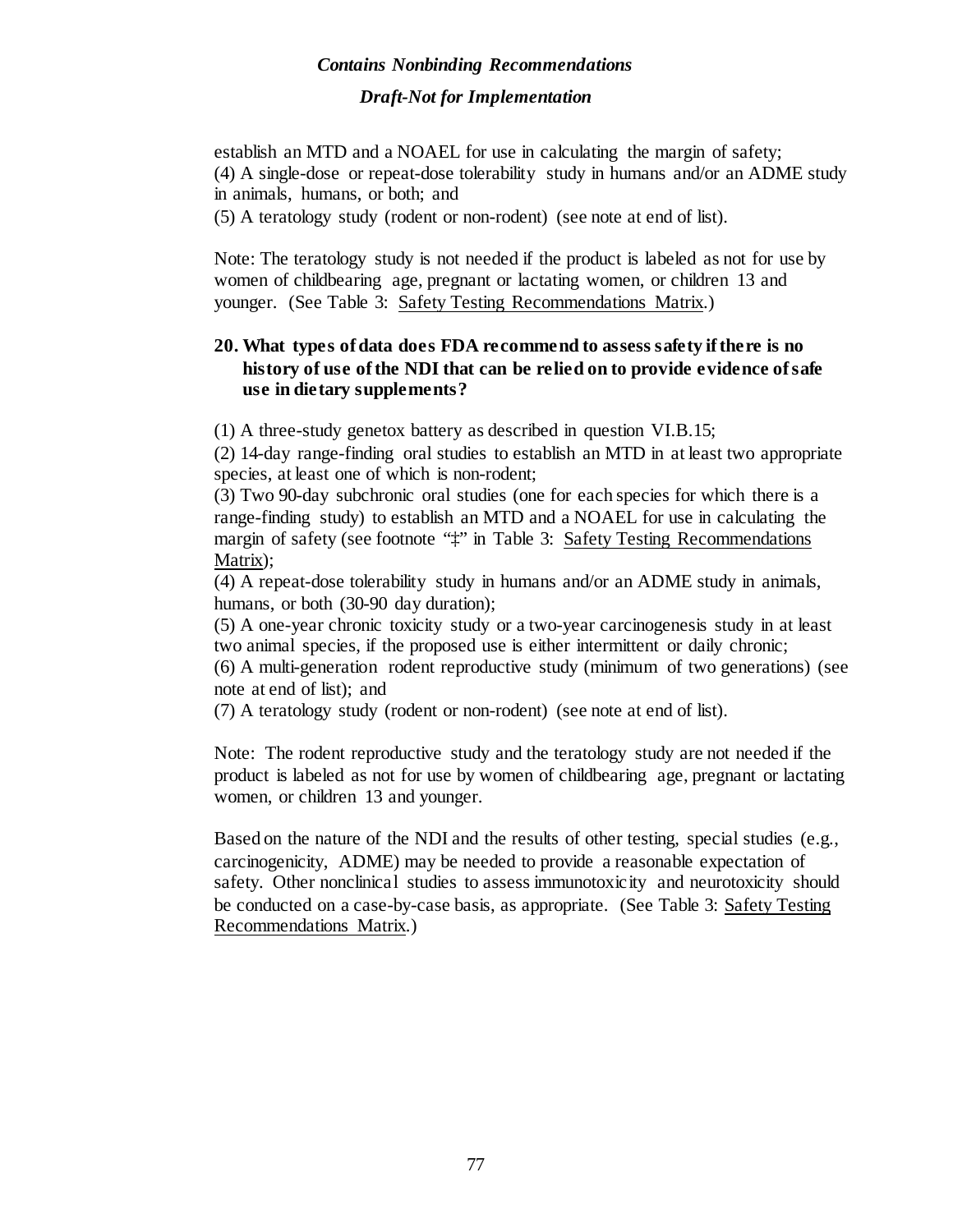#### *Draft-Not for Implementation*

**Table 3: Safety Testing Recommendations Matrix**

| <b>Documented</b><br><b>Historical</b><br><b>Use</b> | <b>Proposed Use</b><br>of the NDI                                                         | Two-<br>Study<br>Genetic<br><b>Toxicity</b><br>Battery[1]             | Three-<br>Study<br>Genetic<br><b>Toxicity</b><br>Battery[1] | 14-Day<br>Range-<br><b>Finding</b><br><b>Oral Study</b><br>in Animals | 90-Day<br>Subchronic<br>Oral Study<br>in.<br>Animals[3] | One-<br>Generation<br>Rodent<br>Reproductive<br>Study [2] | Multi-<br>Generation<br>Rodent<br>Reproductive<br>Study[2] | Teratology<br>Study in<br>Animals[2] | One-Year<br><b>Chronic Toxicity</b><br>or Two-Year<br>Carcinogenesis<br>Study in<br>Animals* | Single-<br><b>Dose</b><br><b>Tolerability</b><br>and/or<br><b>ADME</b><br>Study in<br>Animals<br>and/or<br>Humans* | Repeat-Dose<br><b>Tolerability</b><br>and/or ADME<br>Study in<br>Animals<br>and/or<br>Humans* |
|------------------------------------------------------|-------------------------------------------------------------------------------------------|-----------------------------------------------------------------------|-------------------------------------------------------------|-----------------------------------------------------------------------|---------------------------------------------------------|-----------------------------------------------------------|------------------------------------------------------------|--------------------------------------|----------------------------------------------------------------------------------------------|--------------------------------------------------------------------------------------------------------------------|-----------------------------------------------------------------------------------------------|
| Daily Chronic                                        | Intermittent:<br><b>Less Than</b><br><b>Historical Use</b><br>(see question<br>VLB.14)    | Documented history of use should be sufficient as evidence of safety. |                                                             |                                                                       |                                                         |                                                           |                                                            |                                      |                                                                                              |                                                                                                                    |                                                                                               |
| Daily Chronic                                        | Intermittent:<br><b>Greater Than</b><br><b>Historical Use</b><br>(see question<br>VLB.19  | $\boldsymbol{\mathsf{X}}$                                             |                                                             | X                                                                     | X                                                       |                                                           |                                                            | X                                    |                                                                                              | $\boldsymbol{\mathsf{X}}$                                                                                          |                                                                                               |
| Daily Chronic                                        | Daily Chronic:<br>Less Than<br><b>Historical Use</b><br>(see question<br>VLB.14)          | Documented history of use should be sufficient as evidence of safety. |                                                             |                                                                       |                                                         |                                                           |                                                            |                                      |                                                                                              |                                                                                                                    |                                                                                               |
| Daily Chronic                                        | Daily Chronic:<br><b>Greater Than</b><br><b>Historical Use</b><br>(see question<br>VLB.16 | $\boldsymbol{\mathsf{X}}$                                             |                                                             | X                                                                     | X                                                       | $\boldsymbol{\mathsf{X}}$                                 |                                                            | X                                    | X                                                                                            | $\boldsymbol{\mathsf{X}}$                                                                                          | X                                                                                             |
| Intermittent                                         | Intermittent:<br><b>Less Than</b><br><b>Historical Use</b><br>(see question<br>VLB.14)    | Documented history of use should be sufficient as evidence of safety. |                                                             |                                                                       |                                                         |                                                           |                                                            |                                      |                                                                                              |                                                                                                                    |                                                                                               |
| Intermittent                                         | Intermittent:<br><b>Greater Than</b><br><b>Historical Use</b><br>(see question<br>VLB.18  | $\boldsymbol{\mathsf{X}}$                                             |                                                             | X                                                                     | $\boldsymbol{\mathsf{X}}$                               | $\boldsymbol{\mathsf{X}}$                                 |                                                            | X                                    |                                                                                              | $\boldsymbol{\mathsf{X}}$                                                                                          |                                                                                               |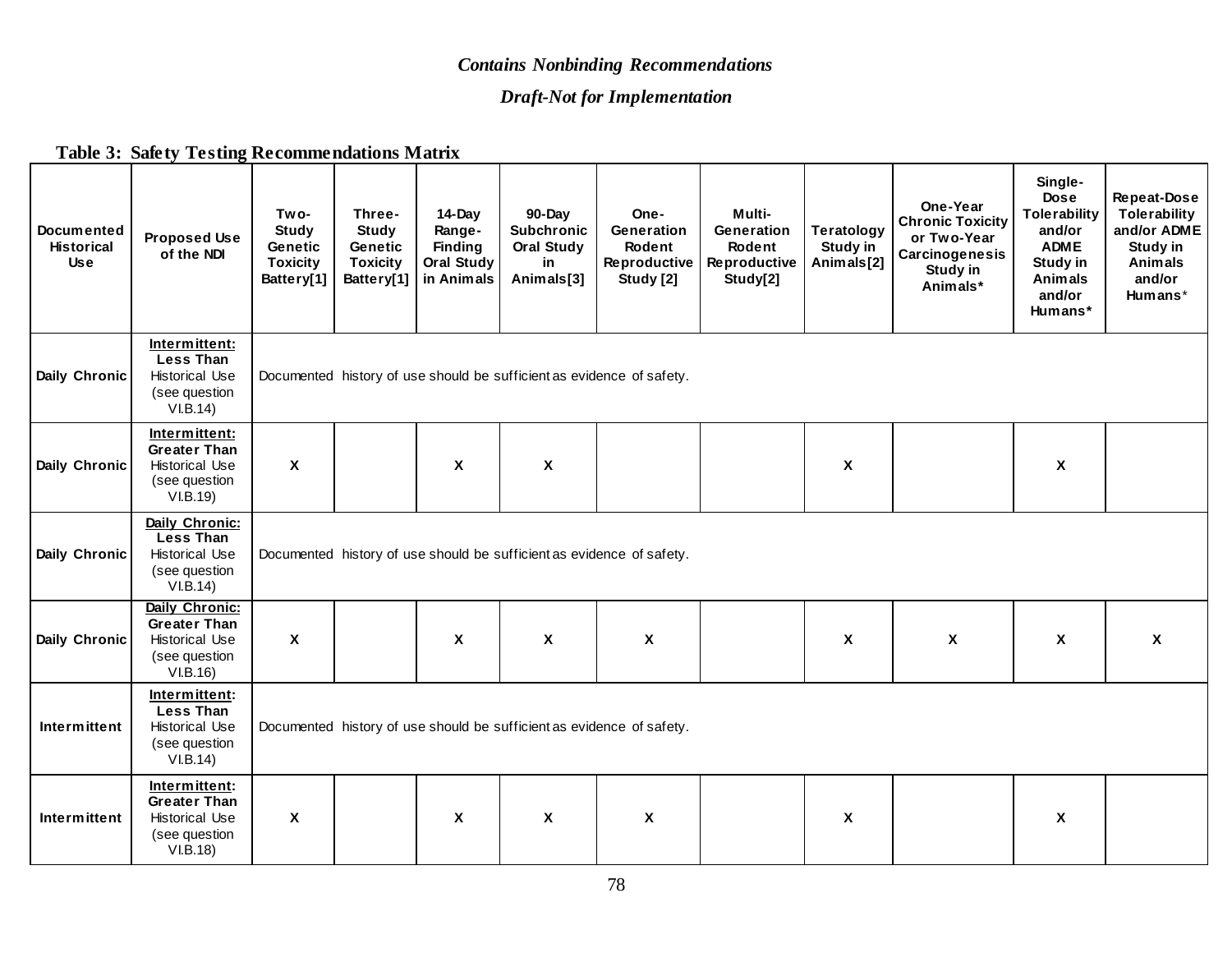#### *Draft-Not for Implementation*

| <b>Documented</b><br><b>Historical</b><br><b>Use</b> | <b>Proposed Use</b><br>of the NDI                                                          | Two-<br>Study<br>Genetic<br><b>Toxicity</b><br>Battery[1] | Three-<br>Study<br>Genetic<br><b>Toxicity</b><br>Battery[1] | 14-Day<br>Range-<br><b>Finding</b><br>Oral Study<br>in Animals | 90-Day<br><b>Subchronic</b><br><b>Oral Study</b><br>in<br>Animals[3] | One-<br>Generation<br>Rodent<br><b>Reproductive</b><br>Study [2] | Multi-<br>Generation<br>Rodent<br>Reproductive<br>Study[2] | Teratology<br>Study in<br>Animals[2] | One-Year<br><b>Chronic Toxicity</b><br>or Two-Year<br>Carcinogenesis<br>Study in<br>Animals* | Single-<br>Dose<br><b>Tolerability</b><br>and/or<br><b>ADME</b><br>Study in<br>Animals<br>and/or<br>Humans* | <b>Repeat-Dose</b><br>Tolerability<br>and/or ADME<br>Study in<br>Animals<br>and/or<br>Humans* |
|------------------------------------------------------|--------------------------------------------------------------------------------------------|-----------------------------------------------------------|-------------------------------------------------------------|----------------------------------------------------------------|----------------------------------------------------------------------|------------------------------------------------------------------|------------------------------------------------------------|--------------------------------------|----------------------------------------------------------------------------------------------|-------------------------------------------------------------------------------------------------------------|-----------------------------------------------------------------------------------------------|
| Intermittent                                         | Daily Chronic:<br><b>Less Than</b><br><b>Historical Use</b><br>(see<br>question VI.B.15)   |                                                           | X                                                           | X                                                              | X                                                                    |                                                                  | X                                                          | $\boldsymbol{\mathsf{x}}$            |                                                                                              |                                                                                                             |                                                                                               |
| Intermittent                                         | Daily Chronic:<br><b>Greater Than</b><br><b>Historical Use</b><br>(see question<br>VLB.17) |                                                           | X                                                           | X                                                              | X[3]                                                                 |                                                                  | X                                                          | X                                    | X[3]                                                                                         |                                                                                                             | X                                                                                             |
| No History                                           | Daily Chronic<br>(see question<br>VLB.20                                                   |                                                           | X                                                           | $\pmb{\mathsf{X}}$                                             | X[3]                                                                 |                                                                  | $\boldsymbol{\mathsf{X}}$                                  | $\boldsymbol{\mathsf{x}}$            | X[3]                                                                                         |                                                                                                             | $\boldsymbol{\mathsf{X}}$                                                                     |
| No History                                           | Intermittent (see<br>question VI.B.20)                                                     |                                                           | X                                                           | X                                                              | X[3]                                                                 |                                                                  | X                                                          | X                                    | X[3]                                                                                         |                                                                                                             | X                                                                                             |

**1** Genetic toxicity batteries are described in questions [VI.B.15](#page-73-1) an[d VI.B.16.](#page-74-1)

**2** Reproductive and teratology testing is not needed if the product is labeled as not for use by women of childbearing age, pregnant or lactating women, and children 13 and younger.

**3** In general, if there is no history of use, two species should be used for 90-day subchronic studies. In addition, the one-year chronic toxicity study or two-year carcinogenesis study should be done in two species. However, the one-year chronic toxicity study, two-year carcinogenesis study, or second subchronic study may not be necessary in some cases based on the amount and type of historical use data or the duration of use of the NDI, if significantly shorter than lifetime daily use. For example, if the proposed use of the NDI is for 30 days or less, then a 28-day animal study might be sufficient under certain circumstances (e.g., live microbial NDI).

\*Special studies (such as one-year chronic toxicity studies in animals; two-year carcinogenicity studies in animals; and ADME, bioavailability, and tolerability studies in animals, humans, or both) should be conducted on a case-by-case basis, as appropriate, if the toxicology data or the identity of the NDI raises a special safety concern.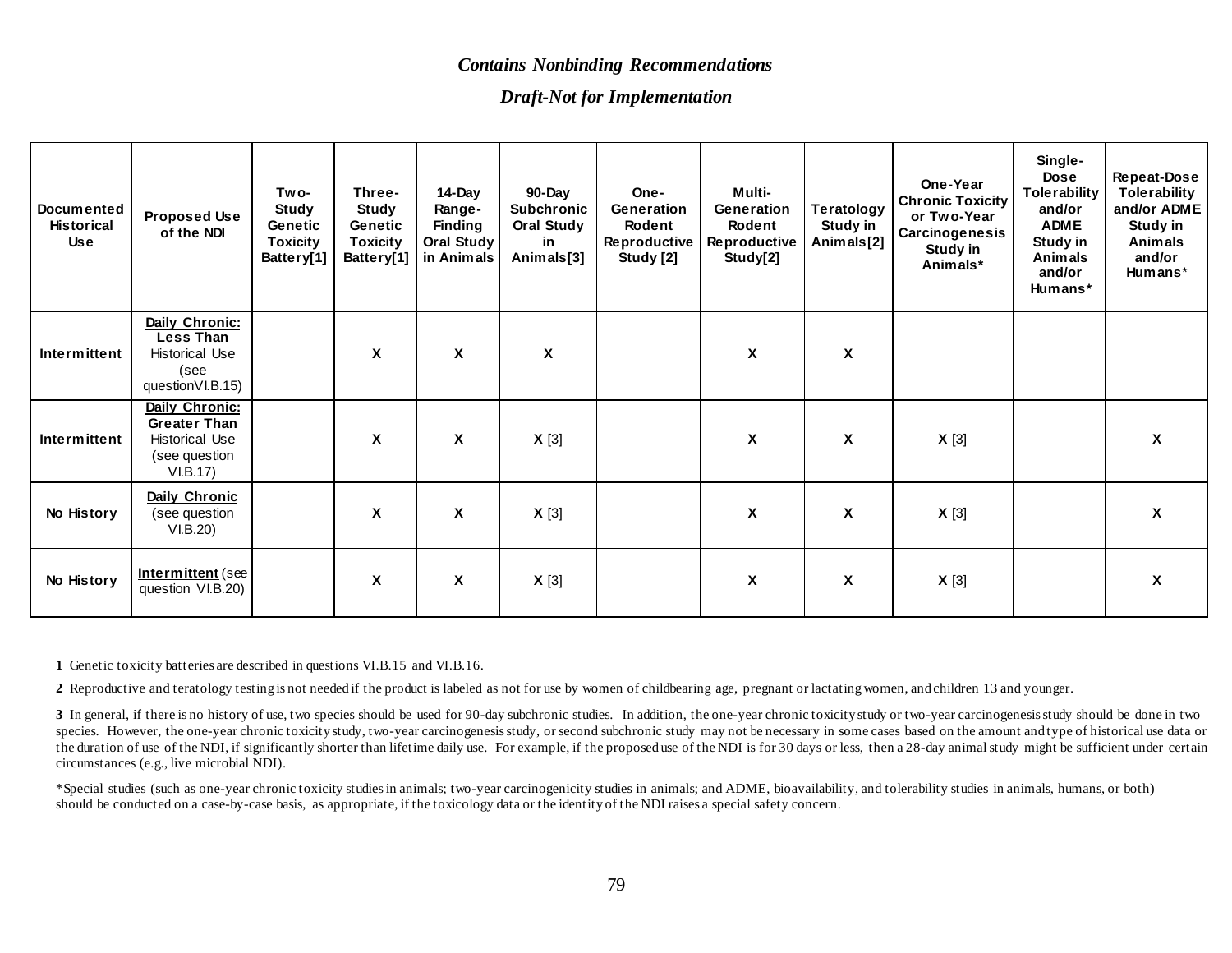#### **21. Am I required to use only FDA-published safety test protocols?**

No. You should use your own judgment in selecting among FDA's protocols and other internationally recognized safety testing protocols and testing batteries developed for other types of products when you choose safety testing protocols for your NDI or the dietary supplement to which your NDI will be added. Regardless of the protocols used, you should cite the source for each protocol and why the protocol or the battery of protocols you chose is appropriate for the safety endpoints that are being investigated.

The NDI safety standard is different than the standard for food additives, drugs, and other FDAregulated products. Recommendations in guidance documents that are tailored to the safety assessment needs of other FDA-regulated products may not always be appropriate for dietary ingredients or dietary supplements. You should compile scientific evidence that provides a basis to conclude that the NDI that is the subject of your notification will reasonably be expected to be safe when used under the conditions recommended or suggested in the labeling of the dietary supplement described in the notification.

#### <span id="page-79-3"></span>**22. What are some sources of safety testing protocols that can be used in testing NDIs and dietary supplements?**

Useful guidelines for safety testing include:

- [OECD Guidelines for the Testing of Chemicals, Section 4: Health Effects,](http://www.oecd-ilibrary.org/environment/oecd-guidelines-for-the-testing-of-chemicals-section-4-health-effects_20745788) published by the Organization for Economic Co-operation and Development<sup>[53](#page-79-0)</sup>;
- [Harmonized Test Guidelines, published by the Office of Chemical Safety and](http://www.epa.gov/ocspp/pubs/frs/home/guidelin.htm)  Pollution Prevention of the U.S. Environmental Protection Agency  $(EPA)^{54}$  $(EPA)^{54}$  $(EPA)^{54}$ ; and
- Principles and Methods for the Risk Assessment of Chemicals in Food, published jointly by the Food and Agriculture Organization of the United Nations and the World Health Organization.<sup>[55](#page-79-2)</sup>

#### **23. What is the appropriate highest dose of an NDI to use in animal and human safety studies?**

To maximize the chance that toxicity associated with the test article can be detected, the highest dose (commonly referred to as the "top dose") in animal studies should be the maximum

<span id="page-79-0"></span> $53$  Organisation for Economic Co-operation and Development (OECD). OECD Guidelines for the Testing of Chemicals, Section 4:<br>Health Effects. A vailable at: http://www.oecd.org/chemicalsafety/testing/oecdguidelinesforthete

<span id="page-79-1"></span><sup>&</sup>lt;sup>54</sup> U.S. Environmental Protection Agency (EPA), Office of Chemical Safety and Pollution Prevention (OCSPP). OCSPP Harmonized<br>Test Guidelines; September 2015. A vailable at: https://www.epa.gov/test-guidelines-pesticides-a

<span id="page-79-2"></span>Principles and Methods for the Risk Assessment of Chemicals in Food. Environmental Health Criteria 240. A joint publication of the Food and Agriculture Organization of the United Nations and the World Health Organization. 2009. Available at: [http://whqlibdoc.who.int/ehc/WHO\\_EHC\\_240\\_4\\_eng\\_Chapter1.pdf](http://whqlibdoc.who.int/ehc/WHO_EHC_240_4_eng_Chapter1.pdf).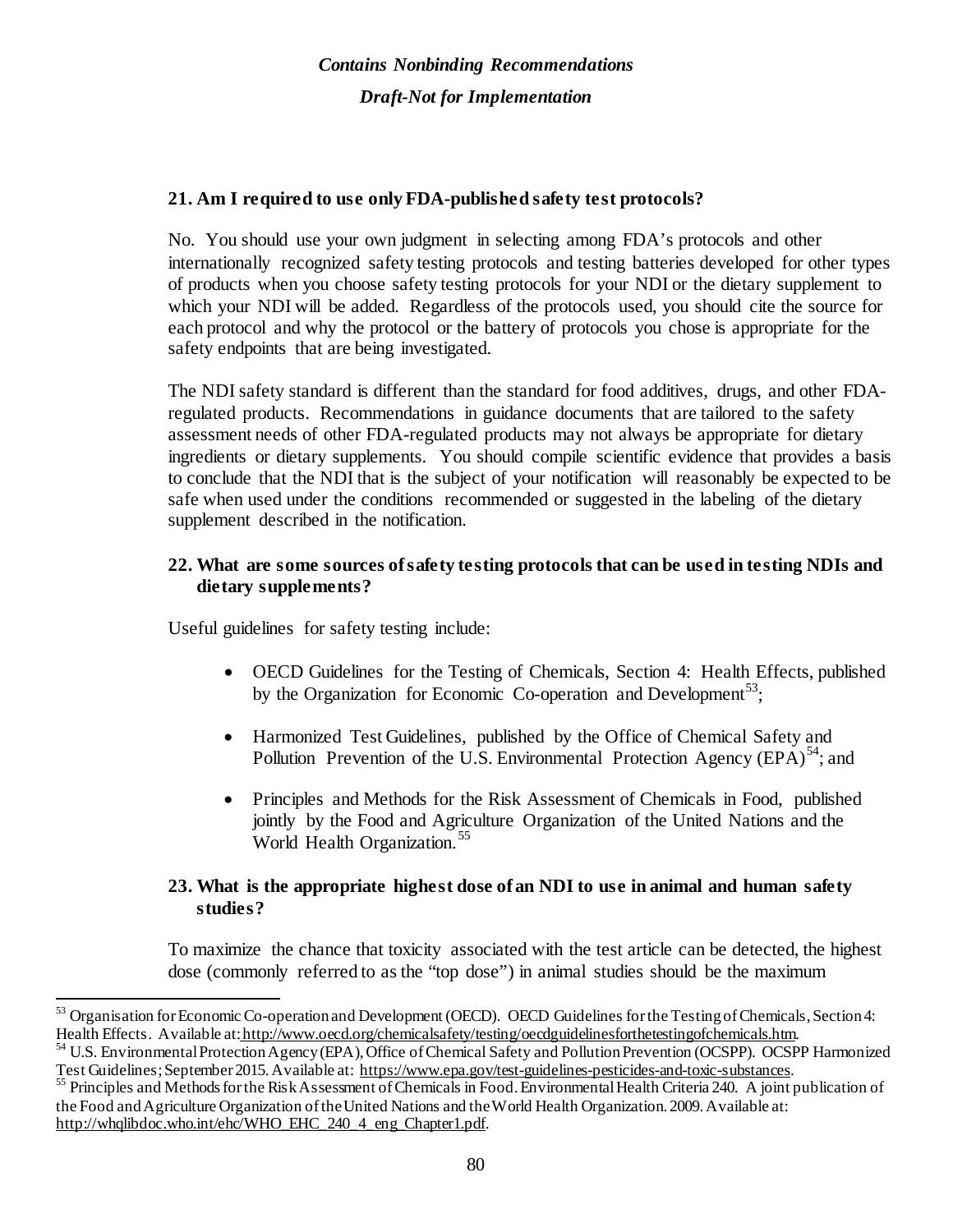tolerated dose (MTD) (see definition in section [VII\)](#page-94-0). Lower doses are used to establish the doseresponse relationship and the no-effect dose (see question [VI.C.4](#page-89-0) for information on the latter ). Shorter-term studies are needed to estimate the MTD for longer studies; for example, the results of a 14-day study must be known before the dose for a 90-day study can be determined.

Considering a broad range of biological information is essential to pick the correct top dose or MTD. For example, data concerning changes in body and organ weight and clinically significant alterations in hematological, urinary, neurological, and clinical chemistry parameters, in combination with more definitive toxic, gross, or histopathologic endpoints, can be used to estimate the MTD. FDA intends to consider whether the test article was tested at the MTD as a major factor in evaluating the adequacy of studies submitted in an NDI notification. The studies should include a description of the process used to select the MTD for the study, if it is not readily apparent.

Please note that it is not scientifically valid to select doses for tests based on information unrelated to the toxicity of the test article. For example, the highest dose should not be selected so as to provide a pre-determined margin of safety over the maximum expected human consumption of the test article, assuming that the results of testing at that dose will be negative.

FDA recognizes that there may be limitations on using a top dose. For example, limits on top doses can be based on animal handling considerations, such as the amount that can be safely administered by gavage or the amount in feed that still permits proper nutrition. The top dose in clinical studies should be governed by safety considerations, as determined by an Institutional Review Board. However, within the limits of safety, the top dose in clinical studies should be as high as feasible. At a minimum, the top dose or total daily intake level in a clinical trial of an NDI should be as high as the top dose or total daily intake level of the NDI under the conditions of use proposed in the notification. Preferably, the highest total daily intake level in the trial should be higher than the highest total daily intake level of the NDI proposed in the notification.

#### **24. What should I do to justify the use of a particular protocol?**

You should cite an authoritative source for the protocol and explain how information generated by the study using the protocol supports the safety of the dietary supplement in which the NDI will be used. If you decide to deviate from a standard or published protocol, you should explain why you altered the protocol and how the alteration affects the relevance of the study results to the safety of your product.

#### **25. How will I identify a potential hazard using a standard genetic toxicity test, and what should I do after identifying a potential genetic toxicity hazard?**

A positive finding in one or more of the standard genetic toxicity tests constitutes a clear but non-quantitative identification of a potential hazard. Positive results in genetic toxicity tests may necessitate additional safety testing, such as an evaluation of carcinogenicity from two-year or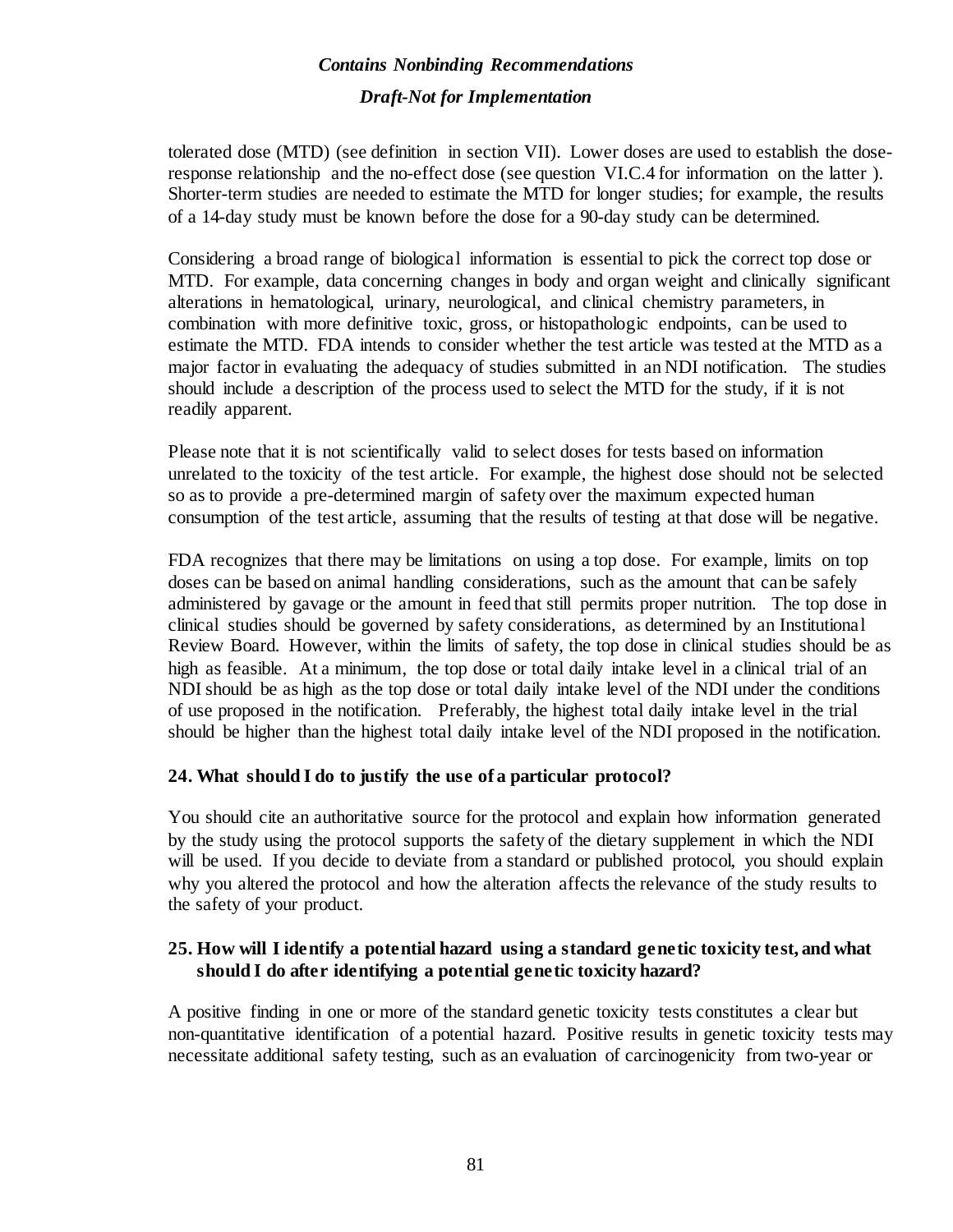lifetime chronic toxicity assays. General guidance on following up positive results in genetic toxicity testing can be found in the scientific literature on this topic. [56](#page-81-2)

#### **26. Should the NDI notification discuss the history of use or other evidence of safety that forms the basis for my conclusion that a genotoxic dietary ingredient can reasonably be expected to be safe?**

Yes, your NDI notification should discuss this history of use or other evidence of safety. You should conduct a risk assessment to determine whether the genetic toxicity of the NDI prevents the dietary supplement from being reasonably expected to be safe under the proposed conditions of use.

#### **27. Where can I find good examples of genotoxicity protocols that can be used in conducting animal and human studies on NDIs?**

The sources cited in the answer to question [VI.B.22](#page-79-3) contain test guidelines and testing batteries for evaluating genetic toxicity.

#### <span id="page-81-0"></span>**28. What is the purpose of a subchronic oral toxicity study?**

When properly conducted (e.g., with doses selected based on shorter term repeat-dose studies), subchronic oral toxicity studies are used to identify the maximum tolerated dose (MTD) of a substance, as well as the substance's No Observed Adverse Effect Level (NOAEL). Toxicity data and the NOAEL identified by the subchronic oral study are used (1) to predict the organ toxicity or other types of toxicity that are likely to be associated with human or animal consumption of unsafe quantities of the test article; (2) to determine the need for and design of additional animal studies, such as specialized toxicity studies and chronic toxicity studies; and (3) to assess the safety of short-term repeat-dose exposure to the test article, either for consumers or for participants in clinical trials.

#### **29. What is the appropriate duration for a subchronic oral toxicity study?**

Subchronic oral toxicity studies are generally conducted for 90 days (3 months). Protocols described as lasting 12 or 13 weeks are considered equivalent. Subchronic toxicity studies provide information on the possible health hazards likely to arise from repeated exposure to a substance over a three-month period.

#### <span id="page-81-1"></span>**30. Where can I find more information and examples of a subchronic oral toxicity study?**

We recommend referring to the OECD Guidelines for the Testing of Chemicals. Protocols for rodent studies are in OECD Guideline 408, "Repeated Dose 90-day Oral Toxicity Study in

<span id="page-81-2"></span> <sup>56</sup> Dearfield KL, Thybaud V, Cimino MC, Custer L, Czich A, Harvey JS, *et al*. Follow-up actions from positive results of in vitro genetic toxicity testing. Environ Mol Mutagen. 2011 Apr; 52(3):177-204.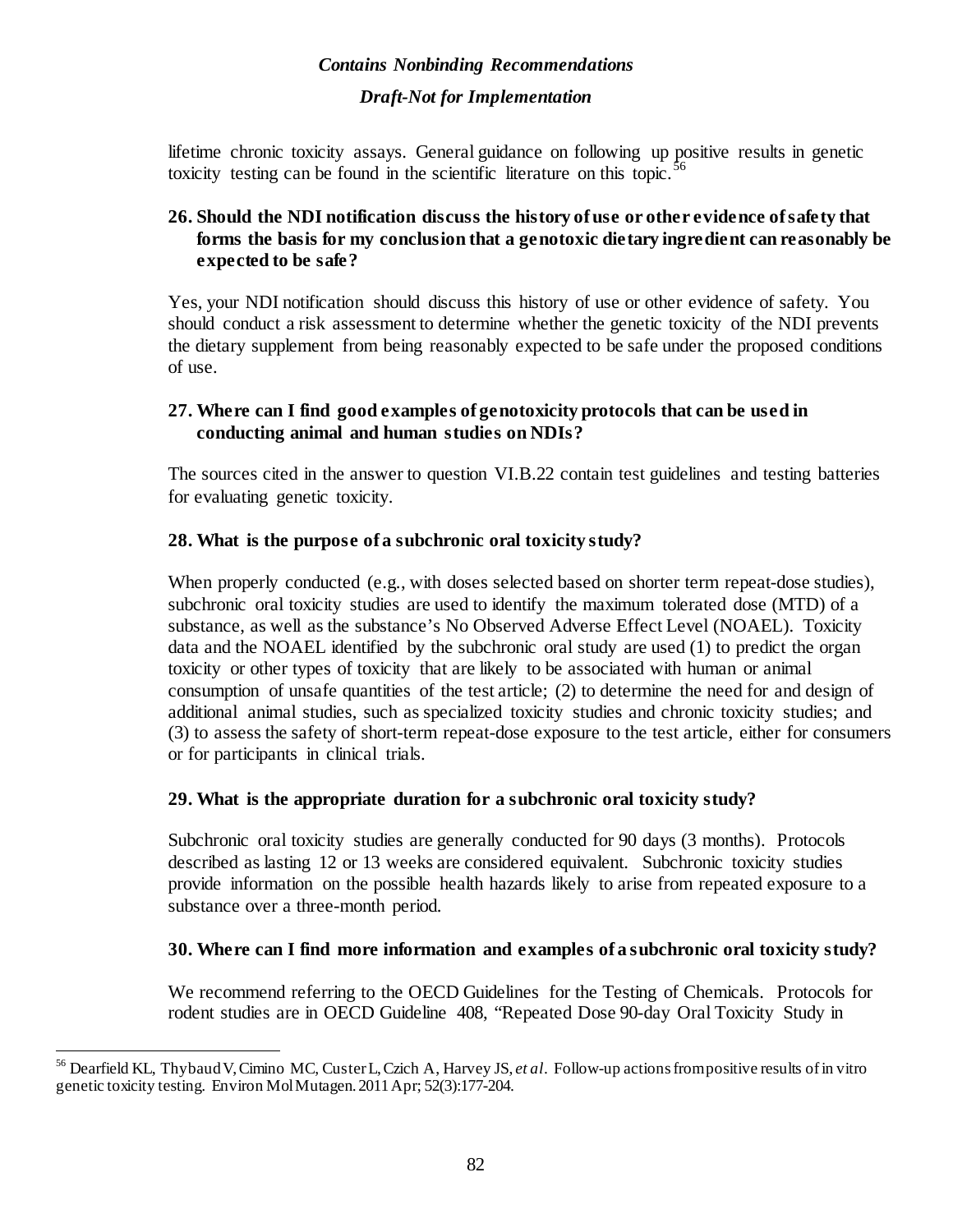Rodents."<sup>[57](#page-82-0)</sup> Protocols for non-rodent studies are in OECD Guideline 409, "Repeated Dose 90-Day Oral Toxicity Study in Non-Rodents."<sup>[58](#page-82-1)</sup> The appropriate animal species and study design may vary depending on the safety questions associated with the NDI being studied.

#### **31. What is the purpose of reproductive toxicity and teratology studies?**

The purpose of reproductive toxicity studies is to provide information regarding the effects of a dietary ingredient on all aspects of reproduction, including sexual behavior, spermatogenic and estrus cycles, gonadal function, fertility, parturition (giving birth), lactation, and prenatal development. The purpose of teratology studies is to provide information on whether the test article causes congenital malformations in the offspring of a test animal. The purpose of multigeneration reproductive studies is to provide growth and reproductive function data regarding the effects of the test article on male and female offspring of test animals and on the growth and reproductive function of their offspring in the subsequent generation(s).

#### **32. Should I include a discussion of the reproductive and teratology studies in my NDI notification?**

Yes. FDA recommends that you provide a summary and a detailed discussion of the results of each reproductive and teratology study in the comprehensive safety profile for the NDI (see question [VI.C.2\)](#page-87-0).

#### **33. Should I identify the "No Observed Adverse Effect Level" (NOAEL) for all test substance-related changes in both reproductive and teratology test endpoints?**

Yes. You should identify the NOAEL for parental animals and their offspring in each generation in reproductive studies, including teratology studies. In addition to information about reproductive success, data from the study should also be used to provide information on development (i.e., growth and function of the offspring) and teratogenesis (i.e., birth defects, both structural and functional).

#### **34. Where can I find sample protocols for reproductive and teratology studies?**

We recommend that you refer to the OECD Guidelines for the Testing of Chemicals, Guidelines 415 ("One-Generation Reproduction Toxicity Study"),<sup>[59](#page-82-2)</sup> 416 ("Two-Generation Reproduction

<span id="page-82-1"></span><span id="page-82-0"></span><sup>&</sup>lt;sup>57</sup> Organisation for Economic Co-operation and Development. OECD Guidelines for the Testing of Chemicals, Guideline 408: Repeated Dose 90-day Oral Toxicity Study in Rodents. Paris: OECD Publishing; May 1981; revised September 1998. Available at: http://www.oecd-ilibrary.org/environment/test-no-408-repeated-dose-90-day-oral-toxicity-study-in-rodents 9789264070707-en.<br><sup>58</sup> Organisation for Economic Co-operation and Development. OECD Guidelines for the Testing of Che Repeated Dose 90-day Oral Toxicity Study in Non-Rodents. Paris: OECD Publishing; May 1981; revised September 1998. Available at: [http://www.oecd-ilibrary.org/environment/test-no-409-repeated-dose-90-day-oral-toxicity-study-in-non-rodents\\_9789264070721](http://www.oecd-ilibrary.org/environment/test-no-409-repeated-dose-90-day-oral-toxicity-study-in-non-rodents_9789264070721-en) [en.](http://www.oecd-ilibrary.org/environment/test-no-409-repeated-dose-90-day-oral-toxicity-study-in-non-rodents_9789264070721-en)

<span id="page-82-2"></span><sup>&</sup>lt;sup>59</sup> Organisation for Economic Co-operation and Development. OECD Guidelines for the Testing of Chemicals, Guideline 415: One-Generation Reproduction Toxicity Study. Paris: OECD Publishing; May 1983. Available at: <http://www.oecd.org/chemicalsafety/risk-assessment/1948458.pdf>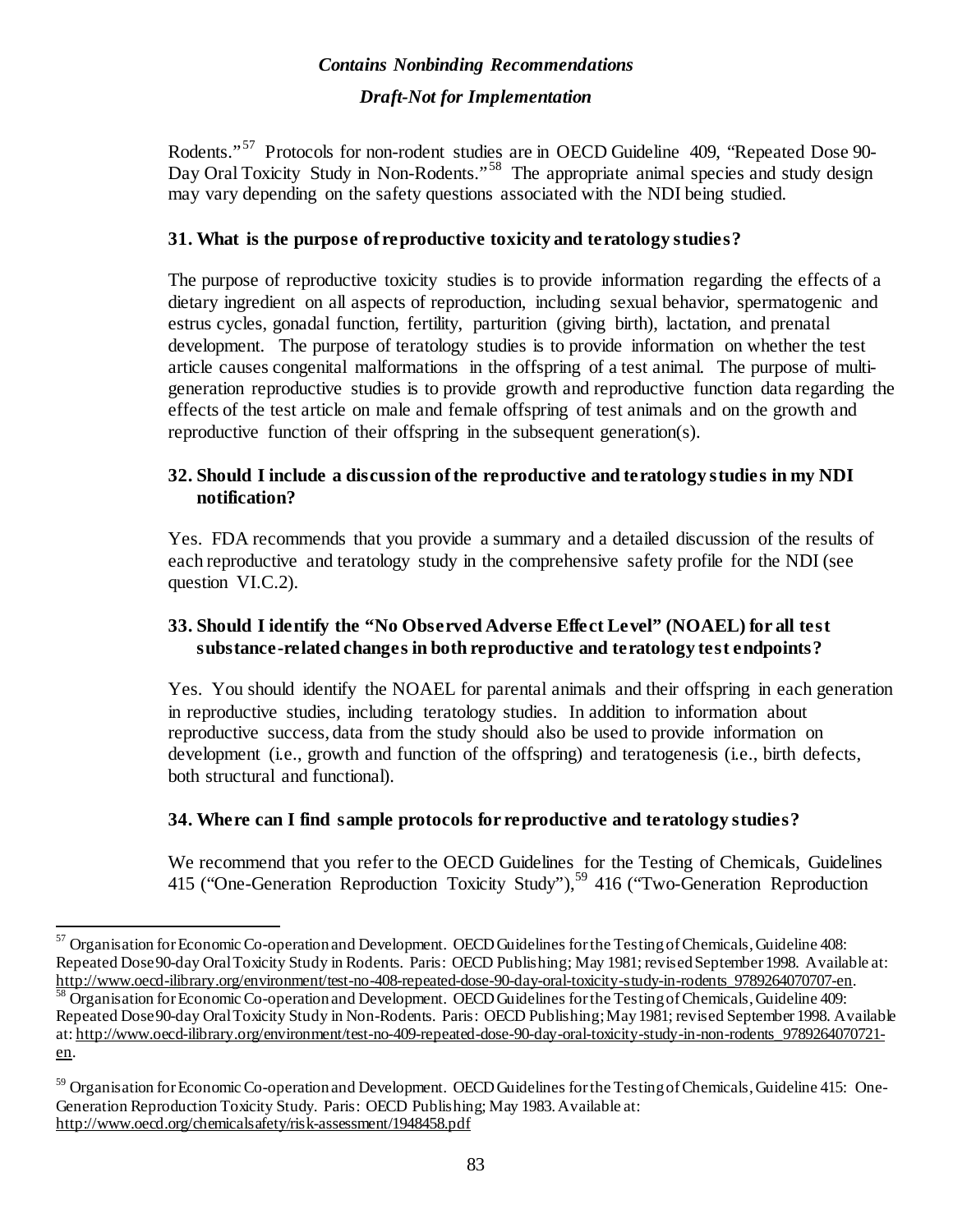#### *Draft-Not for Implementation*

Toxicity Study"),  $60$  421 ("Reproduction/Developmental Toxicity Screening Test"),  $61$  and 422 ("Combined Repeated Dose Toxicity Study with the Reproduction/Developmental Toxicity Screening Test" $)^{62}$  $)^{62}$  $)^{62}$  to find protocols for conducting reproductive toxicity and teratology studies. You may also wish to consider how data from these studies are assembled and used for other regulatory programs (e.g., for pesticides, see EPA's "Harmonized Test Guidelines,"<sup>[63](#page-83-3)</sup> and for medicinal products, see ICH's "Safety Guidelines"<sup>[64](#page-83-4)</sup>). In particular, "Detection of Toxicity to Reproduction for Medicinal Products & Toxicity to Male Fertility<sup> $5$ </sup> contains useful guidelines for detecting reproductive toxicity.

#### **35. What is the purpose of repeat**-**dose toxicity testing?**

In general, the purpose of repeat-dose toxicity testing is to define toxic effects on body systems and target organs based on repeated and/or cumulative exposure to the test substance or to constituents and/or metabolites of the test substance. Repeat-dose testing defines the nature of the tissue or organ damage, particularly in relation to dose and duration of exposure. Repeatdose testing is also used to identify dosages associated with toxic and biological responses and to define a NOAEL.

The route of administration in repeat-dose testing for a dietary supplement containing an NDI should always be oral, and the study should include a range of doses at and above the proposed dose of the NDI in the dietary supplement. An "oral study," as described in this guidance, can include administration in feed or drinking water (with the feed or water consumption measured to confirm actual intake) or via gavage, which involves introduction of the test article through a tube passed through the mouth into the stomach. Ideally, the test article used in these studies should have the same composition and form as the dietary supplement described in the notification since the other ingredients can affect the safety of the NDI as used in the product.

[http://www.ich.org/fileadmin/Public\\_Web\\_Site/ICH\\_Products/Guidelines/Safety/S5/Step4/S5\\_R2\\_\\_Guideline.pdf.](http://www.ich.org/fileadmin/Public_Web_Site/ICH_Products/Guidelines/Safety/S5/Step4/S5_R2__Guideline.pdf)

<span id="page-83-0"></span><sup>&</sup>lt;sup>60</sup> Organisation for Economic Co-operation and Development. OECD Guidelines for the Testing of Chemicals, Guideline 416: Two-Generation Reproduction Toxicity Study. Paris: OECD Publishing; May 1983; revised January 2001. Available at:<br>http://www.oecd.org/chemicalsafety/risk-assessment/1948466.pdf

<span id="page-83-1"></span> $\frac{61}{61}$  Organisation for Economic Co-operation and Development. OECD Guidelines for the Testing of Chemicals, Guideline 421: Reproduction/Developmental Toxicity Screening Test. Paris: OECD Publishing; July 2015. Available at: http://www.oecd-<br>ilibrary.org/environment/test-no-421-reproduction-developmental-toxicity-screening-test 9789264242692-en

<span id="page-83-2"></span> $\frac{62}{2}$  Organisation for Economic Co-operation and Development. OECD Guidelines for the Testing of Chemicals, Guideline 422: Combined Repeated Dose Toxicity Study with the Reproduction/Developmental Toxicity Screening Test. Paris: OECD Publishing; March 1996. Available at:http://www.oecd-ilibrary.org/environment/test-no-422-combined-repeated-dose-toxicity-study-with-the-<br>reproduction-developmental-toxicity-screening-test 9789264070981-en

<span id="page-83-3"></span><sup>&</sup>lt;sup>63</sup> U.S. Environmental Protection Agency (EPA), Office of Chemical Safety and Pollution Prevention (OCSPP). OCSPP Harmonized Test Guidelines; September 2015. A vailable at: https://www.epa.gov/test-guidelines-pesticides-

<span id="page-83-4"></span>International Conference on Harmonis ation of Technical Requirements for Registration of Pharmaceuticals for Human Use (ICH). Safety Guidelines. Available at: http://www.ich.org/products/guidelines/safety/article/safety-guidelines.html Accessed August 28, 2015.

<span id="page-83-5"></span><sup>65</sup> International Conference on Harmonisation of Technical Requirements for Registration of Pharmaceuticals for Human Use (ICH). Detection of Toxicity to Reproduction for Medicinal Products & Toxicity to Male Fertility S5(R2); June 1993; addendum dated November 2000 incorporated November 2005.Available at: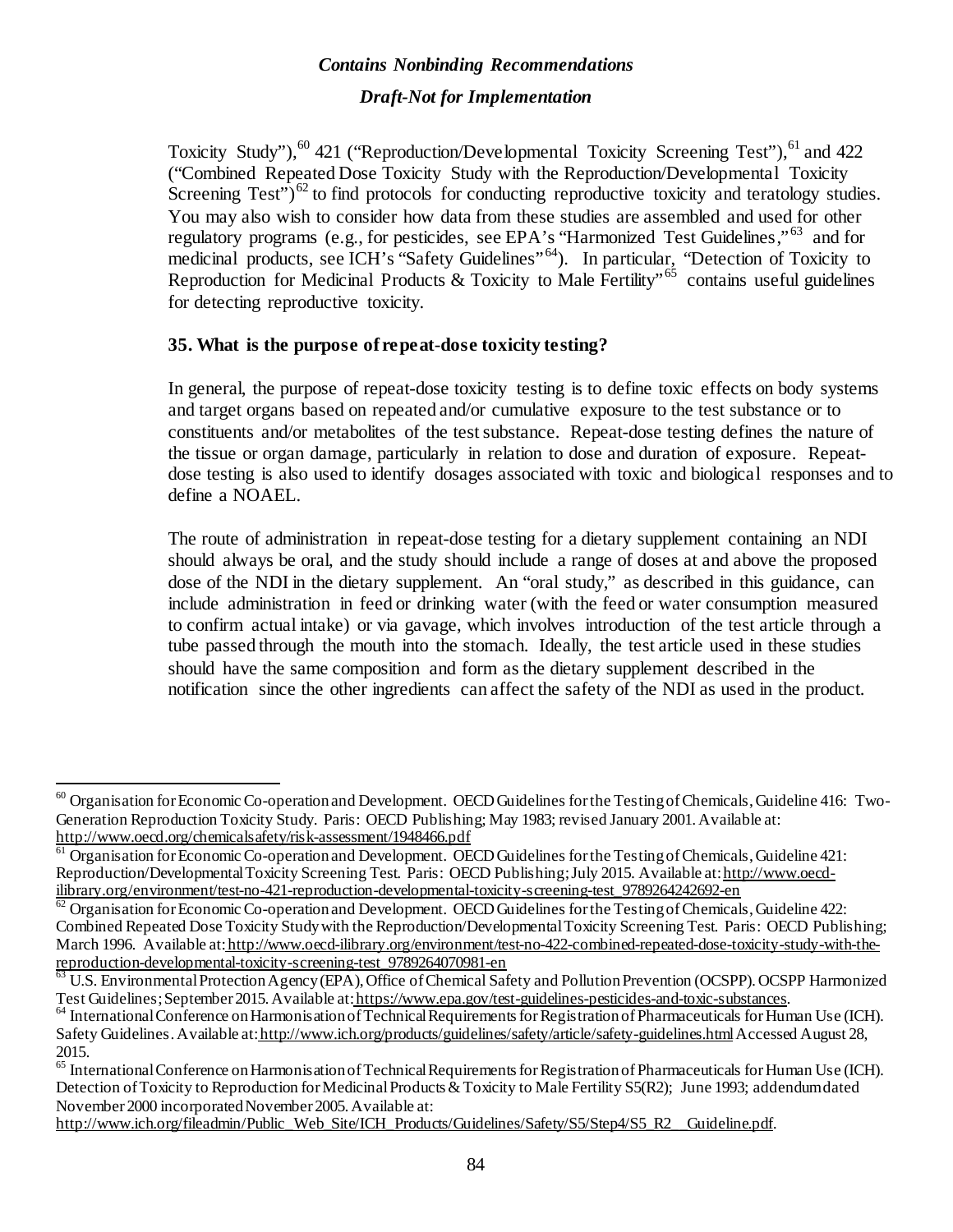#### **36. Am I required to conduct human clinical studies to assess the safety of my NDI or the dietary supplement containing my NDI?**

The FD&C Act contains no explicit requirement for a manufacturer or distributor to conduct human clinical studies before submitting an NDI notification. However, there may be circumstances in which you find it necessary to perform such studies because the existing history of use data, safety data, and data on population exposure do not provide a sufficient basis for you to conclude that the dietary supplement containing the NDI will reasonably be expected to be safe under its proposed conditions of use.<sup>[66](#page-84-0)</sup>

#### **37. What kinds of human clinical studies are useful to assess the safety of an NDI or dietary supplement containing an NDI?**

The most useful studies are usually short-term tolerability studies and absorption, distribution, metabolism, and excretion (ADME) studies. The test article used in these studies should have the same identity and composition (including ingredients used in combination with the NDI) and forms as described in the dietary supplement composition section of your notification. When human ADME studies are done in conjunction with ADME studies conducted in the animal species used for toxicological testing, the relevance of the animal data to humans can be demonstrated and the safety factors used to calculate the margin of safety can be reduced (see question [VI.C.5\)](#page-90-0).

Tolerability studies identify acute toxicity, such as that associated with toxins or with indigestible nutrients at very high serving levels of ingredients like fats and oils. Human repeatdose studies are more rarely used to directly demonstrate the safety of the test article in humans. They can be used to allay specific safety concerns raised by animal studies or history of use information, or to establish a margin of safety for an NDI when the proposed conditions of use would result in doses that cannot be humanely administered to animals.

#### **38. What is the purpose of "repeat-dose" human studies, and how are such studies classified?**

Human studies can be used alone or in conjunction with animal studies. If animal toxicity studies or history of use data do not document an adequate margin of safety between the NOAEL for your NDI and the expected intake of the NDI from its proposed dietary supplement use, we recommend a human clinical trial consisting of a repeat-dose study. Clinical trials should include male and female subjects, as well as an adequate sample size and duration. Sample size is a very important consideration, as the study should be sufficiently powered to show differences in your data. If a clinical trial is not powered by a large enough sample size, results showing no adverse effects cannot be relied on as evidence of safety because the absence of

<span id="page-84-0"></span><sup>&</sup>lt;sup>66</sup> Human clinical studies must comply with FDA's regulations for the protection of human subjects (21 CFR Parts 50 and 56). A clinical study intended to evaluate the safety of a dietary ingredient or dietary supplement generally does not require an investigational new drug application (IND), but if the study also evaluates the use of the productto treat or mitigate a disease (i.e., a use of the product as a drug), it would require an IND. See FDA, Guidance for Clinical Investigators, Sponsors, and IRBs: Investigational New Drug Applications (INDs) – Determining Whether Human Research Studies Can Be Conducted Without an IND; September 2013. Available at[: http://www.fda.gov/downloads/Drugs/Guidances/UCM229175.pdf](http://www.fda.gov/downloads/Drugs/Guidances/UCM229175.pdf).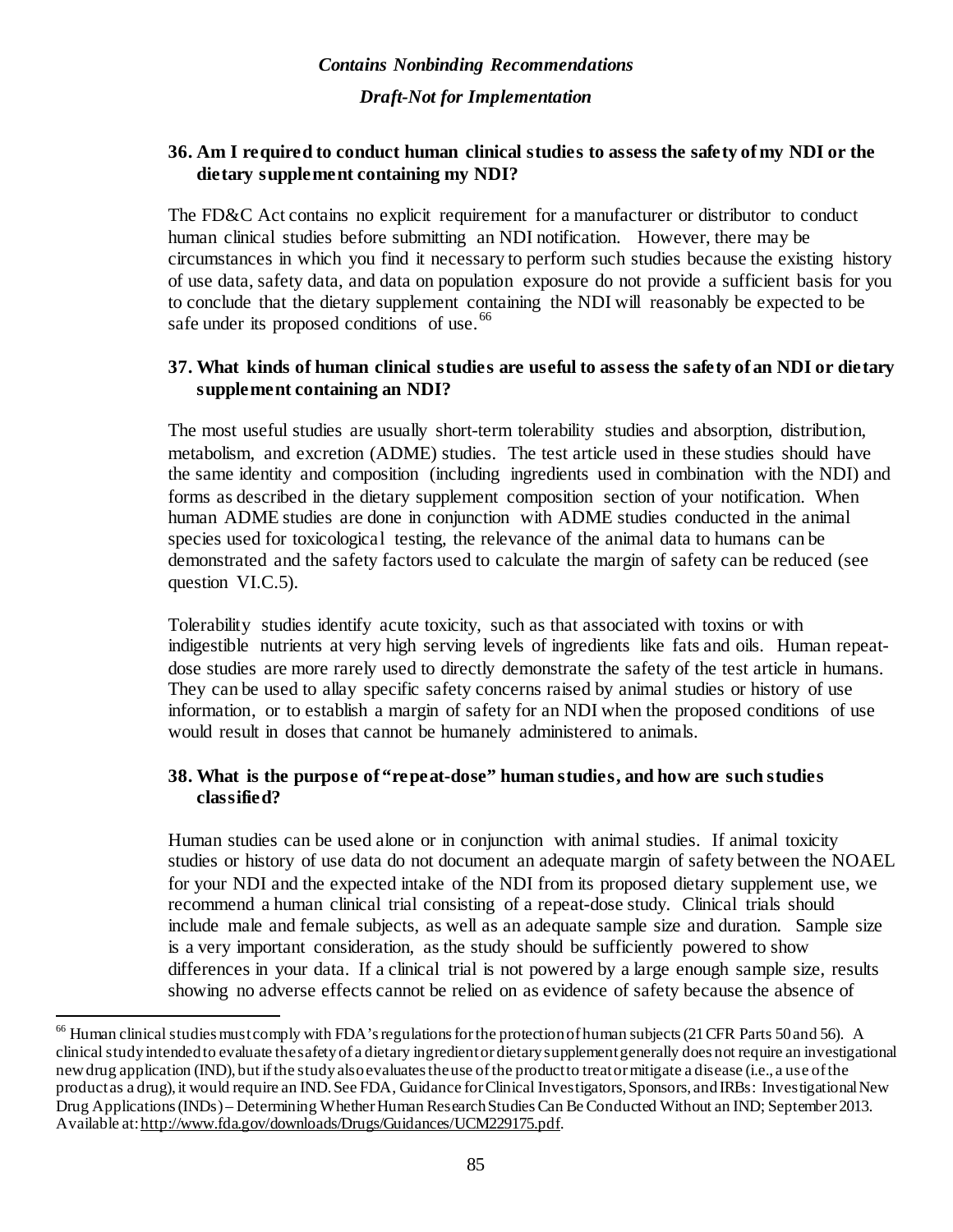adverse effects from intake of the NDI could be due to chance. Duration of the clinical trial is also an important factor in your study design and depends on the proposed conditions of use.

Clinical trials may be grouped by their purpose and objective. Phase I trials are the first stage of testing in humans. They are designed to assess absorption, distribution, metabolism, and excretion (ADME), safety, tolerability, pharmacokinetics, and pharmacodynamics. Phase I studies are generally single-dose studies, followed by dose-range or dose escalation studies, and finally short-term repeat-dose studies to evaluate pharmacokinetic parameters and tolerance (see Table 3: Safety Testing Recommendations Matrix). Single-dose and repeat-dose studies are elements of Phase I studies to assess human pharmacology. Phase II studies (designed to assess dosing requirements and efficacy) and Phase III studies (randomized, controlled multicenter studies involving large sample sizes to evaluate effectiveness of a treatment) focus on efficacy and are generally not useful to establish the safety of a dietary supplement. A clinical trial of less than 90 days is considered subchronic and cannot, by itself, support safety of chronic use. The endpoints of any clinical study should be clearly defined.

#### **39. Where can I find more information and examples of clinical protocols that can be used in conducting human studies for NDIs and dietary supplements?**

FDA recommends consulting "Principles and Methods for the Risk Assessment of Chemicals in Food"<sup>[67](#page-85-0)</sup> for a good general discussion of this topic. This reference, which recognizes the value of the experience gained from pharmaceutical safety studies in designing food safety studies, also includes a discussion of the similarities and differences between clinical studies conducted for foods and those for pharmaceuticals. "Guidance for Industry—M3 (R2) Nonclinical Safety Studies for the Conduct of Human Clinical Trials and Marketing Authorization for Pharmaceuticals<sup>" [68](#page-85-1)</sup> contains a useful discussion of selecting an appropriate dose for subchronic oral studies in animals and clinical trials in human volunteers (pp. 1-5).

#### **40. What information should I submit to demonstrate the safety of an NDI produced by fermentation using microorganisms like bacteria or yeast?**

You should identify the microorganism using scientifically valid nomenclature for the genus, species, and the name of the strain. You should also discuss the history of use of the organism or related organisms as food or to produce food. In addition, you should identify any human pathogens that are phylogenetically related to the fermentation microorganism at the species or genus level. You should also identify any toxins, classes of toxins, or other deleterious substances known to be present in the same species as the microorganism or in a genus or species that is phylogenetically related to the microorganism. Finally, you should document the absence (or the amount, if present) of such toxins or other deleterious substances in the

<span id="page-85-0"></span>Principles and Methods for the Risk Assessment of Chemicals in Food. Environmental Health Criteria 240. A joint publication of the Food and Agriculture Organization of the United Nations and the World Health Organization. 2009. Available at: [http://whqlibdoc.who.int/ehc/WHO\\_EHC\\_240\\_4\\_eng\\_Chapter1.pdf](http://whqlibdoc.who.int/ehc/WHO_EHC_240_4_eng_Chapter1.pdf)

<span id="page-85-1"></span>FDA, Center for Drug Evaluation and Research and Center for Biologics Evaluation and Research. Guidance for Industry: M3 [\(R2\) Nonclinical Safety Studies for the Conduct of Human Clinical Trials and Marketing Authorization for Pharmaceuticals](http://www.fda.gov/downloads/Drugs/GuidanceComplianceRegulatoryInformation/Guidances/ucm073246.pdf), Revision 1; January 2010. Available at:

<http://www.fda.gov/downloads/Drugs/GuidanceComplianceRegulatoryInformation/Guidances/ucm073246.pdf>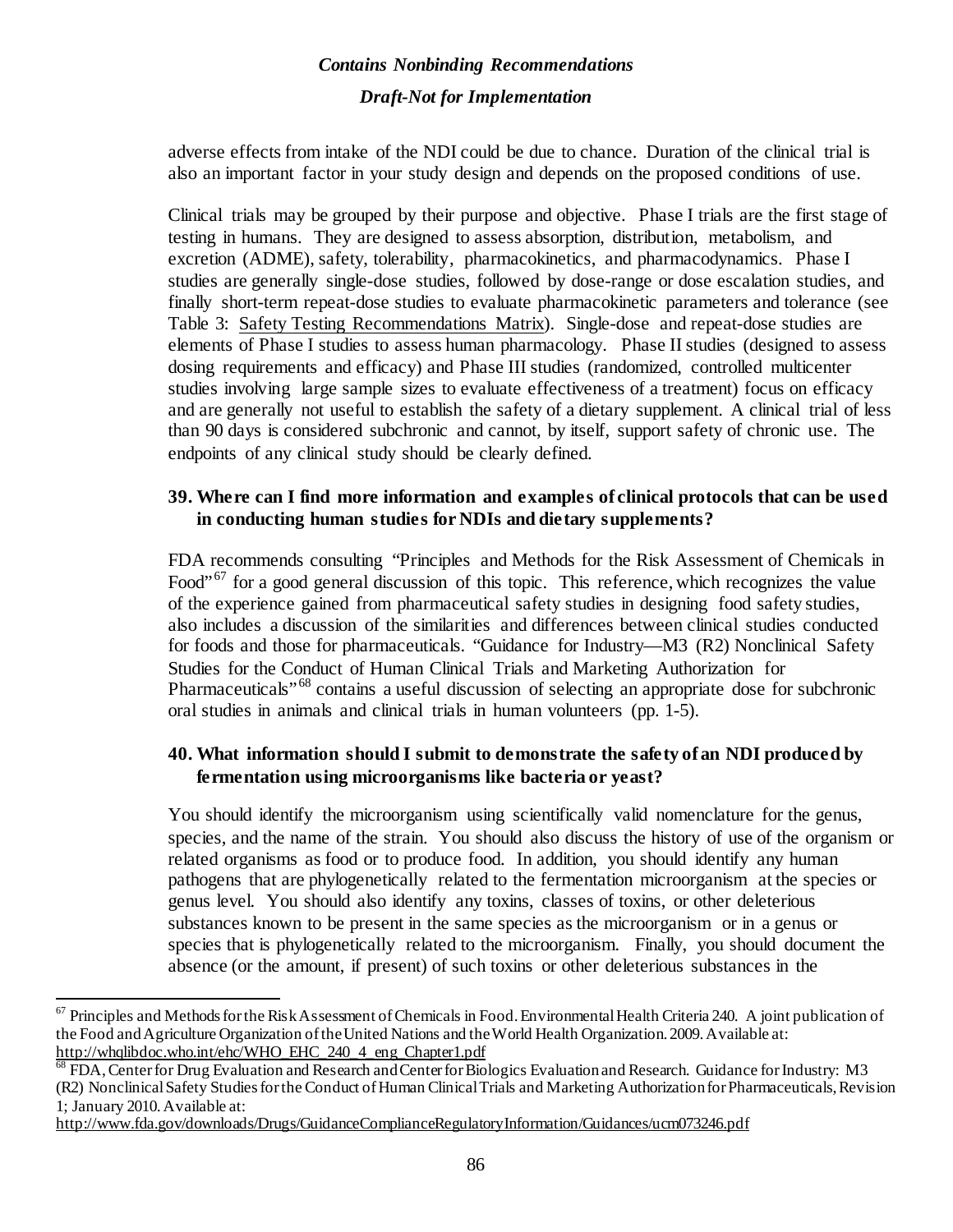#### *Draft-Not for Implementation*

microorganism. The absence of unsafe levels of such deleterious substances should be demonstrated by an appropriate combination of specifications for the NDI, safety testing in humans, and/or safety testing in an appropriate animal model.

#### **41. What information should I submit to demonstrate the safety of a microbial NDI (live or killed)?**

You should identify any human pathogens that are phylogenetically related to the microbial NDI at the species or genus level. You should identify any toxins, classes of toxins, or other deleterious substances known to be present in the same species or in a phylogenetically related family or genus. You should also document the absence (or the amount, if present) of such toxins or other deleterious substances in the NDI. You should document resistance to any clinically relevant antibiotics, and if applicable, the genetic nature of the resistance. If the microbial NDI is resistant to any clinically relevant antibiotics, it is also recommended that you perform an assessment of the ability of the antibiotic resistance genes to mobilize and transfer to human pathogens under the conditions of use of the dietary supplement.

If your notification cites the history of use of a live microorganism as evidence of safety, FDA recommends a careful assessment of the relative level of historical exposure compared to the proposed conditions of use of the NDI, including a discussion of how the form of the dietary supplement and any non-dietary ingredients (e.g., binders and fillers) used in it affect delivery of the NDI to various points in the human gastrointestinal tract.

If history of use data are inadequate to support the safety of the microbial NDI, you should include safety studies in humans or appropriate animal models in your notification. FDA considers pigs to be the most appropriate animal model for the human digestive tract. Human or animal safety studies should include measurements of the persistence of the organism in the body after administration, the ability of the organism to translocate outside of the gastrointestinal tract, and tolerance of the ingredient using the proposed serving form. Because this is a rapidly evolving scientific discipline, FDA recommends that notifiers be familiar with the state of the recent scientific literature at the time the notification is submitted.

#### **42. What should I do to demonstrate the safety of an NDI that contains nanomaterials or otherwise involves the application of nanotechnology?**

Because there is little scientific literature discussing the safety of nanomaterials in dietary supplements, FDA recommends that notifiers contact  $FDA<sup>69</sup>$  $FDA<sup>69</sup>$  $FDA<sup>69</sup>$  prior to submitting an NDI notification for an NDI that contains nanomaterials or otherwise involves the application of nanotechnology.<sup>[70](#page-86-1)</sup>

<span id="page-86-0"></span><sup>&</sup>lt;sup>69</sup> Contact information for the Office of Dietary Supplement Programs can be found on the title page.<br><sup>70</sup> FDA, Guidance for Industry: Assessing the Effects of Significant Manufacturing Process Changes, Including Emergin

<span id="page-86-1"></span>[Technologies, on the Safety and Regulatory Status of Food Ingredients and Food Contact Substances, Including Food Ingredients that](http://www.fda.gov/food/guidanceregulation/guidancedocumentsregulatoryinformation/ucm300661.htm)  [are Color Additives](http://www.fda.gov/food/guidanceregulation/guidancedocumentsregulatoryinformation/ucm300661.htm). June 2014. Available at:

[http://www.fda.gov/food/guidanceregulation/guidancedocumentsregulatoryinformation/ucm300661.htm.](http://www.fda.gov/food/guidanceregulation/guidancedocumentsregulatoryinformation/ucm300661.htm) See also FDA[, Guidance for](http://www.fda.gov/RegulatoryInformation/Guidances/ucm257698.htm)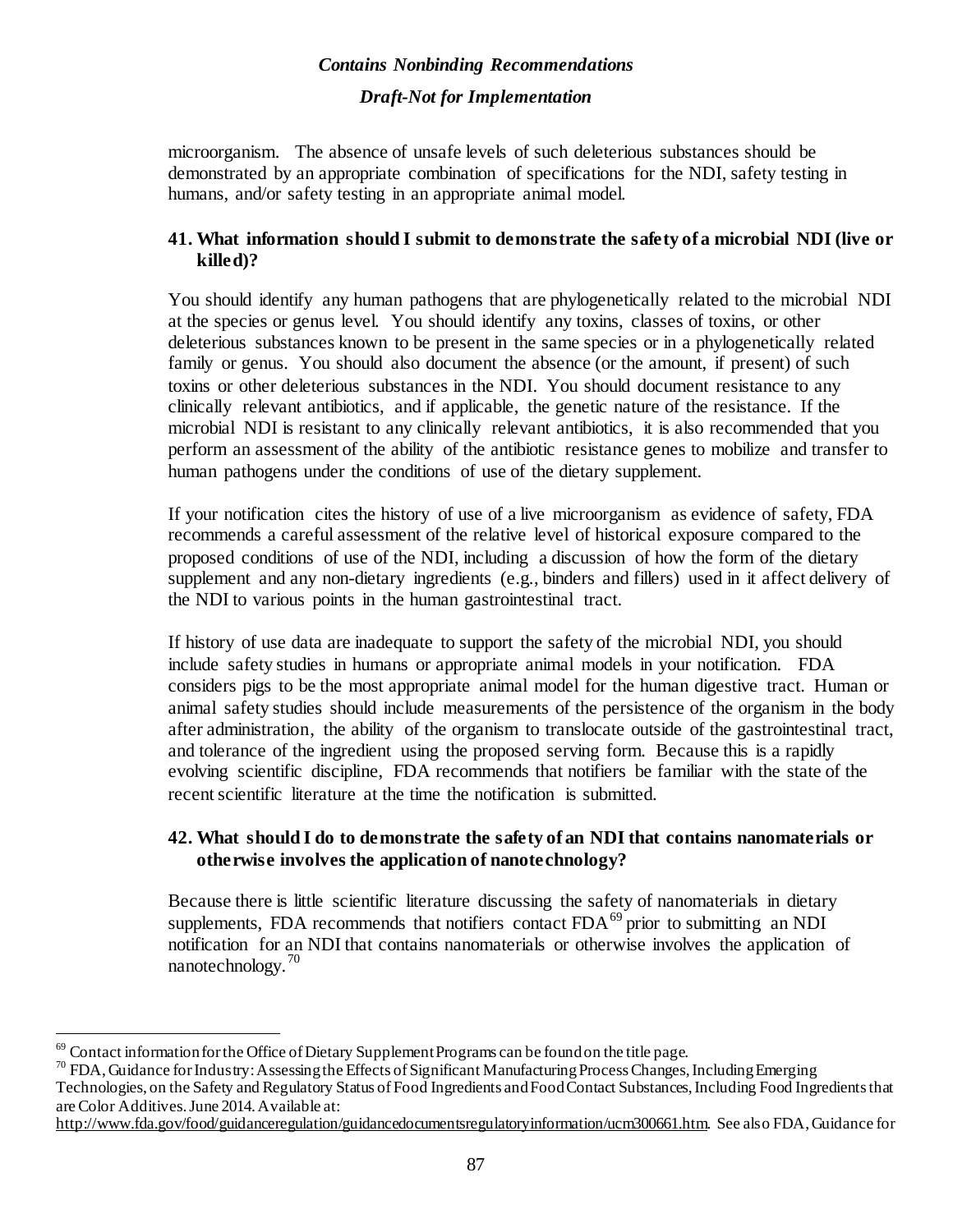## **C. Summary of the Basis for Your Conclusion of Safety**

#### **1. Should my notification include separate safety profiles for the NDI and the dietary supplement in which the NDI will be used?**

Yes. FDA recommends that the discussion of history of use and other evidence of safety in your notification should include two separate safety profiles: first, a comprehensive safety profile evaluating the safety of the NDI, and second, a dietary supplement safety narrative explaining why the information in the notification provides a basis to conclude that the dietary supplement that contains the NDI will reasonably be expected to be safe when used under the conditions recommended or suggested in the dietary supplement's labeling. Each piece of data or information in the notification should be cited in the comprehensive safety profile, the safety narrative, or both, so that it is clear how each piece of data or information is used to form the basis for the safety of the dietary supplement containing the NDI.

When a notification describes a dietary supplement containing more than one NDI, FDA recommends including a comprehensive safety profile for each NDI, with the safety of the combination of NDIs addressed in the safety narrative. However, when there is history of use or other evidence of safety for the combination of NDIs used in the dietary supplement, it may be appropriate to have a comprehensive safety profile for that combination in addition to a separate profile for each NDI (or instead of separate profiles for the individual NDIs when most or all of the safety information is for the combination).

#### <span id="page-87-0"></span>**2. What should I include in my comprehensive safety profile for the NDI?**

The NDI comprehensive safety profile should provide objective summaries of all available human and animal toxicological information (including both published and unpublished safety studies) and any other information relevant to the safety assessment of the NDI.

The information in the NDI comprehensive safety profile should substantiate the safe use of the NDI in humans under the proposed conditions of use described in the notification. A history of use discussion in the NDI comprehensive safety profile should document the identity and historical uses of the NDI, including the intake level, frequency, and duration of the historical uses, as well as a description of the size and characteristics of the population that consumed the NDI. To the extent that test articles or materials described in the history of use and other evidence of safety are not identical to the NDI, the similarities and differences should be described, and the applicability of the study to the safety evaluation of the NDI should be explained.

If the NDI notification relies on safety studies, the NDI comprehensive safety profile should qualitatively and quantitatively compare the ingredients tested in each of the studies cited with the NDI. If you cite a study on the feeding of a whole herb to a test animal and the NDI is an

[Industry: Considering Whether an FDA-Regulated Product Involves the Application of Nanotechnology](http://www.fda.gov/RegulatoryInformation/Guidances/ucm257698.htm); June 2014. Available at: [http://www.fda.gov/RegulatoryInformation/Guidances/ucm257698.htm.](http://www.fda.gov/RegulatoryInformation/Guidances/ucm257698.htm)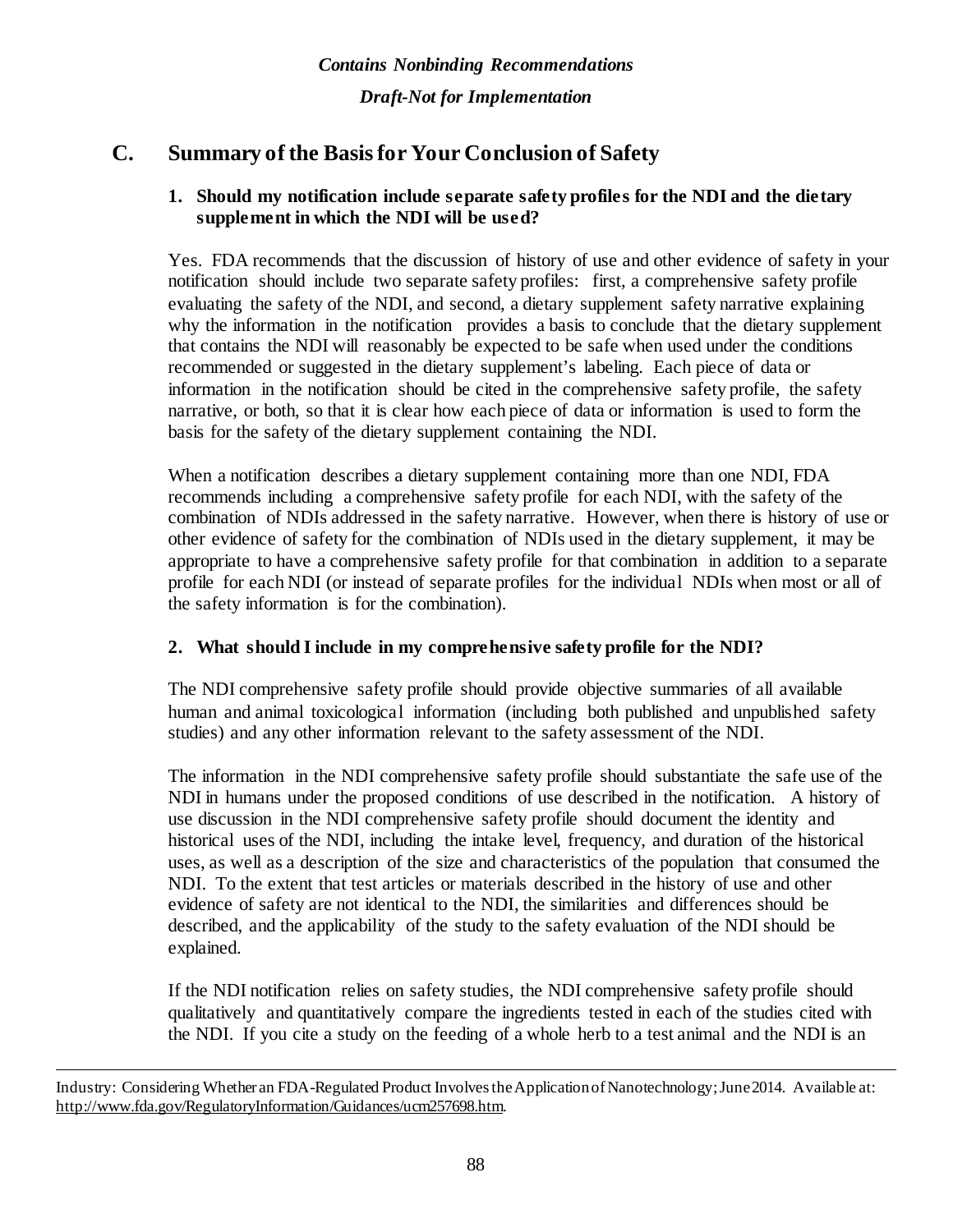#### *Draft-Not for Implementation*

extract of that herb, the NDI comprehensive safety profile should qualitatively and quantitatively compare the dose and total daily intake of the herb in the study to the proposed dose and total daily intake of the NDI. Whenever possible, the notification should identify the effect and noeffect doses in each human and animal study, and the relationships between observed adverse effects and other related observed effects should be described.

The NDI comprehensive safety profile should identify the NOAEL (see question [VI.C.4\)](#page-89-0) and describe the toxicity data or adverse events that were the basis for determining it. The comprehensive safety profile should also describe the acceptable daily intake (ADI) for the NDI and explain how it was calculated (see question [VI.C.5\)](#page-90-0). Finally, the comprehensive safety profile should state the basis for the margin of safety for the NDI and how the margin of safety was calculated.

The NDI comprehensive safety profile may need to rely heavily on trade secrets or confidential commercial information. Any information in the NDI comprehensive safety profile that you believe to be a trade secret or confidential commercial information should be identified as such (see question [V.A.16\)](#page-50-0).

#### **3. What should I include in my dietary supplement safety narrative?**

The dietary supplement safety narrative should include a concise summary of the scientific basis for your conclusion that the dietary supplement containing the NDI will reasonably be expected to be safe when used under the conditions recommended or suggested in the supplement's labeling. The purpose of the dietary supplement safety narrative is to explain how the various pieces of data and information fit together to form the basis for your conclusions about the safety of the dietary supplement.

The dietary supplement safety narrative should be based on the identity information, safety information, and analyses in other sections of the NDI notification, including the NDI comprehensive safety profile. The dietary supplement safety narrative should include a summary of the more detailed discussion in the comprehensive safety profile of how you concluded that the NDI in the dietary supplement will reasonably be expected to be safe based on the margin of safety between the NDI intake level that shows no adverse effects (the NOAEL) and the proposed intake level and other conditions of use of the NDI in the dietary supplement.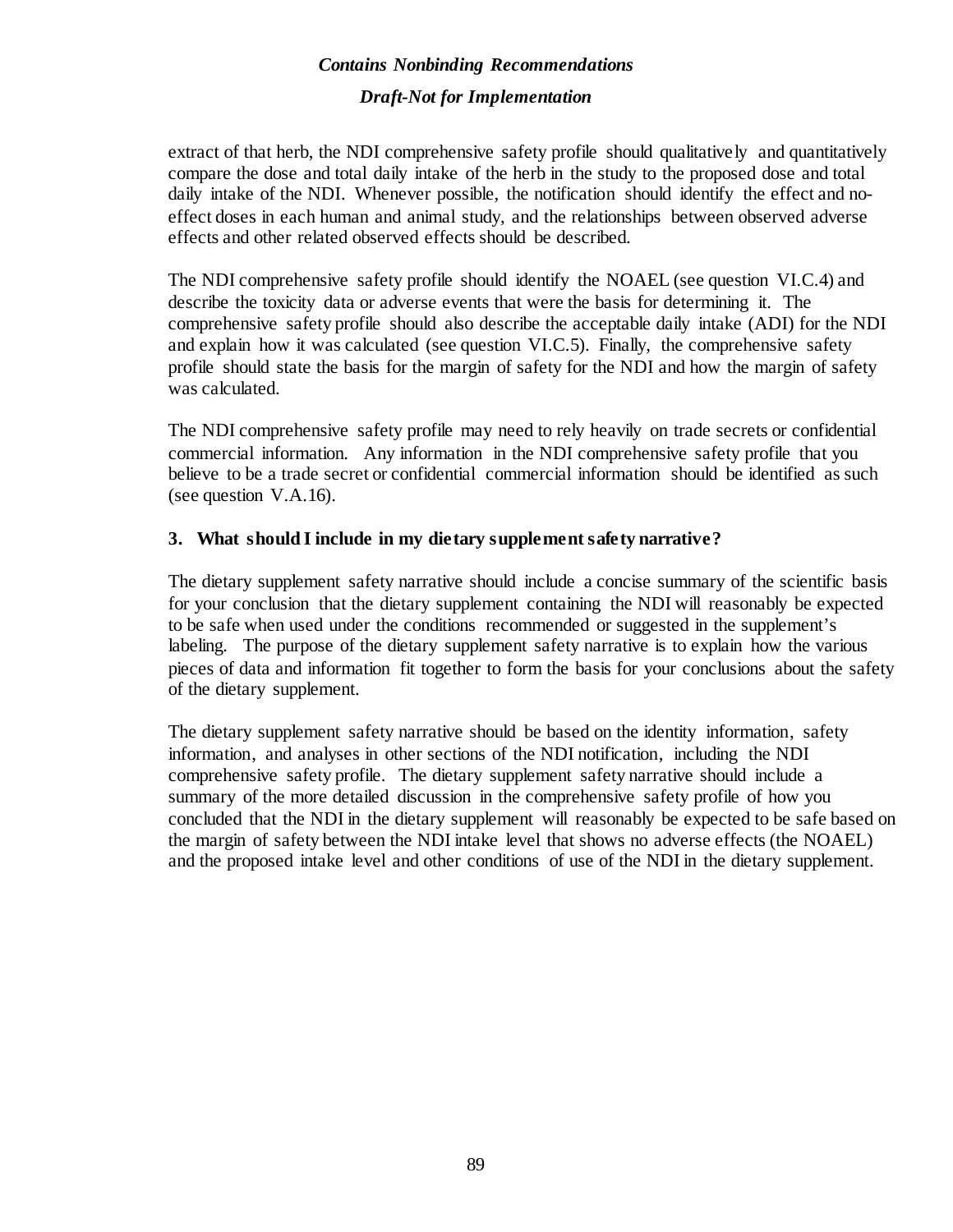If the supplement contains dietary ingredients other than the NDI, the dietary supplement safety narrative should identify the NOAEL and ADI for each ingredient (see questions [VI.C.4](#page-89-0) and [VI.C.5\)](#page-90-0), describe the toxicity data or adverse events that were the basis for determining the NOAEL, state the basis for the margin of safety for each ingredient, and discuss whether there is any possible synergy or interaction among any or all ingredients that could affect the safety of the dietary supplement. For each dietary ingredient other than the NDI, the dietary supplement safety narrative should concisely evaluate known safety concerns and describe how the notifier concluded that the combination of ingredients will reasonably be expected to be safe. If the formulation of the product, including other ingredients, affects the bioavailability of dietary ingredients, then the safety narrative should include a discussion of the effective per-serving intake level of the dietary ingredient(s) in the products compared to per-serving intake levels or dosages described in the history of use or other evidence of safety.

The safety narrative should also describe the function of each food additive, color additive, and GRAS substance (i.e., each non-dietary ingredient), including the technical effect and the quantity needed to achieve that technical effect. References to the applicable food additive regulation, color additive regulation, GRAS regulation, or GRAS notification are also recommended.

The dietary supplement safety narrative should estimate the total daily human intake of the dietary supplement containing the NDI and describe any potential toxicity or health concerns associated with human consumption of the dietary supplement, particularly if concerns that may result from the proposed use of the dietary supplement by a vulnerable population have been identified. The description of toxicity and health concerns should include the effects of binders, fillers, formulation aids, and other non-dietary ingredients present in the dietary supplement, particularly if they alter the safety profile of one or more ingredients, such as by increasing uptake into the body after ingestion. If any ingredient in the dietary supplement is present at a level close to the ADI, the presence of that ingredient from other sources in the diet should also be addressed.

Because of the central importance of the dietary supplement safety narrative to the overall conclusion of safety, the dietary supplement safety narrative should be written in such a way that it will be comprehensible after FDA has redacted any trade secrets and confidential commercial information and placed the notification in the public docket. As with the comprehensive safety profile, any information in the dietary supplement safety narrative that you believe to be a trade secret or confidential commercial information should be identified as such (see question [V.A.16\)](#page-50-0).

#### <span id="page-89-0"></span>**4. What is the difference between a NOEL and a NOAEL, and which should I use?**

The No-Observed-Adverse-Effect Level (NOAEL) is a number signifying the highest dose or total daily intake level that did not elicit an adverse effect in a properly designed and executed toxicological study.<sup>[71](#page-89-1)</sup> The No-Observable-Effect Level (NOEL) is the highest dose at which no

<span id="page-89-1"></span><sup>&</sup>lt;sup>71</sup> Adapted from Hayes, A. Wallace, editor. Principles and Methods of Toxicology. 5th ed. New York: Informa Healthcare USA, Inc; 2008.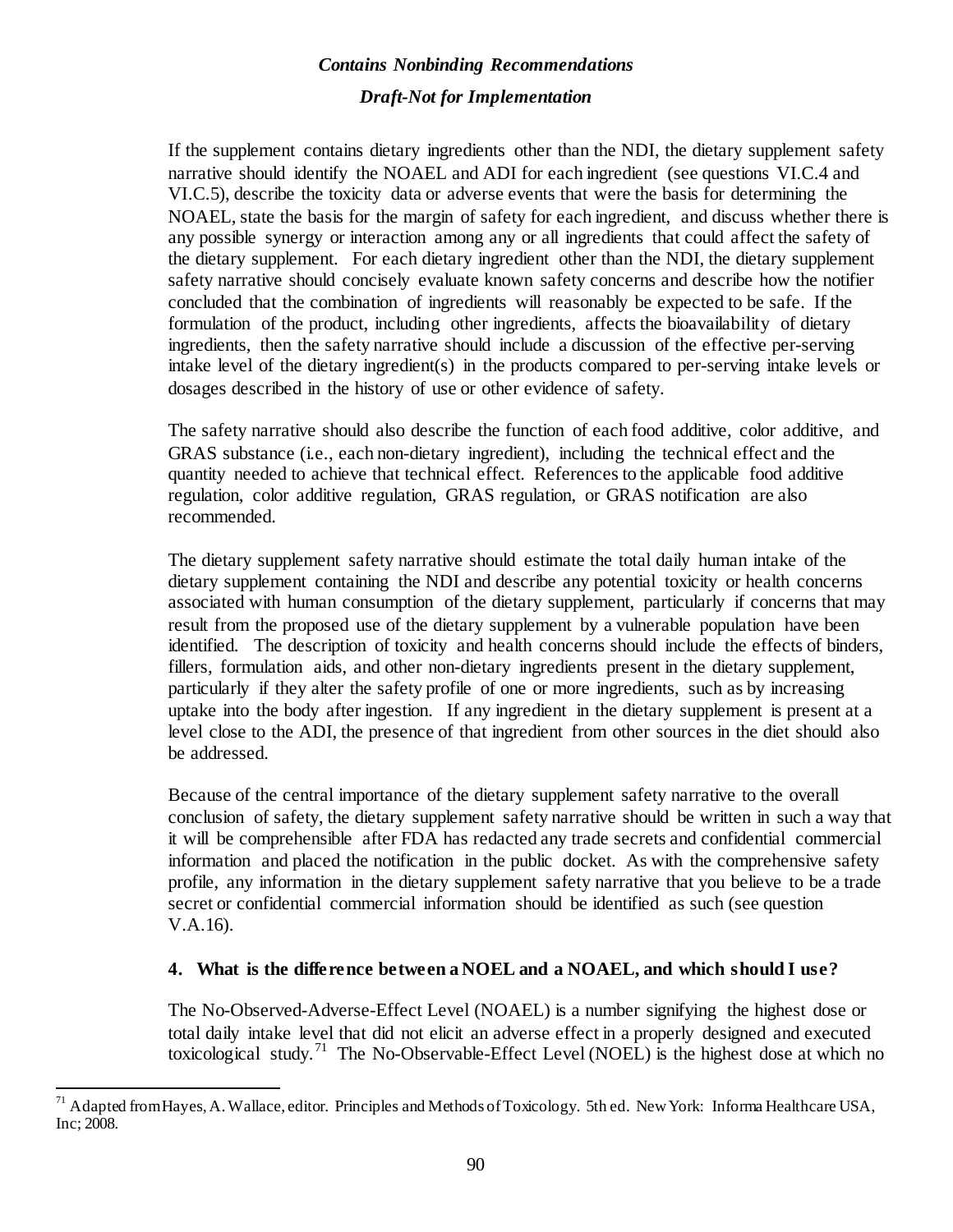#### *Draft-Not for Implementation*

effects of any kind were observed, including beneficial and neutral effects as well as adverse effects. Therefore, the NOAEL, which is the threshold for adverse effects, is the appropriate level to use in calculating the margin of safety for an NDI.

FDA expects that many dietary ingredients, because they are intended to have beneficial nutritional effects or other effects on the structure or function of the body, will cause changes in parameters that are measured in animal and clinical safety studies. FDA also expects that, as dose and total intake increase, effects that are neutral or beneficial at lower exposures may become adverse effects or be supplanted by adverse effects. Thus, it is important that the notification contain a discussion of the nature of the effects that are observed in safety studies. This discussion should distinguish between adverse effects and other effects (neutral or beneficial effects).

The purpose of the NOAEL, which is typically higher than the NOEL, is to identify a safe level of a substance (that is, the level at which no adverse effects are observed); therefore, the NOAEL should be used to calculate the margin of safety in the NDI notification. A comparative discussion of the effects observed at different doses of an NDI should appear in the comprehensive safety profile for the NDI. FDA also recommends that this discussion be summarized in the dietary supplement safety narrative because it is central to the overall safety evaluation**.**

#### <span id="page-90-0"></span>**5. What safety factors should be used if only animal toxicity studies are available?**

It is important for the notifier to determine the ADI, in addition to the NOAEL, to conduct an adequate risk assessment of the NDI. The NOAEL, expressed on a body weight basis (e.g., mg/kg/day), is divided by a safety factor (also referred to as an uncertainty factor) to derive the ADI. Safety factors account for the uncertainty in extrapolating from experimental data to predict the safety of a substance in humans.

If the NOAEL is derived from a chronic toxicity study (one-year duration or longer) in animals, the combined safety factor is usually 100. This number is calculated using a factor of 10 to account for interspecies variation between animals and humans and another factor of 10 to account for the variation in sensitivity within the human population.

Extrapolation from subchronic toxicity studies to chronic use of an NDI or dietary supplement necessitates an additional safety factor. In this situation, FDA recommends using at least two subchronic toxicity studies, at least one of which was conducted in a non-rodent species and the other in a rodent species, and introducing another safety factor of 10 for a combined safety factor of 1,000. In the absence of supporting history of use data, using only a single rodent subchronic toxicity study as a basis to conclude that chronic use of an NDI in humans will be safe is strongly discouraged, but may be acceptable if a safety factor of 2,000 is used and there is no toxicity to the rodents at the maximum tolerated dose (MTD). The additional safety factor of 2 is used in this situation because a complete animal toxicology assessment includes two subchronic (90 day) animal studies.

The safety factors in these examples are approximate values, which can vary with the specific data that are available. For example, a higher value may be appropriate if toxicity is particularly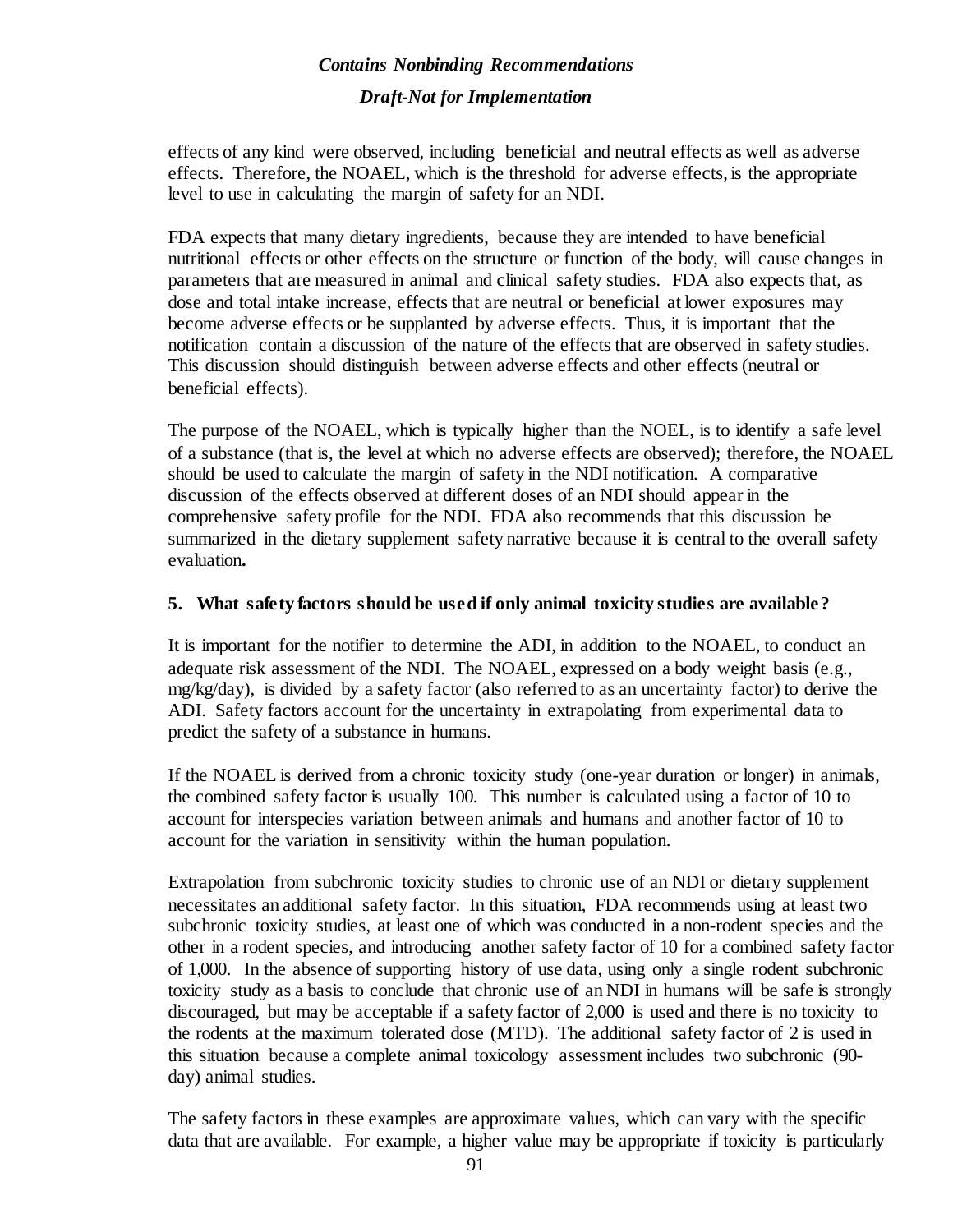#### *Draft-Not for Implementation*

severe or the variation in human sensitivity is expected to be great. On the other hand, a lower value may be appropriate if subchronic studies in both rodent and non-rodent species showed no adverse effects. If human data from chronic toxicity or ADME (absorption, distribution, metabolism, and excretion) studies (typically one year in duration) are available, a safety factor lower than 100 may be appropriate. While FDA does not consider the ADI to be a sharp dividing line between safe and unsafe levels, the ADI does provide a useful benchmark for protecting the consumer.

In summary, safety factors are uncertainty factors used multiplicatively to arrive at the combined safety factor that is applied to a particular dataset provided in a notification. This combined safety factor is used to calculate the ADI.

ADI = NOAEL/combined safety factor = NOAEL/ $(Uf_{intra} \times Uf_{extra} \times Uf_{inter})$ 

- *Ufintra*: An uncertainty factor to account for *intraspecies* variation is introduced to protect sensitive members of the population when clinical trials include only healthy subjects, since dietary supplements may be consumed by anyone—the young, the aged, the healthy, and the infirm. A value of 10 is usually used. The size of the intraspecies uncertainty factor should be smaller when there is a long history of food use by a large, diverse population. The size of the intraspecies uncertainty factor should be larger when toxicity is severe or when a notification relies on studies with limited duration or small populations.
- *Ufinter*: Extrapolation from animal to human requires an uncertainty factor for *interspecies* variation. A factor of 10 is usually used to capture the uncertainty associated with using chronic animal studies to predict the safety of chronic human exposure. A factor of 10 can also be used to account for the uncertainty of using subchronic animal studies to predict the safety of subchronic (including intermittent) human exposure.
- *Ufextrap*: Extrapolating from a set of two subchronic toxicity studies in different animal species to chronic exposure in humans is not recommended, but the associated uncertainty may be approximated by an additional safety factor of 10 to account for the use of subchronic data to predict chronic use. If subchronic toxicity data are available in only a single animal species, an additional safety factor should be used. Usually, this additional safety factor should be approximately 2.

#### **6. Does FDA recommend including margin of safety discussions in NDI notifications?**

Yes. To conclude that a dietary supplement containing an NDI is reasonably expected to be safe based on animal or human safety studies, it is necessary to determine the margin of safety between the level of the NDI shown to cause no observed adverse effects (the NOAEL) in each animal and/or human study and the intake level that would result from the proposed conditions of use of the NDI in the dietary supplement.

The margin of safety is calculated by dividing the NOAEL (not the NOEL) in animal or human studies by the estimated daily intake (EDI) of the NDI. If you are calculating a margin of safety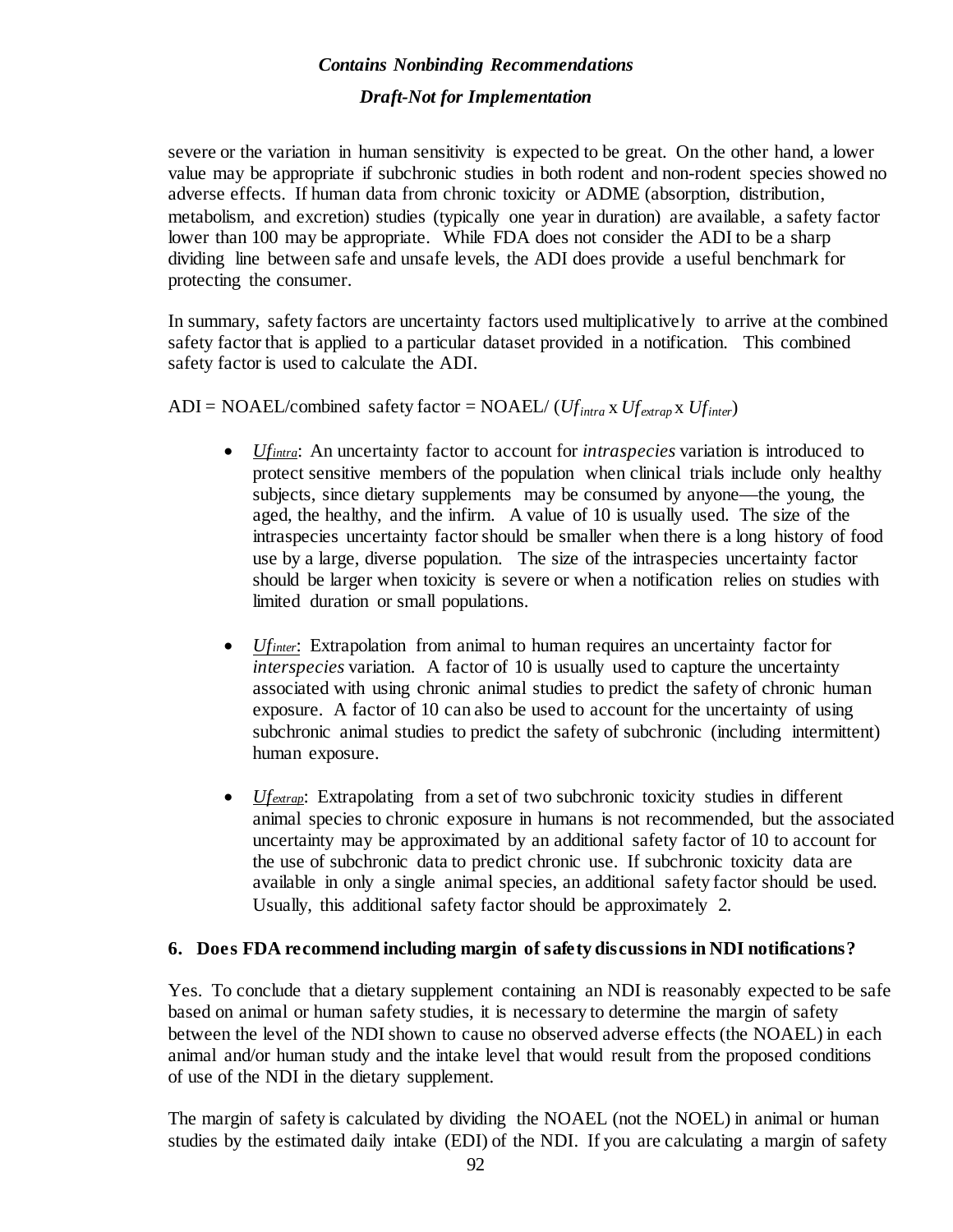for a combination of ingredients or for the finished dietary supplement, the same principles apply.

Appropriate safety factors and margin of safety should be discussed for each particular study or safety endpoint and should also be summarized in the dietary supplement safety narrative because of its importance to the overall safety evaluation.

#### <span id="page-92-0"></span>**7. What is the difference between a safety factor and a margin of safety?**

Safety factors are used to account for uncertainty about the extent to which data gathered in one context can be used to predict the safety of a substance in other contexts. For example, safety factors attempt to account for differences between animals and humans and differences in sensitivity among humans. The use of safety factors is based on the observation that toxic substances usually have thresholds below which toxic effects cannot be detected. Safety factors are used in calculating an acceptable daily intake (ADI) for various FDA-regulated products, including color additives, food additives, and new animal drugs. Safety factors can be combined multiplicatively to predict toxicity in the human population.

- ADI = NOAEL/combined safety factors
- Margin of safety = NOAEL/EDI

In contrast, the margin of safety is a calculation derived from the NOAEL in a single study and the highest total daily intake level determined from the conditions of use in the NDI notification, the EDI. A margin of safety is a measure of how close the EDI is to the level that has been shown to have no adverse effect in animal or human studies (the NOAEL). When reviewing notifications, FDA intends to calculate the EDI based on the highest daily intake level that is possible under the conditions of use proposed in the notification as well as cumulative exposure from all dietary sources.

The margin of safety for a dietary ingredient is calculated by dividing the NOAEL in animal or human studies by the EDI of the dietary ingredient. So a margin of safety of 100-fold means the doses shown to be without adverse effects in animals or humans are 100 times greater than the levels that would be consumed from the use of the dietary supplement. Discussions of how ADIs and EDIs are calculated and used in safety evaluations for a variety of products can be found in the following references:

- Frankos, V.H., and J.V. Rodricks. Food additives and nutrition supplements. Regulatory Toxicology, 2nd Ed., S.C. Gad, ed. London: Taylor and Francis, 2001.
- World Health Organization. Principles for the Safety Assessment of Food Additives and Contaminants in Food. Environmental Health Criteria 70. Geneva, Switzerland: 1987. Available at: [http://www.inchem.org/documents/ehc/ehc/ehc70.htm.](http://www.inchem.org/documents/ehc/ehc/ehc70.htm)
- Food and Nutrition Board, Institute of Medicine. Dietary Reference Intakes: A Risk Assessment Model for Establishing Upper Intake Levels for Nutrients. Washington, DC: National Academy Press, 1998.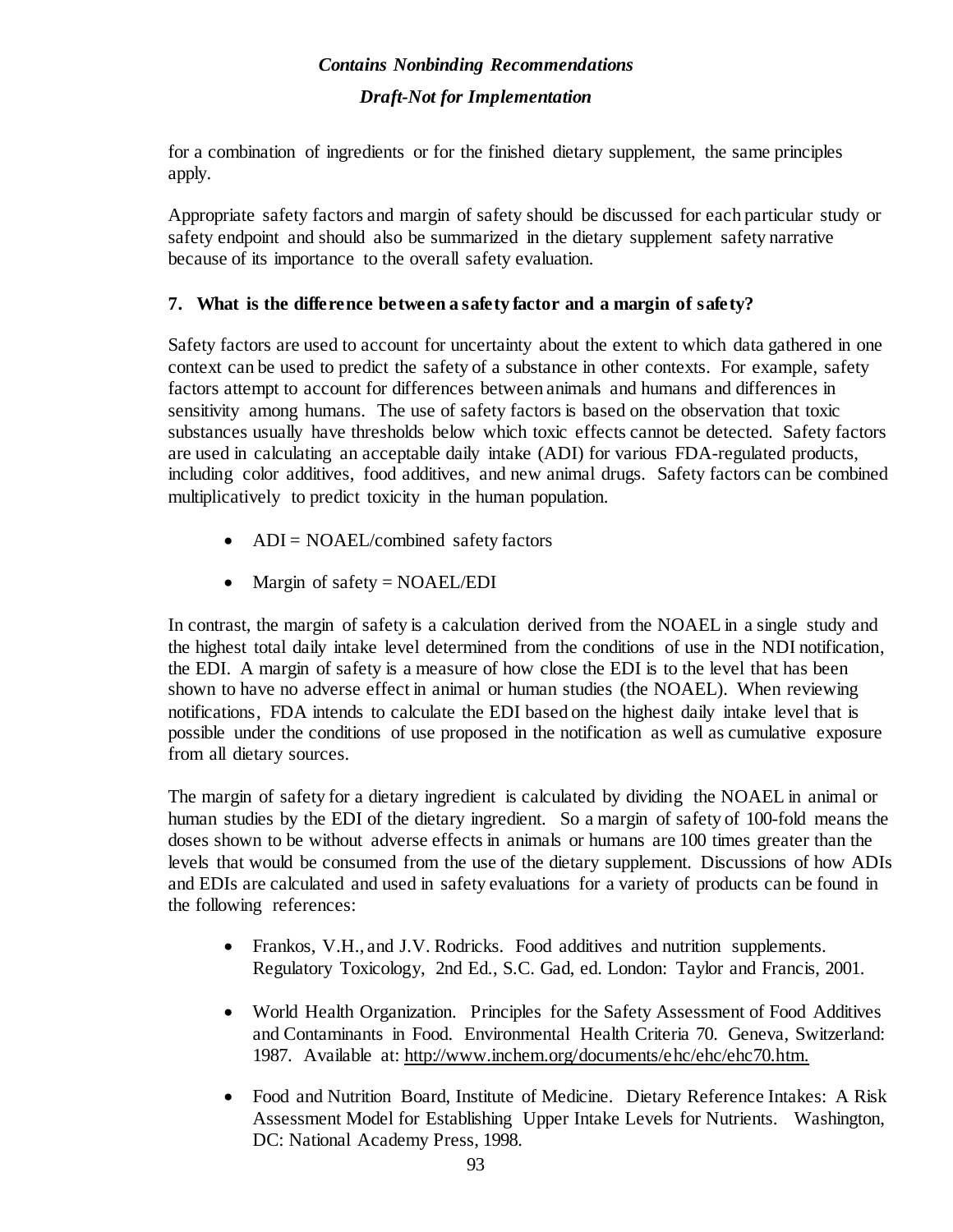Example: The only safety evidence available is a single subchronic rat study during which no adverse effects were noted at the highest dose, which was the maximum tolerated dose of 3,000 mg/kg body weight. The top dose was limited by the fact that larger volumes could not be humanely administered to the animals.

If the proposed conditions of use for the ingredient are 1 mg/person per day in adults daily, the EDI is (1 mg/person)/70 kg average adult  $= 0.014$  mg/kg. The margin of safety is 3,000/0.014  $=2.1x10^5$ . The safety factors chosen are *Uf<sub>intra</sub>* x *Uf<sub>extrap</sub>* x *Uf<sub>inter</sub>* = 10x20x10 = 2,000. The ADI is  $3,000/2,000 = 1.5$  mg/kg. The EDI/ADI ratio is  $0.014/1.5 = 0.01$ . This value is much less than 1, which suggests that, if these safety factors are appropriate, the test article may reasonably be expected to be safe at the proposed daily intake level. An intake level of 1 g per day (1,000 times greater) would result in an EDI/ADI ratio of close to 10. More studies would be needed to justify the higher serving level.

#### **8. When is the ratio of the EDI to the ADI adequate to support the conclusion that a dietary supplement containing an NDI will reasonably be expected to be safe?**

The ratio of the EDI to the ADI should be less than or equal to 1 to support a conclusion that the proposed use of the NDI in the dietary supplement will reasonably be expected to be safe under the conditions recommended or suggested in the supplement's labeling. The size of the EDI/ADI ratio will vary in accordance with the nature and extent of data available and the circumstances of use of the NDI. For example, a ratio of 1, where the proposed dose (EDI) is equal to the safe dose (ADI), could be adequate if the levels of historical chronic safe use of the ingredient are the same as the levels proposed in the dietary supplement.

Stated another way, the EDI of the NDI or dietary supplement must be less than or equal to the ADI of the NDI or dietary supplement.

The EDI for the NDI or for the dietary supplement is the highest total daily intake level under the proposed conditions of use described in the notification. The ADI is calculated as the ratio of the NOAEL to the combined safety factor, which is calculated by multiplying the individual safety factors for each study. If the ratio of the EDI to the ADI is greater than unity (EDI/ADI  $> 1$ ), then the study does not support a reasonable expectation of safety for the NDI under the proposed conditions of use.

#### **9. What is an example of a common error about margin of safety in NDI notifications that have been submitted to FDA for review?**

Many manufacturers or distributors assume that if the NDI has a history of safe use in humans, no further safety discussion is warranted. That is incorrect. A margin of safety for NDI intake should be calculated, and the method of calculation explained and justified in the notification, even if a history of safe use is the basis of the safety evaluation. When the notification relies on a history of safe use, the margin of safety should be calculated based upon the historical levels of the NDI that were safely consumed and the NDI intake levels that would result from the conditions of use proposed in the notification. A margin of safety less than or equal to 1 corresponds to the argument that a history of safe use alone is sufficient to demonstrate the safety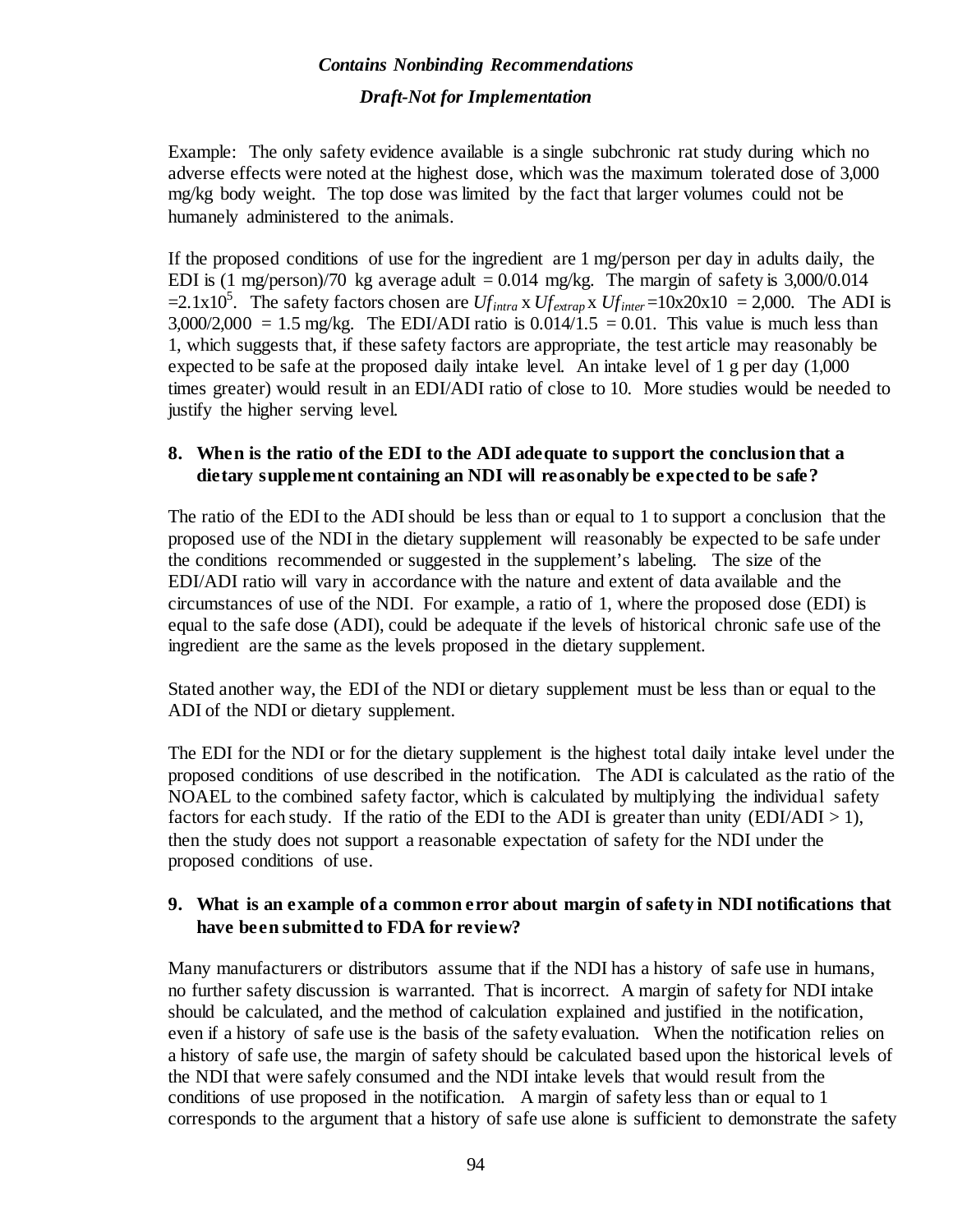of the proposed use based on conditions of use that are the same or lower than the conditions of historical use (see question [VI.B.14\)](#page-73-2).

#### **10. Are the recommendations in section VI requirements for safety information to include in an NDI notification?**

No. The answers to the questions in section VI.A, VI.B, and VI.C are guidance on how to approach the task of describing the basis for the safety of the dietary supplement containing an NDI. These answers are recommendations and not requirements. In many cases FDA has tried to provide detailed recommendations to illustrate specific examples of situations which might arise. These details are specific to the situation described. The amount of information needed to identify an ingredient and provide a basis for a reasonable expectation of safety will vary enormously from notification to notification based on factors such as the complexity of the ingredient, history of use, and the presence or absence of specific safety concerns.

## <span id="page-94-0"></span>**VII. Definitions**

The following definitions represent FDA's current thinking on the meaning of the terms below in the context of the new dietary ingredient provisions of the FD&C Act and regulations. The definitions are intended for use only in that context and may not be appropriate in other contexts.<sup>72</sup>

**Acceptable daily intake (ADI)**: The daily intake of a substance that, during the human lifetime, appears to be without appreciable risk on the basis of all known facts at the time.<sup>73</sup> In the context of an NDI notification, the ADI of an NDI or dietary supplement is calculated as the ratio of the NOAEL to the total safety factor (determined from the studies submitted in the notification).

Amino acid: An alpha-amino carboxylic acid used as a constituent of proteins or peptides.<sup>74</sup>

**Botanical or herbal**: A plant, alga, or fungus; a part of a plant, alga, or fungus (e.g., bark, leaves, stems, roots, flowers, fruits, seeds, berries, or parts thereof); or an exudate (secretion) of a plant, alga, or fungus.

**Botanical raw material**: Whole or physically processed (e.g., cleaned, frozen, dried, or sliced) parts of a single species of plant or a fresh or processed alga or fungus.

**Chemically altered**: See questions [IV.B.4](#page-24-0) and [IV.B.5.](#page-25-0)

<span id="page-94-3"></span><span id="page-94-2"></span><sup>74</sup> Letter from Michael M. Landa, Acting Director, Center for Food Safety and Applied Nutrition, FDA, to Marc Ullman, Ullman, Shapiro & Ullman, LLP, responding to Citizen Petition FDA-2009-P-0298 from OVOS Natural Health Inc. (Feb. 23, 2011). Docket No. FDA-2009-P-0298 [Document ID: FDA-2009-P-0298-0008]. Available at: http://www.regulations.gov/#!documentDetail;D=FDA-2009-P-0298-0008

<span id="page-94-1"></span> $72$  For example, FDA recognizes that "amino acid" can be defined differently in non-nutritional contexts than in the definition in this

section.<br><sup>73</sup> Hayes, A. Wallace, editor. Principles and Methods of Toxicology. 5<sup>th</sup> ed. New York: Informa Healthcare USA, Inc; 2008.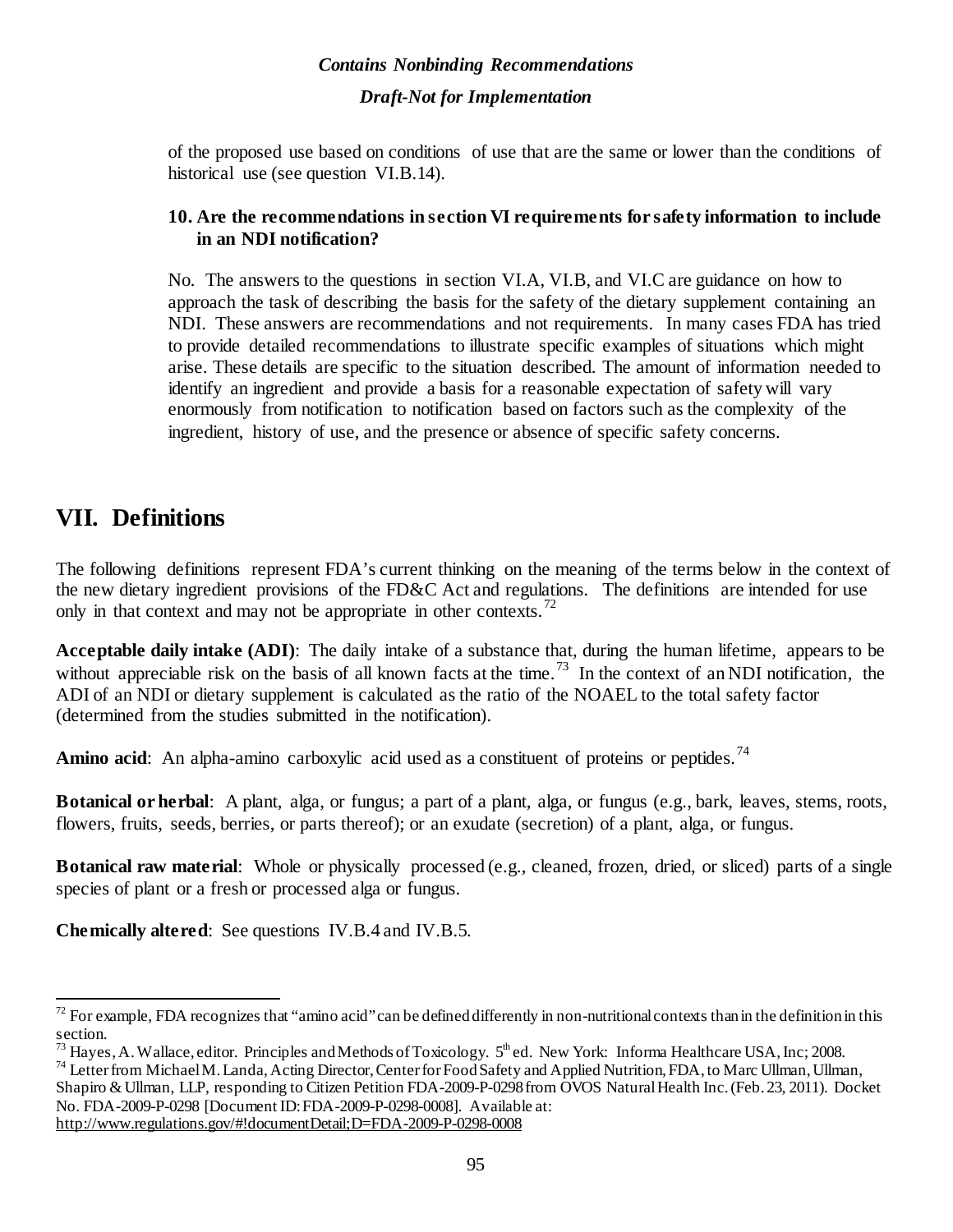**Chronic**: Chronic exposure is exposure for more than 3 months. Periods of daily use interspersed with periods of non-use would be considered chronic exposure. In the context of toxicology studies, the term "chronic" generally refers to studies with at least 1 year of repeated dosing. Repeated exposure is divided into 3 categories: subacute, subchronic, and chronic. Subacute exposure refers to repeated exposure to a substance for 1 month or less, subchronic for 1 to 3 months, and chronic for longer than subchronic.<sup>[75](#page-95-0)</sup>

**Component:** A substance that is part of a mixture. Includes substances that cannot be isolated from the whole, as well as those that can. Once isolated, a component of a mixture is also a constituent (see definition below).

**Concentrate:** An article in which constituents are more concentrated than in the original. An herbal concentrate is an extract from which all or most of the solvent has been removed, reducing the product to a solid, semi-solid, or syrupy form. The solvent and the process by which the concentrate is made are part of the definition of the concentrate.

#### **Configurational isomer**: See **Stereoisomers**.

**Constituent**: An article that is a physical part of the whole and can be isolated from the whole.

**Dietary ingredient**: A dietary ingredient is (A) a vitamin, (B) a mineral, (C) an herb or other botanical, (D) an amino acid, (E) a dietary substance for use by man to supplement the diet by increasing the total dietary intake, or (F) a concentrate, metabolite, constituent, extract, or combination of any ingredient described in (A) through  $(E).^{76}$  $(E).^{76}$  $(E).^{76}$ 

**Dietary substance**: A substance that is commonly used as human food or drink.

**Dietary supplement**: See definition in [21 U.S.C. 321\(](https://www.gpo.gov/fdsys/pkg/USCODE-2014-title21/pdf/USCODE-2014-title21-chap9-subchapII-sec321.pdf)ff).

**Enantiomers**: Mirror-image isomers (optical isomers) that generally have similar chemical and physical properties, but different biological properties in a chiral environment.

**Estimated daily intake (EDI)**: For purposes of an NDI notification, the EDI is the highest possible total daily intake level (in mg/day or mg/kg/day) of an NDI, as determined from the proposed conditions of use in the notification and any background exposure from other dietary sources. It is the maximum amount that would be consumed based on the conditions of use proposed in the notification, taking into account cumulative exposure from other dietary sources. The EDI should not be higher than the ADI.

**Extract**: A product consisting of a solvent (menstruum) combined with a dietary substance or botanical biomass by a process that physically separates constituents from the dietary substance or botanical and dissolves them into the solvent. The extract can be further concentrated through drying to a dry powder or semi-solid form.

<span id="page-95-0"></span><sup>&</sup>lt;sup>75</sup>Curtis D. Klaassen, ed. Casarett and Doull's Toxicology: The Basic Science of Poisons. 8<sup>th</sup> Edition. Chapter 2: General Principles of Toxicology. McGraw-Hill Education, 2013. 76 21 U.S.C. 321(ff)(1).

<span id="page-95-1"></span>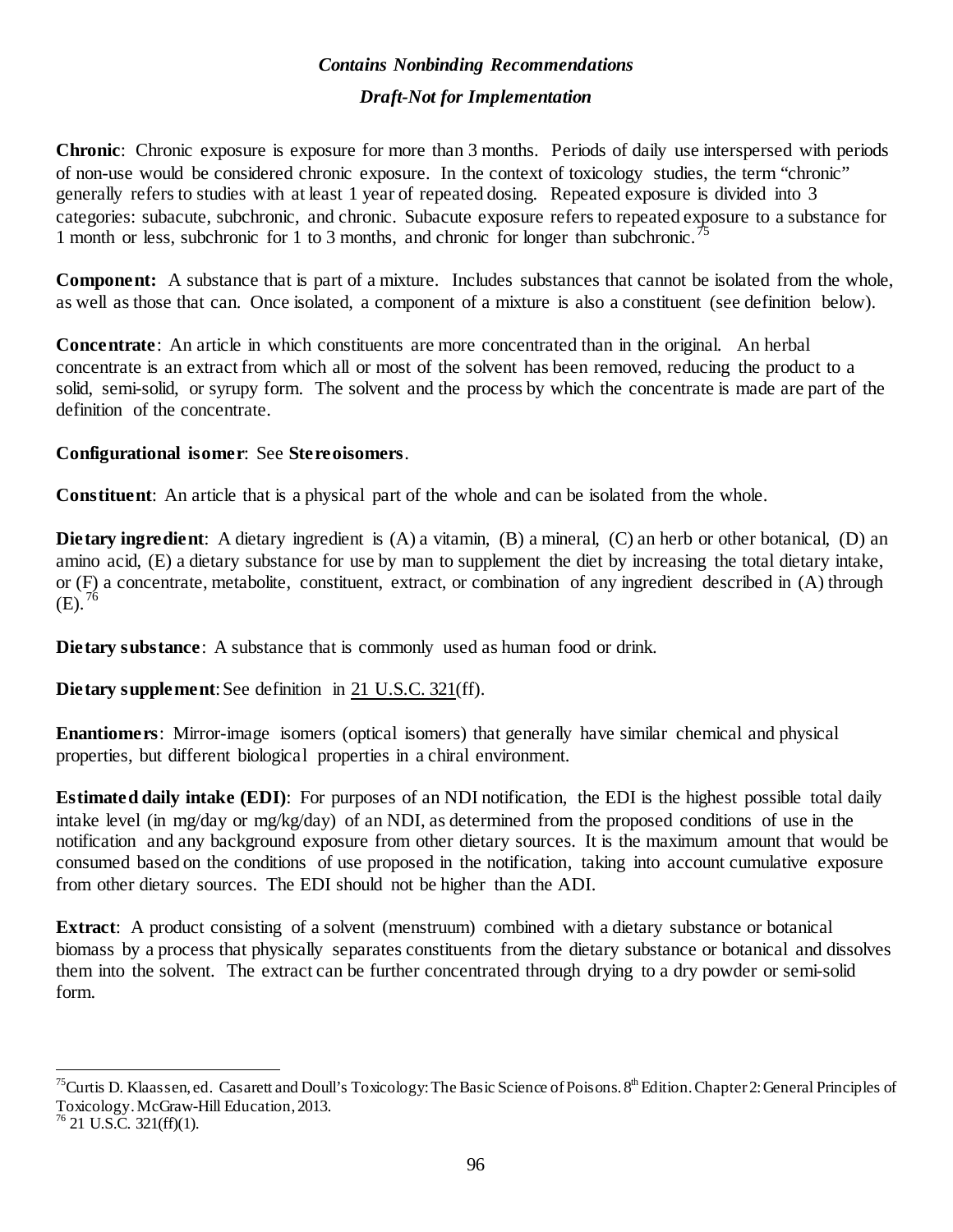**Formulation**: A formula that (1) lists the identity and quantity of each dietary ingredient and other ingredients (formulation aids) of a dietary supplement, and (2) describes the administered form (e.g., powder, liquid, capsule, etc.).

**Geometric isomers**: Compounds that have the same molecular formula, but differ from each other in the way that the atoms are oriented in space, and therefore have different chemical, physical, and biological properties (unless interconverted in the gut).

**Ingestion**: Taking an article, such as a dietary supplement or other food, into the stomach and gastrointestinal tract by swallowing.

Live microbial dietary ingredient: A single-celled prokaryotic or eukaryotic microorganism that is intended to be viable at the point of ingestion.

**Margin of safety**: A measure of how close the estimated daily intake (EDI) is to the level that has been shown to have no adverse effect in animal or human studies (the NOAEL). It is calculated as the ratio of the NOAEL to the highest total daily intake level (EDI) of the NDI or dietary supplement, as determined from the proposed conditions of use in the NDI notification, and is usually expressed in terms of fold change (e.g., a ten-fold margin of safety).

**Marketed:** See question [IV.A.7](#page-16-0)**.** 

**Master File**: In the dietary supplement context, a master file is a file containing manufacturing or other identity information submitted to FDA for use in an NDI notification by the submitter of the master file or by a person designated by the submitter. The submitter may rely on information from the master file in an NDI notification by incorporating it by reference, or may grant written authorization to other parties to incorporate information from the master file by reference in notifications covering the use of the NDI in their own products. A written authorization granting a right of reference to a master file in NDI notifications does not include the right to see or copy the master file unless the submitter of the master file otherwise specifies.

**Maximum tolerated dose (MTD)**: The highest dose that causes no more than a 10 percent reduction in body weight and does not produce mortality, clinical signs of toxicity, or pathologic lesions that would be predicted to shorten the natural life span of an experimental animal for any reason other than the induction of neoplasms.[77](#page-96-0)

**Metabolite**: A metabolite is a product of metabolism. In the dietary supplement context, a metabolite of a dietary ingredient is a molecular intermediate that incorporates structural elements of the ingested dietary ingredient and whose flux or net production in the human body increases on ingestion of the dietary ingredient. A metabolite can be part of (or an intermediate of) the catabolic or metabolic pathway of a dietary ingredient.

<span id="page-96-0"></span> $^{77}$  Hayes, A. Wallace, editor. Principles and Methods of Toxicology.  $5^{\text{th}}$  ed. New York: Informa Healthcare USA, Inc; 2008.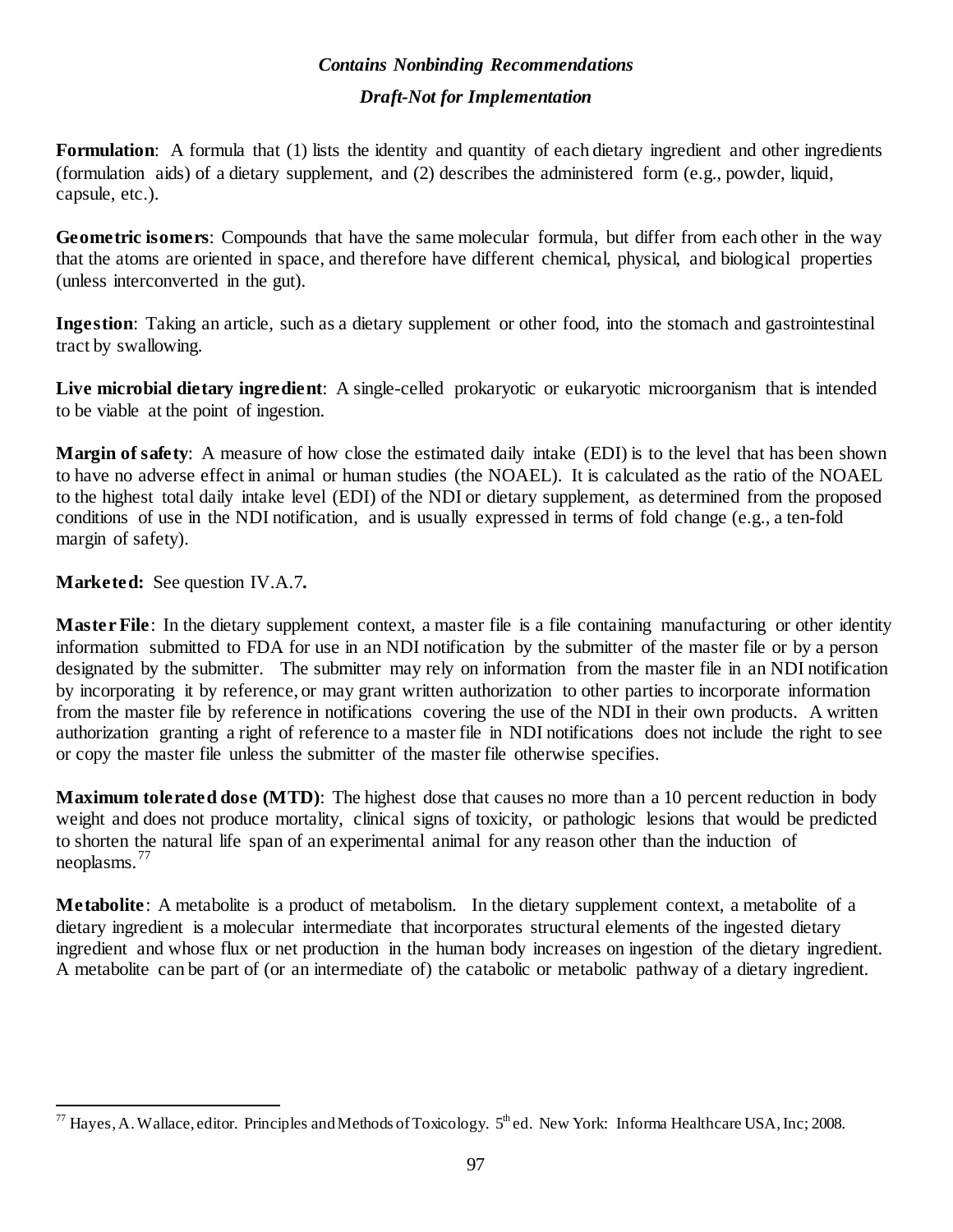FDA considers X to be a metabolite of Y if ingestion of Y by humans results in net production of/increased flux of X, incorporating structural elements of Y.<sup>[78](#page-97-0)</sup>

**Mineral:** A substance of defined chemical composition which provides a form or source of inorganic elements to the diet. An element is one of a class of substances that cannot be separated into simpler substances by chemical means. Examples: calcium, iodine, and zinc.

**Nanomaterial, nanotechnology:** FDA has not established regulatory definitions of "nanotechnology," "nanomaterial," "nanoscale," or other related terms. In the absence of a formal definition, when considering whether an FDA-regulated product, including dietary ingredients, contains nanomaterials or otherwise involves the application of nanotechnology, FDA intends to ask: (1) Whether a material or end product is engineered to have at least one external dimension, or an internal or surface structure, in the nanoscale range (approximately 1 nm to 100 nm); and (2) Whether a material or end product is engineered to exhibit properties or phenomena, including physical or chemical properties or biological effects, that are attributable to its dimension(s), even if these dimensions fall outside the nanoscale range, up to 1 micrometer  $(1,000 \text{ nm})$ .<sup>[79](#page-97-1)</sup>

New dietary ingredient: A dietary ingredient that was not marketed in the U.S. before October 15, 1994.<sup>80</sup>

**No-Observable-Effect Level (NOEL)**: The highest dose or total daily intake level at which no effects (beneficial, neutral, or adverse) are observed in a properly designed and executed toxicological study.

**No-Observed-Adverse-Effect Level (NOAEL)**: The highest dose or total daily intake level that did not elicit an adverse effect in a properly designed and executed toxicological study. <sup>[81](#page-97-3)</sup>

**Pre-DSHEA dietary ingredient**: A dietary ingredient that was marketed in the U.S. before October 15, 1994.

**Safety factor** or **uncertainty factor**: A multiplier used to account for uncertainty about the extent to which data gathered in one context can be used to predict the safety of a substance in other contexts. For example, safety factors attempt to account for differences between animals and humans (uncertainty factor of interspecies variation), differences in sensitivity among humans (uncertainty factor of intraspecies variation), and extrapolation of subchronic to chronic data (uncertainty factor of extrapolated data from subchronic to chronic). Safety factors can be combined multiplicatively to account for multiple sources of uncertainty. Safety factors are used in calculating an acceptable daily intake (ADI) for various FDA-regulated products, including color additives, food additives, and new animal drugs. See questions [VI.C.5](#page-90-0) and [VI.C.7.](#page-92-0)

<span id="page-97-0"></span> <sup>78</sup> *See* Hardy, Constance J. (Executive Secretary, Dietary Supplements Subcommittee of the FDA Food Advisory Committee). [Summary Minutes of March 25, 2003 Meeting of the Dietary Supplements Subcommittee;](http://www.fda.gov/ohrms/dockets/ac/03/minutes/3942m1.pdf) College Park, MD; dated June 3, 2003.<br>Available at: http://www.fda.gov/ohrms/dockets/ac/03/minutes/3942m1.pdf.<br><sup>79</sup> See EDA. Office of the

<span id="page-97-1"></span>See FDA, Office of the Commissioner. Guidance for Industry: Considering Whether an FDA-Regulated Product Involves the Application of Nanotechnology; June 2014. A vailable at[: www.fda.gov/downloads/regulatoryinformation/guidances/ucm401695.pdf](http://www.fda.gov/downloads/regulatoryinformation/guidances/ucm401695.pdf)<br><sup>80</sup> 21 U.S.C. 350b(d).<br><sup>81</sup> Adapted from Hayes, A. Wallace, editor. Principles and Methods of To

<span id="page-97-3"></span><span id="page-97-2"></span><sup>2008.</sup>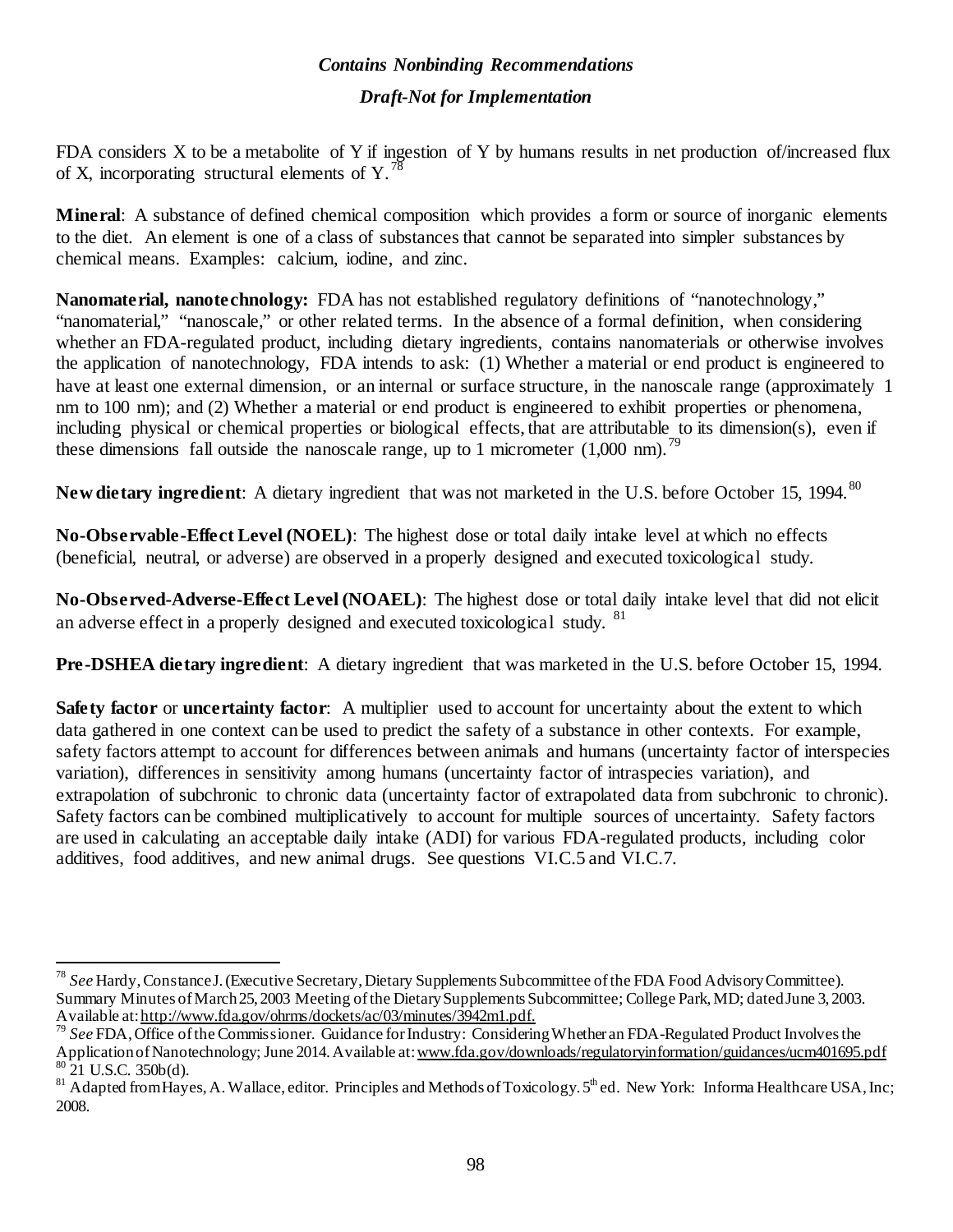**Salt of a dietary ingredient**: Salts are composed of cations (positively charged ions) bound to anions (negatively charged ions). The salt of a dietary ingredient is a neutral compound that is formed by the union of an acid or a base with a counter ion and that dissociates to the starting ingredients after ingestion.

**Stereoisomers**: Stereoisomers are molecules that are identical in atomic composition and bonding, but differ in the three-dimensional arrangement of the atoms.

**Subchronic**: Refers to toxicological studies that are 1 to 3 months in duration.

**Target Population:** The target population for a dietary supplement means the population group or groups (defined by gender, age, and/or health status) that a manufacturer or distributor identifies (e.g., in product labeling, promotional materials, or in an NDI notification) as those for whom the product is appropriate or recommended. Examples of target populations include adults, children 14 and over, and women going through menopause.

**Tincture**: An aqueous alcoholic solution (e.g., an aqueous alcoholic extract of leaves or other plant material). A tincture is characterized by the ratio of the weight of the dried botanical to the volume or weight of the finished product. A 1:5 ratio is 1 part botanical to 5 parts solution.

#### **Uncertainty factor**: See **Safety factor**.

**Vitamin**: An organic substance that is a minor component of foods, is essential for normal physiological functions (e.g., maintenance, growth, or development), is normally not produced endogenously (within the body) in amounts adequate to meet normal physiologic needs, and which causes, by its absence or underutilization, a clinically defined deficiency syndrome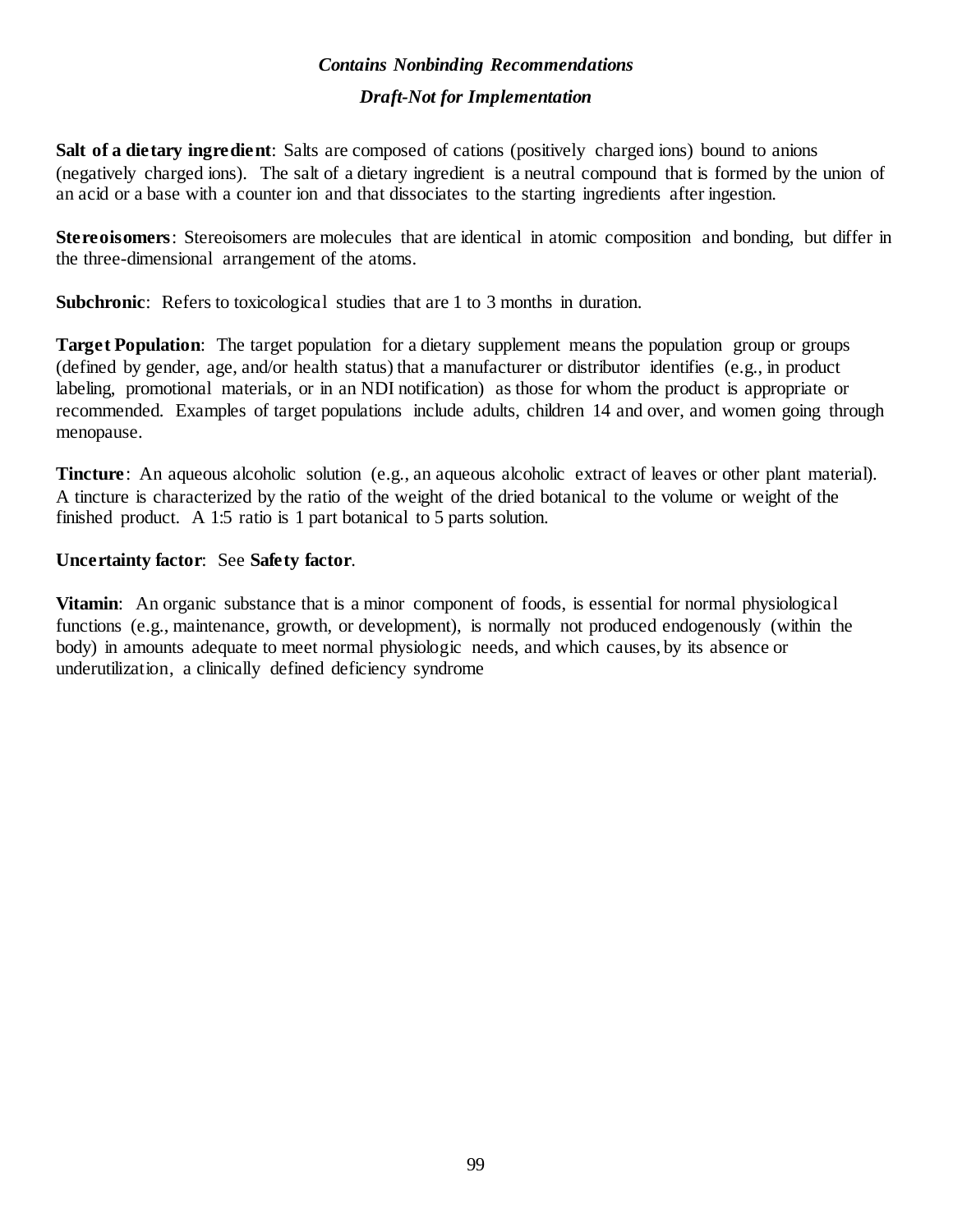### **VIII.Appendix: Decision Tree for NDI Notification**

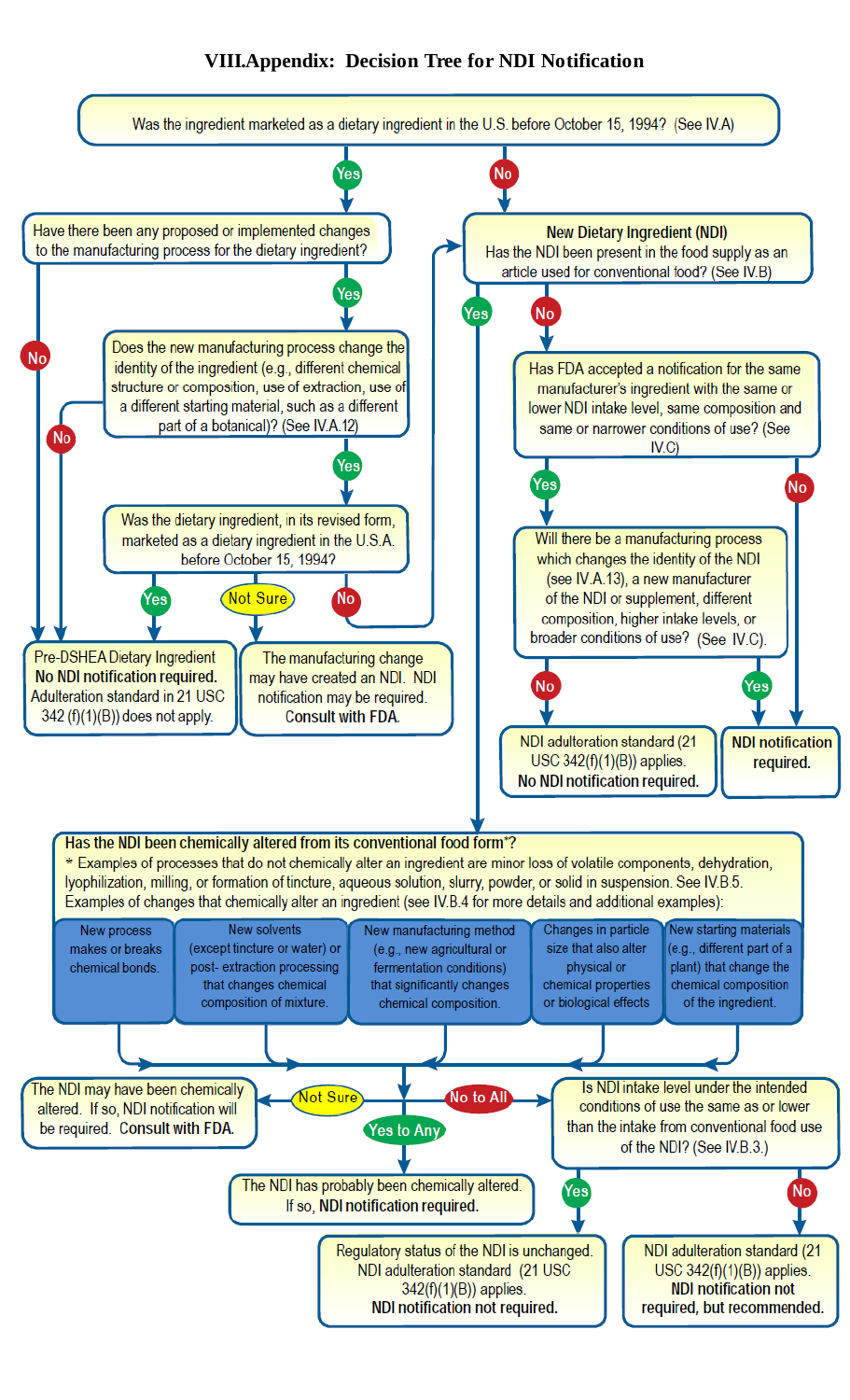#### **Text description of the Decision Tree for NDI Notification to Determine When a Dietary Ingredient Requires a New Dietary Ingredient Notification Before Marketing**

- 1. Was the dietary ingredient marketed in the U.S. before October 15, 1994? (See [IV.A\)](#page-12-0). If yes, go to 2. If no, go to 7.
- 2. Have there been any proposed or implemented changes to the manufacturing process for the dietary ingredient? If yes, go to 3. If no, go to 5.
- 3. Does the new manufacturing process change the identity of the ingredient (e.g., different chemical structure or composition, use of extraction, use of a different starting material, such as a different part of a botanical)? (See [IV.A.12\)](#page-19-0) If yes, go to 4. If no, go to 5.
- 4. Was the dietary ingredient, in its revised form, marketed as a dietary ingredient in the U.S.A. before October 15, 1994? If yes, go to 5. If not sure, go to 6. If no, go to 7.
- 5. Pre-DSHEA Dietary Ingredient. **No NDI notification required.** Adulteration standard in 21 USC 342  $(f)(1)(B)$  does not apply.
- 6. The manufacturing change may have created an NDI. NDI notification may be required. **Consult with FDA.**
- 7. **New Dietary Ingredient (NDI)**. Has the NDI been present in the food supply as an article used for food? (See [IV.B\)](#page-22-0) If yes, go to11. If no, go to 8.
- 8. Has FDA accepted a notification for the same manufacturer's ingredient with the same or lower NDI intake level, same composition, and same or narrower conditions of use? (See [IV.C\)](#page-27-0) If yes, go to 9. If no, go to 17.
- 9. Will there be a manufacturing process which changes the identity of the NDI (see [IV.A.13\)](#page-21-0), a new manufacturer of the NDI or supplement, different composition, higher intake levels, or broader conditions of use? (See [IV.C\)](#page-27-0) If yes, go to17. If no, go to 10.
- 10. NDI adulteration standard (21 USC 342(f)(1)(B)) applies. **No NDI notification required**.
- 11. **Has the NDI been chemically altered from its conventional food form\*?** \*Examples of processes that do not chemically alter an ingredient are minor loss of volatile components, dehydration, lyophilization, milling, or formation of tincture, aqueous solution, slurry, powder, or solid in suspension. See [IV.B.5.](#page-25-0) Examples of changes that chemically alter an ingredient (see [IV.B.4](#page-24-0) for more details and additional examples):
	- 11. A. New process makes or breaks chemical bonds. If yes to 11 A, B, C, D or E, go to 12. If not sure to 11 A, B, C, D and E, go to 13. If no to 11 A, B, C, D and E, go to 14.
	- 11. B. New solvents (except tincture or water) or post- extraction processing that changes chemical composition of mixture. If yes to 11 A, B, C, D or E, go to 12. If not sure to 11 A, B, C, D and E, go to 13. If no to 11 A, B, C, D and E, go to 14.
	- 11. C. New manufacturing method (e.g., new agricultural or fermentation conditions) that significantly changes chemical composition. If yes to 11 A, B, C, D or E, go to 12. If not sure to 11 A, B, C, D and E, go to 13. If no to 11 A, B, C, D and E, go to 14.
	- 11. D. Changes in particle size that also alter physical and chemical properties or biological effects. If yes to 11 A, B, C, D or E, go to 12. If not sure to 11 A, B,C, D and E, go to 13. If no to 11 A, B, C, D and E, go to 14.